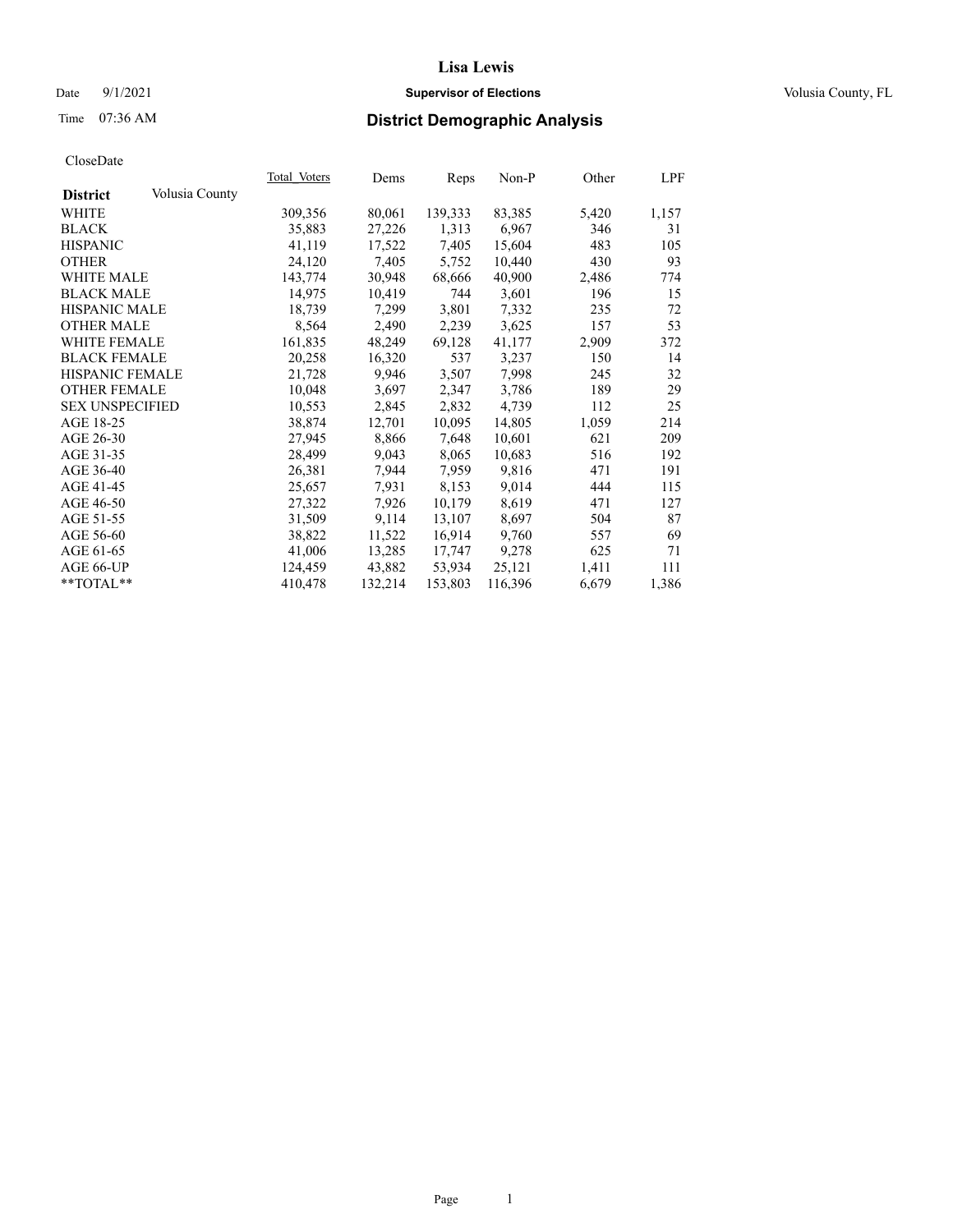## Date 9/1/2021 **Supervisor of Elections Supervisor of Elections** Volusia County, FL

# Time 07:36 AM **District Demographic Analysis**

|                        | Total Voters              | Dems   | Reps   | Non-P  | Other | LPF |
|------------------------|---------------------------|--------|--------|--------|-------|-----|
| <b>District</b>        | County Council District 1 |        |        |        |       |     |
| WHITE                  | 62,153                    | 15,861 | 29,143 | 15,897 | 1,000 | 252 |
| <b>BLACK</b>           | 6,173                     | 4,748  | 228    | 1,134  | 56    | 7   |
| <b>HISPANIC</b>        | 9,241                     | 3,765  | 1,728  | 3,597  | 128   | 23  |
| <b>OTHER</b>           | 4,727                     | 1,485  | 1,120  | 2,037  | 62    | 23  |
| WHITE MALE             | 28,364                    | 6,014  | 14,071 | 7,664  | 450   | 165 |
| <b>BLACK MALE</b>      | 2,533                     | 1,801  | 118    | 579    | 31    | 4   |
| <b>HISPANIC MALE</b>   | 4,037                     | 1,480  | 846    | 1,638  | 56    | 17  |
| <b>OTHER MALE</b>      | 1,625                     | 491    | 429    | 676    | 18    | 11  |
| WHITE FEMALE           | 33,051                    | 9,683  | 14,755 | 7,988  | 541   | 84  |
| <b>BLACK FEMALE</b>    | 3,532                     | 2,865  | 103    | 536    | 25    | 3   |
| <b>HISPANIC FEMALE</b> | 5,048                     | 2,215  | 860    | 1,896  | 71    | 6   |
| <b>OTHER FEMALE</b>    | 1,960                     | 738    | 439    | 745    | 32    | 6   |
| <b>SEX UNSPECIFIED</b> | 2,143                     | 572    | 597    | 943    | 22    | 9   |
| AGE 18-25              | 7,995                     | 2,512  | 2,203  | 3,039  | 192   | 49  |
| AGE 26-30              | 5,718                     | 1,718  | 1,726  | 2,101  | 127   | 46  |
| AGE 31-35              | 5,923                     | 1,764  | 1,798  | 2,218  | 105   | 38  |
| AGE 36-40              | 5,534                     | 1,536  | 1,829  | 2,033  | 89    | 47  |
| AGE 41-45              | 5,324                     | 1,542  | 1,860  | 1,821  | 81    | 20  |
| AGE 46-50              | 5,490                     | 1,577  | 2,091  | 1,700  | 98    | 24  |
| AGE 51-55              | 6,251                     | 1,750  | 2,738  | 1,655  | 87    | 21  |
| AGE 56-60              | 7,346                     | 2,111  | 3,346  | 1,776  | 97    | 16  |
| AGE 61-65              | 7,638                     | 2,427  | 3,536  | 1,553  | 105   | 17  |
| AGE 66-UP              | 25,075                    | 8,922  | 11,092 | 4,769  | 265   | 27  |
| $*$ $TOTAL**$          | 82,294                    | 25,859 | 32,219 | 22,665 | 1,246 | 305 |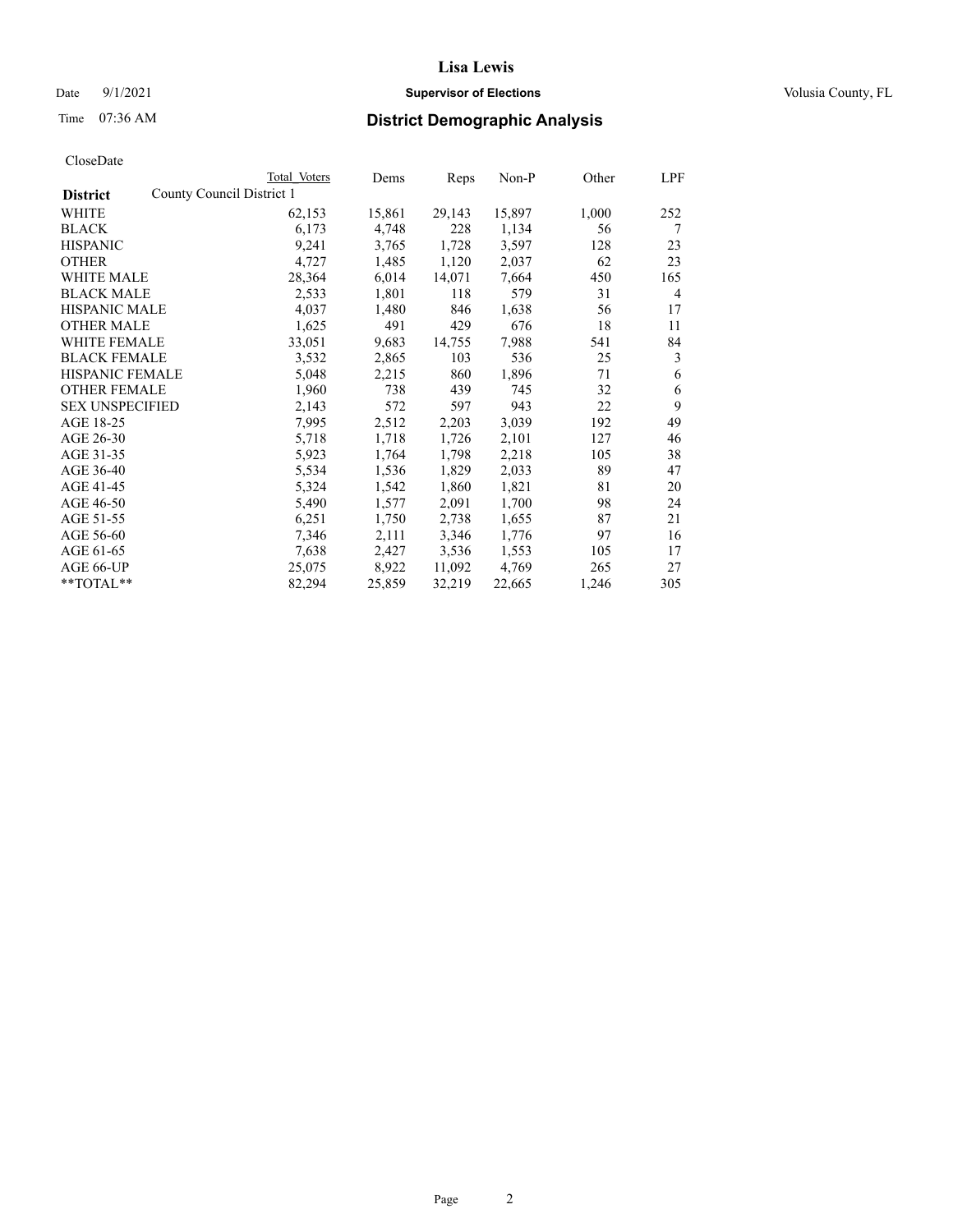## Date 9/1/2021 **Supervisor of Elections Supervisor of Elections** Volusia County, FL

# Time 07:36 AM **District Demographic Analysis**

|                                              | Total Voters | Dems   | Reps   | Non-P  | Other | LPF |
|----------------------------------------------|--------------|--------|--------|--------|-------|-----|
| County Council District 2<br><b>District</b> |              |        |        |        |       |     |
| WHITE                                        | 58,294       | 15,858 | 24,931 | 16,145 | 1,134 | 226 |
| <b>BLACK</b>                                 | 11,730       | 9,131  | 347    | 2,150  | 97    | 5   |
| <b>HISPANIC</b>                              | 3,422        | 1,406  | 741    | 1,209  | 48    | 18  |
| <b>OTHER</b>                                 | 4,988        | 1,586  | 1,084  | 2,195  | 104   | 19  |
| WHITE MALE                                   | 27,223       | 6,180  | 12,374 | 7,995  | 533   | 141 |
| <b>BLACK MALE</b>                            | 4,691        | 3,407  | 189    | 1,041  | 53    | 1   |
| <b>HISPANIC MALE</b>                         | 1,581        | 587    | 395    | 559    | 28    | 12  |
| <b>OTHER MALE</b>                            | 1,747        | 527    | 425    | 748    | 36    | 11  |
| WHITE FEMALE                                 | 30,327       | 9,481  | 12,281 | 7,886  | 596   | 83  |
| <b>BLACK FEMALE</b>                          | 6,774        | 5,519  | 149    | 1,059  | 44    | 3   |
| HISPANIC FEMALE                              | 1,775        | 797    | 337    | 615    | 20    | 6   |
| <b>OTHER FEMALE</b>                          | 2,106        | 789    | 465    | 796    | 50    | 6   |
| <b>SEX UNSPECIFIED</b>                       | 2,210        | 694    | 488    | 1,000  | 23    | 5   |
| AGE 18-25                                    | 8,179        | 3,289  | 1,646  | 2,985  | 215   | 44  |
| AGE 26-30                                    | 5,567        | 2,032  | 1,276  | 2,059  | 154   | 46  |
| AGE 31-35                                    | 5,199        | 1,925  | 1,279  | 1,862  | 100   | 33  |
| AGE 36-40                                    | 4,550        | 1,622  | 1,215  | 1,574  | 105   | 34  |
| AGE 41-45                                    | 4,250        | 1,542  | 1,180  | 1,430  | 79    | 19  |
| AGE 46-50                                    | 4,504        | 1,485  | 1,540  | 1,384  | 71    | 24  |
| AGE 51-55                                    | 5,524        | 1,787  | 2,102  | 1,532  | 87    | 16  |
| AGE 56-60                                    | 7,331        | 2,423  | 2,957  | 1,832  | 105   | 14  |
| AGE 61-65                                    | 8,027        | 2,822  | 3,260  | 1,800  | 132   | 13  |
| AGE 66-UP                                    | 25,303       | 9,054  | 10,648 | 5,241  | 335   | 25  |
| **TOTAL**                                    | 78,434       | 27,981 | 27,103 | 21,699 | 1,383 | 268 |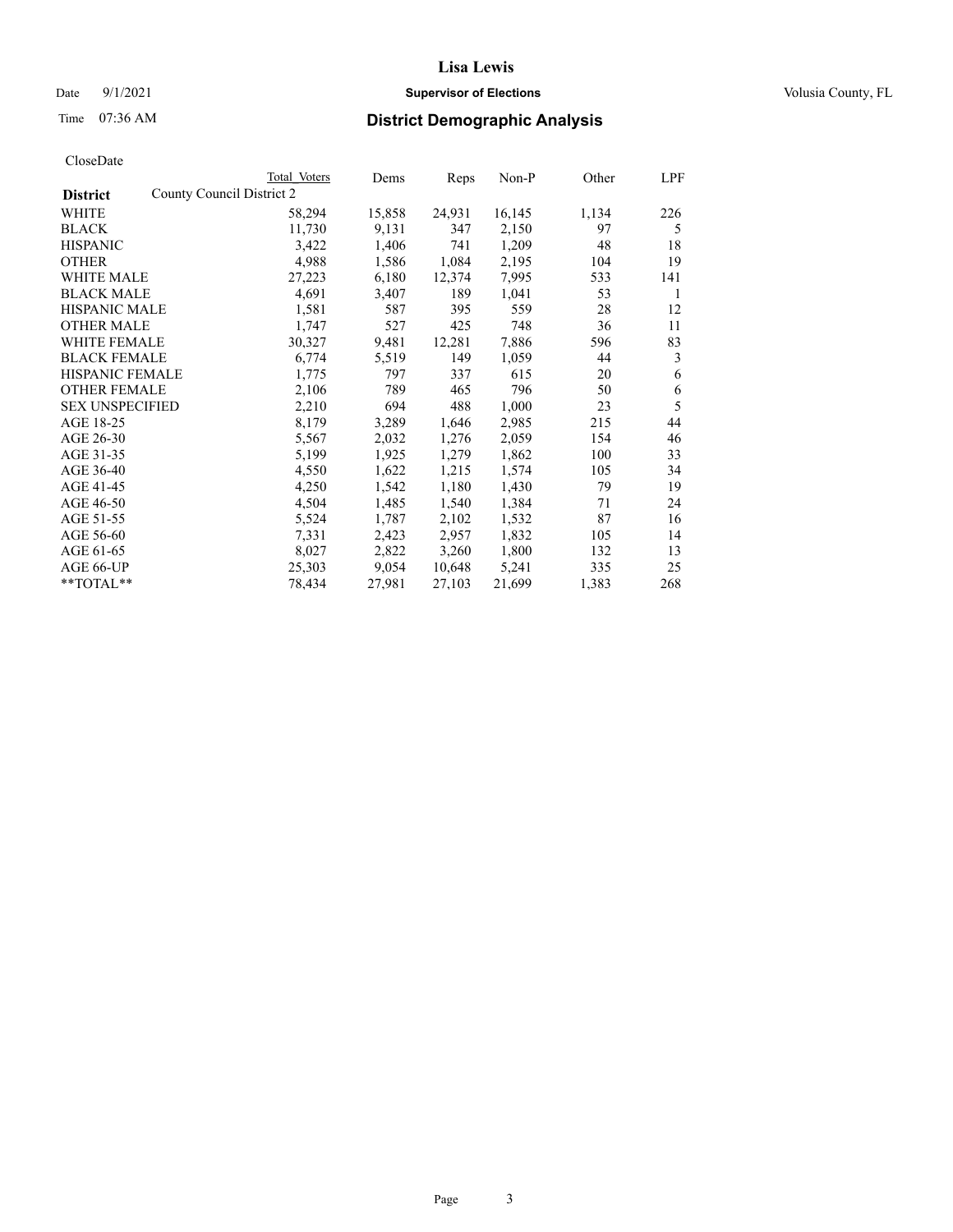## Date 9/1/2021 **Supervisor of Elections Supervisor of Elections** Volusia County, FL

# Time 07:36 AM **District Demographic Analysis**

|                        | Total Voters              | Dems   | Reps   | Non-P  | Other | LPF            |
|------------------------|---------------------------|--------|--------|--------|-------|----------------|
| <b>District</b>        | County Council District 3 |        |        |        |       |                |
| WHITE                  | 78,930                    | 19,756 | 36,547 | 20,910 | 1,456 | 261            |
| <b>BLACK</b>           | 2,335                     | 1,746  | 115    | 442    | 28    | 4              |
| <b>HISPANIC</b>        | 2,387                     | 821    | 640    | 868    | 51    | 7              |
| <b>OTHER</b>           | 3,989                     | 1,098  | 1,163  | 1,641  | 68    | 19             |
| WHITE MALE             | 37,040                    | 7,705  | 18,219 | 10,269 | 673   | 174            |
| <b>BLACK MALE</b>      | 1,094                     | 761    | 65     | 251    | 15    | 2              |
| <b>HISPANIC MALE</b>   | 1,076                     | 331    | 308    | 408    | 24    | 5              |
| <b>OTHER MALE</b>      | 1,412                     | 375    | 431    | 565    | 30    | 11             |
| WHITE FEMALE           | 41,012                    | 11,852 | 17,951 | 10,347 | 778   | 84             |
| <b>BLACK FEMALE</b>    | 1,204                     | 954    | 48     | 187    | 13    | $\overline{2}$ |
| <b>HISPANIC FEMALE</b> | 1,262                     | 470    | 319    | 444    | 27    | $\overline{2}$ |
| <b>OTHER FEMALE</b>    | 1,632                     | 550    | 477    | 572    | 26    | 7              |
| <b>SEX UNSPECIFIED</b> | 1,908                     | 423    | 647    | 817    | 17    | $\overline{4}$ |
| AGE 18-25              | 6,755                     | 1,733  | 2,320  | 2,428  | 241   | 33             |
| AGE 26-30              | 4,976                     | 1,229  | 1,699  | 1,887  | 120   | 41             |
| AGE 31-35              | 5,109                     | 1,306  | 1,771  | 1,877  | 106   | 49             |
| AGE 36-40              | 4,943                     | 1,207  | 1,795  | 1,818  | 89    | 34             |
| AGE 41-45              | 5,085                     | 1,163  | 1,975  | 1,825  | 99    | 23             |
| AGE 46-50              | 5,827                     | 1,276  | 2,600  | 1,807  | 114   | 30             |
| AGE 51-55              | 6,745                     | 1,504  | 3,306  | 1,775  | 138   | 22             |
| AGE 56-60              | 8,747                     | 2,074  | 4,352  | 2,160  | 142   | 19             |
| AGE 61-65              | 9,469                     | 2,563  | 4,506  | 2,208  | 176   | 16             |
| AGE 66-UP              | 29,981                    | 9,366  | 14,139 | 6,074  | 378   | 24             |
| $*$ $TOTAL**$          | 87,641                    | 23,421 | 38,465 | 23,861 | 1,603 | 291            |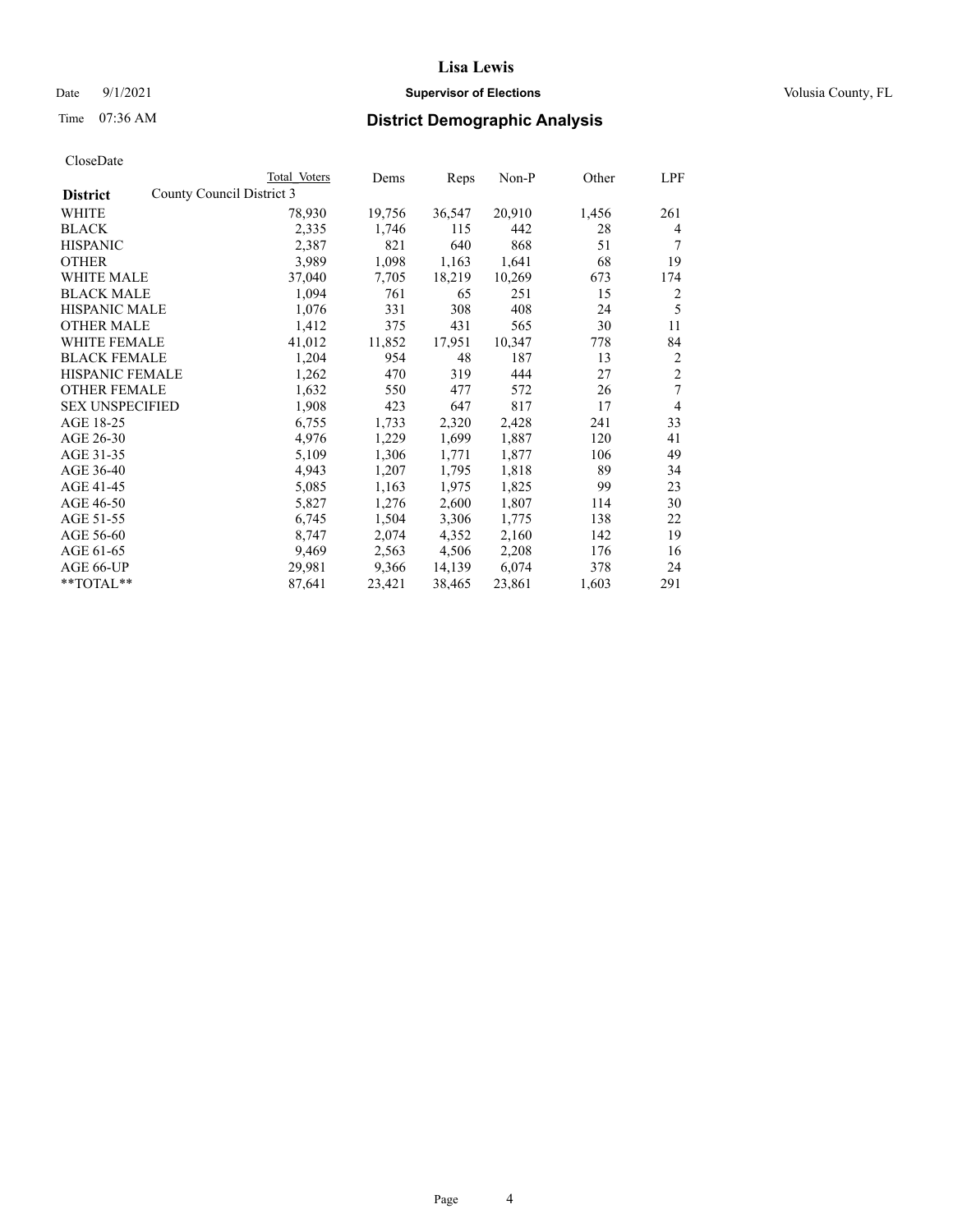## Date 9/1/2021 **Supervisor of Elections Supervisor of Elections** Volusia County, FL

# Time 07:36 AM **District Demographic Analysis**

| CloseDate |
|-----------|
|-----------|

|                                              | Total Voters | Dems   | Reps   | Non-P  | Other | LPF            |
|----------------------------------------------|--------------|--------|--------|--------|-------|----------------|
| County Council District 4<br><b>District</b> |              |        |        |        |       |                |
| WHITE                                        | 65,831       | 17,714 | 29,380 | 17,366 | 1,142 | 229            |
| <b>BLACK</b>                                 | 8,092        | 6,137  | 277    | 1,578  | 91    | 9              |
| <b>HISPANIC</b>                              | 3,178        | 1,228  | 730    | 1,143  | 57    | 20             |
| <b>OTHER</b>                                 | 5,013        | 1,502  | 1,251  | 2,150  | 99    | 11             |
| WHITE MALE                                   | 30,434       | 6,796  | 14,424 | 8,524  | 526   | 164            |
| <b>BLACK MALE</b>                            | 3,247        | 2,208  | 161    | 820    | 52    | 6              |
| <b>HISPANIC MALE</b>                         | 1,396        | 479    | 338    | 535    | 30    | 14             |
| <b>OTHER MALE</b>                            | 1,857        | 527    | 494    | 786    | 44    | 6              |
| <b>WHITE FEMALE</b>                          | 34,651       | 10,760 | 14,650 | 8,564  | 613   | 64             |
| <b>BLACK FEMALE</b>                          | 4,709        | 3,829  | 109    | 729    | 39    | 3              |
| <b>HISPANIC FEMALE</b>                       | 1,719        | 729    | 377    | 581    | 26    | 6              |
| <b>OTHER FEMALE</b>                          | 2,054        | 726    | 512    | 775    | 37    | 4              |
| <b>SEX UNSPECIFIED</b>                       | 2,046        | 527    | 572    | 923    | 22    | $\overline{2}$ |
| AGE 18-25                                    | 7,543        | 2,424  | 2,173  | 2,687  | 210   | 49             |
| AGE 26-30                                    | 5,124        | 1,773  | 1,409  | 1,802  | 105   | 35             |
| AGE 31-35                                    | 5,070        | 1,730  | 1,399  | 1,812  | 94    | 35             |
| AGE 36-40                                    | 4,675        | 1,477  | 1,408  | 1,683  | 76    | 31             |
| AGE 41-45                                    | 4,533        | 1,418  | 1,461  | 1,542  | 86    | 26             |
| AGE 46-50                                    | 5,059        | 1,440  | 1,975  | 1,514  | 100   | 30             |
| AGE 51-55                                    | 6,202        | 1,763  | 2,619  | 1,693  | 112   | 15             |
| AGE 56-60                                    | 8,023        | 2,308  | 3,559  | 2,019  | 129   | 8              |
| AGE 61-65                                    | 8,794        | 2,884  | 3,749  | 1,983  | 162   | 16             |
| AGE 66-UP                                    | 27,091       | 9,364  | 11,886 | 5,502  | 315   | 24             |
| **TOTAL**                                    | 82,114       | 26,581 | 31,638 | 22,237 | 1,389 | 269            |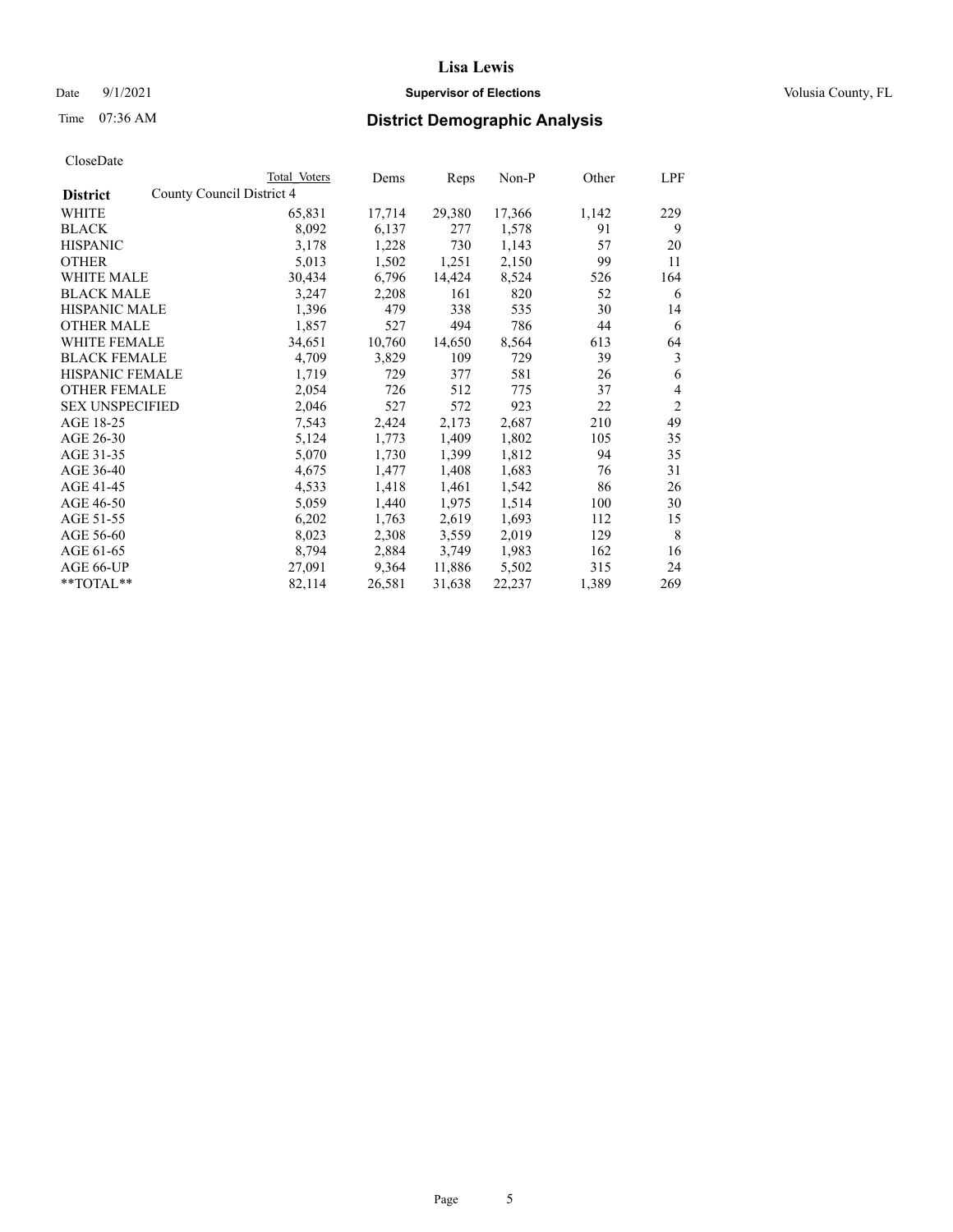## Date 9/1/2021 **Supervisor of Elections Supervisor of Elections** Volusia County, FL

# Time 07:36 AM **District Demographic Analysis**

| Total Voters              | Dems   |        | Non-P  | Other | LPF |
|---------------------------|--------|--------|--------|-------|-----|
| County Council District 5 |        |        |        |       |     |
| 44,148                    | 10,872 | 19,332 | 13,067 | 688   | 189 |
| 7,553                     | 5,464  | 346    | 1,663  | 74    | 6   |
| 22,891                    | 10,302 | 3,566  | 8,787  | 199   | 37  |
| 5,403                     | 1,734  | 1,134  | 2,417  | 97    | 21  |
| 20,713                    | 4,253  | 9,578  | 6,448  | 304   | 130 |
| 3,410                     | 2,242  | 211    | 910    | 45    | 2   |
| 10,649                    | 4,422  | 1,914  | 4,192  | 97    | 24  |
| 1,923                     | 570    | 460    | 850    | 29    | 14  |
| 22,794                    | 6,473  | 9,491  | 6,392  | 381   | 57  |
| 4,039                     | 3,153  | 128    | 726    | 29    | 3   |
| 11,924                    | 5,735  | 1,614  | 4,462  | 101   | 12  |
| 2,296                     | 894    | 454    | 898    | 44    | 6   |
| 2,246                     | 629    | 528    | 1,056  | 28    | 5   |
| 8,402                     | 2,743  | 1,753  | 3,666  | 201   | 39  |
| 6,560                     | 2,114  | 1,538  | 2,752  | 115   | 41  |
| 7,198                     | 2,318  | 1,818  | 2,914  | 111   | 37  |
| 6,679                     | 2,102  | 1,712  | 2,708  | 112   | 45  |
| 6,465                     | 2,266  | 1,677  | 2,396  | 99    | 27  |
| 6,442                     | 2,148  | 1,973  | 2,214  | 88    | 19  |
| 6,787                     | 2,310  | 2,342  | 2,042  | 80    | 13  |
| 7,375                     | 2,606  | 2,700  | 1,973  | 84    | 12  |
| 7,078                     | 2,589  | 2,696  | 1,734  | 50    | 9   |
| 17,009                    | 7,176  | 6,169  | 3,535  | 118   | 11  |
| 79,995                    | 28,372 | 24,378 | 25,934 | 1,058 | 253 |
|                           |        |        | Reps   |       |     |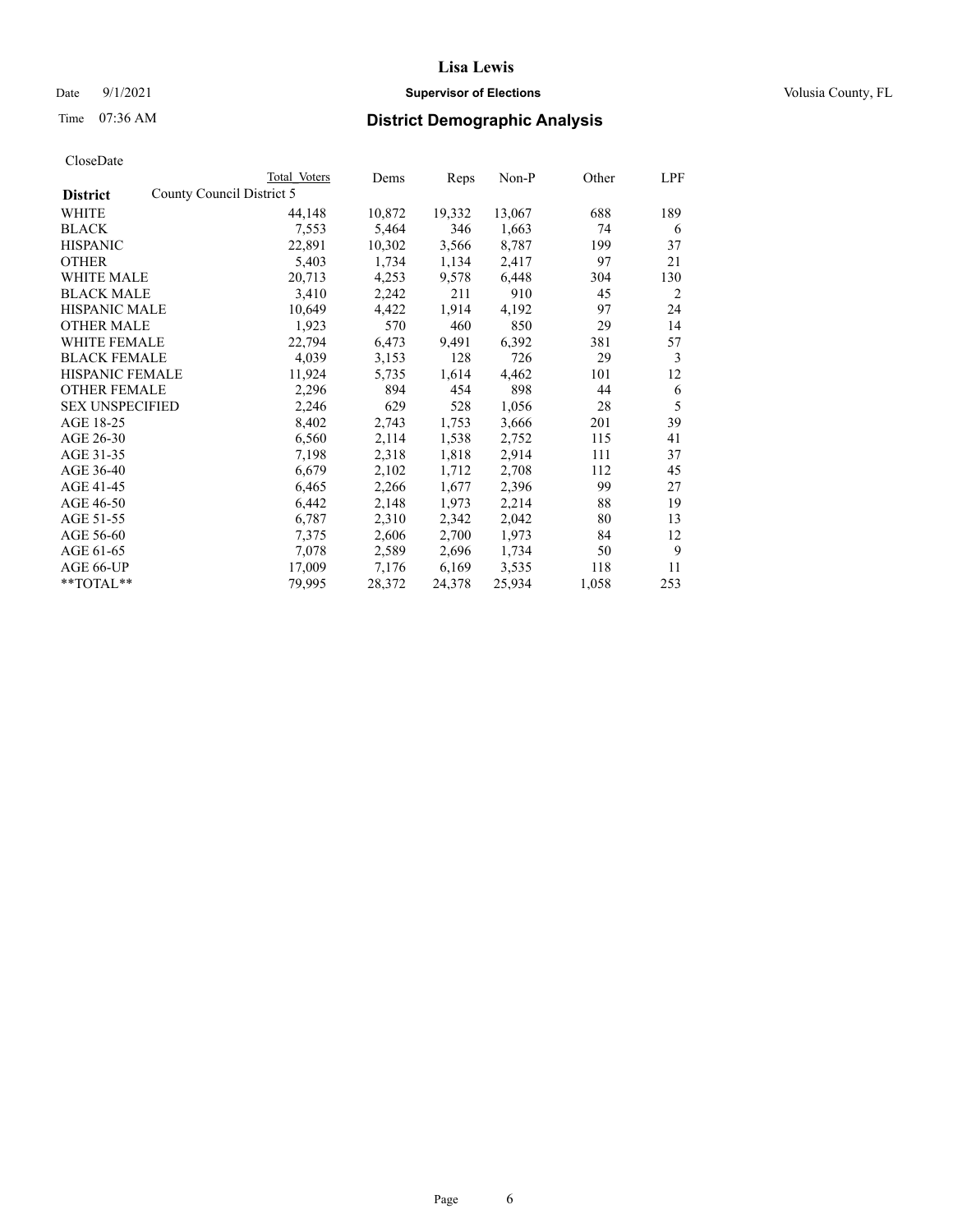## Date 9/1/2021 **Supervisor of Elections Supervisor of Elections** Volusia County, FL

# Time 07:36 AM **District Demographic Analysis**

|                        | Total Voters                 | Dems | Reps           | Non-P | Other          | LPF            |
|------------------------|------------------------------|------|----------------|-------|----------------|----------------|
| <b>District</b>        | Indigo Community Development |      |                |       |                |                |
| WHITE                  | 1,476                        | 330  | 725            | 378   | 34             | 9              |
| <b>BLACK</b>           | 204                          | 134  | 17             | 50    | 3              | $\theta$       |
| <b>HISPANIC</b>        | 105                          | 27   | 37             | 39    | $\overline{c}$ | 0              |
| <b>OTHER</b>           | 161                          | 41   | 40             | 76    | 3              |                |
| <b>WHITE MALE</b>      | 737                          | 131  | 371            | 206   | 21             | 8              |
| <b>BLACK MALE</b>      | 108                          | 57   | 13             | 35    | 3              | $\mathbf{0}$   |
| <b>HISPANIC MALE</b>   | 44                           | 11   | 16             | 17    | 0              | 0              |
| <b>OTHER MALE</b>      | 72                           | 18   | 15             | 38    | $\theta$       |                |
| <b>WHITE FEMALE</b>    | 726                          | 197  | 345            | 170   | 13             |                |
| <b>BLACK FEMALE</b>    | 94                           | 76   | $\overline{4}$ | 14    | $\theta$       | 0              |
| <b>HISPANIC FEMALE</b> | 60                           | 15   | 21             | 22    | 2              | 0              |
| <b>OTHER FEMALE</b>    | 66                           | 20   | 17             | 27    | $\overline{2}$ | 0              |
| <b>SEX UNSPECIFIED</b> | 38                           | 7    | 16             | 14    | 1              | 0              |
| AGE 18-25              | 185                          | 56   | 50             | 75    |                | 3              |
| AGE 26-30              | 104                          | 30   | 47             | 24    | 2              |                |
| AGE 31-35              | 151                          | 40   | 55             | 52    | 3              |                |
| AGE 36-40              | 125                          | 38   | 39             | 47    | 1              | $\theta$       |
| AGE 41-45              | 121                          | 46   | 40             | 32    | 3              | 0              |
| AGE 46-50              | 150                          | 35   | 61             | 48    | 4              | $\overline{2}$ |
| AGE 51-55              | 152                          | 43   | 60             | 44    | 4              |                |
| AGE 56-60              | 189                          | 42   | 89             | 52    | 5              |                |
| AGE 61-65              | 201                          | 54   | 97             | 45    | 4              |                |
| AGE 66-UP              | 568                          | 148  | 281            | 124   | 15             | 0              |
| **TOTAL**              | 1,946                        | 532  | 819            | 543   | 42             | 10             |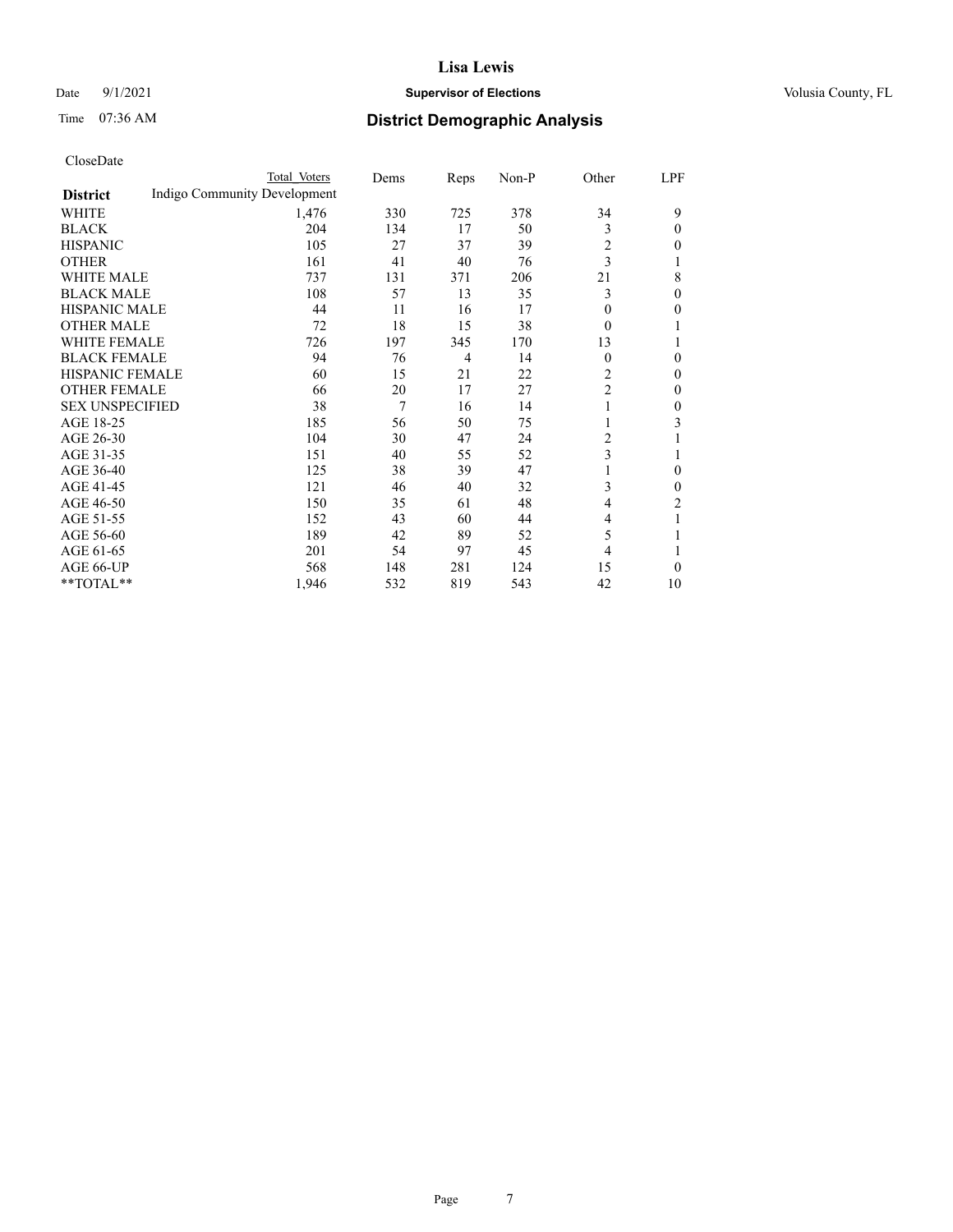## Date 9/1/2021 **Supervisor of Elections Supervisor of Elections** Volusia County, FL

# Time 07:36 AM **District Demographic Analysis**

|                        |                  | Total Voters | Dems           | Reps           | Non-P | Other          | LPF |
|------------------------|------------------|--------------|----------------|----------------|-------|----------------|-----|
| <b>District</b>        | Orlandia Heights |              |                |                |       |                |     |
| WHITE                  |                  | 729          | 176            | 357            | 188   | 7              |     |
| <b>BLACK</b>           |                  | 11           | 6              | $\overline{2}$ | 3     | 0              | 0   |
| <b>HISPANIC</b>        |                  | 42           | 8              | 15             | 18    | 0              |     |
| <b>OTHER</b>           |                  | 40           | 9              | 10             | 21    | 0              | 0   |
| <b>WHITE MALE</b>      |                  | 375          | 84             | 176            | 108   | 6              |     |
| <b>BLACK MALE</b>      |                  | 5            | 3              | 1              |       | 0              | 0   |
| <b>HISPANIC MALE</b>   |                  | 18           | $\overline{c}$ | 7              | 8     | $_{0}$         |     |
| <b>OTHER MALE</b>      |                  | 13           | $\overline{c}$ | 5              | 6     | 0              | 0   |
| <b>WHITE FEMALE</b>    |                  | 341          | 91             | 176            | 73    |                | 0   |
| <b>BLACK FEMALE</b>    |                  | 5            | 3              |                |       | 0              | 0   |
| <b>HISPANIC FEMALE</b> |                  | 22           | 6              | 7              | 9     | $\theta$       | 0   |
| <b>OTHER FEMALE</b>    |                  | 18           | 6              | 4              | 8     | 0              | 0   |
| <b>SEX UNSPECIFIED</b> |                  | 25           | $\overline{2}$ | 7              | 16    | 0              | 0   |
| AGE 18-25              |                  | 73           | 15             | 25             | 32    |                | 0   |
| AGE 26-30              |                  | 40           | 7              | 15             | 17    | 0              |     |
| AGE 31-35              |                  | 69           | 16             | 36             | 17    | 0              | 0   |
| AGE 36-40              |                  | 57           |                | 28             | 22    | 0              | 0   |
| AGE 41-45              |                  | 45           | 8              | 18             | 19    | 0              | 0   |
| AGE 46-50              |                  | 66           | 8              | 28             | 29    | 0              |     |
| AGE 51-55              |                  | 74           | 13             | 47             | 12    | 2              | 0   |
| AGE 56-60              |                  | 111          | 25             | 54             | 30    | $\overline{c}$ | 0   |
| AGE 61-65              |                  | 94           | 22             | 51             | 20    |                | 0   |
| AGE 66-UP              |                  | 193          | 78             | 82             | 32    |                | 0   |
| **TOTAL**              |                  | 822          | 199            | 384            | 230   | 7              | 2   |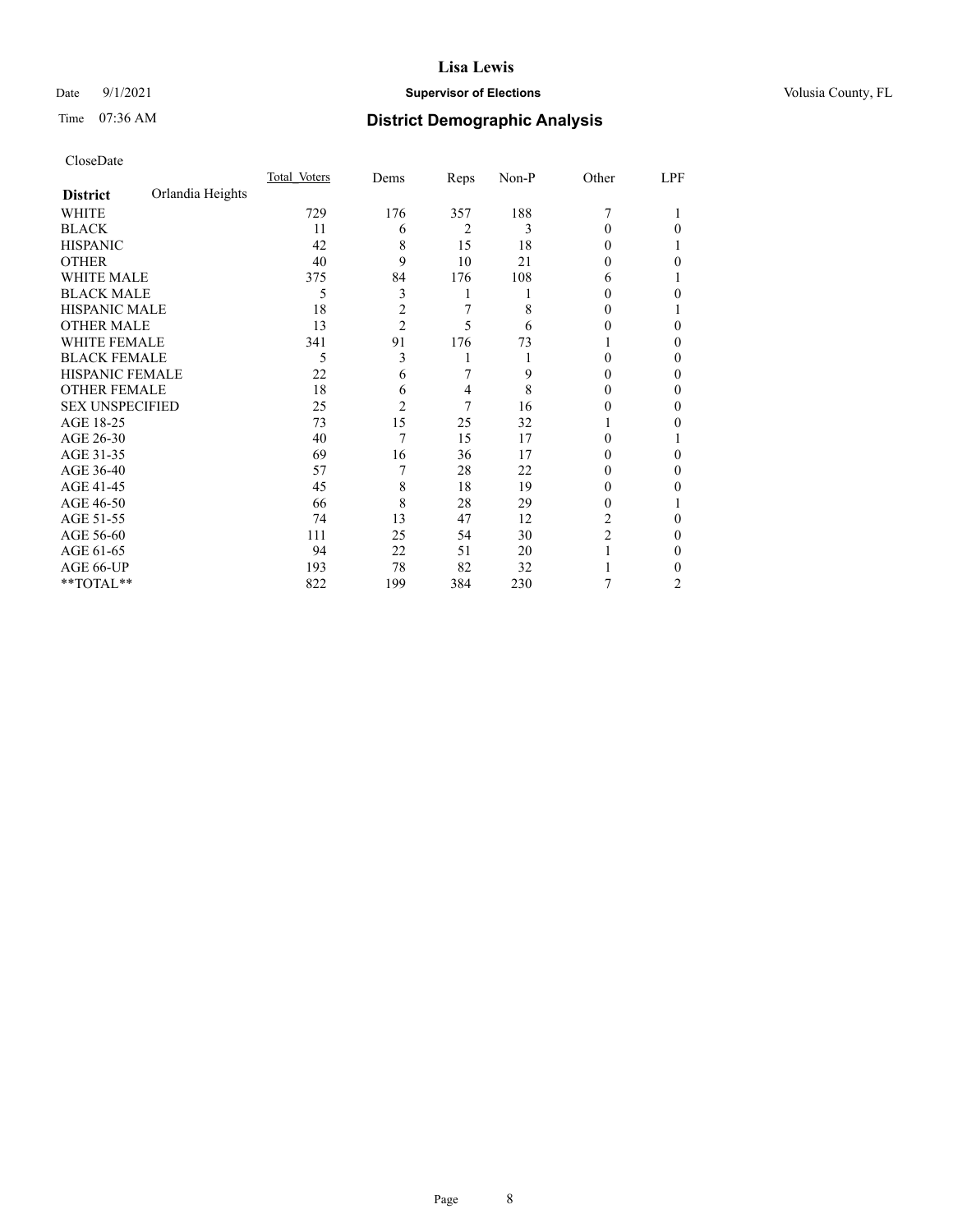## Date 9/1/2021 **Supervisor of Elections Supervisor of Elections** Volusia County, FL

# Time 07:36 AM **District Demographic Analysis**

|                        |             | Total Voters | Dems | Reps     | Non-P | Other          | LPF |
|------------------------|-------------|--------------|------|----------|-------|----------------|-----|
| <b>District</b>        | One Daytona |              |      |          |       |                |     |
| WHITE                  |             | 44           | 10   | 13       | 18    | $\overline{c}$ |     |
| <b>BLACK</b>           |             | 8            | 6    | $\theta$ |       |                |     |
| <b>HISPANIC</b>        |             | 17           | 5    | 5        |       | 3              |     |
| <b>OTHER</b>           |             | 5            |      | 2        |       |                |     |
| <b>WHITE MALE</b>      |             | 27           |      | 9        | 10    |                |     |
| <b>BLACK MALE</b>      |             | 5            |      | 0        | 0     |                |     |
| <b>HISPANIC MALE</b>   |             |              |      |          |       |                |     |
| <b>OTHER MALE</b>      |             |              |      |          |       |                | 0   |
| WHITE FEMALE           |             | 17           |      |          |       |                |     |
| <b>BLACK FEMALE</b>    |             | 3            | 2    | $\theta$ |       | 0              | 0   |
| <b>HISPANIC FEMALE</b> |             | 10           |      |          |       |                |     |
| <b>OTHER FEMALE</b>    |             | 4            |      |          |       | 0              |     |
| <b>SEX UNSPECIFIED</b> |             |              |      |          |       |                |     |
| AGE 18-25              |             | 24           |      | 9        |       | 2              |     |
| AGE 26-30              |             | 12           |      | 2        |       |                | 2   |
| AGE 31-35              |             | 14           | 9    |          |       |                | 0   |
| AGE 36-40              |             | 5            |      | 2        |       | 0              | 0   |
| AGE 41-45              |             |              |      |          |       |                |     |
| AGE 46-50              |             |              |      |          |       |                |     |
| AGE 51-55              |             |              |      |          |       |                |     |
| AGE 56-60              |             |              |      |          |       |                |     |
| AGE 61-65              |             |              |      |          |       |                | 0   |
| AGE 66-UP              |             | h            |      |          |       |                |     |
| **TOTAL**              |             | 74           | 22   | 20       | 24    | 6              |     |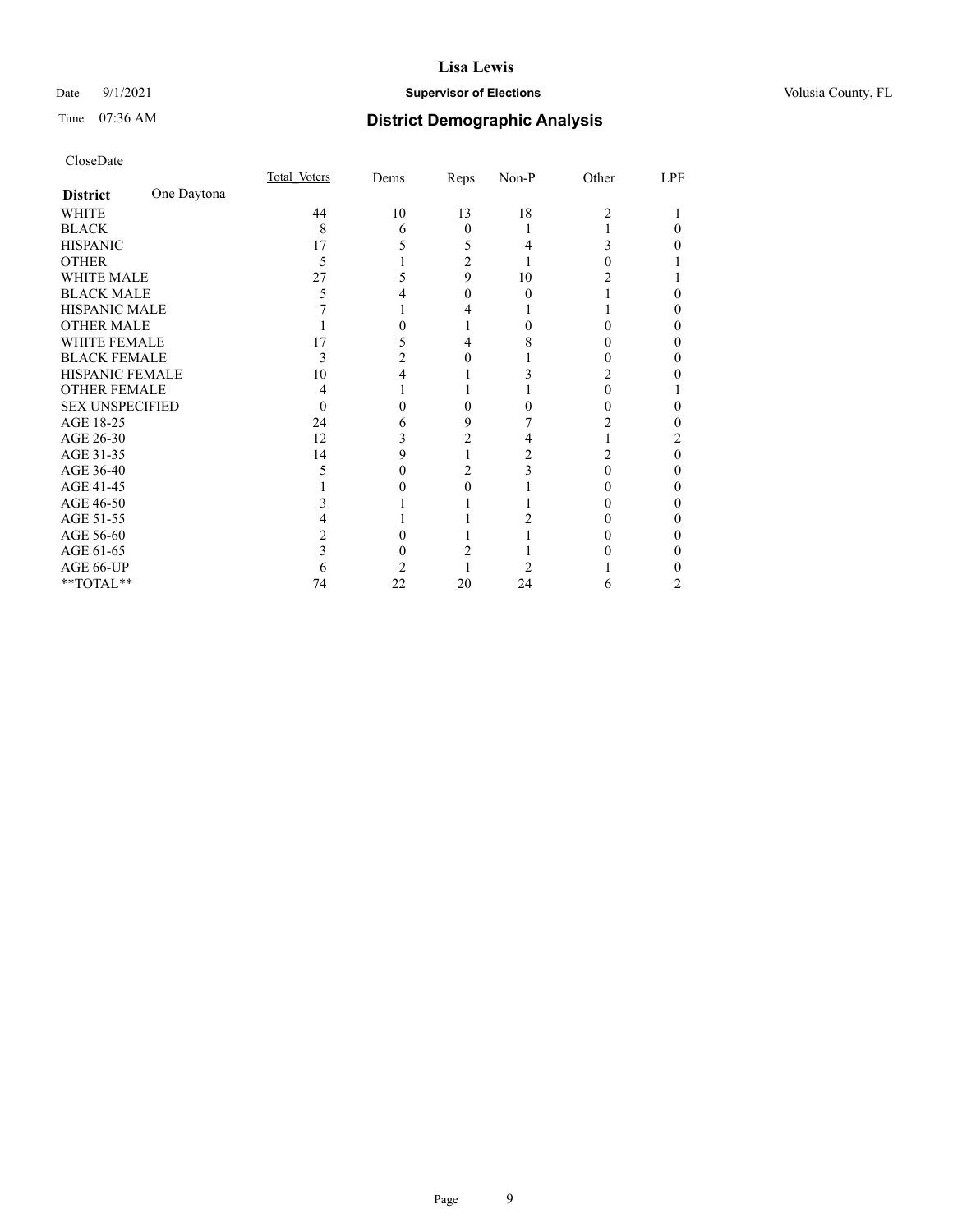## Date 9/1/2021 **Supervisor of Elections Supervisor of Elections** Volusia County, FL

# Time 07:36 AM **District Demographic Analysis**

|                                       | Total Voters | Dems | Reps     | Non-P    | Other          | LPF |
|---------------------------------------|--------------|------|----------|----------|----------------|-----|
| Tomoka Town Center<br><b>District</b> |              |      |          |          |                |     |
| WHITE                                 | 159          | 37   | 73       | 44       | $\overline{4}$ |     |
| <b>BLACK</b>                          | 46           | 32   | 1        | 10       | 3              | 0   |
| <b>HISPANIC</b>                       | 29           | 14   | 4        | 11       | $\theta$       | 0   |
| <b>OTHER</b>                          | 18           | 9    |          | 8        | $_{0}$         |     |
| <b>WHITE MALE</b>                     | 79           | 18   | 36       | 22       | 2              |     |
| <b>BLACK MALE</b>                     | 18           | 11   | $\theta$ | 5        | $\overline{c}$ | 0   |
| <b>HISPANIC MALE</b>                  | 13           | 8    | 2        |          | 0              | 0   |
| <b>OTHER MALE</b>                     | 6            | 3    | $\theta$ | 3        | $_{0}$         | 0   |
| <b>WHITE FEMALE</b>                   | 79           | 18   | 37       | 22       | 2              | 0   |
| <b>BLACK FEMALE</b>                   | 27           | 20   |          | 5        |                | 0   |
| <b>HISPANIC FEMALE</b>                | 15           | 6    |          | 8        |                | 0   |
| <b>OTHER FEMALE</b>                   | 9            | 4    |          |          |                | 0   |
| <b>SEX UNSPECIFIED</b>                | 6            | 4    |          |          |                | 0   |
| AGE 18-25                             | 78           | 31   | 21       | 25       |                |     |
| AGE 26-30                             | 53           | 20   | 12       | 18       | 2              |     |
| AGE 31-35                             | 28           | 11   | 3        | 13       |                | 0   |
| AGE 36-40                             | 11           | 3    | 4        | 4        | 0              | 0   |
| AGE 41-45                             | 13           |      | 3        | 2        |                | 0   |
| AGE 46-50                             | 11           | 3    | 8        | $\theta$ |                | 0   |
| AGE 51-55                             | 13           | 3    | 8        | 2        |                | 0   |
| AGE 56-60                             | 16           | 2    | 10       | 3        |                | 0   |
| AGE 61-65                             | 9            | 3    | 5        |          |                | 0   |
| AGE 66-UP                             | 20           | 9    | 5        | 5        |                |     |
| **TOTAL**                             | 252          | 92   | 79       | 73       |                |     |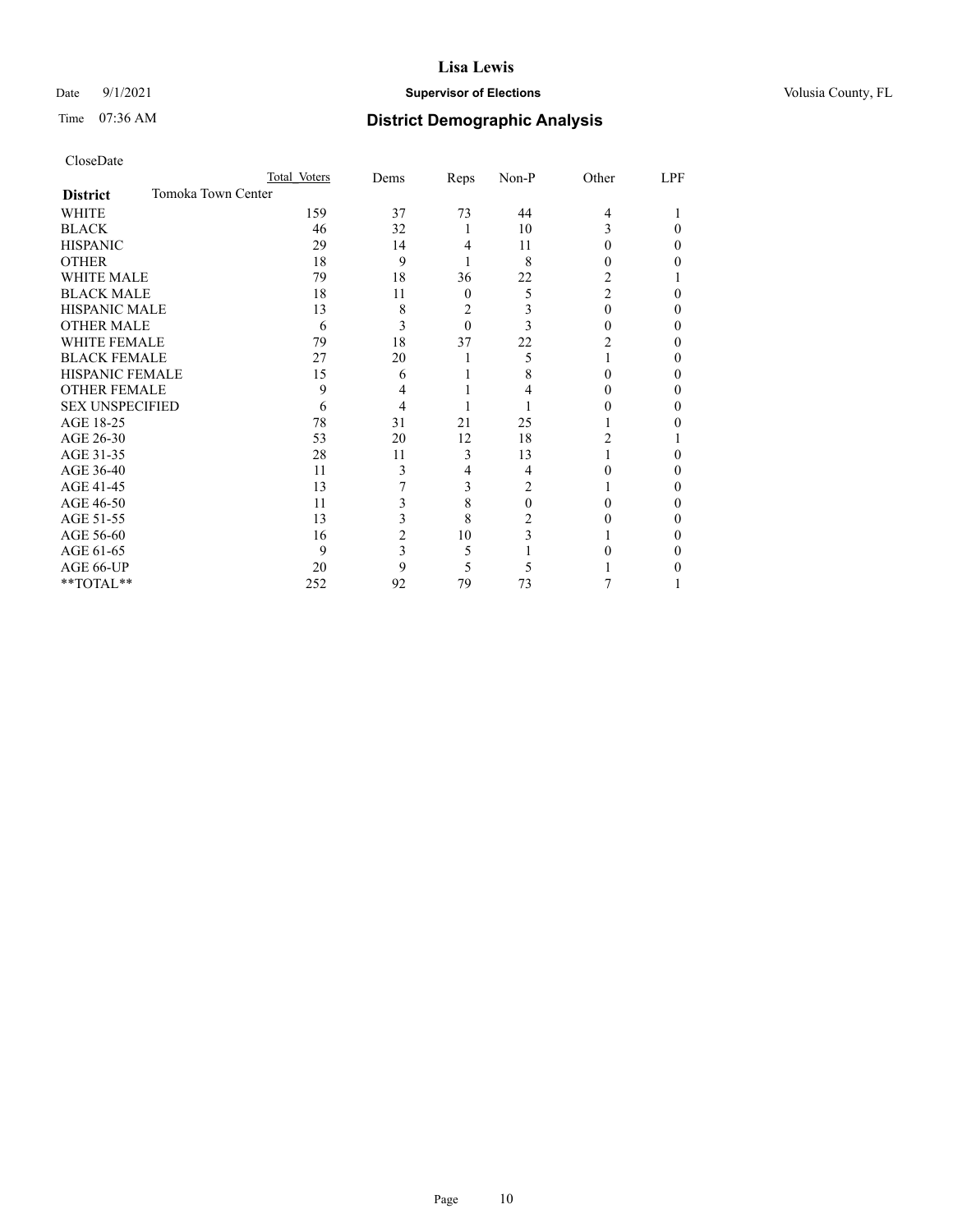## Date 9/1/2021 **Supervisor of Elections Supervisor of Elections** Volusia County, FL

# Time 07:36 AM **District Demographic Analysis**

| CloseDate |
|-----------|
|-----------|

|                                                             |           | Total Voters | Dems | Reps | Non-P | Other | LPF |
|-------------------------------------------------------------|-----------|--------------|------|------|-------|-------|-----|
| <b>District</b>                                             | Rivington |              |      |      |       |       |     |
| WHITE                                                       |           | 6            |      | 3    | 2     | 0     | 0   |
| <b>BLACK</b>                                                |           |              |      |      |       |       |     |
| <b>HISPANIC</b>                                             |           |              |      |      |       |       |     |
| <b>OTHER</b>                                                |           |              |      |      |       |       |     |
| <b>WHITE MALE</b>                                           |           |              |      |      |       |       |     |
| <b>BLACK MALE</b>                                           |           |              |      |      |       |       |     |
| <b>HISPANIC MALE</b>                                        |           |              |      |      |       |       |     |
| <b>OTHER MALE</b>                                           |           |              |      |      |       |       |     |
| <b>WHITE FEMALE</b>                                         |           |              |      |      |       |       |     |
| <b>BLACK FEMALE</b>                                         |           |              |      | 0    |       |       |     |
| HISPANIC FEMALE                                             |           |              |      |      |       |       |     |
| <b>OTHER FEMALE</b>                                         |           |              |      |      |       |       |     |
| <b>SEX UNSPECIFIED</b>                                      |           |              |      |      |       |       |     |
| AGE 18-25                                                   |           |              |      |      |       |       |     |
| AGE 26-30                                                   |           |              |      |      |       |       |     |
| AGE 31-35                                                   |           |              |      |      |       |       |     |
| AGE 36-40                                                   |           |              |      |      |       |       |     |
| AGE 41-45                                                   |           |              |      |      |       |       |     |
| AGE 46-50                                                   |           |              |      |      |       |       |     |
| AGE 51-55                                                   |           |              |      |      |       |       |     |
| AGE 56-60                                                   |           |              |      |      |       |       |     |
| AGE 61-65                                                   |           |              |      |      |       |       |     |
| AGE 66-UP                                                   |           |              |      |      |       |       |     |
| $\mathrm{*}\mathrm{*} \mathrm{TOTAL} \mathrm{*} \mathrm{*}$ |           |              |      | Ć    | 3     |       | 0   |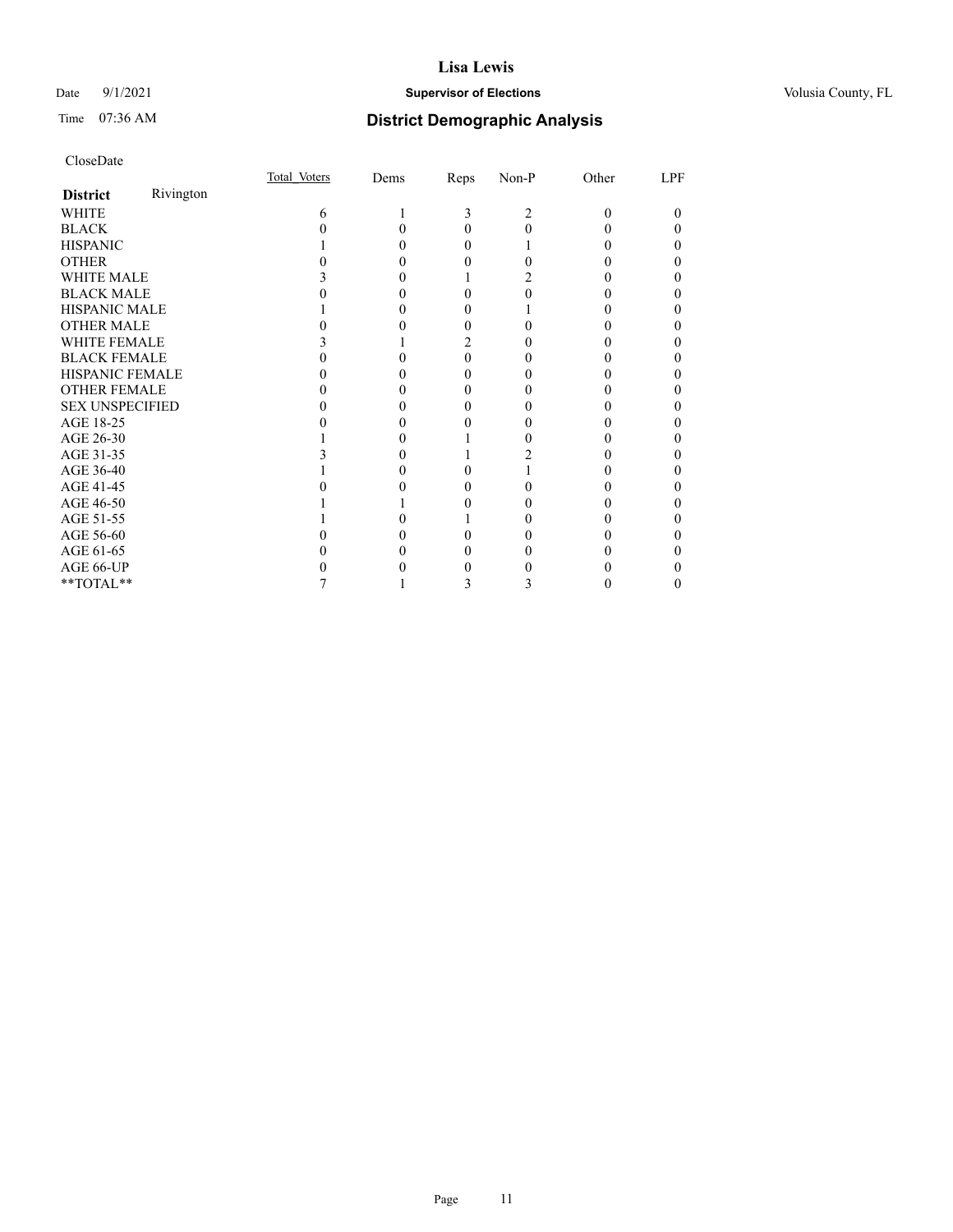## Date 9/1/2021 **Supervisor of Elections Supervisor of Elections** Volusia County, FL

# Time 07:36 AM **District Demographic Analysis**

| CloseDate |
|-----------|
|-----------|

|                        |         | Total Voters | Dems           | Reps           | Non-P | Other | LPF |
|------------------------|---------|--------------|----------------|----------------|-------|-------|-----|
| <b>District</b>        | Pioneer |              |                |                |       |       |     |
| WHITE                  |         | 199          | 39             | 93             | 61    | 4     |     |
| BLACK                  |         | 11           | 5              |                | 5     |       | 0   |
| HISPANIC               |         | 10           | 2              | 3              |       |       | 0   |
| OTHER                  |         | 15           | 8              | 4              |       |       |     |
| WHITE MALE             |         | 86           | 13             | 42             | 28    |       |     |
| <b>BLACK MALE</b>      |         | 5            | $\overline{2}$ |                | 2     |       |     |
| HISPANIC MALE          |         | 5            | 2              | 0              |       |       |     |
| OTHER MALE             |         |              | 4              | $\mathfrak{D}$ |       |       |     |
| WHITE FEMALE           |         | 110          | 25             | 49             | 33    |       |     |
| BLACK FEMALE           |         | 6            | 3              | $\theta$       | 3     |       | 0   |
| HISPANIC FEMALE        |         | 5            | 0              | 3              |       |       |     |
| OTHER FEMALE           |         |              | 3              | $\overline{2}$ |       |       |     |
| <b>SEX UNSPECIFIED</b> |         |              | 2              | $\overline{2}$ |       |       |     |
| AGE 18-25              |         | 8            | 0              | 5              |       |       |     |
| AGE 26-30              |         | 10           | 3              | 3              |       |       |     |
| AGE 31-35              |         | 29           | 9              | 15             |       |       |     |
| AGE 36-40              |         | 30           | 9              | 8              | 13    |       |     |
| AGE 41-45              |         | 20           | 2              | 11             |       |       |     |
| AGE 46-50              |         | 26           | 5              | 11             | 10    |       | 0   |
| AGE 51-55              |         | 16           |                | 8              | 4     |       |     |
| AGE 56-60              |         | 12           |                | 3              | 6     |       |     |
| AGE 61-65              |         | 18           | 5              |                | 9     |       |     |
| AGE 66-UP              |         | 65           | 16             | 32             | 16    |       |     |
| $*$ $TOTAL**$          |         | 235          | 54             | 101            | 74    | 4     | 2   |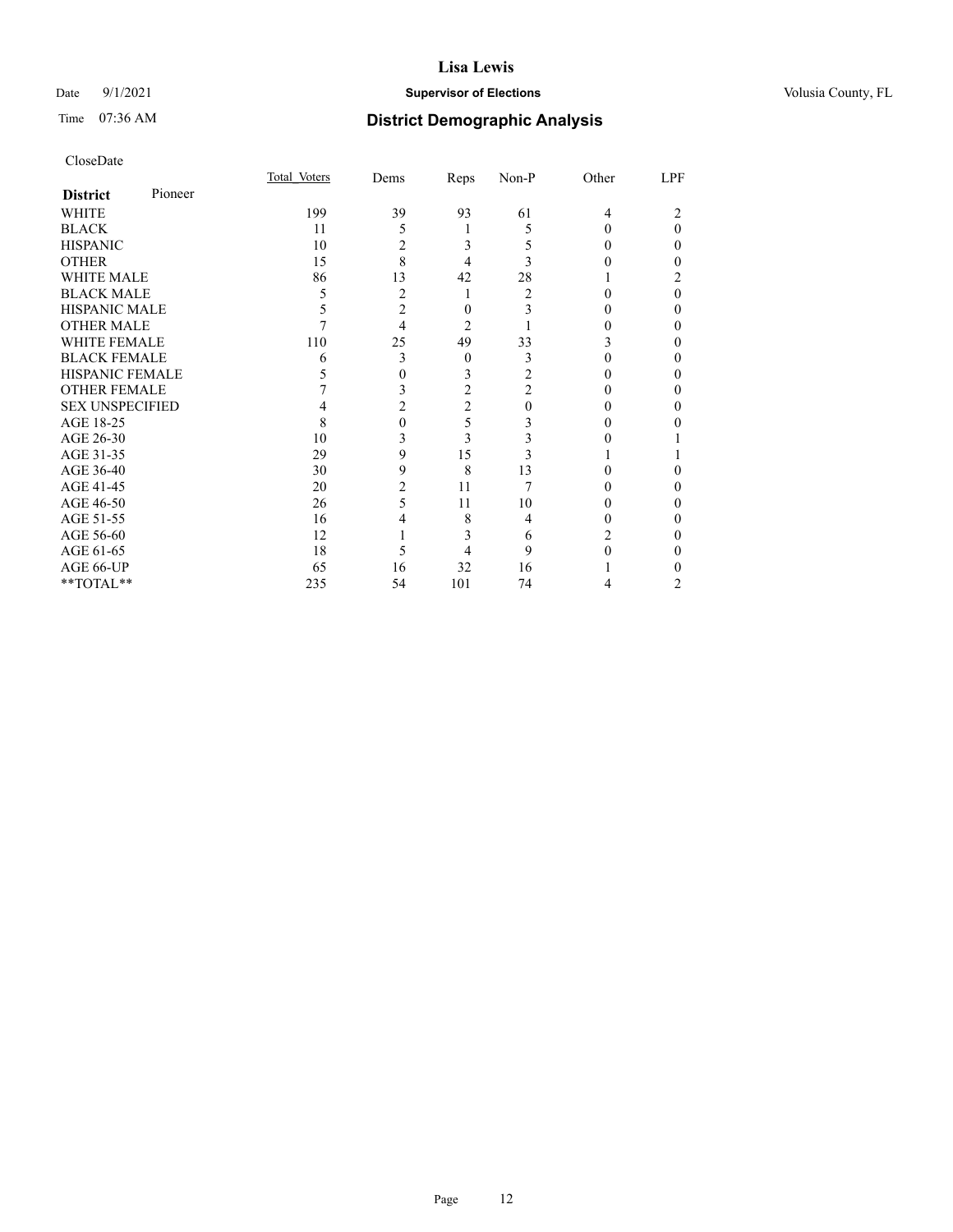## Date 9/1/2021 **Supervisor of Elections Supervisor of Elections** Volusia County, FL

# Time 07:36 AM **District Demographic Analysis**

|                        |                | Total Voters | Dems | Reps     | Non-P    | Other    | LPF |
|------------------------|----------------|--------------|------|----------|----------|----------|-----|
| <b>District</b>        | CBL/BM PO West |              |      |          |          |          |     |
| WHITE                  |                | $\Omega$     | 0    | $\Omega$ | $\theta$ | $\Omega$ | 0   |
| <b>BLACK</b>           |                |              |      | 0        | 0        |          |     |
| <b>HISPANIC</b>        |                |              |      | 0        | 0        |          |     |
| <b>OTHER</b>           |                |              |      |          |          |          |     |
| <b>WHITE MALE</b>      |                |              |      |          |          |          |     |
| <b>BLACK MALE</b>      |                |              |      |          |          |          |     |
| <b>HISPANIC MALE</b>   |                |              |      |          |          |          |     |
| <b>OTHER MALE</b>      |                |              |      |          |          |          |     |
| <b>WHITE FEMALE</b>    |                |              |      |          |          |          |     |
| <b>BLACK FEMALE</b>    |                |              |      |          |          |          |     |
| <b>HISPANIC FEMALE</b> |                |              |      |          |          |          |     |
| <b>OTHER FEMALE</b>    |                |              |      |          |          |          |     |
| <b>SEX UNSPECIFIED</b> |                |              |      |          |          |          |     |
| AGE 18-25              |                |              |      |          |          |          |     |
| AGE 26-30              |                |              |      |          |          |          |     |
| AGE 31-35              |                |              |      |          |          |          |     |
| AGE 36-40              |                |              |      |          |          |          |     |
| AGE 41-45              |                |              |      |          |          |          |     |
| AGE 46-50              |                |              |      |          |          |          |     |
| AGE 51-55              |                |              |      |          |          |          |     |
| AGE 56-60              |                |              |      |          |          |          |     |
| AGE 61-65              |                |              |      |          |          |          |     |
| AGE 66-UP              |                |              |      |          |          |          |     |
| **TOTAL**              |                |              |      | 0        | 0        | 0        | 0   |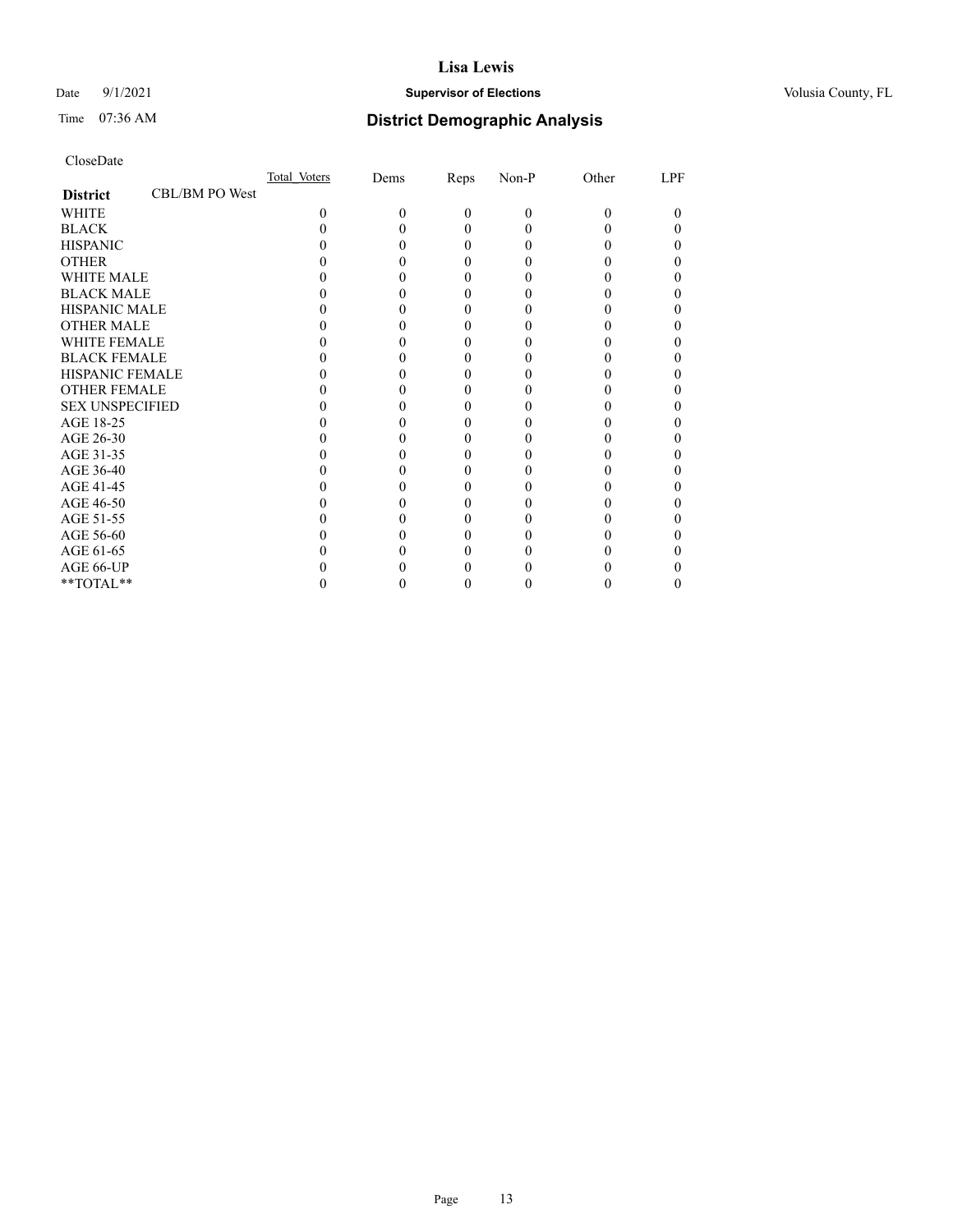## Date 9/1/2021 **Supervisor of Elections Supervisor of Elections** Volusia County, FL

# Time 07:36 AM **District Demographic Analysis**

|                        |                     | Total Voters | Dems | Reps     | Non-P    | Other | LPF |
|------------------------|---------------------|--------------|------|----------|----------|-------|-----|
| <b>District</b>        | Deering Park Center |              |      |          |          |       |     |
| WHITE                  |                     | 0            | 0    | $\theta$ | $\Omega$ | 0     | 0   |
| <b>BLACK</b>           |                     |              |      | 0        |          |       |     |
| <b>HISPANIC</b>        |                     |              |      | $\theta$ |          |       |     |
| <b>OTHER</b>           |                     |              |      |          |          |       |     |
| <b>WHITE MALE</b>      |                     |              |      |          |          |       |     |
| <b>BLACK MALE</b>      |                     |              |      |          |          |       |     |
| <b>HISPANIC MALE</b>   |                     |              |      |          |          |       |     |
| <b>OTHER MALE</b>      |                     |              |      |          |          |       | 0   |
| <b>WHITE FEMALE</b>    |                     |              |      |          |          |       |     |
| <b>BLACK FEMALE</b>    |                     |              |      | 0        |          |       |     |
| HISPANIC FEMALE        |                     |              |      |          |          |       |     |
| <b>OTHER FEMALE</b>    |                     |              |      |          |          |       |     |
| <b>SEX UNSPECIFIED</b> |                     |              |      |          |          |       |     |
| AGE 18-25              |                     |              |      |          |          |       |     |
| AGE 26-30              |                     |              |      |          |          |       |     |
| AGE 31-35              |                     |              |      |          |          |       |     |
| AGE 36-40              |                     |              |      |          |          |       |     |
| AGE 41-45              |                     |              |      |          |          |       |     |
| AGE 46-50              |                     |              |      |          |          |       |     |
| AGE 51-55              |                     |              |      |          |          |       |     |
| AGE 56-60              |                     |              |      |          |          |       |     |
| AGE 61-65              |                     |              |      |          |          |       |     |
| AGE 66-UP              |                     |              |      |          |          |       |     |
| **TOTAL**              |                     |              |      |          |          |       | 0   |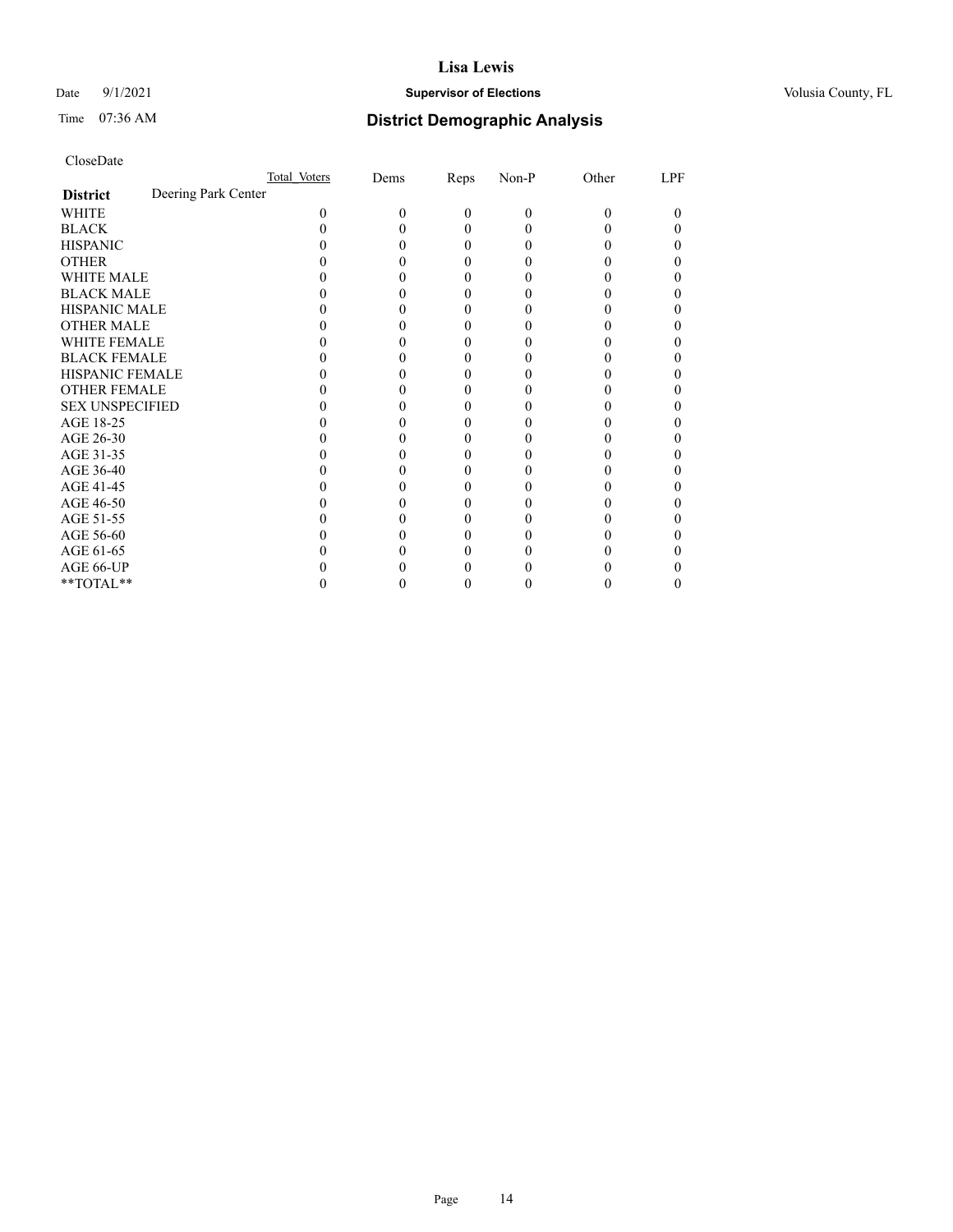## Date 9/1/2021 **Supervisor of Elections Supervisor of Elections** Volusia County, FL

# Time 07:36 AM **District Demographic Analysis**

|                        |               | Total Voters | Dems | Reps     | Non-P | Other | LPF |
|------------------------|---------------|--------------|------|----------|-------|-------|-----|
| <b>District</b>        | Lakewood Park |              |      |          |       |       |     |
| WHITE                  |               | 0            | 0    | $\Omega$ | 0     | 0     | 0   |
| <b>BLACK</b>           |               |              |      | 0        |       |       |     |
| <b>HISPANIC</b>        |               |              |      | $_{0}$   |       |       |     |
| <b>OTHER</b>           |               |              |      |          |       |       |     |
| WHITE MALE             |               |              |      | 0        |       |       | 0   |
| <b>BLACK MALE</b>      |               |              |      |          |       |       |     |
| <b>HISPANIC MALE</b>   |               |              |      |          |       |       |     |
| <b>OTHER MALE</b>      |               |              |      |          |       |       | 0   |
| <b>WHITE FEMALE</b>    |               |              |      |          |       |       |     |
| <b>BLACK FEMALE</b>    |               |              |      |          |       |       | 0   |
| <b>HISPANIC FEMALE</b> |               |              |      |          |       |       |     |
| <b>OTHER FEMALE</b>    |               |              |      | 0        |       |       |     |
| <b>SEX UNSPECIFIED</b> |               |              |      |          |       |       |     |
| AGE 18-25              |               |              |      |          |       |       |     |
| AGE 26-30              |               |              |      |          |       |       |     |
| AGE 31-35              |               |              |      |          |       |       |     |
| AGE 36-40              |               |              |      |          |       |       | 0   |
| AGE 41-45              |               |              |      |          |       |       |     |
| AGE 46-50              |               |              |      | $_{0}$   |       |       | 0   |
| AGE 51-55              |               |              |      |          |       |       |     |
| AGE 56-60              |               |              |      |          |       |       |     |
| AGE 61-65              |               |              |      |          |       |       |     |
| AGE 66-UP              |               |              |      |          |       |       |     |
| **TOTAL**              |               |              |      |          |       |       | 0   |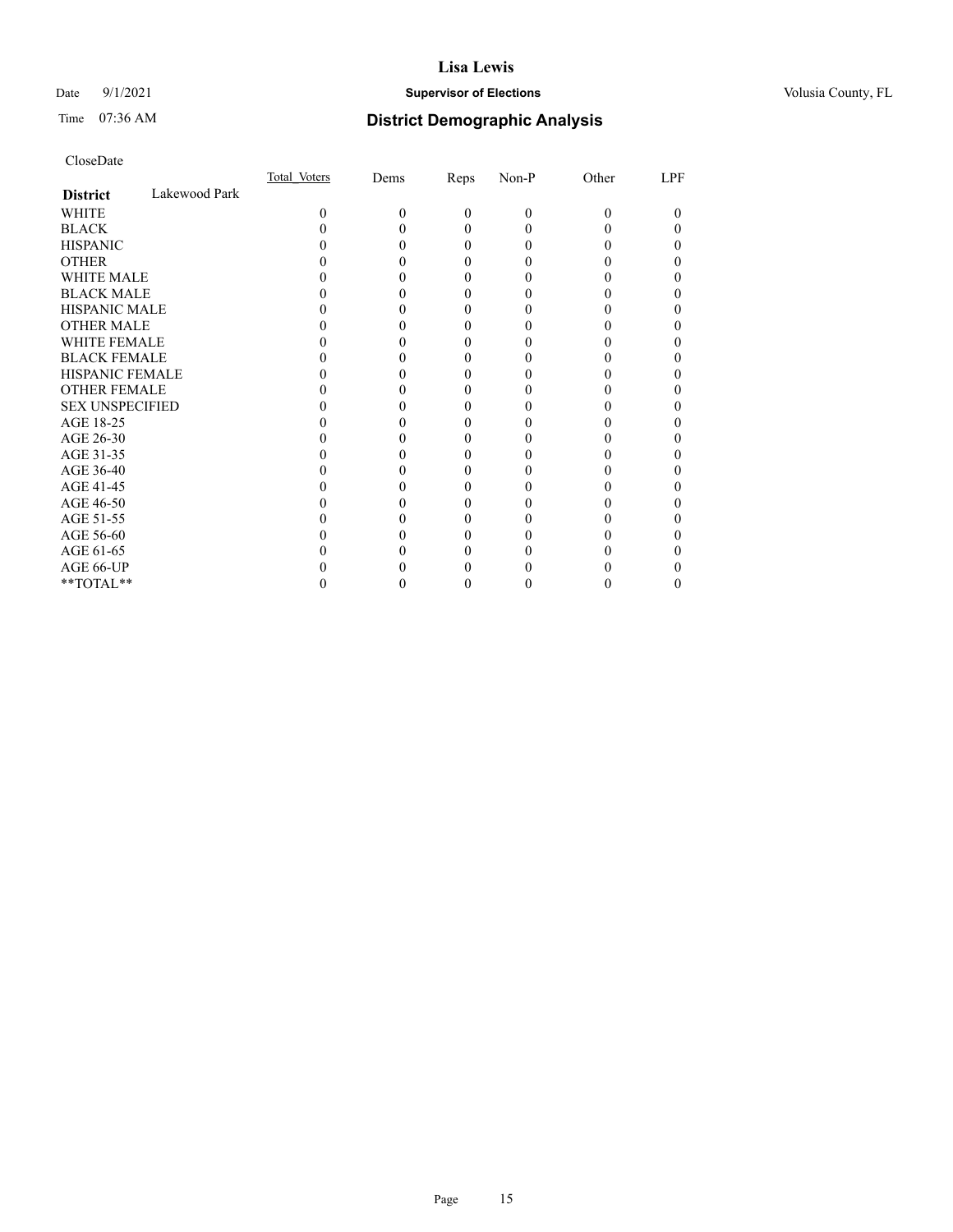## Date 9/1/2021 **Supervisor of Elections Supervisor of Elections** Volusia County, FL

# Time 07:36 AM **District Demographic Analysis**

|                                         | Total Voters | Dems | Reps     | Non-P | Other | LPF |
|-----------------------------------------|--------------|------|----------|-------|-------|-----|
| SWI - PO Town Center<br><b>District</b> |              |      |          |       |       |     |
| WHITE                                   | 0            | 0    | $\Omega$ | 0     | 0     | 0   |
| <b>BLACK</b>                            |              |      |          |       |       |     |
| <b>HISPANIC</b>                         |              |      |          |       |       |     |
| <b>OTHER</b>                            |              |      |          |       |       |     |
| WHITE MALE                              |              |      |          |       |       |     |
| <b>BLACK MALE</b>                       |              |      |          |       |       |     |
| <b>HISPANIC MALE</b>                    |              |      |          |       |       |     |
| <b>OTHER MALE</b>                       |              |      |          |       |       |     |
| <b>WHITE FEMALE</b>                     |              |      |          |       |       |     |
| <b>BLACK FEMALE</b>                     |              |      |          |       |       |     |
| HISPANIC FEMALE                         |              |      |          |       |       |     |
| <b>OTHER FEMALE</b>                     |              |      |          |       |       |     |
| <b>SEX UNSPECIFIED</b>                  |              |      |          |       |       |     |
| AGE 18-25                               |              |      |          |       |       |     |
| AGE 26-30                               |              |      |          |       |       |     |
| AGE 31-35                               |              |      |          |       |       |     |
| AGE 36-40                               |              |      |          |       |       |     |
| AGE 41-45                               |              |      |          |       |       |     |
| AGE 46-50                               |              |      |          |       |       |     |
| AGE 51-55                               |              |      |          |       |       |     |
| AGE 56-60                               |              |      |          |       |       |     |
| AGE 61-65                               |              |      |          |       |       |     |
| AGE 66-UP                               |              |      |          |       |       |     |
| **TOTAL**                               |              |      |          |       |       |     |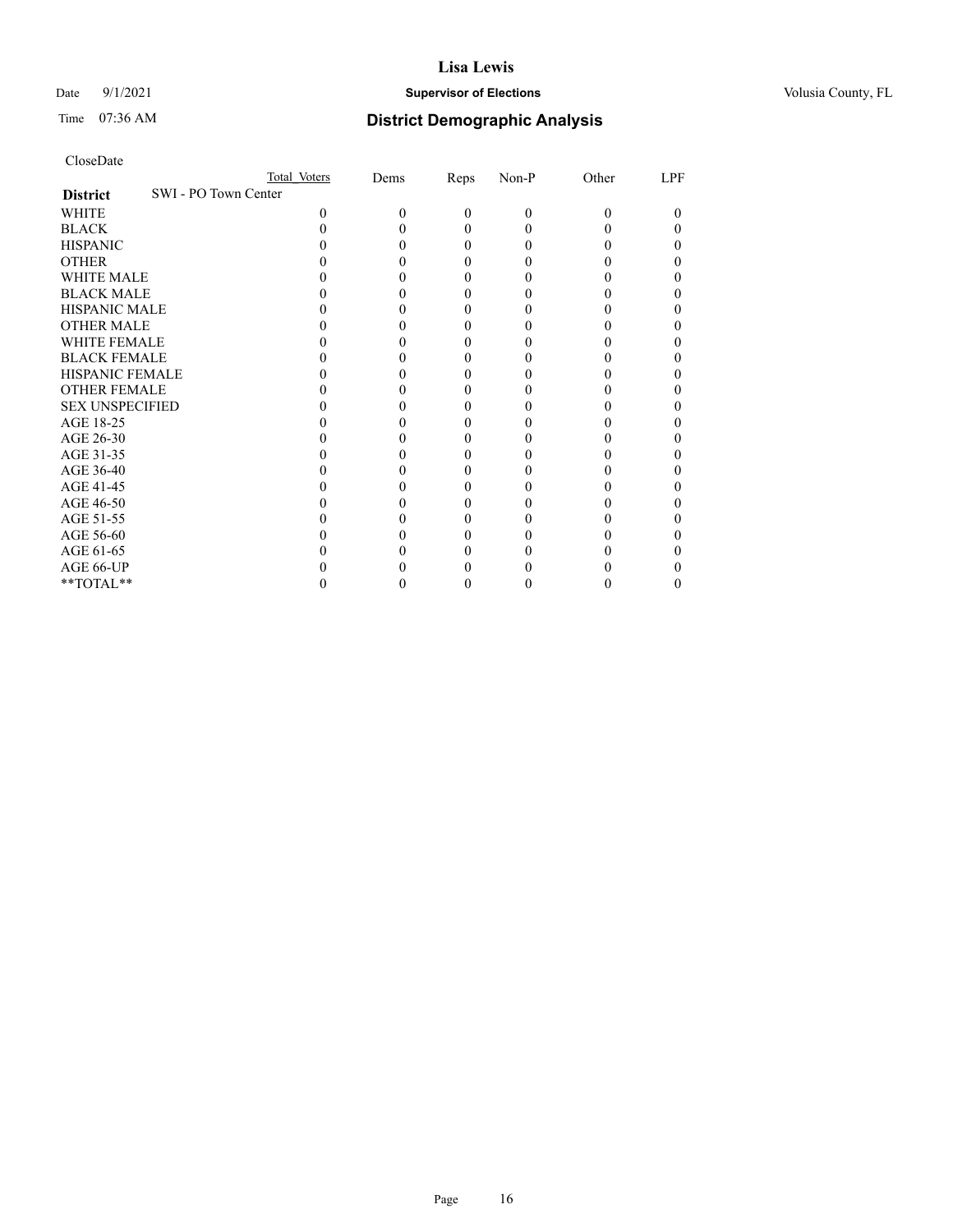## Date 9/1/2021 **Supervisor of Elections Supervisor of Elections** Volusia County, FL

# Time 07:36 AM **District Demographic Analysis**

|                        |                      | Total Voters | Dems | Reps     | Non-P | Other | LPF      |
|------------------------|----------------------|--------------|------|----------|-------|-------|----------|
| <b>District</b>        | <b>Walkers Green</b> |              |      |          |       |       |          |
| WHITE                  |                      | 0            | 0    | $\theta$ | 0     | 0     | $\theta$ |
| <b>BLACK</b>           |                      |              |      | 0        |       |       |          |
| <b>HISPANIC</b>        |                      |              |      | 0        |       |       | 0        |
| <b>OTHER</b>           |                      |              |      |          |       |       |          |
| WHITE MALE             |                      |              |      | 0        |       |       |          |
| <b>BLACK MALE</b>      |                      |              |      |          |       |       |          |
| HISPANIC MALE          |                      |              |      |          |       |       |          |
| <b>OTHER MALE</b>      |                      |              |      |          |       |       |          |
| WHITE FEMALE           |                      |              |      |          |       |       |          |
| <b>BLACK FEMALE</b>    |                      |              |      | 0        |       |       |          |
| <b>HISPANIC FEMALE</b> |                      |              |      |          |       |       |          |
| <b>OTHER FEMALE</b>    |                      |              |      | 0        |       |       |          |
| <b>SEX UNSPECIFIED</b> |                      |              |      |          |       |       |          |
| AGE 18-25              |                      |              |      |          |       |       |          |
| AGE 26-30              |                      |              |      |          |       |       |          |
| AGE 31-35              |                      |              |      |          |       |       |          |
| AGE 36-40              |                      |              |      | 0        |       |       | 0        |
| AGE 41-45              |                      |              |      |          |       |       |          |
| AGE 46-50              |                      |              |      | 0        |       |       |          |
| AGE 51-55              |                      |              |      |          |       |       |          |
| AGE 56-60              |                      |              |      |          |       |       |          |
| AGE 61-65              |                      |              |      |          |       |       |          |
| AGE 66-UP              |                      |              |      |          |       |       |          |
| **TOTAL**              |                      |              |      | 0        |       |       |          |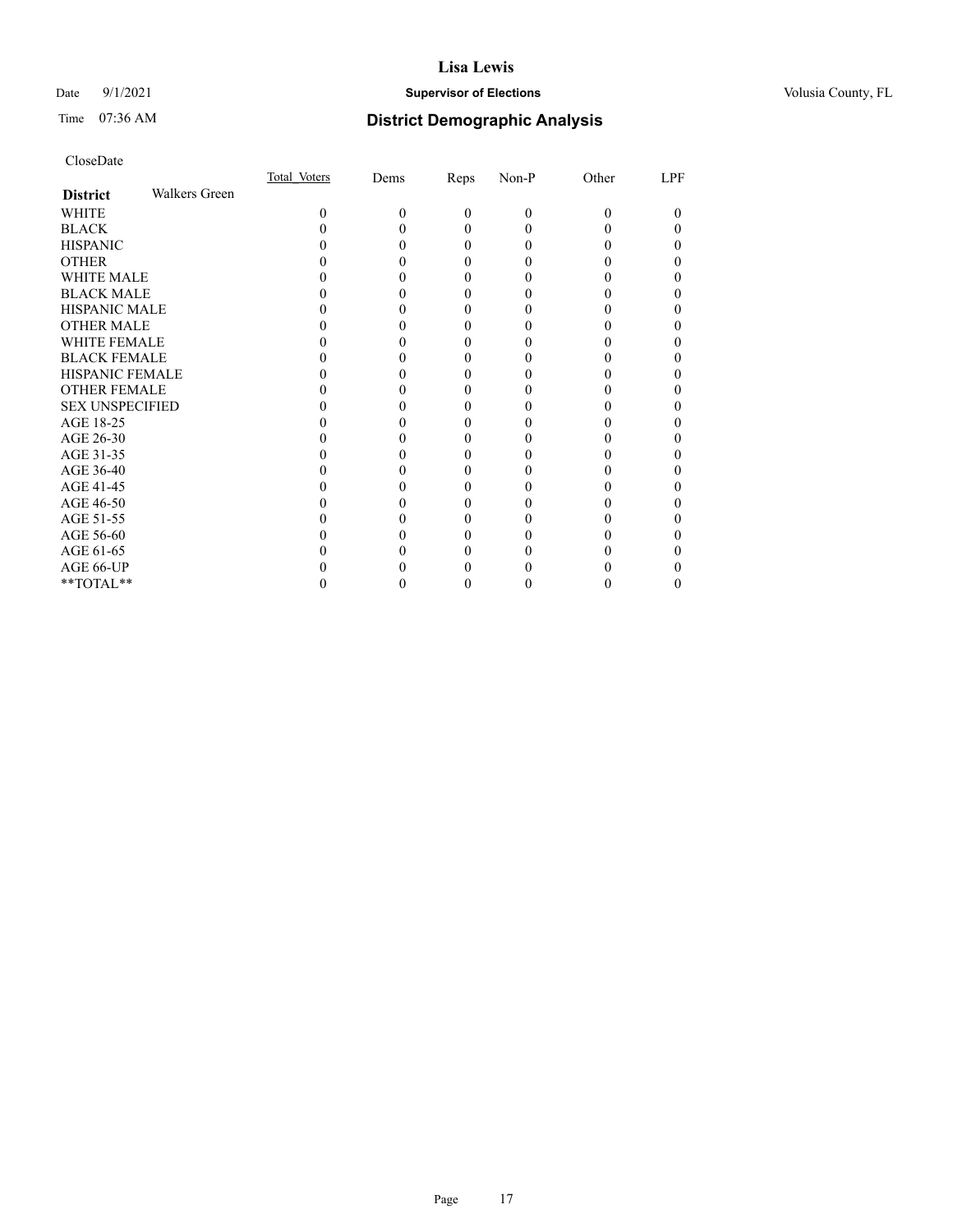## Date 9/1/2021 **Supervisor of Elections Supervisor of Elections** Volusia County, FL

# Time 07:36 AM **District Demographic Analysis**

|                        |              | Total Voters | Dems | Reps     | Non-P    | Other | LPF |
|------------------------|--------------|--------------|------|----------|----------|-------|-----|
| <b>District</b>        | Tomoka North |              |      |          |          |       |     |
| WHITE                  |              | 0            | 0    | $\Omega$ | $\Omega$ | 0     | 0   |
| <b>BLACK</b>           |              |              |      | 0        |          |       |     |
| <b>HISPANIC</b>        |              |              |      | $\theta$ |          |       |     |
| <b>OTHER</b>           |              |              |      |          |          |       |     |
| WHITE MALE             |              |              |      |          |          |       |     |
| <b>BLACK MALE</b>      |              |              |      |          |          |       |     |
| <b>HISPANIC MALE</b>   |              |              |      |          |          |       |     |
| <b>OTHER MALE</b>      |              |              |      |          |          |       |     |
| <b>WHITE FEMALE</b>    |              |              |      |          |          |       |     |
| <b>BLACK FEMALE</b>    |              |              |      |          |          |       |     |
| HISPANIC FEMALE        |              |              |      |          |          |       |     |
| <b>OTHER FEMALE</b>    |              |              |      | 0        |          |       |     |
| <b>SEX UNSPECIFIED</b> |              |              |      |          |          |       |     |
| AGE 18-25              |              |              |      |          |          |       |     |
| AGE 26-30              |              |              |      |          |          |       |     |
| AGE 31-35              |              |              |      |          |          |       |     |
| AGE 36-40              |              |              |      |          |          |       |     |
| AGE 41-45              |              |              |      |          |          |       |     |
| AGE 46-50              |              |              |      | 0        |          |       |     |
| AGE 51-55              |              |              |      |          |          |       |     |
| AGE 56-60              |              |              |      |          |          |       |     |
| AGE 61-65              |              |              |      |          |          |       |     |
| AGE 66-UP              |              |              |      |          |          |       |     |
| **TOTAL**              |              |              |      |          |          |       |     |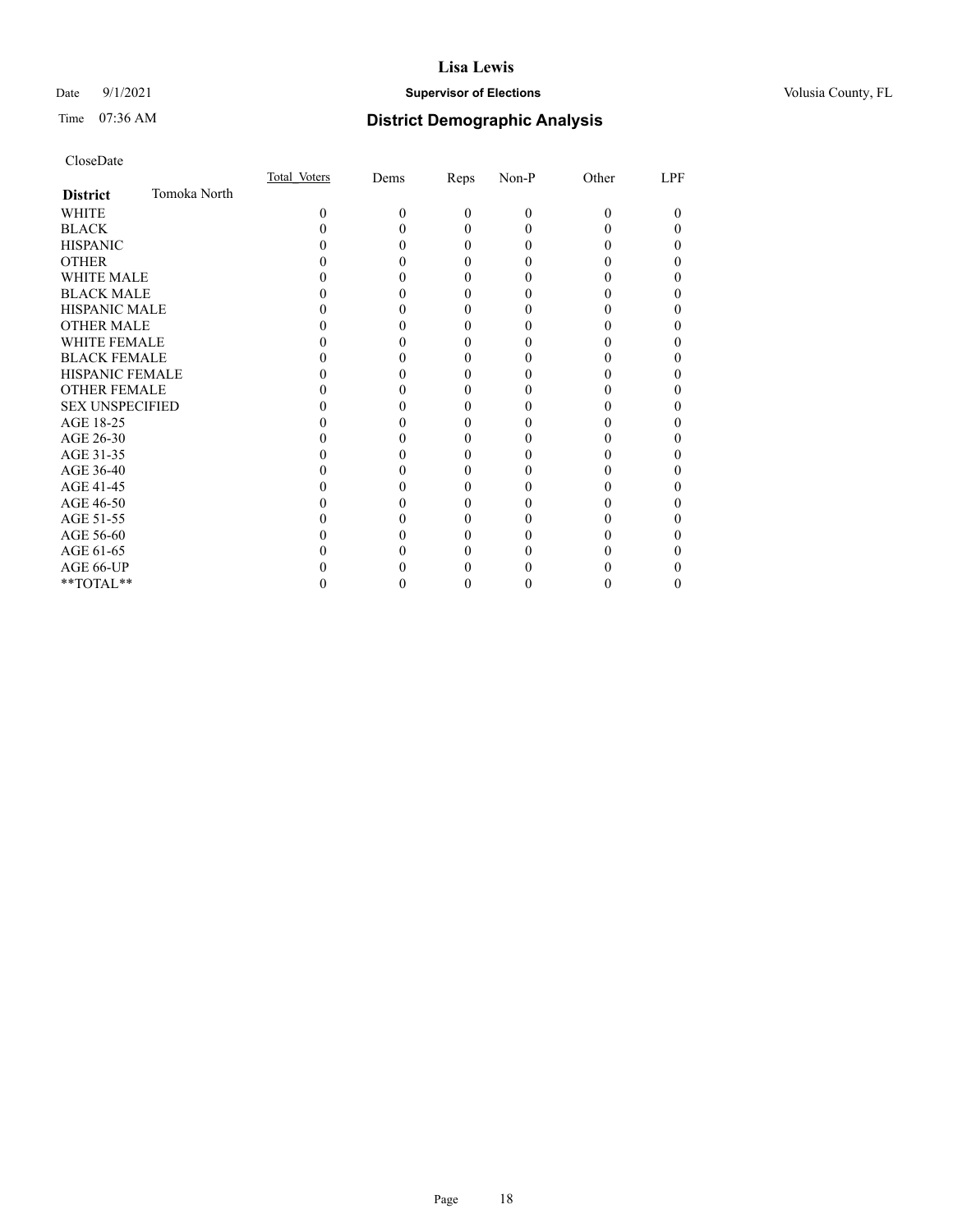## Date 9/1/2021 **Supervisor of Elections Supervisor of Elections** Volusia County, FL

# Time 07:36 AM **District Demographic Analysis**

|                        |                          | Total Voters | Dems    | Reps    | Non-P   | Other | LPF   |
|------------------------|--------------------------|--------------|---------|---------|---------|-------|-------|
| <b>District</b>        | Congressional District 6 |              |         |         |         |       |       |
| WHITE                  |                          | 309,356      | 80,061  | 139,333 | 83,385  | 5,420 | 1,157 |
| <b>BLACK</b>           |                          | 35,883       | 27,226  | 1,313   | 6,967   | 346   | 31    |
| <b>HISPANIC</b>        |                          | 41,119       | 17,522  | 7,405   | 15,604  | 483   | 105   |
| <b>OTHER</b>           |                          | 24,120       | 7,405   | 5,752   | 10,440  | 430   | 93    |
| WHITE MALE             |                          | 143,774      | 30,948  | 68,666  | 40,900  | 2,486 | 774   |
| <b>BLACK MALE</b>      |                          | 14,975       | 10,419  | 744     | 3,601   | 196   | 15    |
| <b>HISPANIC MALE</b>   |                          | 18,739       | 7,299   | 3,801   | 7,332   | 235   | 72    |
| <b>OTHER MALE</b>      |                          | 8,564        | 2,490   | 2,239   | 3,625   | 157   | 53    |
| <b>WHITE FEMALE</b>    |                          | 161,835      | 48,249  | 69,128  | 41,177  | 2,909 | 372   |
| <b>BLACK FEMALE</b>    |                          | 20,258       | 16,320  | 537     | 3,237   | 150   | 14    |
| <b>HISPANIC FEMALE</b> |                          | 21,728       | 9,946   | 3,507   | 7,998   | 245   | 32    |
| <b>OTHER FEMALE</b>    |                          | 10,048       | 3,697   | 2,347   | 3,786   | 189   | 29    |
| <b>SEX UNSPECIFIED</b> |                          | 10,553       | 2,845   | 2,832   | 4,739   | 112   | 25    |
| AGE 18-25              |                          | 38,874       | 12,701  | 10,095  | 14,805  | 1,059 | 214   |
| AGE 26-30              |                          | 27,945       | 8,866   | 7,648   | 10,601  | 621   | 209   |
| AGE 31-35              |                          | 28,499       | 9,043   | 8,065   | 10,683  | 516   | 192   |
| AGE 36-40              |                          | 26,381       | 7,944   | 7,959   | 9,816   | 471   | 191   |
| AGE 41-45              |                          | 25,657       | 7,931   | 8,153   | 9,014   | 444   | 115   |
| AGE 46-50              |                          | 27,322       | 7,926   | 10,179  | 8,619   | 471   | 127   |
| AGE 51-55              |                          | 31,509       | 9,114   | 13,107  | 8,697   | 504   | 87    |
| AGE 56-60              |                          | 38,822       | 11,522  | 16,914  | 9,760   | 557   | 69    |
| AGE 61-65              |                          | 41,006       | 13,285  | 17,747  | 9,278   | 625   | 71    |
| AGE 66-UP              |                          | 124,459      | 43,882  | 53,934  | 25,121  | 1,411 | 111   |
| $*$ $TOTAL**$          |                          | 410,478      | 132,214 | 153,803 | 116,396 | 6,679 | 1,386 |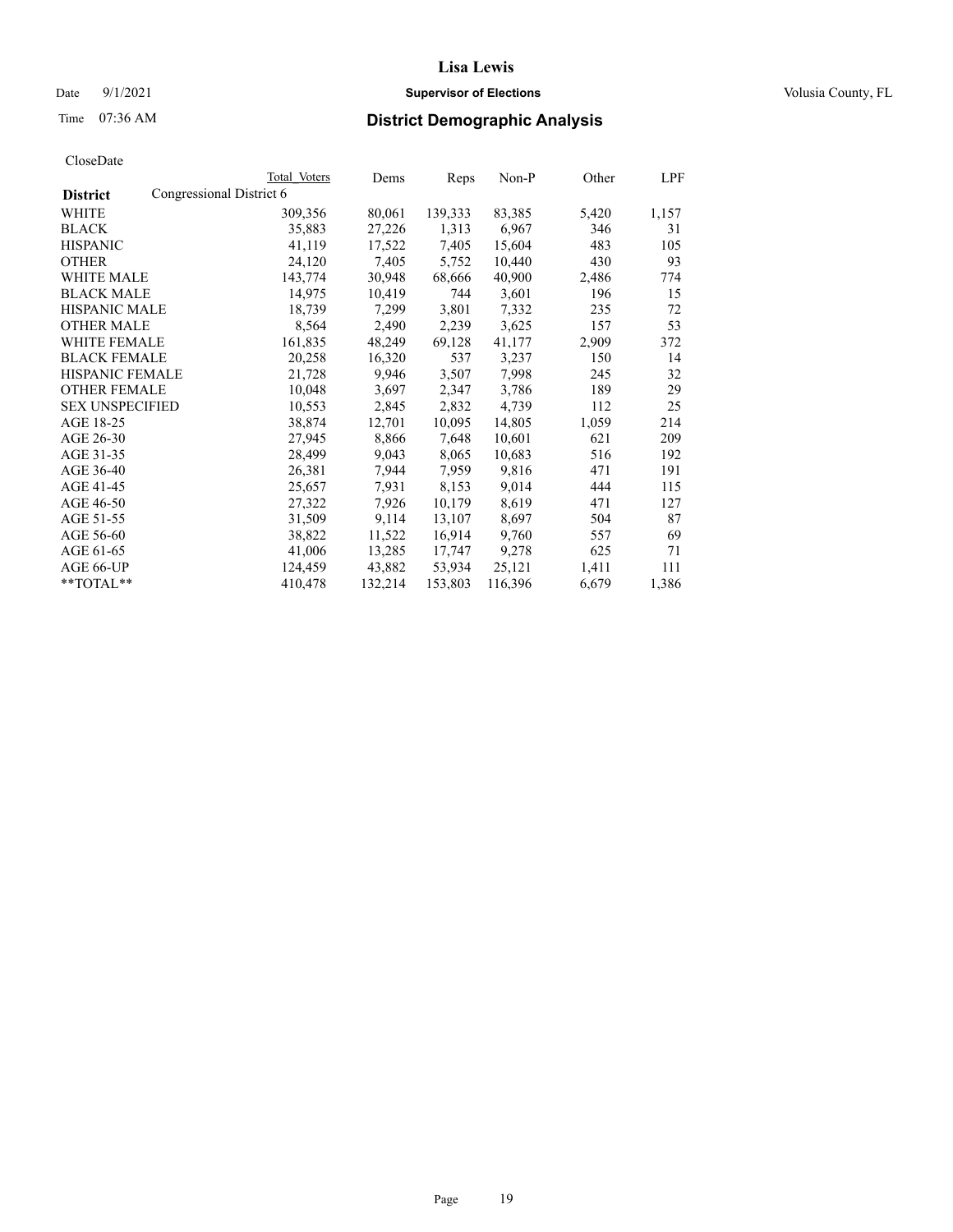## Date 9/1/2021 **Supervisor of Elections Supervisor of Elections** Volusia County, FL

# Time 07:36 AM **District Demographic Analysis**

|                        | Total Voters        | Dems   | Reps   | Non-P  | Other | LPF |
|------------------------|---------------------|--------|--------|--------|-------|-----|
| <b>District</b>        | Unincorporated Area |        |        |        |       |     |
| WHITE                  | 74,815              | 17,905 | 35,936 | 19,493 | 1,199 | 282 |
| <b>BLACK</b>           | 3,248               | 2,433  | 141    | 632    | 37    | 5   |
| <b>HISPANIC</b>        | 5,226               | 2,046  | 1,140  | 1,951  | 71    | 18  |
| <b>OTHER</b>           | 4,324               | 1,101  | 1,294  | 1,840  | 70    | 19  |
| WHITE MALE             | 35,456              | 7,146  | 17,927 | 9,629  | 570   | 184 |
| <b>BLACK MALE</b>      | 1,430               | 996    | 74     | 338    | 20    | 2   |
| <b>HISPANIC MALE</b>   | 2,380               | 827    | 565    | 943    | 33    | 12  |
| <b>OTHER MALE</b>      | 1,513               | 350    | 503    | 621    | 27    | 12  |
| <b>WHITE FEMALE</b>    | 38,425              | 10,575 | 17,579 | 9,552  | 624   | 95  |
| <b>BLACK FEMALE</b>    | 1,759               | 1,390  | 62     | 287    | 17    | 3   |
| <b>HISPANIC FEMALE</b> | 2,742               | 1,176  | 555    | 967    | 38    | 6   |
| <b>OTHER FEMALE</b>    | 1,699               | 552    | 485    | 631    | 26    | 5   |
| <b>SEX UNSPECIFIED</b> | 2,208               | 473    | 761    | 947    | 22    | 5   |
| AGE 18-25              | 7,558               | 1,887  | 2,583  | 2,821  | 222   | 45  |
| AGE 26-30              | 5,390               | 1,315  | 1,931  | 1,982  | 123   | 39  |
| AGE 31-35              | 5,645               | 1,437  | 1,963  | 2,106  | 97    | 42  |
| AGE 36-40              | 5,102               | 1,196  | 1,911  | 1,867  | 88    | 40  |
| AGE 41-45              | 5,099               | 1,210  | 2,012  | 1,769  | 78    | 30  |
| AGE 46-50              | 5,820               | 1,321  | 2,544  | 1,818  | 110   | 27  |
| AGE 51-55              | 6,985               | 1,571  | 3,391  | 1,906  | 98    | 19  |
| AGE 56-60              | 9,039               | 2,110  | 4,535  | 2,248  | 129   | 17  |
| AGE 61-65              | 9,511               | 2,647  | 4,622  | 2,062  | 158   | 22  |
| AGE 66-UP              | 27,464              | 8,791  | 13,019 | 5,337  | 274   | 43  |
| **TOTAL**              | 87,613              | 23,485 | 38,511 | 23,916 | 1,377 | 324 |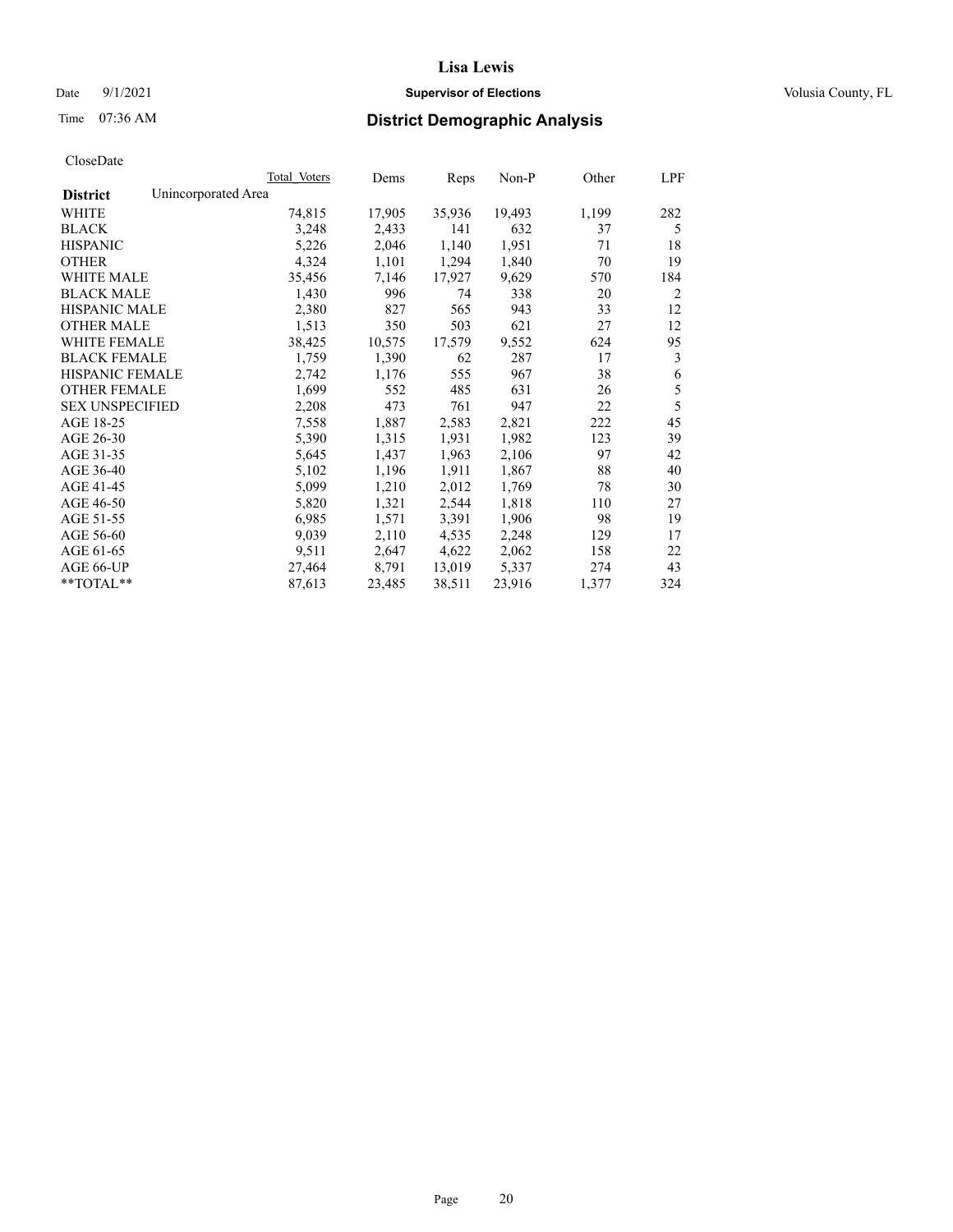## Date 9/1/2021 **Supervisor of Elections Supervisor of Elections** Volusia County, FL

# Time 07:36 AM **District Demographic Analysis**

|                        |               | Total Voters | Dems   | Reps   | Non-P  | Other | LPF |
|------------------------|---------------|--------------|--------|--------|--------|-------|-----|
| <b>District</b>        | Daytona Beach |              |        |        |        |       |     |
| WHITE                  |               | 28,006       | 7,774  | 11,552 | 7,908  | 626   | 146 |
| <b>BLACK</b>           |               | 14,530       | 11,410 | 394    | 2,598  | 123   | 5   |
| <b>HISPANIC</b>        |               | 2,487        | 1,046  | 477    | 905    | 50    | 9   |
| <b>OTHER</b>           |               | 3,595        | 1,247  | 637    | 1,626  | 74    | 11  |
| WHITE MALE             |               | 13,508       | 3,103  | 5,948  | 4,071  | 293   | 93  |
| <b>BLACK MALE</b>      |               | 5,717        | 4,163  | 218    | 1,265  | 70    | 1   |
| <b>HISPANIC MALE</b>   |               | 1,139        | 445    | 245    | 418    | 25    | 6   |
| <b>OTHER MALE</b>      |               | 1,264        | 426    | 264    | 540    | 28    | 6   |
| <b>WHITE FEMALE</b>    |               | 14,161       | 4,575  | 5,491  | 3,710  | 333   | 52  |
| <b>BLACK FEMALE</b>    |               | 8,489        | 6,995  | 165    | 1,272  | 53    | 4   |
| <b>HISPANIC FEMALE</b> |               | 1,301        | 582    | 225    | 466    | 25    | 3   |
| <b>OTHER FEMALE</b>    |               | 1,469        | 593    | 253    | 581    | 37    | 5   |
| <b>SEX UNSPECIFIED</b> |               | 1,569        | 595    | 250    | 714    | 9     | 1   |
| AGE 18-25              |               | 6,875        | 3,227  | 1,048  | 2,415  | 148   | 37  |
| AGE 26-30              |               | 4,093        | 1,887  | 686    | 1,386  | 101   | 33  |
| AGE 31-35              |               | 3,578        | 1,644  | 643    | 1,196  | 77    | 18  |
| AGE 36-40              |               | 2,950        | 1,353  | 575    | 949    | 56    | 17  |
| AGE 41-45              |               | 2,728        | 1,290  | 533    | 854    | 43    | 8   |
| AGE 46-50              |               | 2,939        | 1,239  | 807    | 825    | 48    | 20  |
| AGE 51-55              |               | 3,378        | 1,411  | 1,026  | 868    | 65    | 8   |
| AGE 56-60              |               | 4,416        | 1,822  | 1,451  | 1,067  | 68    | 8   |
| AGE 61-65              |               | 4,698        | 2,025  | 1,594  | 995    | 74    | 10  |
| AGE 66-UP              |               | 12,963       | 5,579  | 4,697  | 2,482  | 193   | 12  |
| $*$ TOTAL $*$          |               | 48,618       | 21,477 | 13,060 | 13,037 | 873   | 171 |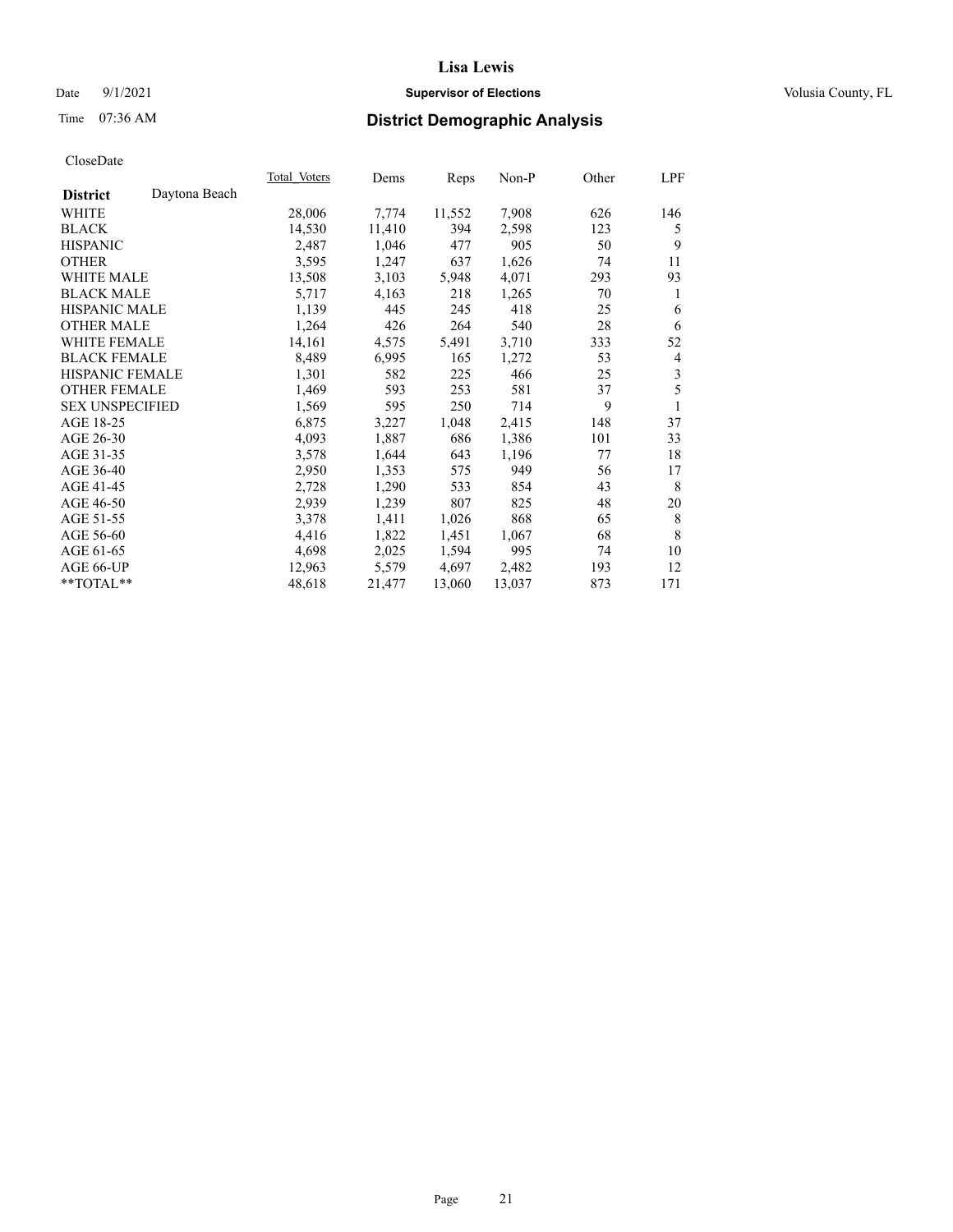## Date 9/1/2021 **Supervisor of Elections Supervisor of Elections** Volusia County, FL

# Time 07:36 AM **District Demographic Analysis**

|                        |                      | Total Voters | Dems  | Reps  | Non-P | Other          | LPF            |
|------------------------|----------------------|--------------|-------|-------|-------|----------------|----------------|
| <b>District</b>        | Daytona Beach Shores |              |       |       |       |                |                |
| WHITE                  |                      | 4,285        | 972   | 2,175 | 1,047 | 78             | 13             |
| <b>BLACK</b>           |                      | 79           | 52    | 6     | 20    |                | $\mathbf{0}$   |
| <b>HISPANIC</b>        |                      | 113          | 39    | 44    | 29    | 1              | $\Omega$       |
| <b>OTHER</b>           |                      | 311          | 87    | 102   | 117   | 4              |                |
| <b>WHITE MALE</b>      |                      | 2,026        | 401   | 1,044 | 531   | 42             | 8              |
| <b>BLACK MALE</b>      |                      | 37           | 21    | 3     | 12    |                | $\mathbf{0}$   |
| <b>HISPANIC MALE</b>   |                      | 48           | 13    | 19    | 15    |                | $\mathbf{0}$   |
| <b>OTHER MALE</b>      |                      | 124          | 32    | 45    | 46    |                | $\mathbf{0}$   |
| WHITE FEMALE           |                      | 2,212        | 559   | 1,108 | 505   | 35             | 5              |
| <b>BLACK FEMALE</b>    |                      | 41           | 31    | 3     | 7     | $\theta$       | $\mathbf{0}$   |
| <b>HISPANIC FEMALE</b> |                      | 63           | 25    | 24    | 14    | $\theta$       | 0              |
| <b>OTHER FEMALE</b>    |                      | 140          | 45    | 38    | 54    | $\overline{c}$ |                |
| <b>SEX UNSPECIFIED</b> |                      | 97           | 23    | 43    | 29    | $\overline{2}$ | $\theta$       |
| AGE 18-25              |                      | 161          | 47    | 49    | 57    | 7              |                |
| AGE 26-30              |                      | 97           | 28    | 38    | 28    | $\overline{c}$ | 1              |
| AGE 31-35              |                      | 102          | 26    | 36    | 32    | $\overline{4}$ | 4              |
| AGE 36-40              |                      | 113          | 24    | 45    | 42    | 1              |                |
| AGE 41-45              |                      | 140          | 33    | 57    | 46    | 4              | 0              |
| AGE 46-50              |                      | 152          | 31    | 66    | 51    | 3              |                |
| AGE 51-55              |                      | 277          | 53    | 125   | 95    | 3              |                |
| AGE 56-60              |                      | 475          | 99    | 247   | 118   | 10             |                |
| AGE 61-65              |                      | 625          | 118   | 327   | 162   | 16             | $\overline{2}$ |
| AGE 66-UP              |                      | 2,646        | 691   | 1,337 | 582   | 34             | $\overline{c}$ |
| **TOTAL**              |                      | 4,788        | 1,150 | 2,327 | 1,213 | 84             | 14             |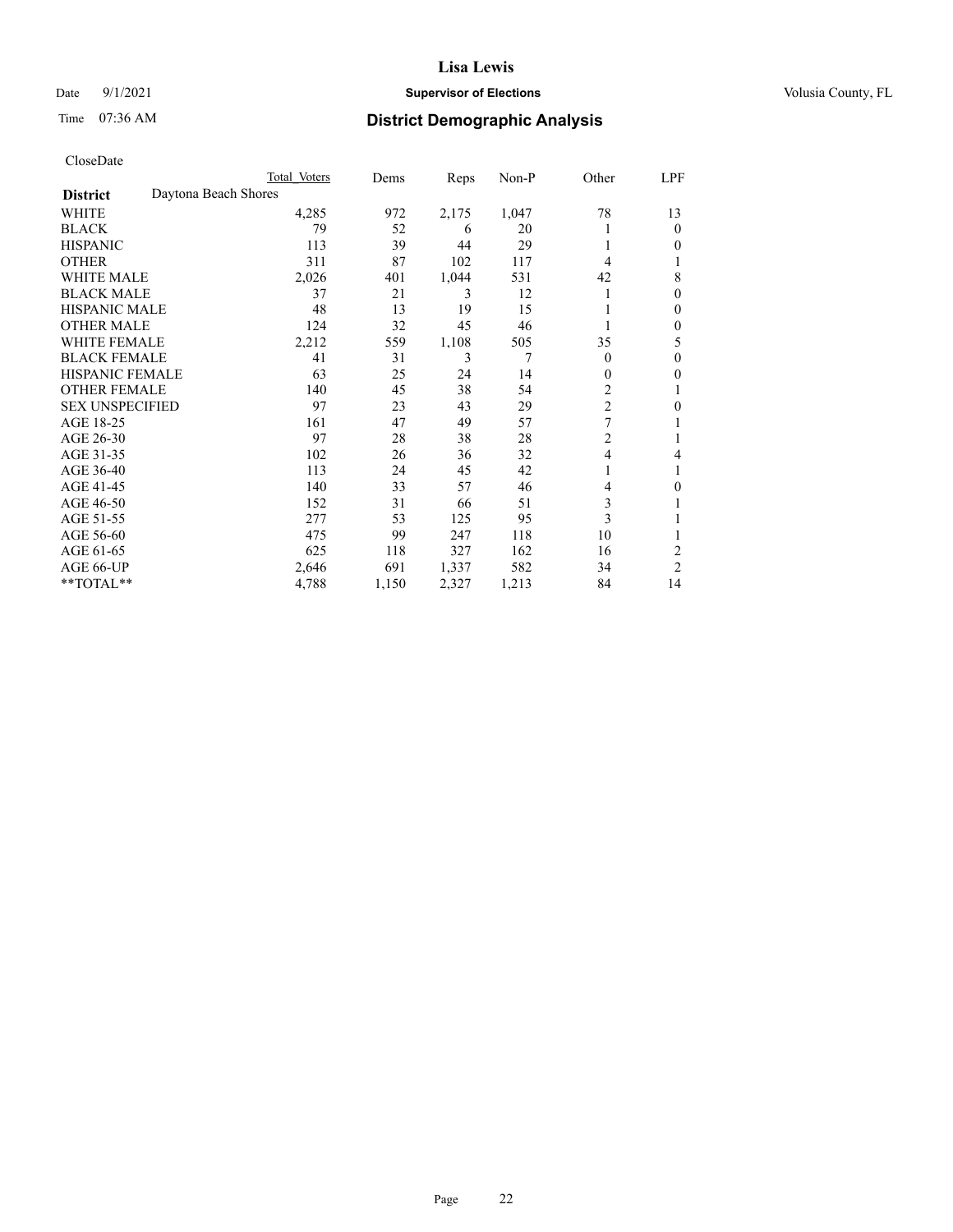## Date 9/1/2021 **Supervisor of Elections Supervisor of Elections** Volusia County, FL

# Time 07:36 AM **District Demographic Analysis**

|                        |        | Total Voters | Dems  | Reps  | Non-P | Other | LPF            |
|------------------------|--------|--------------|-------|-------|-------|-------|----------------|
| <b>District</b>        | DeBary |              |       |       |       |       |                |
| WHITE                  |        | 13,733       | 2,979 | 6,848 | 3,631 | 208   | 67             |
| <b>BLACK</b>           |        | 831          | 583   | 39    | 199   | 9     | 1              |
| <b>HISPANIC</b>        |        | 1,887        | 760   | 454   | 642   | 27    | 4              |
| <b>OTHER</b>           |        | 1,119        | 293   | 294   | 510   | 19    | 3              |
| WHITE MALE             |        | 6,435        | 1,158 | 3,360 | 1,783 | 90    | 44             |
| <b>BLACK MALE</b>      |        | 398          | 248   | 21    | 122   | 6     | 1              |
| <b>HISPANIC MALE</b>   |        | 848          | 314   | 227   | 290   | 14    | 3              |
| <b>OTHER MALE</b>      |        | 376          | 93    | 108   | 167   | 6     | $\overline{2}$ |
| <b>WHITE FEMALE</b>    |        | 7,118        | 1,794 | 3,411 | 1,776 | 115   | 22             |
| <b>BLACK FEMALE</b>    |        | 423          | 327   | 18    | 75    | 3     | $\mathbf{0}$   |
| <b>HISPANIC FEMALE</b> |        | 1,011        | 435   | 221   | 341   | 13    | 1              |
| <b>OTHER FEMALE</b>    |        | 503          | 161   | 127   | 204   | 10    | 1              |
| <b>SEX UNSPECIFIED</b> |        | 458          | 85    | 142   | 224   | 6     | 1              |
| AGE 18-25              |        | 1,484        | 362   | 469   | 598   | 43    | 12             |
| AGE 26-30              |        | 1,137        | 291   | 394   | 418   | 21    | 13             |
| AGE 31-35              |        | 1,231        | 326   | 435   | 442   | 21    | $\tau$         |
| AGE 36-40              |        | 1,225        | 270   | 477   | 443   | 18    | 17             |
| AGE 41-45              |        | 1,209        | 302   | 443   | 433   | 22    | 9              |
| AGE 46-50              |        | 1,254        | 302   | 541   | 377   | 24    | 10             |
| AGE 51-55              |        | 1,451        | 348   | 680   | 402   | 19    | $\overline{2}$ |
| AGE 56-60              |        | 1,656        | 420   | 802   | 411   | 21    | $\sqrt{2}$     |
| AGE 61-65              |        | 1,728        | 439   | 851   | 407   | 28    | 3              |
| AGE 66-UP              |        | 5,195        | 1,555 | 2,543 | 1,051 | 46    | $\theta$       |
| **TOTAL**              |        | 17,570       | 4,615 | 7,635 | 4,982 | 263   | 75             |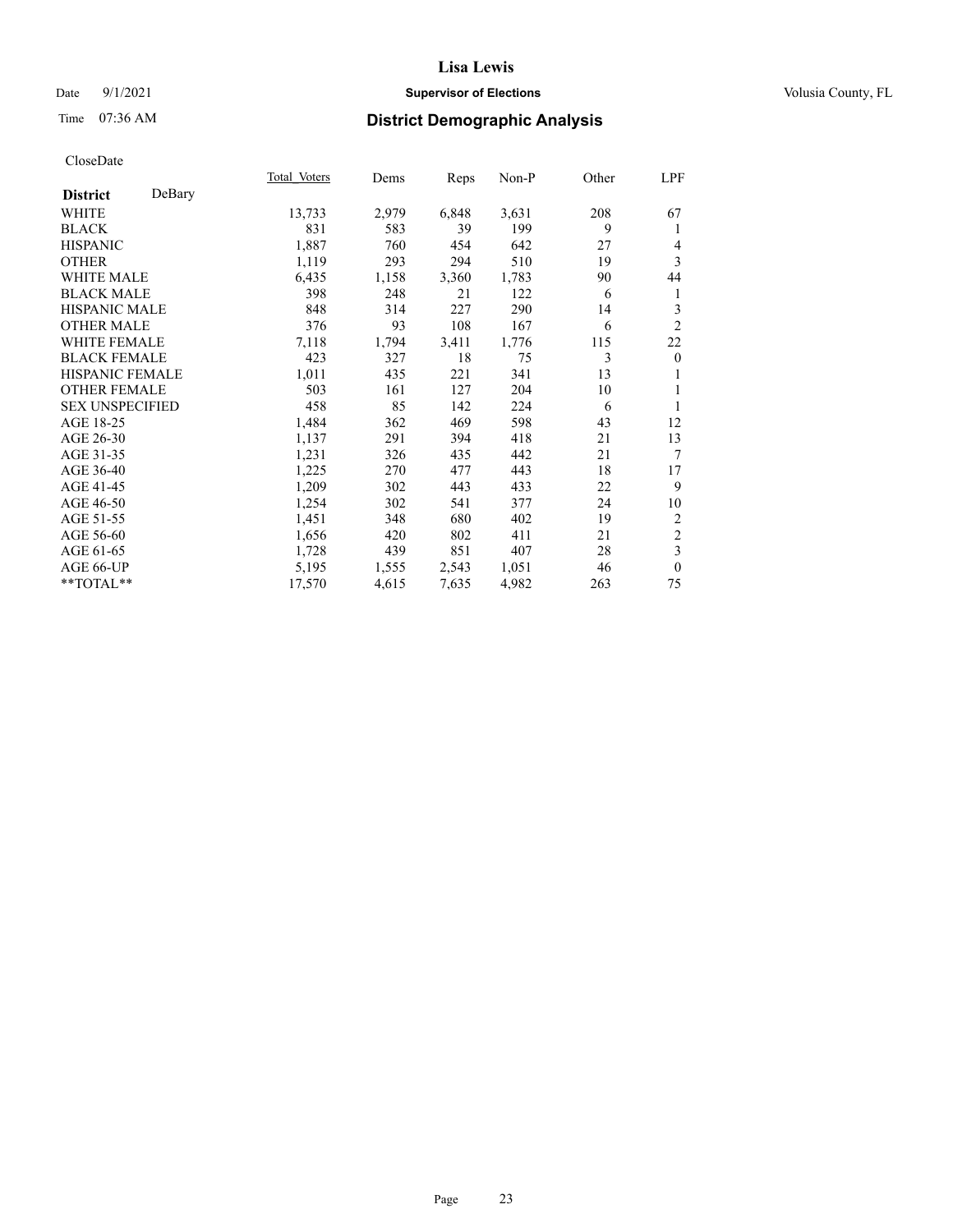## Date 9/1/2021 **Supervisor of Elections Supervisor of Elections** Volusia County, FL

# Time 07:36 AM **District Demographic Analysis**

|                        |        | Total Voters | Dems  | Reps  | Non-P | Other | LPF            |
|------------------------|--------|--------------|-------|-------|-------|-------|----------------|
| <b>District</b>        | DeLand |              |       |       |       |       |                |
| WHITE                  |        | 17,332       | 5,108 | 7,502 | 4,344 | 310   | 68             |
| <b>BLACK</b>           |        | 3,226        | 2,498 | 114   | 590   | 22    | $\overline{2}$ |
| <b>HISPANIC</b>        |        | 2,948        | 1,195 | 553   | 1,145 | 45    | 10             |
| <b>OTHER</b>           |        | 1,639        | 615   | 295   | 700   | 20    | 9              |
| WHITE MALE             |        | 7,608        | 1,865 | 3,506 | 2,051 | 137   | 49             |
| <b>BLACK MALE</b>      |        | 1,283        | 909   | 58    | 301   | 14    | 1              |
| <b>HISPANIC MALE</b>   |        | 1,234        | 427   | 269   | 508   | 22    | 8              |
| <b>OTHER MALE</b>      |        | 580          | 209   | 117   | 244   | 8     | $\overline{2}$ |
| <b>WHITE FEMALE</b>    |        | 9,535        | 3,181 | 3,937 | 2,229 | 170   | 18             |
| <b>BLACK FEMALE</b>    |        | 1,887        | 1,545 | 54    | 279   | 8     | 1              |
| HISPANIC FEMALE        |        | 1,673        | 749   | 277   | 623   | 22    | $\overline{2}$ |
| <b>OTHER FEMALE</b>    |        | 695          | 293   | 119   | 269   | 10    | $\overline{4}$ |
| <b>SEX UNSPECIFIED</b> |        | 650          | 238   | 127   | 275   | 6     | 4              |
| AGE 18-25              |        | 2,635        | 1,049 | 554   | 958   | 58    | 16             |
| AGE 26-30              |        | 1,756        | 647   | 435   | 626   | 32    | 16             |
| AGE 31-35              |        | 1,911        | 677   | 499   | 691   | 29    | 15             |
| AGE 36-40              |        | 1,774        | 613   | 480   | 639   | 30    | 12             |
| AGE 41-45              |        | 1,726        | 620   | 514   | 559   | 29    | 4              |
| AGE 46-50              |        | 1,670        | 606   | 517   | 516   | 27    | 4              |
| AGE 51-55              |        | 1,775        | 602   | 682   | 459   | 25    | 7              |
| AGE 56-60              |        | 1,991        | 739   | 771   | 449   | 27    | 5              |
| AGE 61-65              |        | 2,084        | 795   | 839   | 413   | 33    | 4              |
| AGE 66-UP              |        | 7,823        | 3,068 | 3,173 | 1,469 | 107   | 6              |
| $**TOTAL**$            |        | 25,145       | 9,416 | 8,464 | 6,779 | 397   | 89             |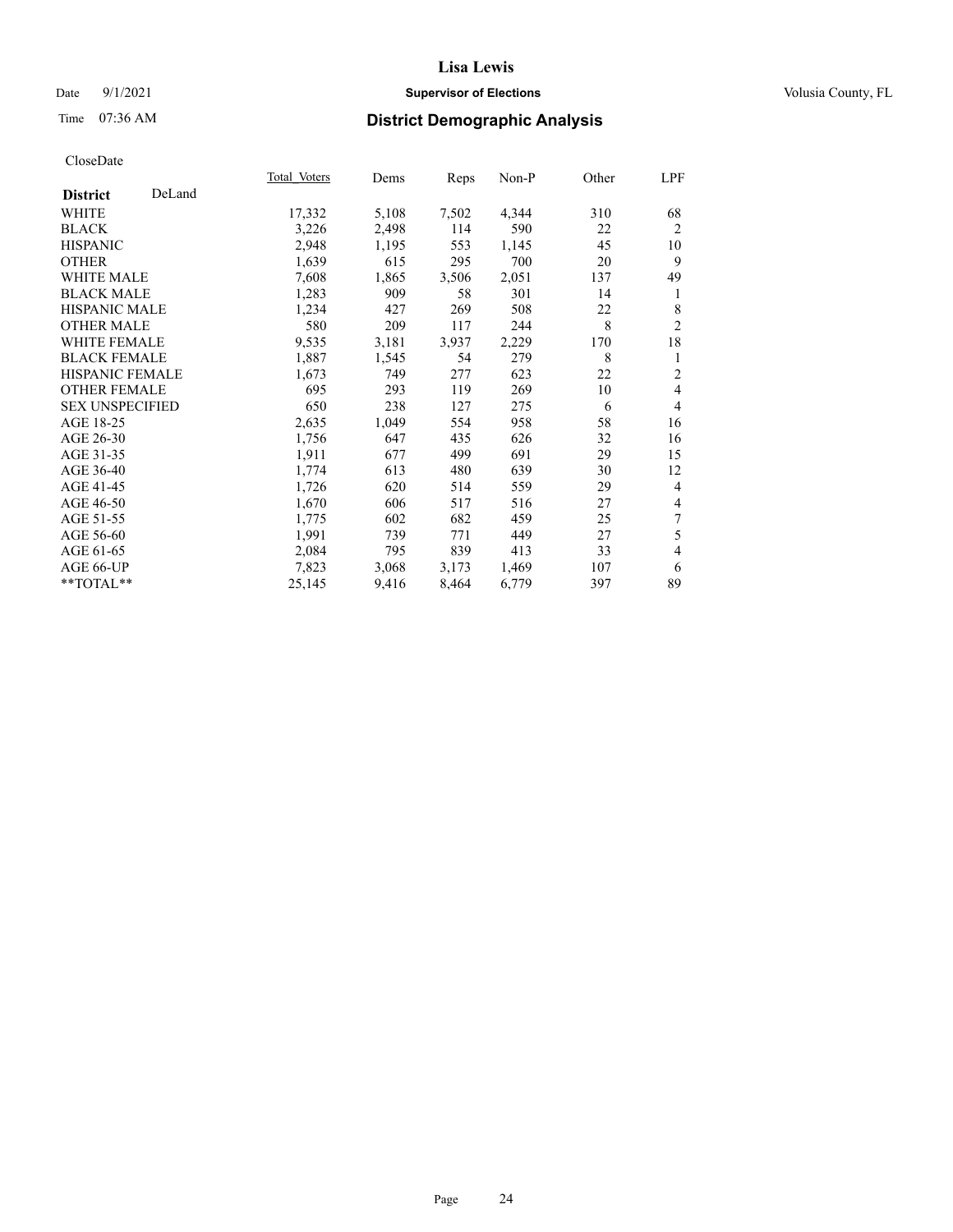## Date 9/1/2021 **Supervisor of Elections Supervisor of Elections** Volusia County, FL

# Time 07:36 AM **District Demographic Analysis**

|                        |         | Total Voters | Dems   | Reps   | Non-P  | Other | LPF            |
|------------------------|---------|--------------|--------|--------|--------|-------|----------------|
| <b>District</b>        | Deltona |              |        |        |        |       |                |
| WHITE                  |         | 33,714       | 8,702  | 14,129 | 10,208 | 531   | 144            |
| <b>BLACK</b>           |         | 6,890        | 5,007  | 313    | 1,498  | 66    | 6              |
| <b>HISPANIC</b>        |         | 21,402       | 9,725  | 3,196  | 8,268  | 179   | 34             |
| <b>OTHER</b>           |         | 4,618        | 1,532  | 904    | 2,077  | 87    | 18             |
| WHITE MALE             |         | 15,721       | 3,388  | 6,992  | 5,008  | 235   | 98             |
| <b>BLACK MALE</b>      |         | 3,099        | 2,047  | 194    | 816    | 40    | 2              |
| <b>HISPANIC MALE</b>   |         | 9,937        | 4,168  | 1,722  | 3,941  | 84    | 22             |
| <b>OTHER MALE</b>      |         | 1,658        | 509    | 373    | 739    | 25    | 12             |
| <b>WHITE FEMALE</b>    |         | 17,510       | 5,197  | 6,941  | 5,033  | 294   | 45             |
| <b>BLACK FEMALE</b>    |         | 3,693        | 2,896  | 112    | 656    | 26    | 3              |
| <b>HISPANIC FEMALE</b> |         | 11,163       | 5,417  | 1,443  | 4,198  | 94    | 11             |
| <b>OTHER FEMALE</b>    |         | 1,953        | 784    | 358    | 765    | 41    | 5              |
| <b>SEX UNSPECIFIED</b> |         | 1,889        | 559    | 407    | 895    | 24    | $\overline{4}$ |
| AGE 18-25              |         | 7,160        | 2,457  | 1,339  | 3,165  | 170   | 29             |
| AGE 26-30              |         | 5,604        | 1,897  | 1,182  | 2,395  | 96    | 34             |
| AGE 31-35              |         | 6,078        | 2,039  | 1,397  | 2,512  | 95    | 35             |
| AGE 36-40              |         | 5,662        | 1,869  | 1,322  | 2,341  | 97    | 33             |
| AGE 41-45              |         | 5,458        | 2,007  | 1,306  | 2,048  | 77    | 20             |
| AGE 46-50              |         | 5,396        | 1,923  | 1,515  | 1,876  | 69    | 13             |
| AGE 51-55              |         | 5,600        | 2,035  | 1,767  | 1,724  | 63    | 11             |
| AGE 56-60              |         | 6,037        | 2,301  | 2,029  | 1,630  | 67    | 10             |
| AGE 61-65              |         | 5,790        | 2,237  | 2,072  | 1,433  | 39    | 9              |
| AGE 66-UP              |         | 13,839       | 6,201  | 4,613  | 2,927  | 90    | 8              |
| $*$ TOTAL $*$          |         | 66,624       | 24,966 | 18,542 | 22,051 | 863   | 202            |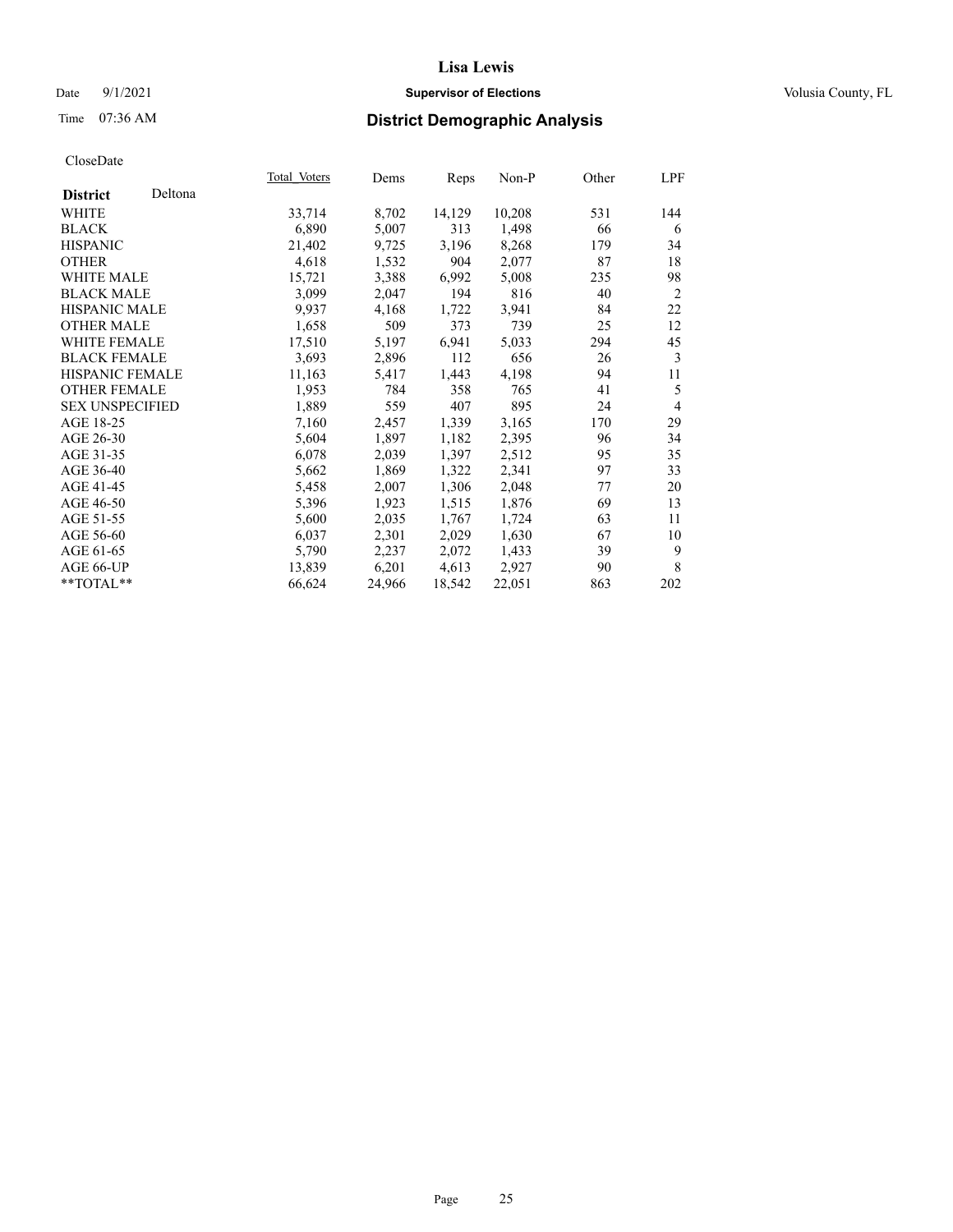## Date 9/1/2021 **Supervisor of Elections Supervisor of Elections** Volusia County, FL

# Time 07:36 AM **District Demographic Analysis**

| Edgewater<br><b>District</b><br>16,185<br>6,926<br>291<br>WHITE<br>4,241<br>4,676<br><b>BLACK</b><br>412<br>297<br>24<br>80<br>11<br>402<br>147<br>99<br><b>HISPANIC</b><br>140<br>14<br>731<br>199<br><b>OTHER</b><br>306<br>212<br>10<br><b>WHITE MALE</b> | 51<br>$\mathbf{0}$      |
|--------------------------------------------------------------------------------------------------------------------------------------------------------------------------------------------------------------------------------------------------------------|-------------------------|
|                                                                                                                                                                                                                                                              |                         |
|                                                                                                                                                                                                                                                              |                         |
|                                                                                                                                                                                                                                                              |                         |
|                                                                                                                                                                                                                                                              | $\overline{2}$          |
|                                                                                                                                                                                                                                                              | $\overline{4}$          |
| 2,234<br>7,474<br>1,624<br>3,453<br>127                                                                                                                                                                                                                      | 36                      |
| 9<br><b>BLACK MALE</b><br>203<br>131<br>47<br>16                                                                                                                                                                                                             | $\theta$                |
| <b>HISPANIC MALE</b><br>49<br>44<br>67<br>167<br>6                                                                                                                                                                                                           |                         |
| <b>OTHER MALE</b><br>254<br>105<br>4<br>71<br>73                                                                                                                                                                                                             | 1                       |
| <b>WHITE FEMALE</b><br>8,526<br>2,379<br>2,581<br>3,387<br>164                                                                                                                                                                                               | 15                      |
| 2<br><b>BLACK FEMALE</b><br>160<br>201<br>8<br>31                                                                                                                                                                                                            | $\mathbf{0}$            |
| 8<br><b>HISPANIC FEMALE</b><br>222<br>90<br>53<br>70                                                                                                                                                                                                         | 1                       |
| 5<br><b>OTHER FEMALE</b><br>83<br>260<br>77<br>93                                                                                                                                                                                                            | $\overline{c}$          |
| <b>SEX UNSPECIFIED</b><br>423<br>95<br>150<br>176                                                                                                                                                                                                            |                         |
| AGE 18-25<br>1,268<br>309<br>423<br>51<br>475                                                                                                                                                                                                                | 10                      |
| 1,105<br>AGE 26-30<br>267<br>438<br>373<br>20                                                                                                                                                                                                                | 7                       |
| AGE 31-35<br>290<br>1,165<br>379<br>458<br>27                                                                                                                                                                                                                | 11                      |
| AGE 36-40<br>1,039<br>343<br>403<br>266<br>16                                                                                                                                                                                                                | 11                      |
| AGE 41-45<br>1,020<br>242<br>362<br>395<br>18                                                                                                                                                                                                                | 3                       |
| AGE 46-50<br>1,119<br>246<br>467<br>388<br>12                                                                                                                                                                                                                | 6                       |
| AGE 51-55<br>1,298<br>308<br>605<br>349<br>34                                                                                                                                                                                                                | 2                       |
| AGE 56-60<br>1,719<br>448<br>789<br>32<br>447                                                                                                                                                                                                                | $\overline{\mathbf{3}}$ |
| AGE 61-65<br>1,854<br>496<br>833<br>489<br>36                                                                                                                                                                                                                | $\mathbf{0}$            |
| AGE 66-UP<br>6,143<br>2,012<br>2,687<br>1,360<br>80                                                                                                                                                                                                          | $\overline{4}$          |
| **TOTAL**<br>17,730<br>4,884<br>7,261<br>5,202<br>326                                                                                                                                                                                                        | 57                      |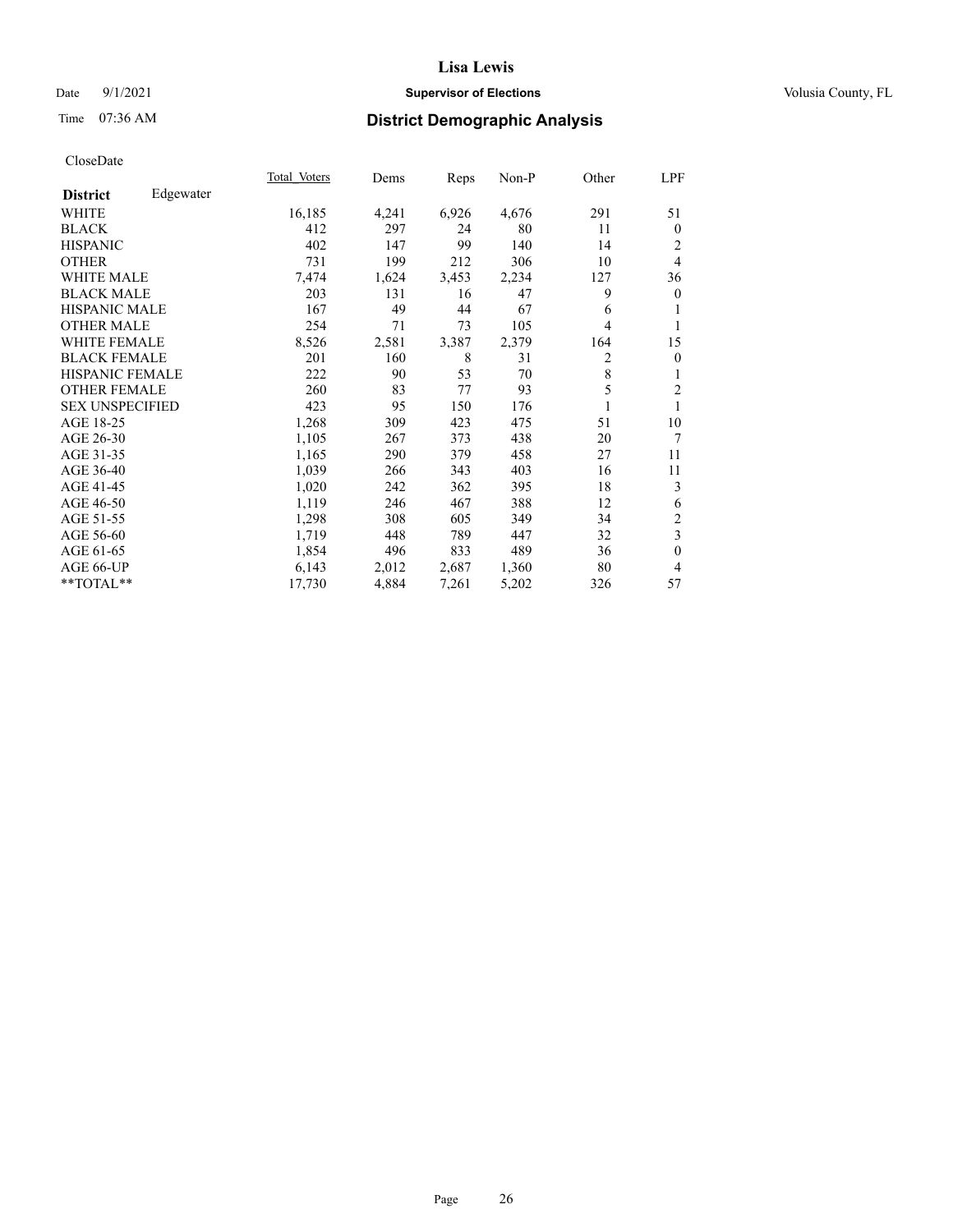## Date 9/1/2021 **Supervisor of Elections Supervisor of Elections** Volusia County, FL

# Time 07:36 AM **District Demographic Analysis**

|                        |            | Total Voters | Dems  | Reps  | Non-P | Other          | LPF              |
|------------------------|------------|--------------|-------|-------|-------|----------------|------------------|
| <b>District</b>        | Holly Hill |              |       |       |       |                |                  |
| WHITE                  |            | 6,373        | 1,838 | 2,451 | 1,944 | 115            | 25               |
| <b>BLACK</b>           |            | 1,183        | 877   | 35    | 259   | 10             | $\overline{2}$   |
| <b>HISPANIC</b>        |            | 402          | 180   | 66    | 149   | 6              | 1                |
| <b>OTHER</b>           |            | 518          | 181   | 107   | 219   | 10             | 1                |
| WHITE MALE             |            | 2,963        | 709   | 1,234 | 949   | 55             | 16               |
| <b>BLACK MALE</b>      |            | 456          | 303   | 19    | 129   | 3              | $\overline{c}$   |
| <b>HISPANIC MALE</b>   |            | 196          | 80    | 35    | 77    | 3              | 1                |
| <b>OTHER MALE</b>      |            | 181          | 57    | 50    | 70    | 3              | 1                |
| WHITE FEMALE           |            | 3,327        | 1,112 | 1,186 | 960   | 60             | 9                |
| <b>BLACK FEMALE</b>    |            | 709          | 561   | 16    | 125   |                | $\theta$         |
| <b>HISPANIC FEMALE</b> |            | 196          | 96    | 29    | 68    | 3              | $\theta$         |
| <b>OTHER FEMALE</b>    |            | 208          | 98    | 36    | 72    | $\overline{2}$ | $\theta$         |
| <b>SEX UNSPECIFIED</b> |            | 240          | 60    | 54    | 121   | 5              | $\boldsymbol{0}$ |
| AGE 18-25              |            | 719          | 231   | 178   | 285   | 22             | 3                |
| AGE 26-30              |            | 610          | 255   | 115   | 227   | 7              | 6                |
| AGE 31-35              |            | 648          | 233   | 142   | 257   | 11             | 5                |
| AGE 36-40              |            | 556          | 200   | 113   | 232   | 8              | 3                |
| AGE 41-45              |            | 534          | 185   | 142   | 190   | 16             | 1                |
| AGE 46-50              |            | 553          | 187   | 159   | 194   | 11             | 2                |
| AGE 51-55              |            | 675          | 226   | 227   | 206   | 13             | 3                |
| AGE 56-60              |            | 918          | 303   | 339   | 263   | 11             | $\overline{2}$   |
| AGE 61-65              |            | 880          | 337   | 311   | 215   | 14             | 3                |
| AGE 66-UP              |            | 2,383        | 919   | 933   | 502   | 28             | 1                |
| **TOTAL**              |            | 8,476        | 3,076 | 2,659 | 2,571 | 141            | 29               |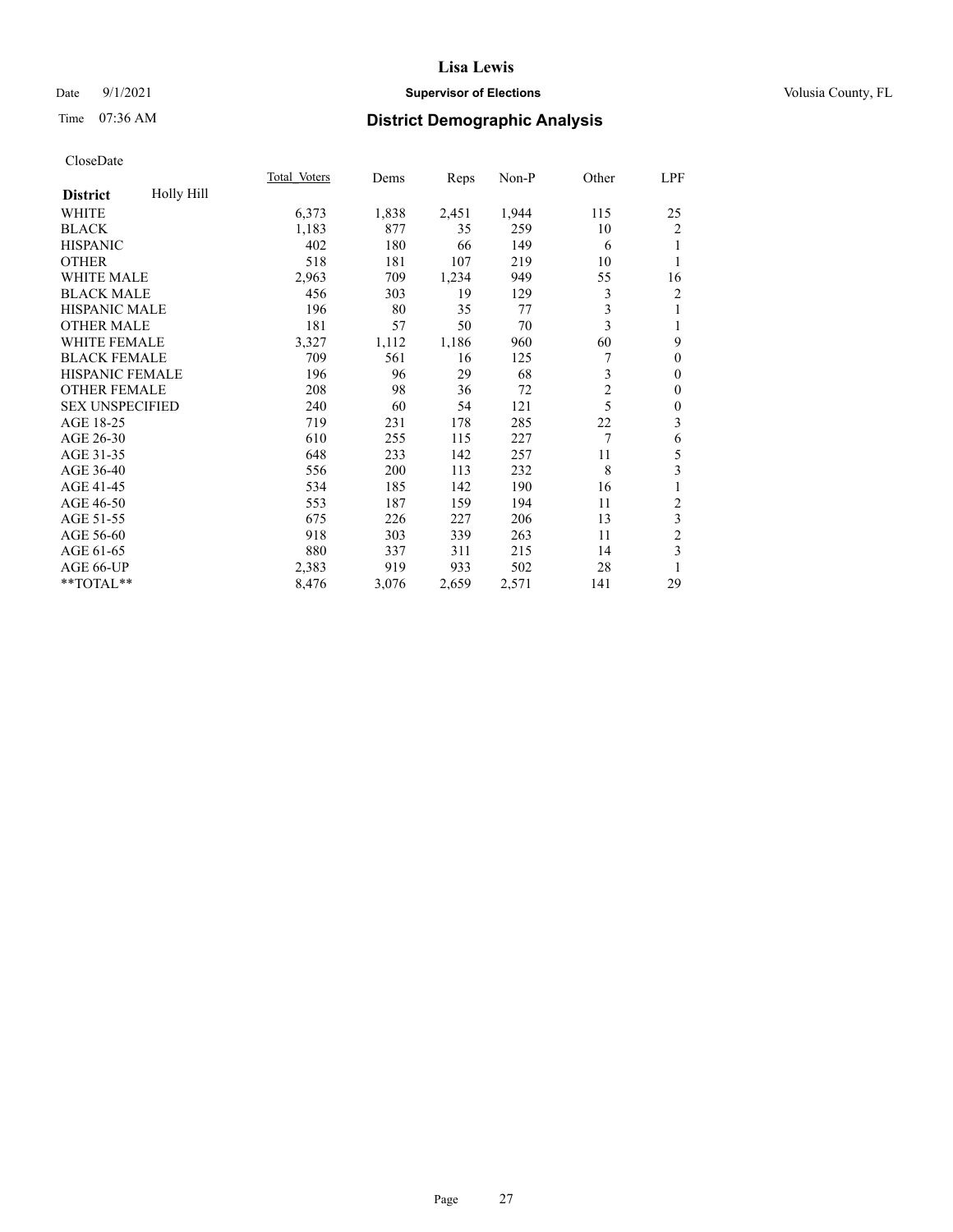## Date 9/1/2021 **Supervisor of Elections Supervisor of Elections** Volusia County, FL

# Time 07:36 AM **District Demographic Analysis**

|                        |            | Total Voters | Dems | Reps | Non-P | Other          | LPF          |
|------------------------|------------|--------------|------|------|-------|----------------|--------------|
| <b>District</b>        | Lake Helen |              |      |      |       |                |              |
| WHITE                  |            | 1,961        | 491  | 907  | 530   | 30             | 3            |
| <b>BLACK</b>           |            | 171          | 142  | 9    | 19    |                | 0            |
| <b>HISPANIC</b>        |            | 106          | 35   | 28   | 39    | 3              |              |
| <b>OTHER</b>           |            | 82           | 31   | 19   | 28    |                | 3            |
| <b>WHITE MALE</b>      |            | 888          | 182  | 431  | 262   | 10             | 3            |
| <b>BLACK MALE</b>      |            | 79           | 64   | 6    | 9     | $\mathbf{0}$   | $\theta$     |
| <b>HISPANIC MALE</b>   |            | 52           | 18   | 11   | 21    |                | 1            |
| <b>OTHER MALE</b>      |            | 27           | 12   | 4    | 8     |                | 2            |
| <b>WHITE FEMALE</b>    |            | 1,052        | 306  | 464  | 262   | 20             | $\theta$     |
| <b>BLACK FEMALE</b>    |            | 88           | 77   | 1    | 9     | 1              | $\theta$     |
| <b>HISPANIC FEMALE</b> |            | 51           | 16   | 16   | 17    | $\overline{c}$ | $\theta$     |
| <b>OTHER FEMALE</b>    |            | 34           | 17   | 7    | 10    | $\theta$       | $\theta$     |
| <b>SEX UNSPECIFIED</b> |            | 49           | 7    | 23   | 18    | 0              | 1            |
| AGE 18-25              |            | 173          | 39   | 72   | 59    | 3              | 0            |
| AGE 26-30              |            | 164          | 41   | 61   | 56    | 4              | 2            |
| AGE 31-35              |            | 157          | 49   | 48   | 54    | 6              | $\mathbf{0}$ |
| AGE 36-40              |            | 144          | 37   | 50   | 55    | 2              | $\theta$     |
| AGE 41-45              |            | 154          | 30   | 55   | 67    | 2              | $\theta$     |
| AGE 46-50              |            | 157          | 40   | 62   | 49    | 3              | 3            |
| AGE 51-55              |            | 192          | 47   | 84   | 58    | 3              | $\theta$     |
| AGE 56-60              |            | 234          | 65   | 113  | 50    | 6              | 0            |
| AGE 61-65              |            | 256          | 86   | 121  | 48    |                | 0            |
| AGE 66-UP              |            | 689          | 265  | 297  | 120   | 5              | 2            |
| **TOTAL**              |            | 2,320        | 699  | 963  | 616   | 35             | 7            |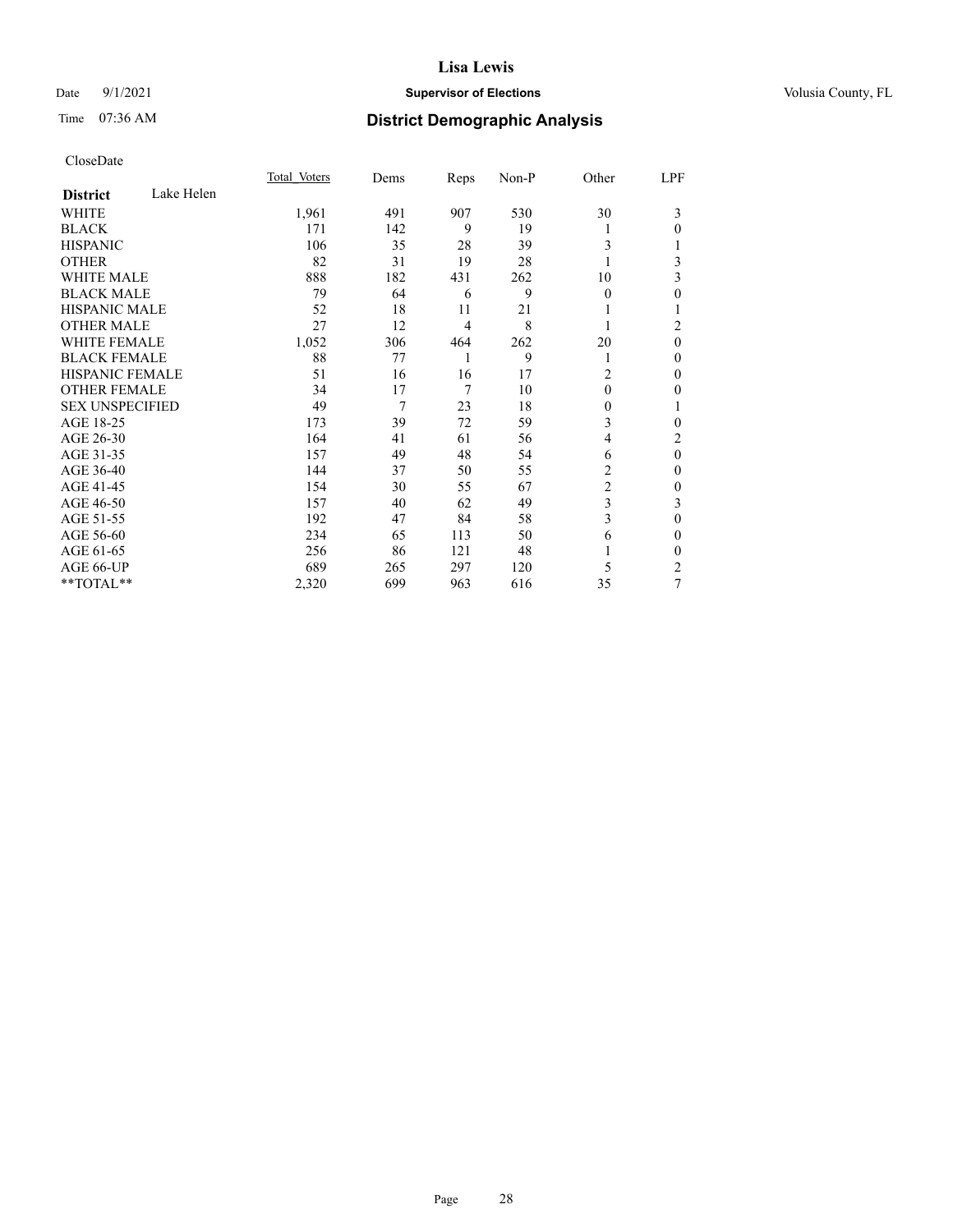## Date 9/1/2021 **Supervisor of Elections Supervisor of Elections** Volusia County, FL

# Time 07:36 AM **District Demographic Analysis**

|                                     | Total Voters | Dems  | Reps   | $Non-P$ | Other | <u>LPF</u>     |
|-------------------------------------|--------------|-------|--------|---------|-------|----------------|
| New Smyrna Beach<br><b>District</b> |              |       |        |         |       |                |
| WHITE                               | 23,063       | 5,974 | 10,863 | 5,665   | 490   | 71             |
| <b>BLACK</b>                        | 833          | 646   | 32     | 146     | 8     | 1              |
| <b>HISPANIC</b>                     | 601          | 199   | 182    | 204     | 14    | $\overline{2}$ |
| <b>OTHER</b>                        | 980          | 270   | 291    | 400     | 15    | $\overline{4}$ |
| <b>WHITE MALE</b>                   | 10,679       | 2,266 | 5,315  | 2,824   | 226   | 48             |
| <b>BLACK MALE</b>                   | 367          | 264   | 15     | 83      | 4     | 1              |
| <b>HISPANIC MALE</b>                | 287          | 90    | 88     | 102     | 6     | 1              |
| <b>OTHER MALE</b>                   | 335          | 91    | 104    | 132     | 5     | 3              |
| WHITE FEMALE                        | 12,182       | 3,647 | 5,467  | 2,783   | 263   | 22             |
| <b>BLACK FEMALE</b>                 | 452          | 370   | 16     | 62      | 4     | $\overline{0}$ |
| <b>HISPANIC FEMALE</b>              | 301          | 107   | 89     | 96      | 8     | 1              |
| <b>OTHER FEMALE</b>                 | 421          | 140   | 133    | 141     | 6     | 1              |
| <b>SEX UNSPECIFIED</b>              | 453          | 114   | 141    | 192     | 5     | 1              |
| AGE 18-25                           | 1,624        | 449   | 556    | 550     | 64    | 5              |
| AGE 26-30                           | 1,295        | 342   | 409    | 502     | 31    | 11             |
| AGE 31-35                           | 1,271        | 336   | 438    | 453     | 32    | 12             |
| AGE 36-40                           | 1,257        | 348   | 454    | 424     | 23    | 8              |
| AGE 41-45                           | 1,286        | 309   | 494    | 438     | 35    | 10             |
| AGE 46-50                           | 1,460        | 328   | 656    | 428     | 44    | $\overline{4}$ |
| AGE 51-55                           | 1,871        | 451   | 907    | 454     | 51    | 8              |
| AGE 56-60                           | 2,532        | 574   | 1,322  | 588     | 43    | 5              |
| AGE 61-65                           | 3,000        | 823   | 1,451  | 669     | 51    | 6              |
| AGE 66-UP                           | 9,881        | 3,129 | 4,681  | 1,909   | 153   | 9              |
| **TOTAL**                           | 25,477       | 7,089 | 11,368 | 6,415   | 527   | 78             |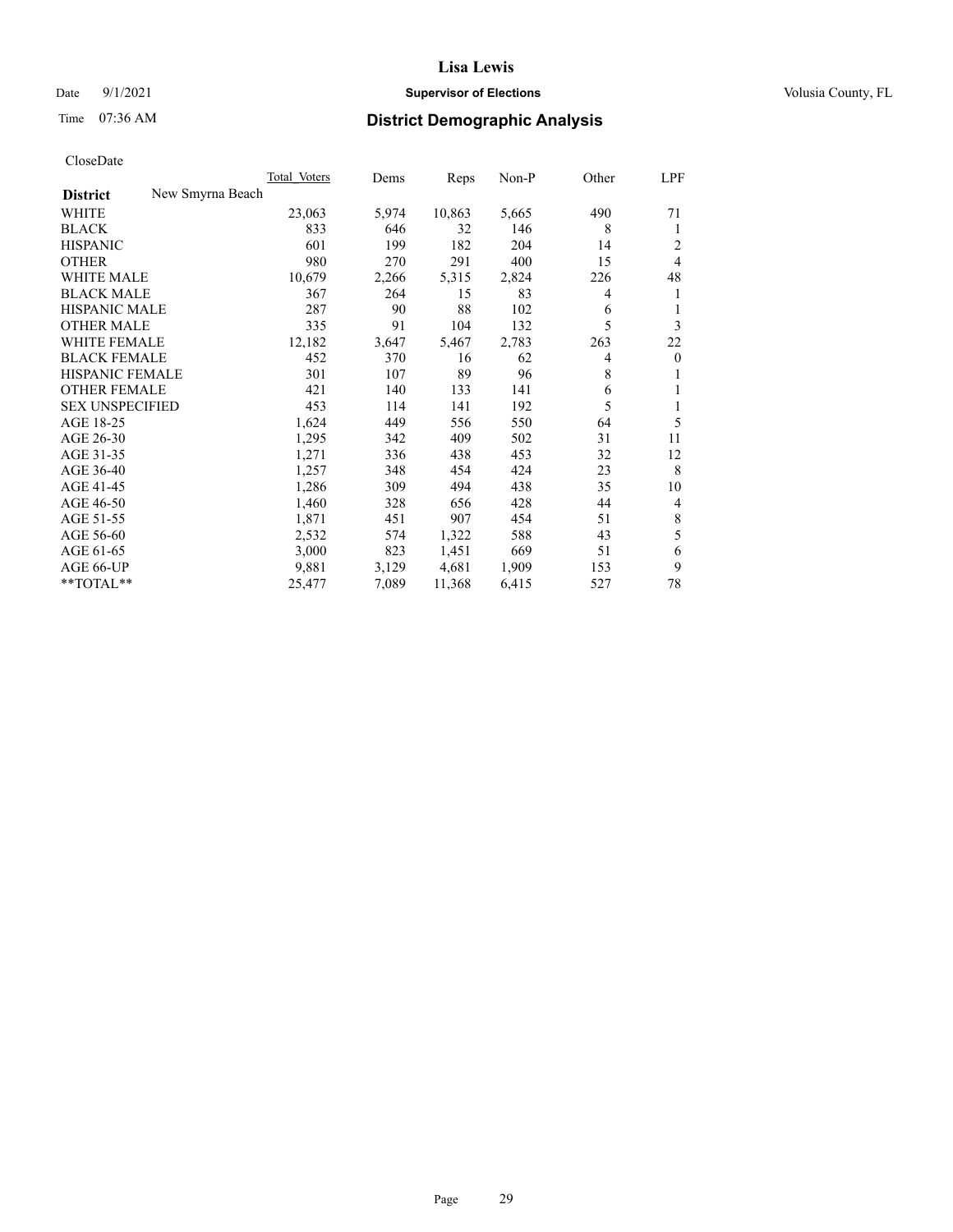## Date 9/1/2021 **Supervisor of Elections Supervisor of Elections** Volusia County, FL

# Time 07:36 AM **District Demographic Analysis**

|                        |          | Total Voters | Dems | Reps           | Non-P | Other    | LPF          |
|------------------------|----------|--------------|------|----------------|-------|----------|--------------|
| <b>District</b>        | Oak Hill |              |      |                |       |          |              |
| WHITE                  |          | 1,494        | 329  | 742            | 386   | 33       | 4            |
| <b>BLACK</b>           |          | 161          | 131  | 7              | 23    | $\Omega$ | $\Omega$     |
| <b>HISPANIC</b>        |          | 18           | 6    | 3              | 8     |          | 0            |
| <b>OTHER</b>           |          | 51           | 14   | 21             | 15    |          | 0            |
| WHITE MALE             |          | 726          | 140  | 378            | 193   | 12       | 3            |
| <b>BLACK MALE</b>      |          | 80           | 61   | 4              | 15    | $\theta$ | $\Omega$     |
| <b>HISPANIC MALE</b>   |          | 7            | 1    | $\overline{2}$ | 4     | 0        | 0            |
| <b>OTHER MALE</b>      |          | 21           | 6    | 8              | 6     | 1        | 0            |
| WHITE FEMALE           |          | 752          | 186  | 356            | 188   | 21       |              |
| <b>BLACK FEMALE</b>    |          | 80           | 70   | 2              | 8     | $\theta$ | 0            |
| <b>HISPANIC FEMALE</b> |          | 11           | 5    | 1              | 4     |          | 0            |
| <b>OTHER FEMALE</b>    |          | 16           | 5    | 8              | 3     | 0        | 0            |
| <b>SEX UNSPECIFIED</b> |          | 31           | 6    | 14             | 11    | $\theta$ | $\Omega$     |
| AGE 18-25              |          | 119          | 31   | 43             | 41    | 4        | 0            |
| AGE 26-30              |          | 88           | 27   | 35             | 22    | 3        |              |
| AGE 31-35              |          | 78           | 22   | 26             | 27    | 3        | 0            |
| AGE 36-40              |          | 84           | 20   | 34             | 27    | 2        |              |
| AGE 41-45              |          | 90           | 25   | 34             | 30    |          | 0            |
| AGE 46-50              |          | 97           | 28   | 40             | 26    | 3        | 0            |
| AGE 51-55              |          | 114          | 22   | 64             | 24    | 4        | $\mathbf{0}$ |
| AGE 56-60              |          | 175          | 51   | 74             | 45    | 5        | 0            |
| AGE 61-65              |          | 231          | 67   | 118            | 41    | 3        | 2            |
| AGE 66-UP              |          | 648          | 187  | 305            | 149   |          | $\theta$     |
| **TOTAL**              |          | 1,724        | 480  | 773            | 432   | 35       | 4            |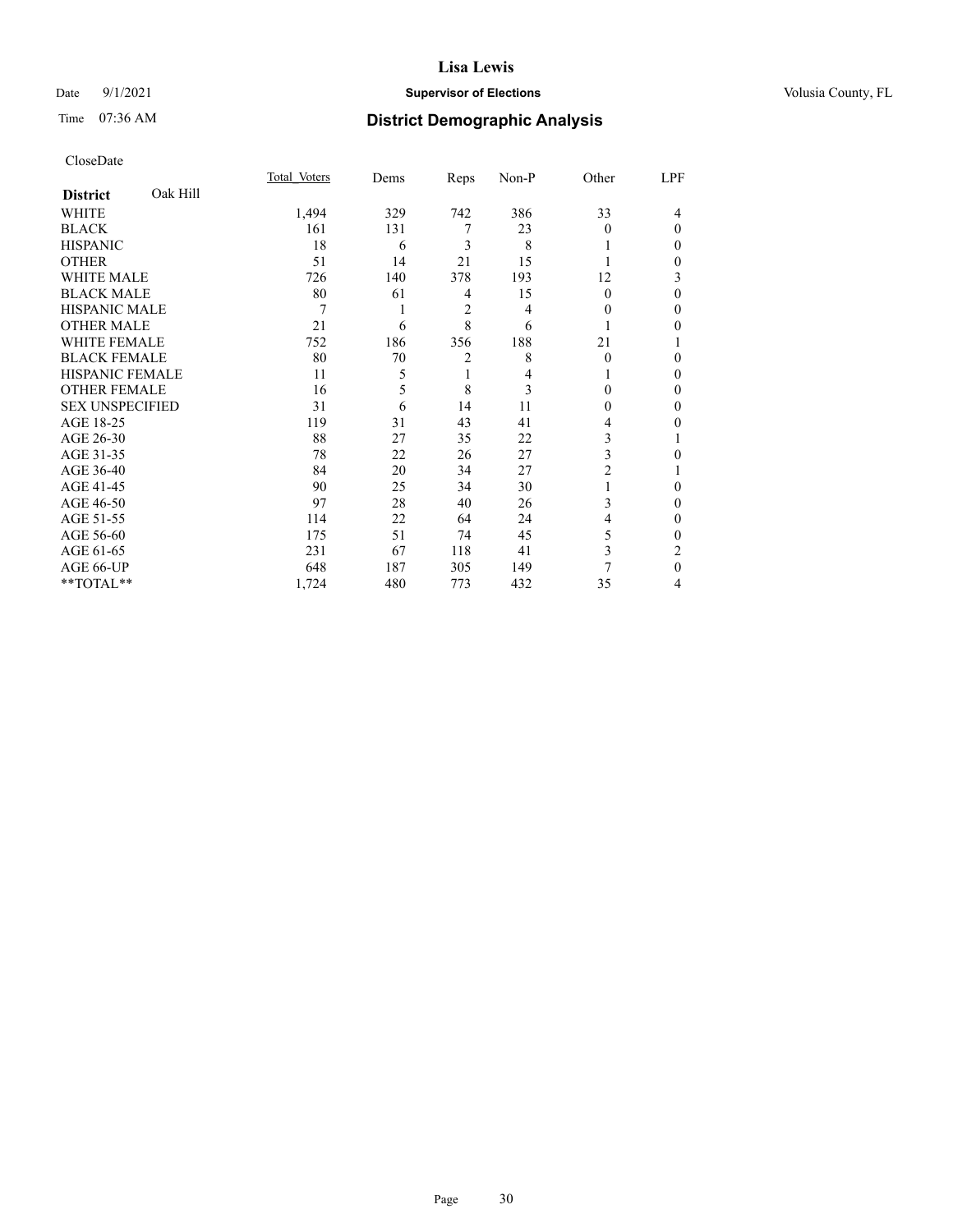## Date 9/1/2021 **Supervisor of Elections Supervisor of Elections** Volusia County, FL

# Time 07:36 AM **District Demographic Analysis**

|                                | Total Voters | Dems  | Reps  | Non-P | Other    | LPF              |
|--------------------------------|--------------|-------|-------|-------|----------|------------------|
| Orange City<br><b>District</b> |              |       |       |       |          |                  |
| WHITE                          | 6,212        | 1,619 | 2,780 | 1,686 | 104      | 23               |
| <b>BLACK</b>                   | 606          | 448   | 28    | 118   | 10       | 2                |
| <b>HISPANIC</b>                | 1,790        | 750   | 299   | 712   | 27       | $\overline{2}$   |
| <b>OTHER</b>                   | 489          | 139   | 110   | 231   | 8        | 1                |
| <b>WHITE MALE</b>              | 2,669        | 562   | 1,268 | 781   | 44       | 14               |
| <b>BLACK MALE</b>              | 228          | 150   | 17    | 57    | 3        | 1                |
| HISPANIC MALE                  | 760          | 292   | 147   | 308   | 12       | 1                |
| <b>OTHER MALE</b>              | 165          | 41    | 45    | 79    | $\theta$ | $\boldsymbol{0}$ |
| <b>WHITE FEMALE</b>            | 3,474        | 1,047 | 1,480 | 879   | 59       | 9                |
| <b>BLACK FEMALE</b>            | 369          | 292   | 11    | 58    | 7        | 1                |
| <b>HISPANIC FEMALE</b>         | 1,011        | 451   | 150   | 394   | 15       | 1                |
| <b>OTHER FEMALE</b>            | 219          | 79    | 51    | 82    | 6        | 1                |
| <b>SEX UNSPECIFIED</b>         | 201          | 42    | 47    | 109   | 3        | $\mathbf{0}$     |
| AGE 18-25                      | 773          | 259   | 181   | 308   | 19       | 6                |
| AGE 26-30                      | 620          | 179   | 140   | 273   | 25       | $\mathfrak{Z}$   |
| AGE 31-35                      | 642          | 211   | 172   | 245   | 12       | $\sqrt{2}$       |
| AGE 36-40                      | 578          | 174   | 149   | 243   | 6        | 6                |
| AGE 41-45                      | 576          | 185   | 167   | 213   | 10       | 1                |
| AGE 46-50                      | 620          | 167   | 233   | 210   | 8        | $\sqrt{2}$       |
| AGE 51-55                      | 688          | 217   | 253   | 200   | 15       | $\mathfrak{Z}$   |
| AGE 56-60                      | 665          | 194   | 257   | 202   | 10       | $\overline{2}$   |
| AGE 61-65                      | 769          | 250   | 324   | 184   | 10       | 1                |
| AGE 66-UP                      | 3,166        | 1,120 | 1,341 | 669   | 34       | $\overline{2}$   |
| **TOTAL**                      | 9,097        | 2,956 | 3,217 | 2,747 | 149      | 28               |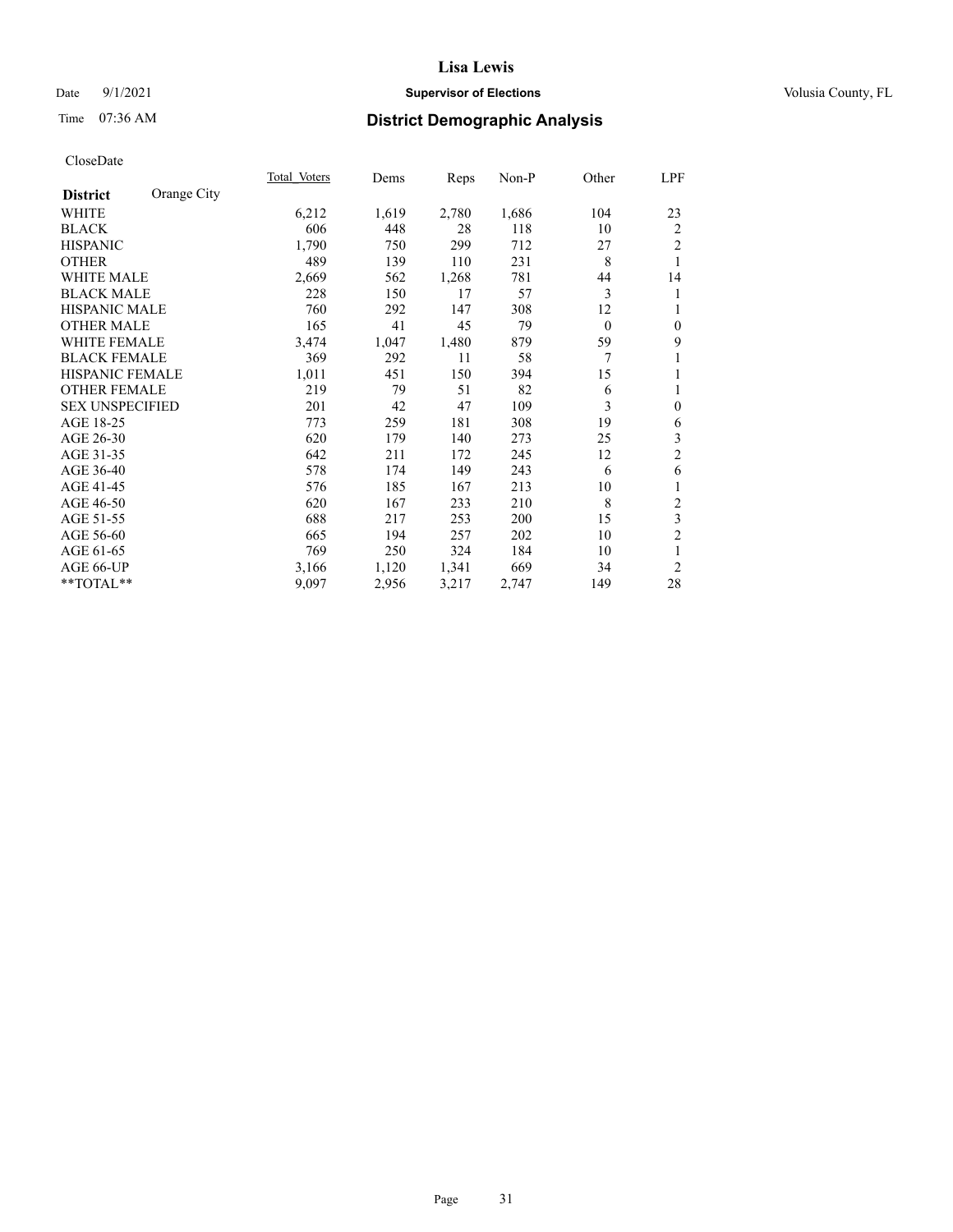## Date 9/1/2021 **Supervisor of Elections Supervisor of Elections** Volusia County, FL

# Time 07:36 AM **District Demographic Analysis**

|                        |              | Total Voters | Dems   | Reps   | Non-P | Other | LPF            |
|------------------------|--------------|--------------|--------|--------|-------|-------|----------------|
| <b>District</b>        | Ormond Beach |              |        |        |       |       |                |
| WHITE                  |              | 30,137       | 8,314  | 13,667 | 7,612 | 458   | 86             |
| <b>BLACK</b>           |              | 1,221        | 887    | 54     | 260   | 17    | 3              |
| <b>HISPANIC</b>        |              | 1,105        | 414    | 274    | 391   | 19    | 7              |
| <b>OTHER</b>           |              | 2,165        | 653    | 566    | 898   | 45    | 3              |
| <b>WHITE MALE</b>      |              | 13,713       | 3,135  | 6,613  | 3,699 | 199   | 67             |
| <b>BLACK MALE</b>      |              | 535          | 353    | 29     | 143   | 8     | $\overline{c}$ |
| <b>HISPANIC MALE</b>   |              | 453          | 150    | 120    | 167   | 11    | 5              |
| <b>OTHER MALE</b>      |              | 809          | 238    | 206    | 342   | 21    | $\overline{2}$ |
| WHITE FEMALE           |              | 16,116       | 5,104  | 6,940  | 3,797 | 256   | 19             |
| <b>BLACK FEMALE</b>    |              | 668          | 521    | 24     | 113   | 9     | 1              |
| HISPANIC FEMALE        |              | 635          | 261    | 150    | 215   | 7     | $\overline{c}$ |
| <b>OTHER FEMALE</b>    |              | 923          | 314    | 255    | 339   | 15    | $\mathbf{0}$   |
| <b>SEX UNSPECIFIED</b> |              | 776          | 192    | 224    | 346   | 13    | 1              |
| AGE 18-25              |              | 2,872        | 806    | 999    | 971   | 81    | 15             |
| AGE 26-30              |              | 1,950        | 547    | 650    | 698   | 47    | 8              |
| AGE 31-35              |              | 2,026        | 611    | 648    | 721   | 34    | 12             |
| AGE 36-40              |              | 2,044        | 519    | 735    | 740   | 32    | 18             |
| AGE 41-45              |              | 1,979        | 509    | 736    | 678   | 43    | 13             |
| AGE 46-50              |              | 2,134        | 518    | 936    | 626   | 42    | 12             |
| AGE 51-55              |              | 2,711        | 653    | 1,306  | 703   | 42    | 7              |
| AGE 56-60              |              | 3,296        | 886    | 1,549  | 806   | 51    | 4              |
| AGE 61-65              |              | 3,462        | 1,090  | 1,546  | 768   | 56    | $\overline{c}$ |
| AGE 66-UP              |              | 12,154       | 4,129  | 5,456  | 2,450 | 111   | $\,$ 8 $\,$    |
| $**TOTAL**$            |              | 34,628       | 10,268 | 14,561 | 9,161 | 539   | 99             |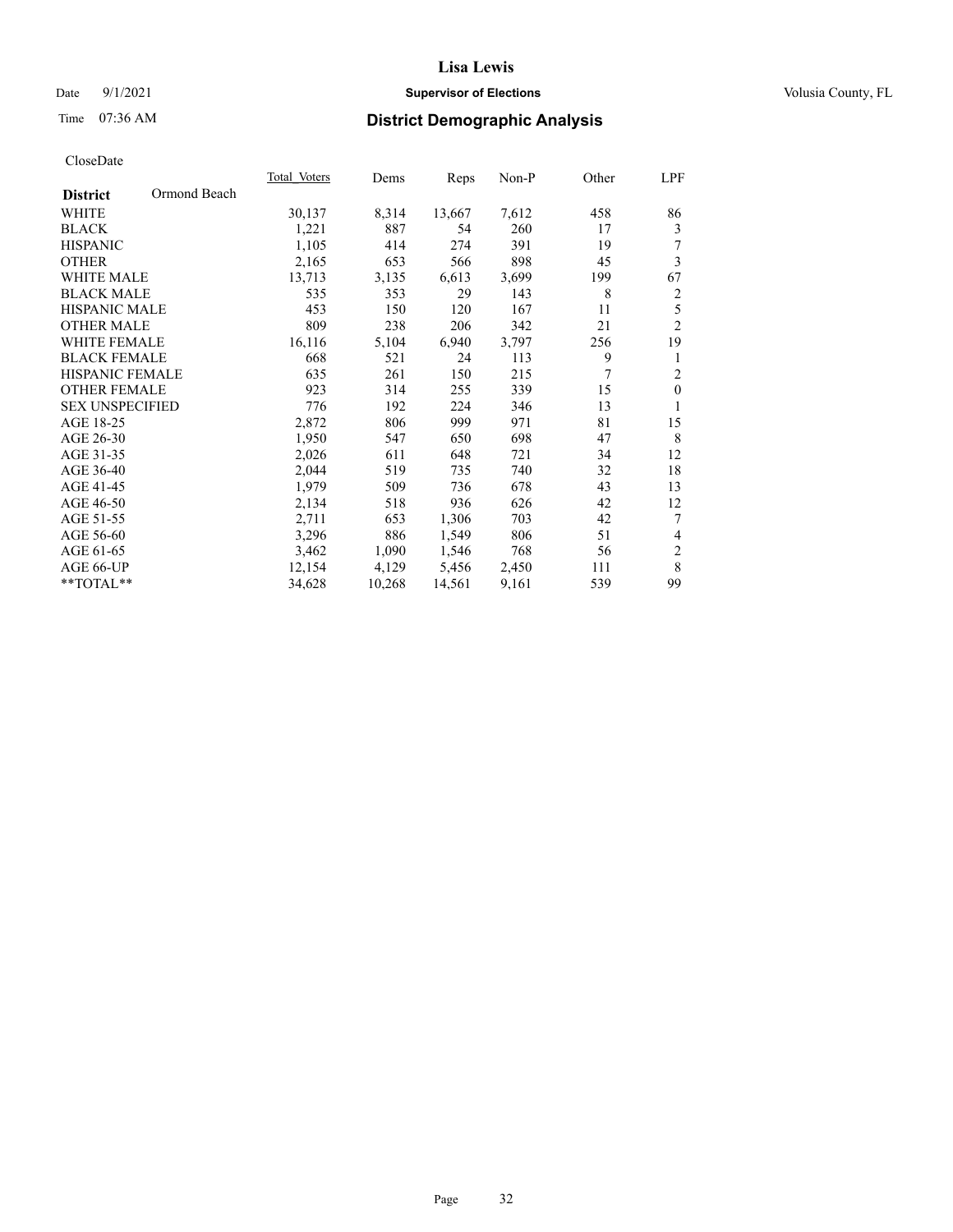## Date 9/1/2021 **Supervisor of Elections Supervisor of Elections** Volusia County, FL

# Time 07:36 AM **District Demographic Analysis**

|                        |         | Total Voters | Dems | Reps         | Non-P          | Other    | LPF      |
|------------------------|---------|--------------|------|--------------|----------------|----------|----------|
| <b>District</b>        | Pierson |              |      |              |                |          |          |
| WHITE                  |         | 605          | 140  | 327          | 124            | 10       | 4        |
| <b>BLACK</b>           |         | 35           | 31   | $\theta$     | 4              | $\Omega$ | $\Omega$ |
| <b>HISPANIC</b>        |         | 193          | 85   | 11           | 96             |          | 0        |
| <b>OTHER</b>           |         | 38           | 9    | 8            | 21             | 0        | 0        |
| WHITE MALE             |         | 301          | 67   | 164          | 63             | 4        | 3        |
| <b>BLACK MALE</b>      |         | 19           | 17   | $\theta$     | $\overline{2}$ | 0        | 0        |
| <b>HISPANIC MALE</b>   |         | 104          | 52   | 6            | 45             |          | 0        |
| <b>OTHER MALE</b>      |         | 16           | 3    | 6            | 7              | $\theta$ | 0        |
| WHITE FEMALE           |         | 299          | 72   | 160          | 60             | 6        |          |
| <b>BLACK FEMALE</b>    |         | 16           | 14   | $\mathbf{0}$ | $\overline{c}$ | $\Omega$ | $\Omega$ |
| <b>HISPANIC FEMALE</b> |         | 84           | 30   | 5            | 49             | 0        | 0        |
| <b>OTHER FEMALE</b>    |         | 12           | 4    | 1            | 7              | 0        | 0        |
| <b>SEX UNSPECIFIED</b> |         | 20           | 6    | 4            | 10             | 0        | 0        |
| AGE 18-25              |         | 125          | 39   | 24           | 61             |          | 0        |
| AGE 26-30              |         | 82           | 29   | 23           | 27             |          | 2        |
| AGE 31-35              |         | 67           | 20   | 20           | 26             |          | 0        |
| AGE 36-40              |         | 64           | 14   | 25           | 23             | 1        |          |
| AGE 41-45              |         | 55           | 9    | 20           | 26             | 0        | 0        |
| AGE 46-50              |         | 56           | 11   | 29           | 15             | 0        |          |
| AGE 51-55              |         | 55           | 18   | 24           | 12             |          | 0        |
| AGE 56-60              |         | 69           | 22   | 30           | 16             |          | 0        |
| AGE 61-65              |         | 99           | 30   | 48           | 20             |          | 0        |
| AGE 66-UP              |         | 199          | 73   | 103          | 19             | 4        | 0        |
| **TOTAL**              |         | 871          | 265  | 346          | 245            | 11       | 4        |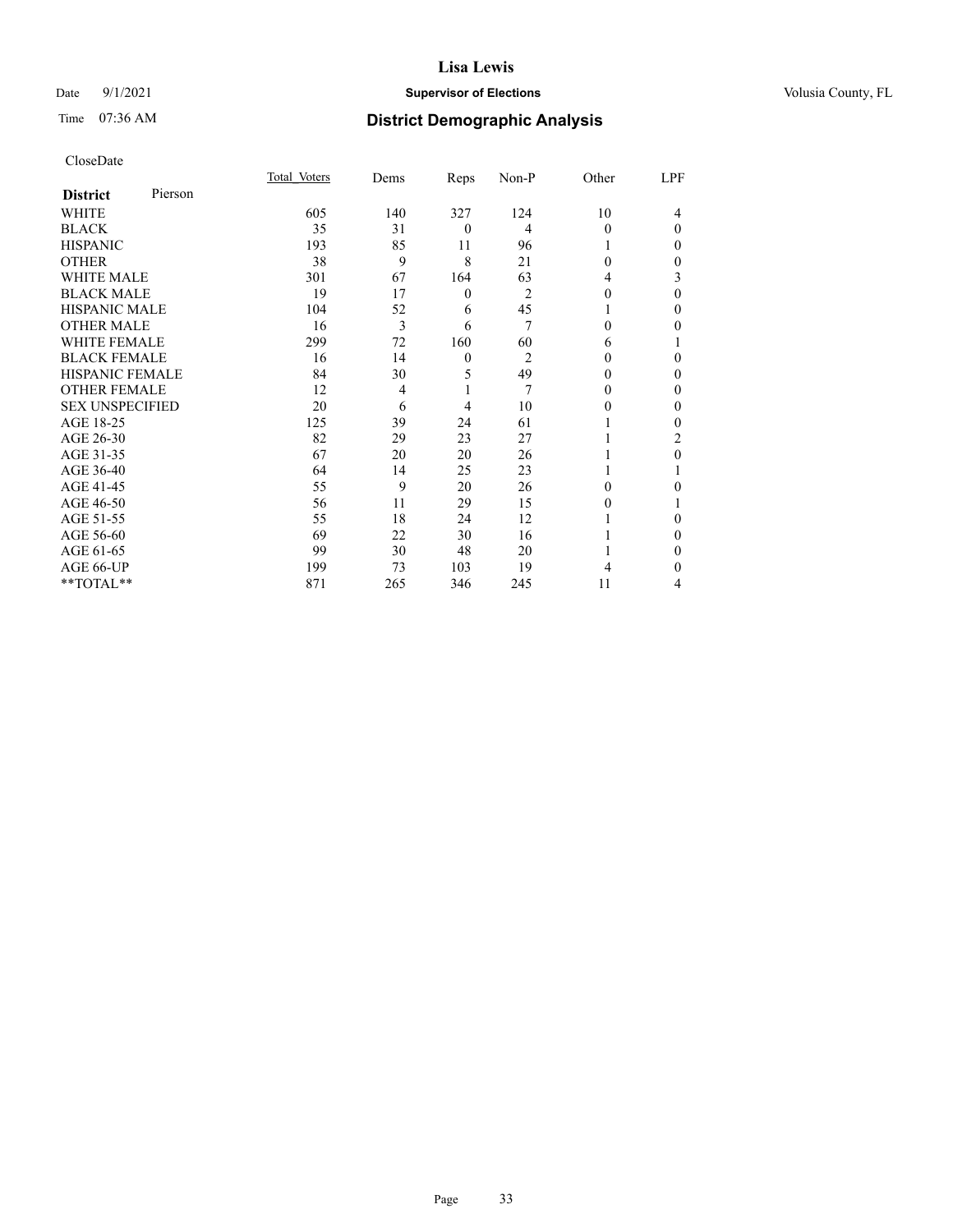## Date 9/1/2021 **Supervisor of Elections Supervisor of Elections** Volusia County, FL

# Time 07:36 AM **District Demographic Analysis**

|                        |             | Total Voters | Dems           | Reps     | Non-P | Other    | LPF            |
|------------------------|-------------|--------------|----------------|----------|-------|----------|----------------|
| <b>District</b>        | Ponce Inlet |              |                |          |       |          |                |
| WHITE                  |             | 3,175        | 714            | 1,686    | 712   | 54       | 9              |
| <b>BLACK</b>           |             | 16           | 5              | 3        | 8     | 0        | $\mathbf{0}$   |
| <b>HISPANIC</b>        |             | 66           | 14             | 32       | 19    | 0        |                |
| <b>OTHER</b>           |             | 129          | 40             | 47       | 42    | $\Omega$ | 0              |
| WHITE MALE             |             | 1,520        | 284            | 821      | 376   | 32       | 7              |
| <b>BLACK MALE</b>      |             | 11           | 3              | 3        | 5     | $\Omega$ | $\theta$       |
| <b>HISPANIC MALE</b>   |             | 27           | 4              | 15       | 8     | 0        | $\mathbf{0}$   |
| <b>OTHER MALE</b>      |             | 47           | 13             | 18       | 16    | $\theta$ | 0              |
| <b>WHITE FEMALE</b>    |             | 1,627        | 424            | 854      | 325   | 22       | 2              |
| <b>BLACK FEMALE</b>    |             | 5            | $\overline{2}$ | $\theta$ | 3     | $\theta$ | $\mathbf{0}$   |
| <b>HISPANIC FEMALE</b> |             | 39           | 10             | 17       | 11    | 0        | 1              |
| <b>OTHER FEMALE</b>    |             | 51           | 18             | 18       | 15    | 0        | 0              |
| <b>SEX UNSPECIFIED</b> |             | 59           | 15             | 22       | 22    | 0        | $\mathbf{0}$   |
| AGE 18-25              |             | 196          | 40             | 88       | 60    | 6        | 2              |
| AGE 26-30              |             | 99           | 27             | 34       | 34    | 2        | $\mathfrak{2}$ |
| AGE 31-35              |             | 80           | 17             | 30       | 31    |          |                |
| AGE 36-40              |             | 83           | 21             | 32       | 30    | $\theta$ | 0              |
| AGE 41-45              |             | 119          | 22             | 54       | 39    | 3        | 1              |
| AGE 46-50              |             | 153          | 26             | 82       | 41    | 4        | 0              |
| AGE 51-55              |             | 207          | 33             | 115      | 55    | 3        | 1              |
| AGE 56-60              |             | 349          | 71             | 188      | 81    | 7        | 2              |
| AGE 61-65              |             | 487          | 104            | 274      | 101   | 8        | $\theta$       |
| AGE 66-UP              |             | 1,613        | 412            | 871      | 309   | 20       |                |
| **TOTAL**              |             | 3,386        | 773            | 1,768    | 781   | 54       | 10             |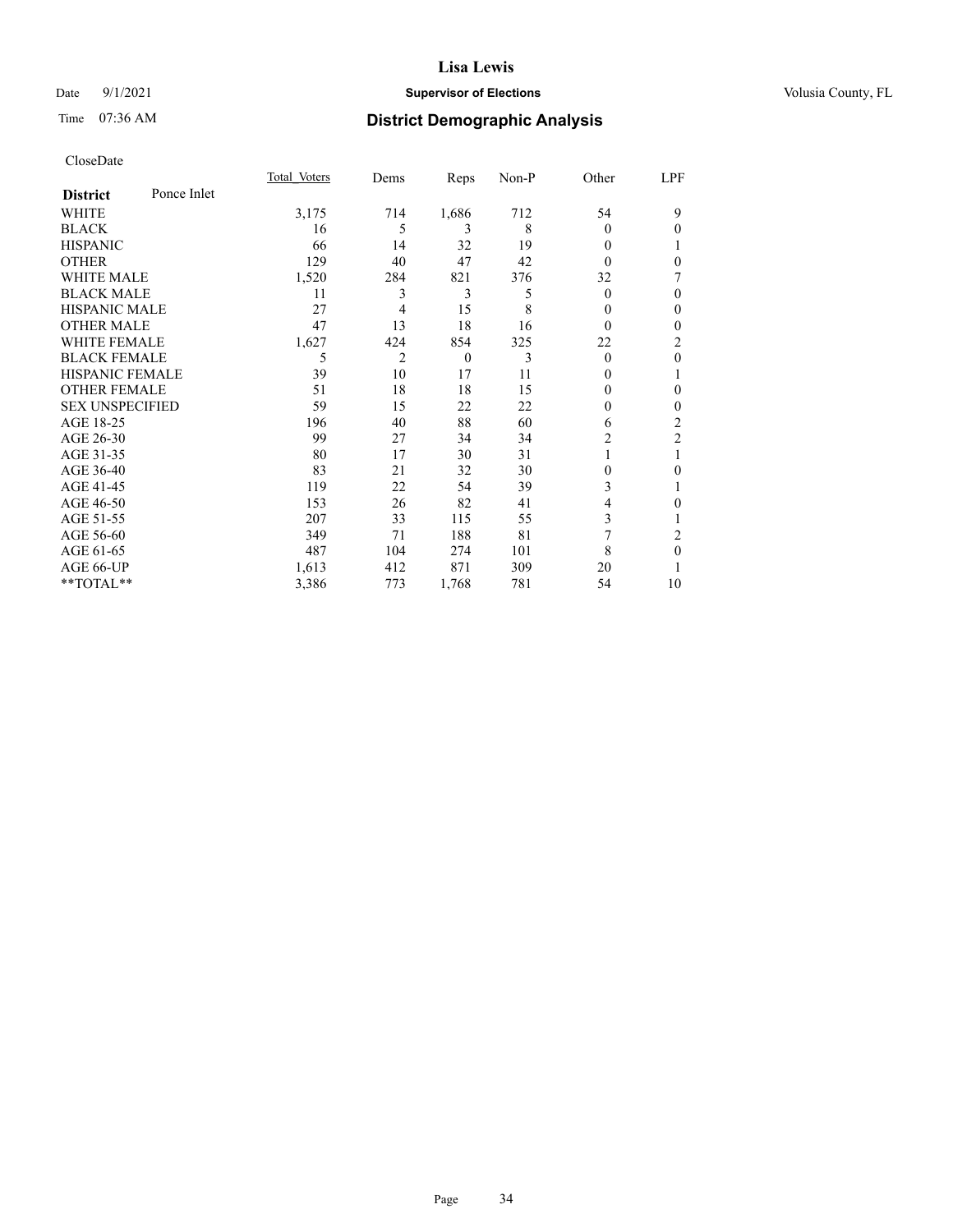## Date 9/1/2021 **Supervisor of Elections Supervisor of Elections** Volusia County, FL

# Time 07:36 AM **District Demographic Analysis**

|                        |             | Total Voters | Dems   | Reps   | Non-P  | Other | LPF          |
|------------------------|-------------|--------------|--------|--------|--------|-------|--------------|
| <b>District</b>        | Port Orange |              |        |        |        |       |              |
| WHITE                  |             | 40,761       | 10,782 | 17,756 | 11,355 | 733   | 135          |
| <b>BLACK</b>           |             | 1,698        | 1,214  | 90     | 371    | 20    | 3            |
| <b>HISPANIC</b>        |             | 1,998        | 724    | 464    | 778    | 22    | 10           |
| <b>OTHER</b>           |             | 2,846        | 841    | 734    | 1,205  | 54    | 12           |
| WHITE MALE             |             | 18,676       | 4,109  | 8,693  | 5,451  | 338   | 85           |
| <b>BLACK MALE</b>      |             | 740          | 479    | 54     | 193    | 12    | 2            |
| <b>HISPANIC MALE</b>   |             | 926          | 309    | 240    | 355    | 15    | 7            |
| <b>OTHER MALE</b>      |             | 1,026        | 290    | 271    | 437    | 20    | 8            |
| <b>WHITE FEMALE</b>    |             | 21,525       | 6,539  | 8,836  | 5,712  | 390   | 48           |
| <b>BLACK FEMALE</b>    |             | 936          | 718    | 35     | 175    | 8     | $\mathbf{0}$ |
| <b>HISPANIC FEMALE</b> |             | 1,035        | 405    | 215    | 405    | 7     | 3            |
| <b>OTHER FEMALE</b>    |             | 1,235        | 432    | 327    | 448    | 25    | 3            |
| <b>SEX UNSPECIFIED</b> |             | 1,204        | 280    | 373    | 533    | 14    | 4            |
| AGE 18-25              |             | 4,366        | 1,231  | 1,277  | 1,704  | 130   | 24           |
| AGE 26-30              |             | 3,216        | 881    | 992    | 1,233  | 89    | 21           |
| AGE 31-35              |             | 3,120        | 870    | 1,003  | 1,163  | 57    | 27           |
| AGE 36-40              |             | 3,092        | 827    | 1,031  | 1,142  | 75    | 17           |
| AGE 41-45              |             | 2,937        | 773    | 1,073  | 1,032  | 46    | 13           |
| AGE 46-50              |             | 3,194        | 790    | 1,319  | 1,006  | 59    | 20           |
| AGE 51-55              |             | 3,512        | 899    | 1,547  | 999    | 55    | 12           |
| AGE 56-60              |             | 4,325        | 1,114  | 2,034  | 1,114  | 55    | 8            |
| AGE 61-65              |             | 4,527        | 1,396  | 2,005  | 1,043  | 76    | 7            |
| AGE 66-UP              |             | 15,010       | 4,780  | 6,761  | 3,271  | 187   | 11           |
| $*$ TOTAL $*$          |             | 47,303       | 13,561 | 19,044 | 13,709 | 829   | 160          |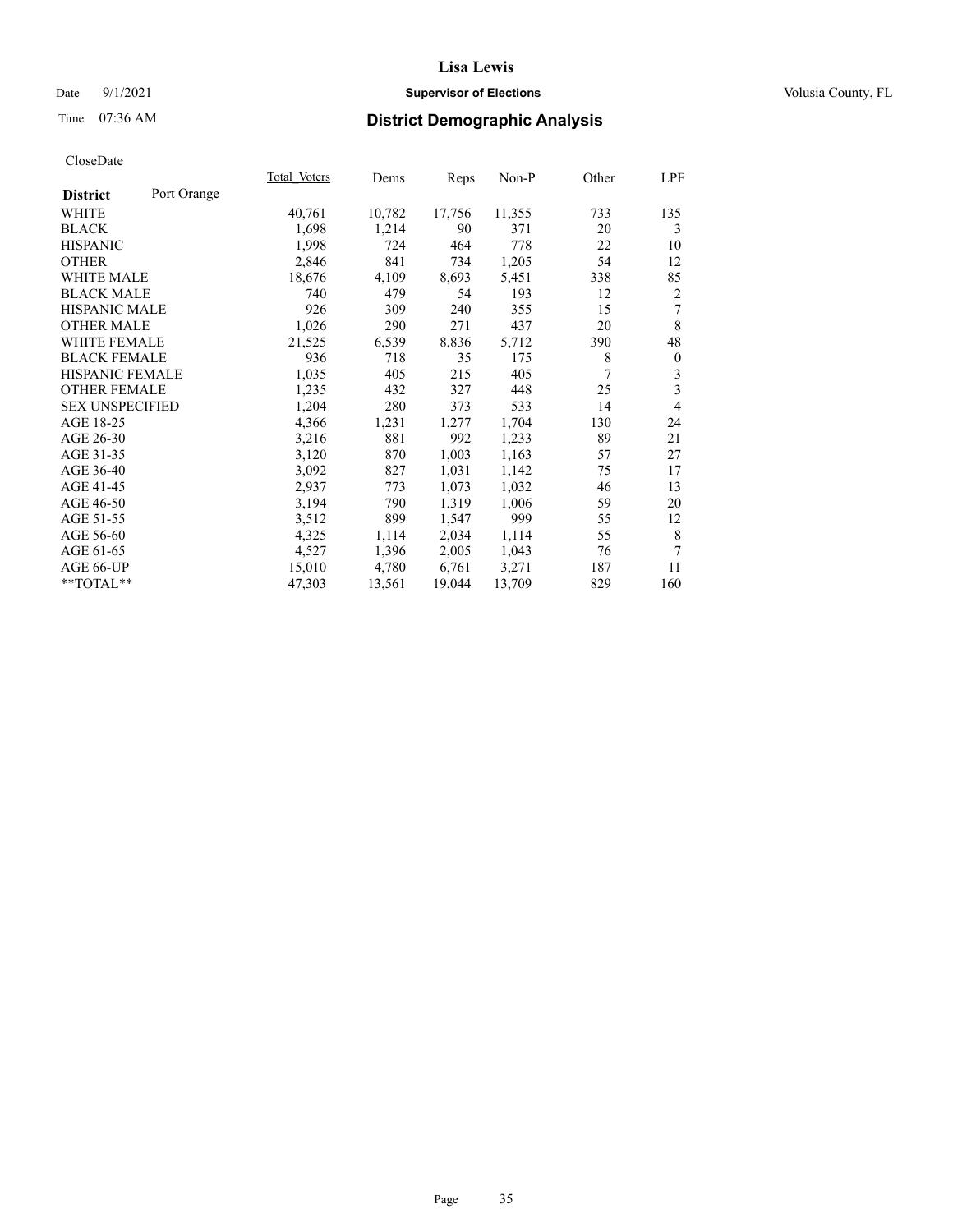## Date 9/1/2021 **Supervisor of Elections Supervisor of Elections** Volusia County, FL

# Time 07:36 AM **District Demographic Analysis**

|                        |               | Total Voters | Dems  | Reps  | $Non-P$ | Other          | LPF                     |
|------------------------|---------------|--------------|-------|-------|---------|----------------|-------------------------|
| <b>District</b>        | South Daytona |              |       |       |         |                |                         |
| WHITE                  |               | 7,437        | 2,152 | 3,056 | 2,055   | 148            | 26                      |
| <b>BLACK</b>           |               | 742          | 565   | 24    | 142     | 10             | 1                       |
| <b>HISPANIC</b>        |               | 375          | 157   | 83    | 128     | 3              | 4                       |
| <b>OTHER</b>           |               | 483          | 152   | 110   | 205     | 12             | 4                       |
| <b>WHITE MALE</b>      |               | 3,382        | 800   | 1,504 | 992     | 70             | 16                      |
| <b>BLACK MALE</b>      |               | 292          | 210   | 13    | 64      | 5              | $\mathbf{0}$            |
| <b>HISPANIC MALE</b>   |               | 174          | 60    | 46    | 63      |                | 4                       |
| <b>OTHER MALE</b>      |               | 166          | 48    | 43    | 66      | 7              | 2                       |
| WHITE FEMALE           |               | 3,955        | 1,332 | 1,516 | 1,021   | 77             | 9                       |
| <b>BLACK FEMALE</b>    |               | 442          | 351   | 10    | 75      | 5              | 1                       |
| <b>HISPANIC FEMALE</b> |               | 190          | 91    | 37    | 60      | $\overline{2}$ | $\mathbf{0}$            |
| <b>OTHER FEMALE</b>    |               | 210          | 79    | 54    | 72      | 4              | 1                       |
| <b>SEX UNSPECIFIED</b> |               | 226          | 55    | 50    | 117     | 2              | $\overline{\mathbf{c}}$ |
| AGE 18-25              |               | 765          | 238   | 212   | 277     | 29             | 9                       |
| AGE 26-30              |               | 639          | 206   | 150   | 256     | 17             | 10                      |
| AGE 31-35              |               | 700          | 235   | 186   | 269     | 9              | 1                       |
| AGE 36-40              |               | 614          | 193   | 183   | 216     | 16             | 6                       |
| AGE 41-45              |               | 547          | 180   | 151   | 197     | 17             | 2                       |
| AGE 46-50              |               | 546          | 163   | 204   | 173     | $\overline{4}$ | $\overline{c}$          |
| AGE 51-55              |               | 719          | 219   | 304   | 183     | 10             | 3                       |
| AGE 56-60              |               | 913          | 301   | 379   | 221     | 12             | $\theta$                |
| AGE 61-65              |               | 996          | 343   | 405   | 227     | 21             | $\theta$                |
| AGE 66-UP              |               | 2,598        | 948   | 1,099 | 511     | 38             | 2                       |
| **TOTAL**              |               | 9,037        | 3,026 | 3,273 | 2,530   | 173            | 35                      |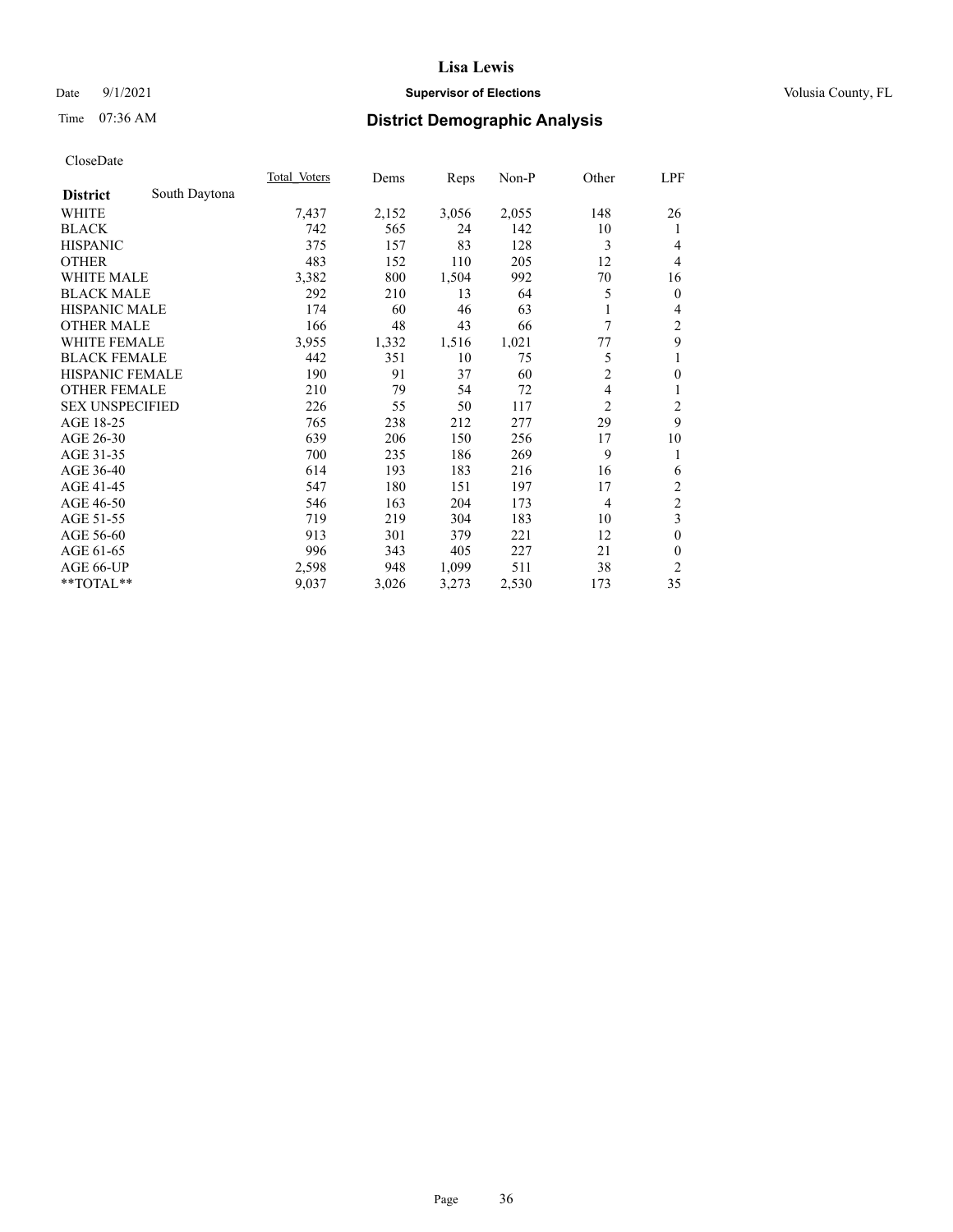### Date 9/1/2021 **Supervisor of Elections Supervisor of Elections** Volusia County, FL

# Time 07:36 AM **District Demographic Analysis**

|                        |               | Total Voters | Dems           | Reps     | Non-P | Other | LPF |
|------------------------|---------------|--------------|----------------|----------|-------|-------|-----|
| <b>District</b>        | Flagler Beach |              |                |          |       |       |     |
| WHITE                  |               | 68           | 27             | 30       | 9     | 2     | 0   |
| <b>BLACK</b>           |               |              | 0              | 0        |       |       |     |
| <b>HISPANIC</b>        |               |              |                | $_{0}$   |       | 0     |     |
| <b>OTHER</b>           |               |              |                |          |       |       |     |
| WHITE MALE             |               | 29           |                | 15       |       |       |     |
| <b>BLACK MALE</b>      |               |              |                | 0        |       |       |     |
| <b>HISPANIC MALE</b>   |               |              |                |          |       |       |     |
| <b>OTHER MALE</b>      |               |              |                |          |       |       |     |
| <b>WHITE FEMALE</b>    |               | 39           | 18             | 15       |       |       |     |
| <b>BLACK FEMALE</b>    |               | $\theta$     | 0              | $\theta$ |       |       |     |
| HISPANIC FEMALE        |               |              |                |          |       |       |     |
| <b>OTHER FEMALE</b>    |               |              |                | $_{0}$   |       |       |     |
| <b>SEX UNSPECIFIED</b> |               |              |                |          |       |       |     |
| AGE 18-25              |               |              |                |          |       |       |     |
| AGE 26-30              |               |              |                |          |       |       |     |
| AGE 31-35              |               |              |                |          |       |       |     |
| AGE 36-40              |               |              |                | 0        |       |       |     |
| AGE 41-45              |               |              |                |          |       |       |     |
| AGE 46-50              |               |              |                |          |       |       |     |
| AGE 51-55              |               |              |                | 0        |       |       |     |
| AGE 56-60              |               | 13           |                | 5        |       |       |     |
| AGE 61-65              |               | 9            | $\mathfrak{D}$ | 6        |       |       |     |
| AGE 66-UP              |               | 45           | 23             | 18       |       |       |     |
| **TOTAL**              |               | 71           | 28             | 31       | 9     | 3     |     |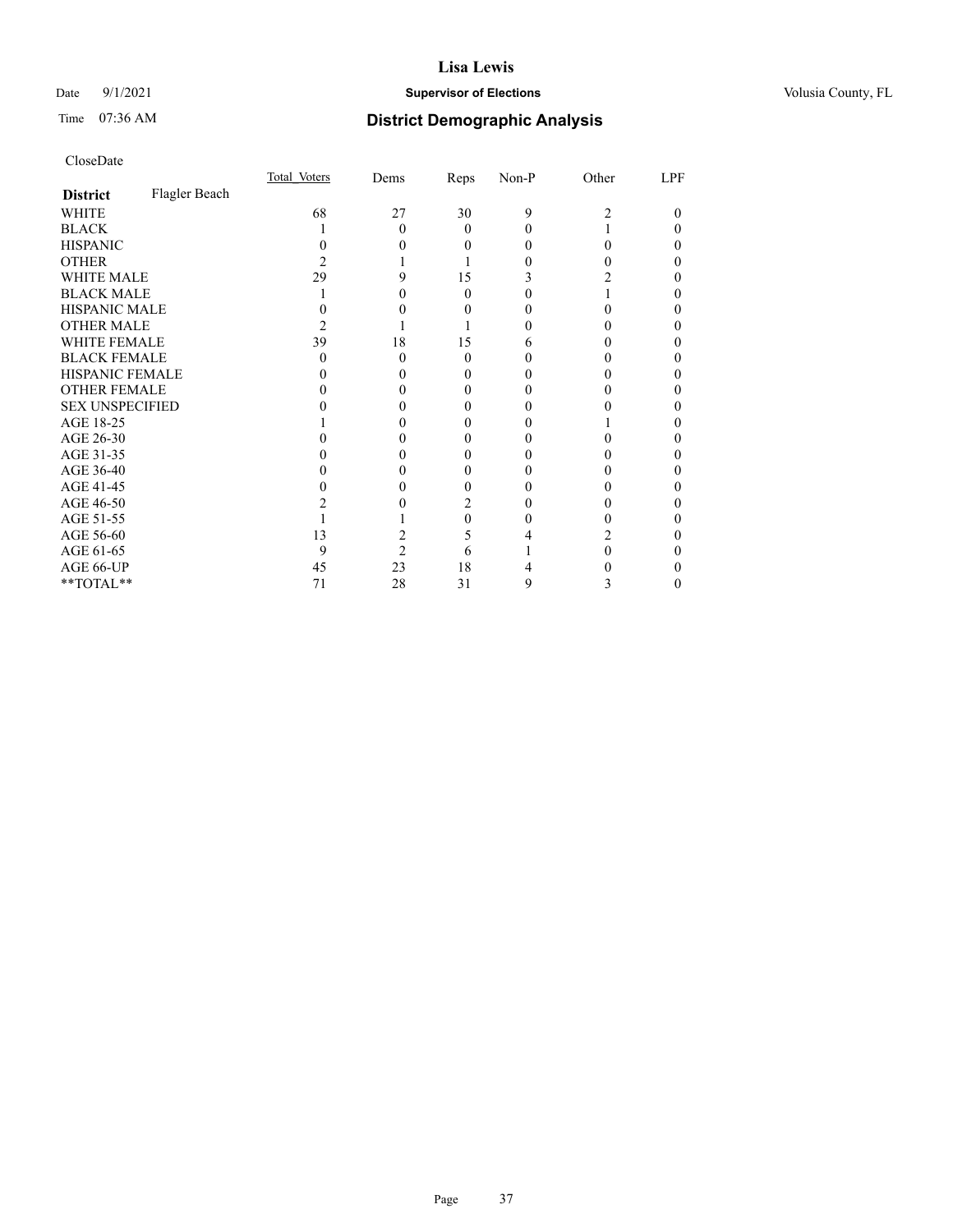### Date 9/1/2021 **Supervisor of Elections Supervisor of Elections** Volusia County, FL

# Time 07:36 AM **District Demographic Analysis**

|                        |                           | Total Voters | Dems   | Reps   | Non-P  | Other | LPF |
|------------------------|---------------------------|--------------|--------|--------|--------|-------|-----|
| <b>District</b>        | <b>Hospital Authority</b> |              |        |        |        |       |     |
| WHITE                  |                           | 112,080      | 27,841 | 51,460 | 30,529 | 1,779 | 471 |
| <b>BLACK</b>           |                           | 13,906       | 10,328 | 582    | 2,849  | 132   | 15  |
| <b>HISPANIC</b>        |                           | 32,538       | 14,236 | 5,374  | 12,533 | 333   | 62  |
| <b>OTHER</b>           |                           | 10,498       | 3,302  | 2,366  | 4,621  | 163   | 46  |
| WHITE MALE             |                           | 51,845       | 10,716 | 25,156 | 14,873 | 788   | 312 |
| <b>BLACK MALE</b>      |                           | 6,020        | 4,086  | 334    | 1,517  | 77    | 6   |
| <b>HISPANIC MALE</b>   |                           | 14,874       | 5,971  | 2,807  | 5,897  | 157   | 42  |
| <b>OTHER MALE</b>      |                           | 3,675        | 1,088  | 936    | 1,574  | 50    | 27  |
| <b>WHITE FEMALE</b>    |                           | 58,792       | 16,807 | 25,688 | 15,164 | 979   | 154 |
| <b>BLACK FEMALE</b>    |                           | 7,671        | 6,088  | 234    | 1,286  | 55    | 8   |
| <b>HISPANIC FEMALE</b> |                           | 17,183       | 8,048  | 2,506  | 6,436  | 174   | 19  |
| <b>OTHER FEMALE</b>    |                           | 4,402        | 1,676  | 933    | 1,704  | 77    | 12  |
| <b>SEX UNSPECIFIED</b> |                           | 4,558        | 1,226  | 1,187  | 2,081  | 50    | 14  |
| AGE 18-25              |                           | 17,101       | 5,400  | 4,239  | 6,955  | 416   | 91  |
| AGE 26-30              |                           | 12,818       | 3,923  | 3,498  | 5,041  | 259   | 97  |
| AGE 31-35              |                           | 13,684       | 4,201  | 3,834  | 5,339  | 227   | 83  |
| AGE 36-40              |                           | 12,688       | 3,728  | 3,742  | 4,913  | 208   | 97  |
| AGE 41-45              |                           | 12,260       | 3,895  | 3,733  | 4,395  | 187   | 50  |
| AGE 46-50              |                           | 12,503       | 3,820  | 4,367  | 4,077  | 194   | 45  |
| AGE 51-55              |                           | 13,642       | 4,188  | 5,390  | 3,857  | 172   | 35  |
| AGE 56-60              |                           | 15,443       | 4,864  | 6,437  | 3,926  | 186   | 30  |
| AGE 61-65              |                           | 15,379       | 5,164  | 6,565  | 3,459  | 165   | 26  |
| AGE 66-UP              |                           | 43,504       | 16,524 | 17,977 | 8,570  | 393   | 40  |
| $*$ TOTAL $*$          |                           | 169,022      | 55,707 | 59,782 | 50,532 | 2,407 | 594 |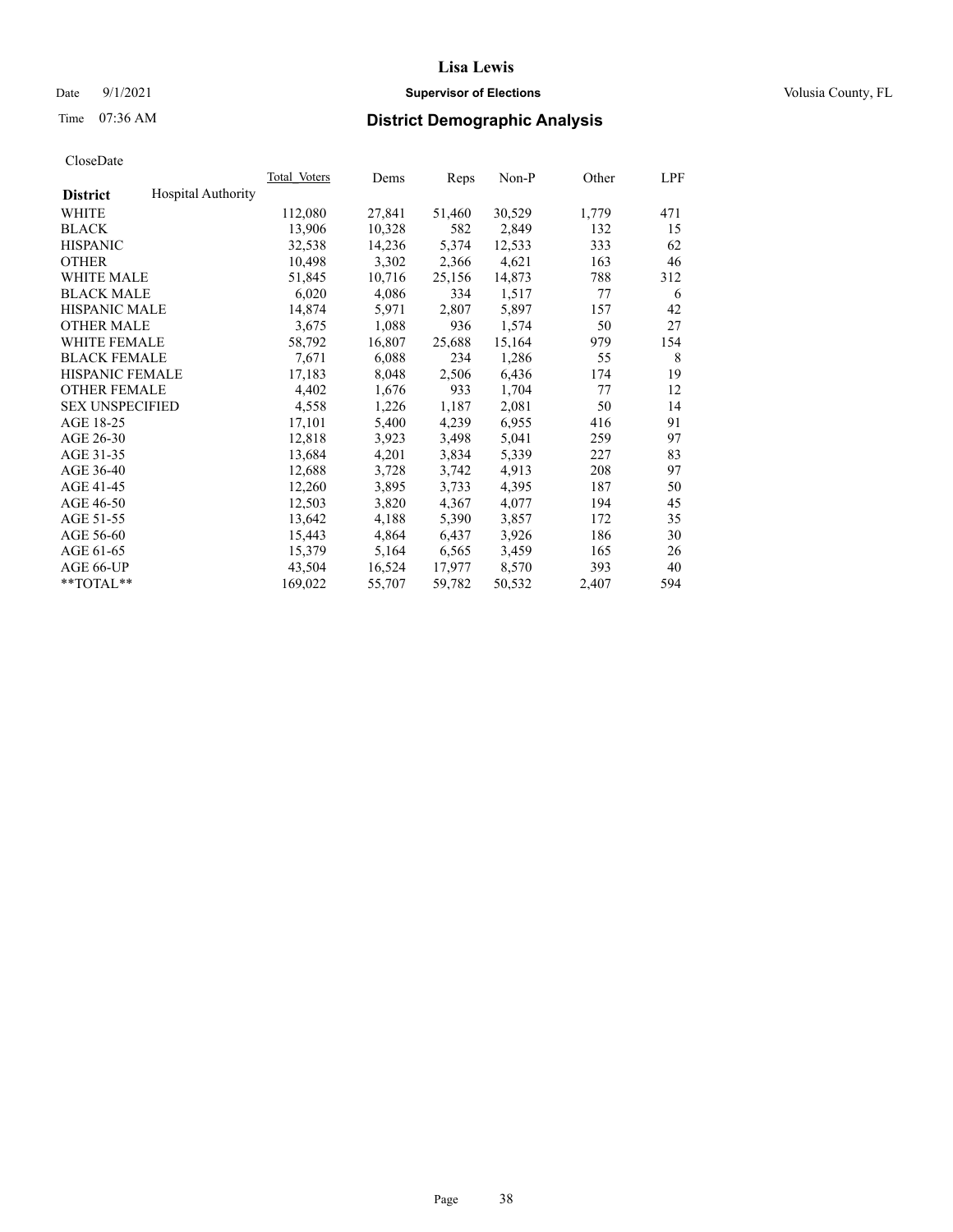### Date 9/1/2021 **Supervisor of Elections Supervisor of Elections** Volusia County, FL

# Time 07:36 AM **District Demographic Analysis**

| CloseDate |
|-----------|
|-----------|

|                        |                           | Total Voters | Dems  | Reps   | $Non-P$ | Other | LPF            |
|------------------------|---------------------------|--------------|-------|--------|---------|-------|----------------|
| <b>District</b>        | Florida House District 24 |              |       |        |         |       |                |
| WHITE                  |                           | 21,193       | 5,069 | 10,561 | 5,174   | 319   | 70             |
| <b>BLACK</b>           |                           | 590          | 442   | 26     | 110     | 10    | 2              |
| <b>HISPANIC</b>        |                           | 1,709        | 660   | 331    | 701     | 16    | 1              |
| <b>OTHER</b>           |                           | 1,119        | 259   | 362    | 472     | 23    | 3              |
| <b>WHITE MALE</b>      |                           | 9,934        | 2,002 | 5,160  | 2,568   | 158   | 46             |
| <b>BLACK MALE</b>      |                           | 273          | 187   | 15     | 63      | 7     | 1              |
| <b>HISPANIC MALE</b>   |                           | 752          | 272   | 151    | 322     | 7     | $\theta$       |
| <b>OTHER MALE</b>      |                           | 363          | 69    | 135    | 151     | 6     | $\overline{2}$ |
| WHITE FEMALE           |                           | 11,040       | 3,031 | 5,300  | 2,526   | 159   | 24             |
| <b>BLACK FEMALE</b>    |                           | 310          | 249   | 10     | 47      | 3     | 1              |
| HISPANIC FEMALE        |                           | 918          | 372   | 174    | 362     | 9     | 1              |
| <b>OTHER FEMALE</b>    |                           | 462          | 131   | 152    | 167     | 12    | $\mathbf{0}$   |
| <b>SEX UNSPECIFIED</b> |                           | 559          | 117   | 183    | 251     | 7     |                |
| AGE 18-25              |                           | 1,936        | 482   | 649    | 753     | 42    | 10             |
| AGE 26-30              |                           | 1,267        | 313   | 454    | 463     | 26    | 11             |
| AGE 31-35              |                           | 1,236        | 300   | 460    | 446     | 25    | 5              |
| AGE 36-40              |                           | 1,162        | 283   | 466    | 383     | 23    | 7              |
| AGE 41-45              |                           | 1,167        | 247   | 495    | 406     | 13    | 6              |
| AGE 46-50              |                           | 1,323        | 250   | 645    | 402     | 20    | 6              |
| AGE 51-55              |                           | 1,714        | 359   | 859    | 462     | 29    | 5              |
| AGE 56-60              |                           | 2,388        | 516   | 1,267  | 562     | 39    | 4              |
| AGE 61-65              |                           | 2,903        | 775   | 1,449  | 621     | 51    | 7              |
| AGE 66-UP              |                           | 9,515        | 2,905 | 4,536  | 1,959   | 100   | 15             |
| **TOTAL**              |                           | 24,611       | 6,430 | 11,280 | 6,457   | 368   | 76             |
|                        |                           |              |       |        |         |       |                |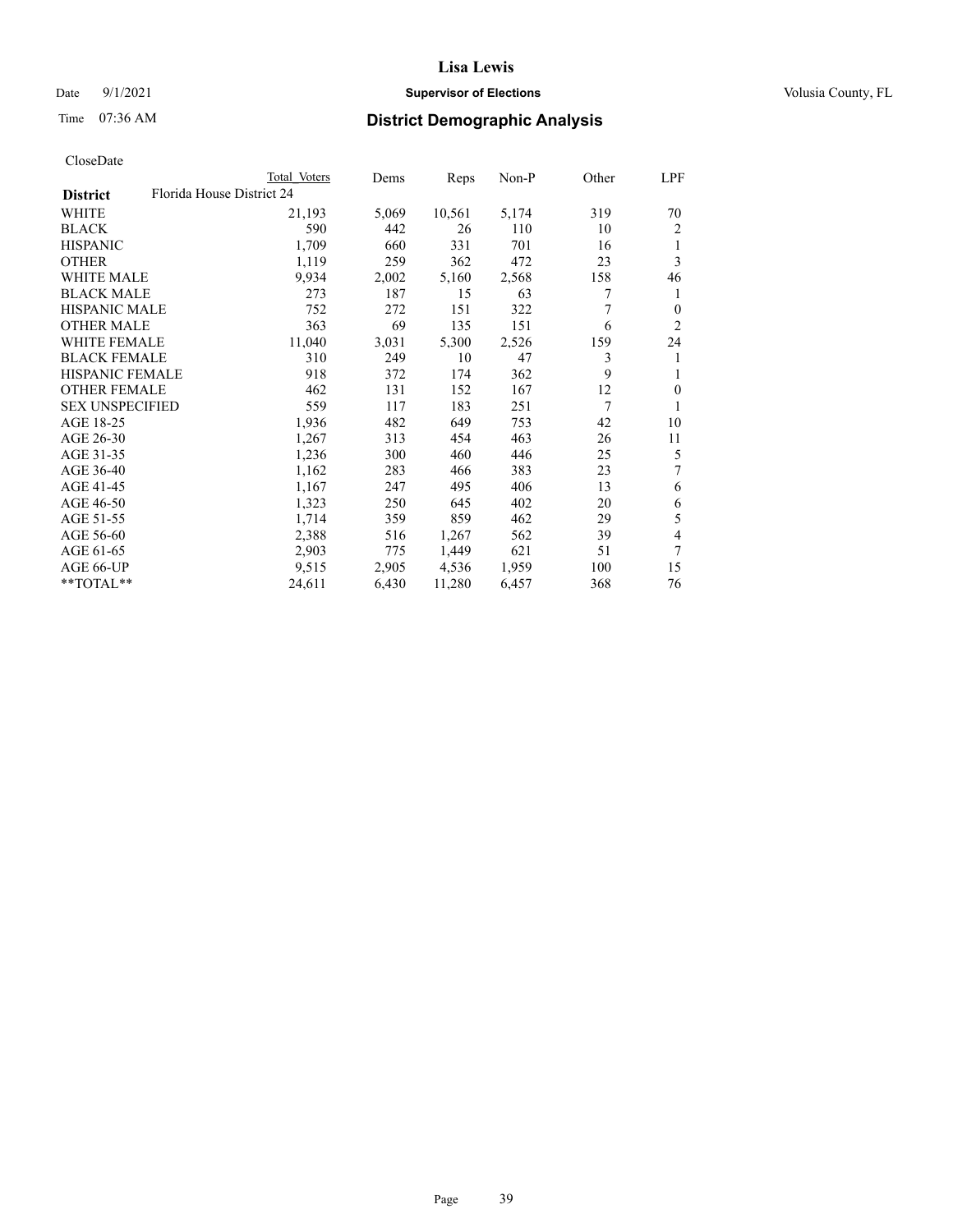### Date 9/1/2021 **Supervisor of Elections Supervisor of Elections** Volusia County, FL

# Time 07:36 AM **District Demographic Analysis**

|                                              | Total Voters | Dems   | Reps   | Non-P  | Other | LPF      |
|----------------------------------------------|--------------|--------|--------|--------|-------|----------|
| Florida House District 25<br><b>District</b> |              |        |        |        |       |          |
| <b>WHITE</b>                                 | 122,603      | 32,233 | 55,915 | 31,855 | 2,198 | 402      |
| <b>BLACK</b>                                 | 4,154        | 2,980  | 213    | 898    | 57    | 6        |
| <b>HISPANIC</b>                              | 4,472        | 1,594  | 1,173  | 1,609  | 74    | 22       |
| <b>OTHER</b>                                 | 7,573        | 2,178  | 2,070  | 3,156  | 146   | 23       |
| <b>WHITE MALE</b>                            | 57,010       | 12,510 | 27,474 | 15,719 | 1,038 | 269      |
| <b>BLACK MALE</b>                            | 1,870        | 1,213  | 118    | 501    | 33    | 5        |
| <b>HISPANIC MALE</b>                         | 2,011        | 658    | 569    | 727    | 43    | 14       |
| <b>OTHER MALE</b>                            | 2,773        | 768    | 775    | 1,157  | 59    | 14       |
| <b>WHITE FEMALE</b>                          | 64,201       | 19,375 | 27,878 | 15,669 | 1,150 | 129      |
| <b>BLACK FEMALE</b>                          | 2,224        | 1,721  | 90     | 389    | 24    | $\bf{0}$ |
| <b>HISPANIC FEMALE</b>                       | 2,381        | 913    | 581    | 848    | 31    | 8        |
| <b>OTHER FEMALE</b>                          | 3,227        | 1,098  | 893    | 1,168  | 61    | 7        |
| <b>SEX UNSPECIFIED</b>                       | 3,105        | 729    | 993    | 1,340  | 36    | $\tau$   |
| AGE 18-25                                    | 10,764       | 2,935  | 3,534  | 3,895  | 345   | 55       |
| AGE 26-30                                    | 7,865        | 2,103  | 2,545  | 2,958  | 203   | 56       |
| AGE 31-35                                    | 7,878        | 2,200  | 2,576  | 2,873  | 163   | 66       |
| AGE 36-40                                    | 7,774        | 2,008  | 2,717  | 2,833  | 158   | 58       |
| AGE 41-45                                    | 7,647        | 1,929  | 2,890  | 2,627  | 155   | 46       |
| AGE 46-50                                    | 8,627        | 2,040  | 3,703  | 2,654  | 183   | 47       |
| AGE 51-55                                    | 10,526       | 2,505  | 4,934  | 2,858  | 196   | 33       |
| AGE 56-60                                    | 13,613       | 3,379  | 6,628  | 3,372  | 209   | 25       |
| AGE 61-65                                    | 14,812       | 4,233  | 6,925  | 3,372  | 258   | 24       |
| AGE 66-UP                                    | 49,292       | 15,653 | 22,917 | 10,074 | 605   | 43       |
| **TOTAL**                                    | 138,802      | 38,985 | 59,371 | 37,518 | 2,475 | 453      |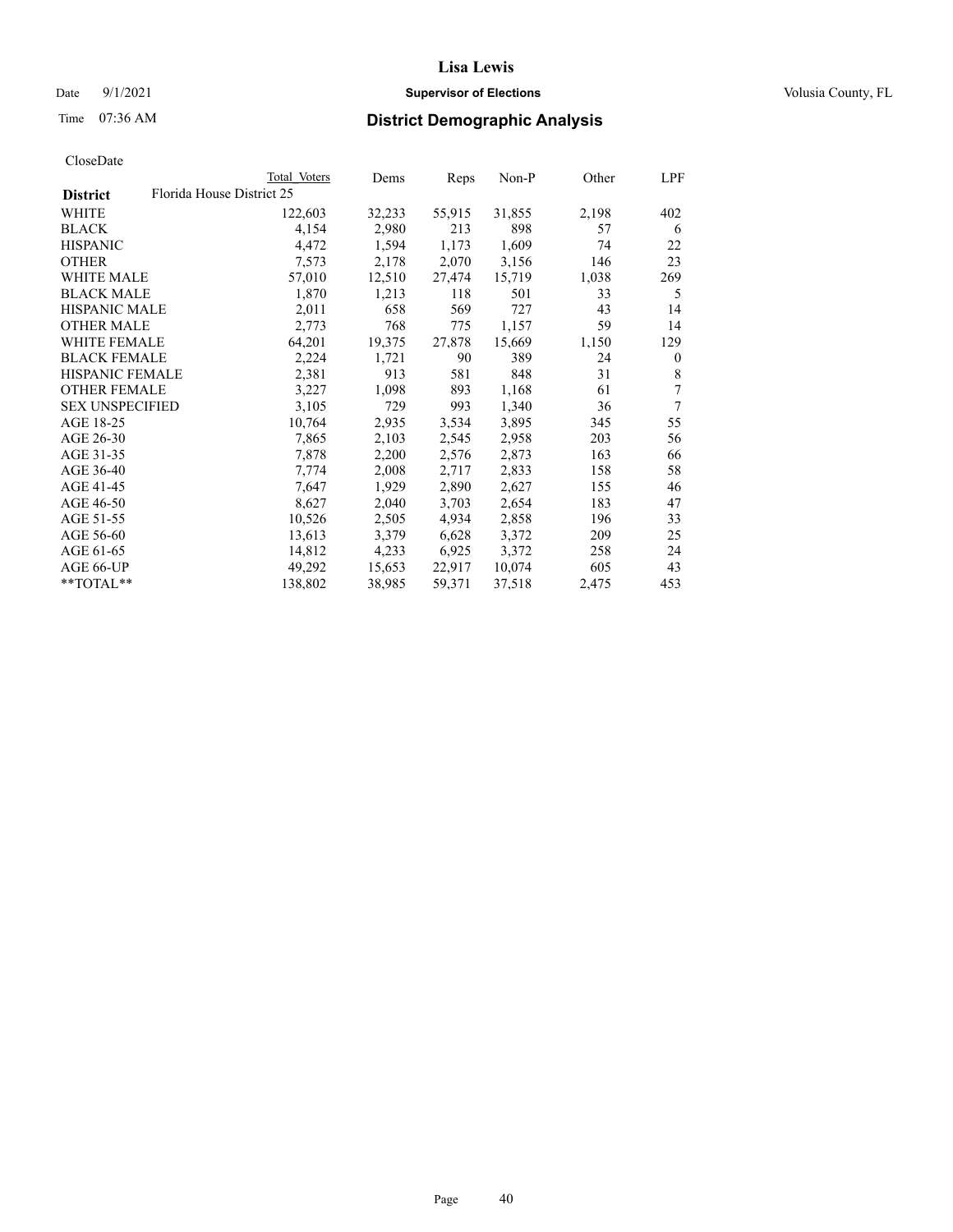### Date 9/1/2021 **Supervisor of Elections Supervisor of Elections** Volusia County, FL

# Time 07:36 AM **District Demographic Analysis**

|                        |                           | Total Voters | Dems   | Reps   | Non-P  | Other | LPF |
|------------------------|---------------------------|--------------|--------|--------|--------|-------|-----|
| <b>District</b>        | Florida House District 26 |              |        |        |        |       |     |
| WHITE                  |                           | 82,149       | 22,374 | 35,136 | 22,730 | 1,551 | 358 |
| <b>BLACK</b>           |                           | 22,006       | 17,168 | 655    | 3,982  | 188   | 13  |
| <b>HISPANIC</b>        |                           | 8,655        | 3,567  | 1,640  | 3,280  | 133   | 35  |
| <b>OTHER</b>           |                           | 7,766        | 2,631  | 1,559  | 3,421  | 122   | 33  |
| WHITE MALE             |                           | 37,965       | 8,504  | 17,396 | 11,124 | 704   | 237 |
| <b>BLACK MALE</b>      |                           | 8,707        | 6,299  | 355    | 1,948  | 100   | 5   |
| <b>HISPANIC MALE</b>   |                           | 3,879        | 1,420  | 823    | 1,544  | 65    | 27  |
| <b>OTHER MALE</b>      |                           | 2,704        | 877    | 633    | 1,130  | 48    | 16  |
| <b>WHITE FEMALE</b>    |                           | 43,142       | 13,619 | 17,344 | 11,221 | 842   | 116 |
| <b>BLACK FEMALE</b>    |                           | 12,844       | 10,521 | 283    | 1,944  | 88    | 8   |
| <b>HISPANIC FEMALE</b> |                           | 4,618        | 2,084  | 793    | 1,667  | 66    | 8   |
| <b>OTHER FEMALE</b>    |                           | 3,155        | 1,267  | 609    | 1,213  | 54    | 12  |
| <b>SEX UNSPECIFIED</b> |                           | 3,560        | 1,149  | 752    | 1,622  | 27    | 10  |
| AGE 18-25              |                           | 14,284       | 5,651  | 2,997  | 5,199  | 348   | 89  |
| AGE 26-30              |                           | 9,449        | 3,629  | 2,157  | 3,368  | 219   | 76  |
| AGE 31-35              |                           | 9,292        | 3,476  | 2,252  | 3,342  | 163   | 59  |
| AGE 36-40              |                           | 8,100        | 2,933  | 2,088  | 2,889  | 137   | 53  |
| AGE 41-45              |                           | 7,680        | 2,854  | 2,103  | 2,560  | 137   | 26  |
| AGE 46-50              |                           | 7,829        | 2,780  | 2,519  | 2,370  | 125   | 35  |
| AGE 51-55              |                           | 8,900        | 3,102  | 3,282  | 2,360  | 128   | 28  |
| AGE 56-60              |                           | 11,003       | 3,877  | 4,222  | 2,738  | 145   | 21  |
| AGE 61-65              |                           | 11,427       | 4,406  | 4,392  | 2,433  | 175   | 21  |
| AGE 66-UP              |                           | 32,612       | 13,032 | 12,978 | 6,154  | 417   | 31  |
| $*$ $TOTAL**$          |                           | 120,576      | 45,740 | 38,990 | 33,413 | 1,994 | 439 |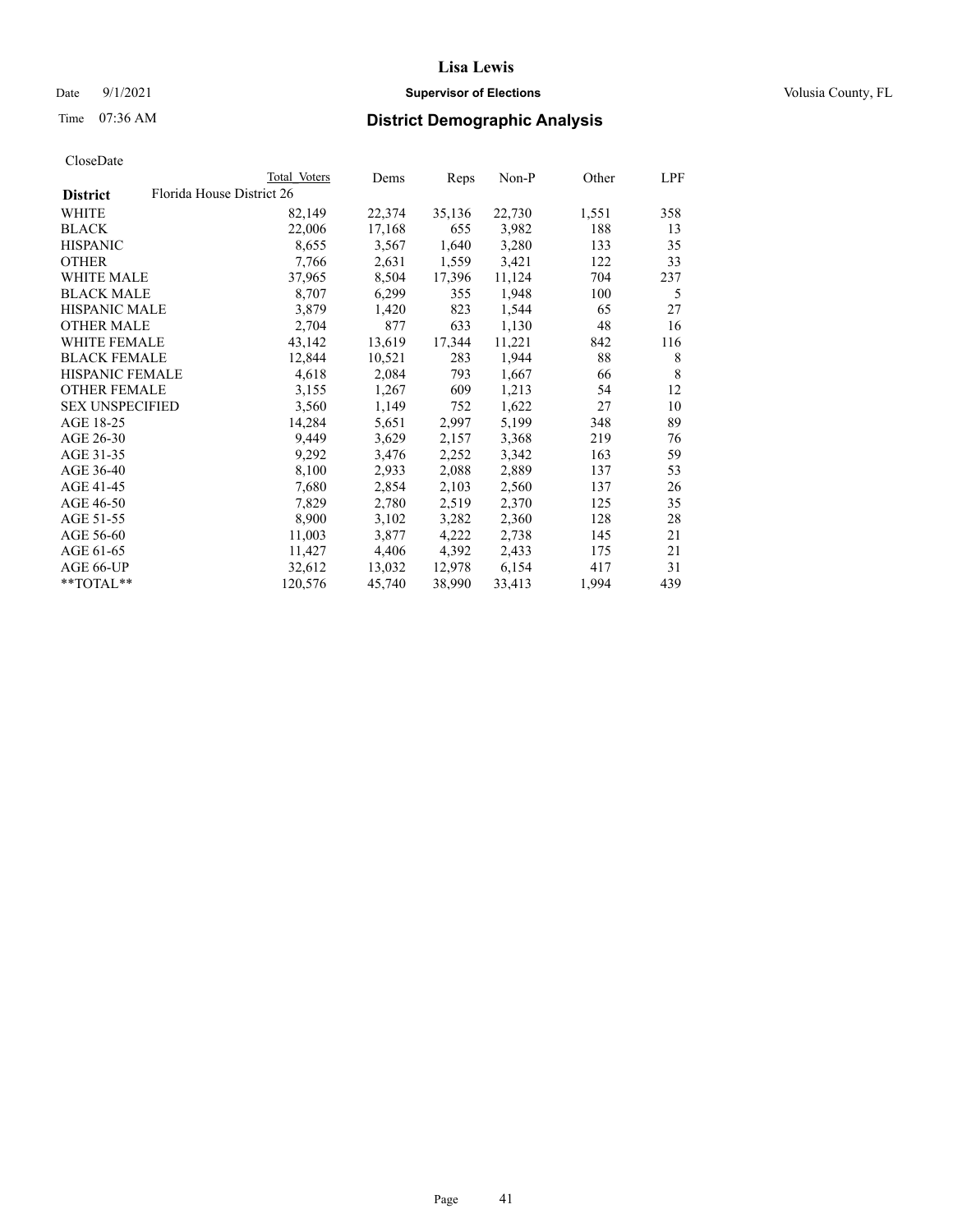Date 9/1/2021 **Supervisor of Elections Supervisor of Elections** Volusia County, FL

# Time 07:36 AM **District Demographic Analysis**

| CloseDate |
|-----------|
|-----------|

|                        |                           | Total Voters | Dems   | Reps   | Non-P  | Other | LPF            |
|------------------------|---------------------------|--------------|--------|--------|--------|-------|----------------|
| <b>District</b>        | Florida House District 27 |              |        |        |        |       |                |
| WHITE                  |                           | 83,411       | 20,385 | 37,721 | 23,626 | 1,352 | 327            |
| BLACK                  |                           | 9,133        | 6,636  | 419    | 1,977  | 91    | 10             |
| <b>HISPANIC</b>        |                           | 26,283       | 11,701 | 4,261  | 10,014 | 260   | 47             |
| OTHER                  |                           | 7,662        | 2,337  | 1,761  | 3,391  | 139   | 34             |
| WHITE MALE             |                           | 38,865       | 7,932  | 18,636 | 11,489 | 586   | 222            |
| <b>BLACK MALE</b>      |                           | 4,125        | 2,720  | 256    | 1,089  | 56    | $\overline{4}$ |
| <b>HISPANIC MALE</b>   |                           | 12,097       | 4,949  | 2,258  | 4,739  | 120   | 31             |
| OTHER MALE             |                           | 2,724        | 776    | 696    | 1,187  | 44    | 21             |
| WHITE FEMALE           |                           | 43,452       | 12,224 | 18,606 | 11,761 | 758   | 103            |
| <b>BLACK FEMALE</b>    |                           | 4,880        | 3,829  | 154    | 857    | 35    | 5              |
| <b>HISPANIC FEMALE</b> |                           | 13,811       | 6,577  | 1,959  | 5,121  | 139   | 15             |
| <b>OTHER FEMALE</b>    |                           | 3,204        | 1,201  | 693    | 1,238  | 62    | 10             |
| <b>SEX UNSPECIFIED</b> |                           | 3,329        | 850    | 904    | 1,526  | 42    | 7              |
| AGE 18-25              |                           | 11,890       | 3,633  | 2,915  | 4,958  | 324   | 60             |
| AGE 26-30              |                           | 9,364        | 2,821  | 2,492  | 3,812  | 173   | 66             |
| AGE 31-35              |                           | 10,093       | 3,067  | 2,777  | 4,022  | 165   | 62             |
| AGE 36-40              |                           | 9,345        | 2,720  | 2,688  | 3,711  | 153   | 73             |
| AGE 41-45              |                           | 9,163        | 2,901  | 2,665  | 3,421  | 139   | 37             |
| AGE 46-50              |                           | 9,543        | 2,856  | 3,312  | 3,193  | 143   | 39             |
| AGE 51-55              |                           | 10,369       | 3,148  | 4,032  | 3,017  | 151   | 21             |
| AGE 56-60              |                           | 11,818       | 3,750  | 4,797  | 3,088  | 164   | 19             |
| AGE 61-65              |                           | 11,864       | 3,871  | 4,981  | 2,852  | 141   | 19             |
| AGE 66-UP              |                           | 33,040       | 12,292 | 13,503 | 6,934  | 289   | 22             |
| **TOTAL**              |                           | 126,489      | 41,059 | 44,162 | 39,008 | 1,842 | 418            |
|                        |                           |              |        |        |        |       |                |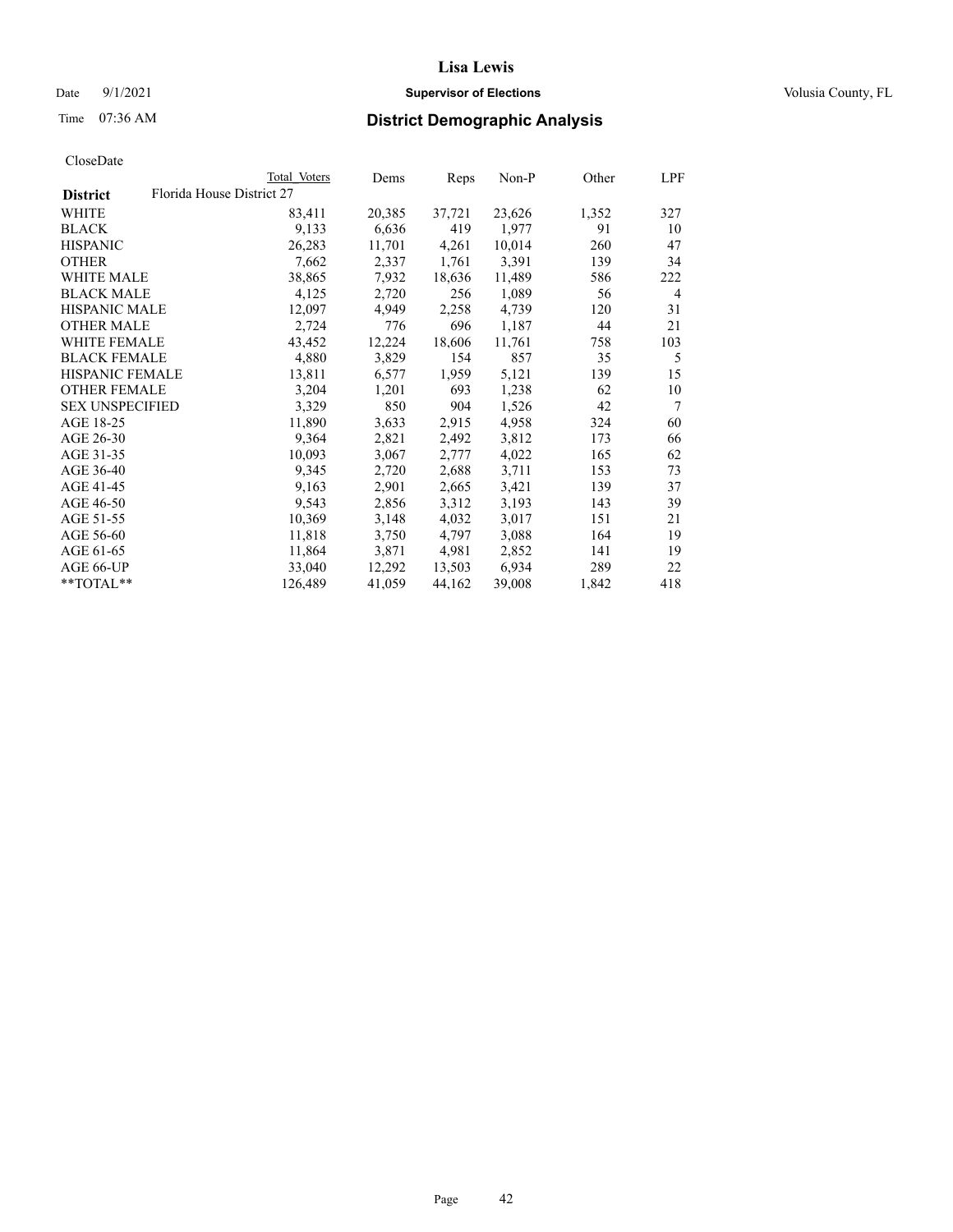### Date 9/1/2021 **Supervisor of Elections Supervisor of Elections** Volusia County, FL

# Time 07:36 AM **District Demographic Analysis**

|                        | Total Voters            | Dems   | Reps   | Non-P  | Other | LPF            |
|------------------------|-------------------------|--------|--------|--------|-------|----------------|
| <b>District</b>        | School Board District 1 |        |        |        |       |                |
| WHITE                  | 65,307                  | 16,436 | 30,604 | 16,926 | 1,065 | 276            |
| <b>BLACK</b>           | 6,446                   | 4,915  | 246    | 1,220  | 60    | 5              |
| <b>HISPANIC</b>        | 9,683                   | 3,909  | 1,894  | 3,716  | 139   | 25             |
| <b>OTHER</b>           | 5,041                   | 1,550  | 1,204  | 2,198  | 65    | 24             |
| WHITE MALE             | 29,907                  | 6,227  | 14,828 | 8,191  | 479   | 182            |
| <b>BLACK MALE</b>      | 2,668                   | 1,881  | 124    | 626    | 34    | 3              |
| <b>HISPANIC MALE</b>   | 4,272                   | 1,558  | 929    | 1,702  | 65    | 18             |
| <b>OTHER MALE</b>      | 1,729                   | 509    | 456    | 733    | 20    | 11             |
| WHITE FEMALE           | 34,606                  | 10,035 | 15,440 | 8,464  | 577   | 90             |
| <b>BLACK FEMALE</b>    | 3,669                   | 2,952  | 115    | 574    | 26    | $\overline{2}$ |
| <b>HISPANIC FEMALE</b> | 5,260                   | 2,284  | 940    | 1,956  | 73    | 7              |
| <b>OTHER FEMALE</b>    | 2,122                   | 776    | 487    | 819    | 33    | 7              |
| <b>SEX UNSPECIFIED</b> | 2,243                   | 588    | 628    | 995    | 22    | 10             |
| AGE 18-25              | 8,396                   | 2,595  | 2,329  | 3,209  | 208   | 55             |
| AGE 26-30              | 6,066                   | 1,782  | 1,858  | 2,237  | 138   | 51             |
| AGE 31-35              | 6,372                   | 1,887  | 1,968  | 2,371  | 109   | 37             |
| AGE 36-40              | 5,966                   | 1,653  | 1,961  | 2,202  | 96    | 54             |
| AGE 41-45              | 5,806                   | 1,671  | 2,023  | 1,994  | 93    | 25             |
| AGE 46-50              | 5,968                   | 1,685  | 2,278  | 1,867  | 109   | 29             |
| AGE 51-55              | 6,692                   | 1,839  | 2,936  | 1,803  | 93    | 21             |
| AGE 56-60              | 7,752                   | 2,210  | 3,532  | 1,892  | 102   | 16             |
| AGE 61-65              | 7,996                   | 2,522  | 3,678  | 1,671  | 108   | 17             |
| AGE 66-UP              | 25,463                  | 8,966  | 11,385 | 4,814  | 273   | 25             |
| $*$ $TOTAL**$          | 86,477                  | 26,810 | 33,948 | 24,060 | 1,329 | 330            |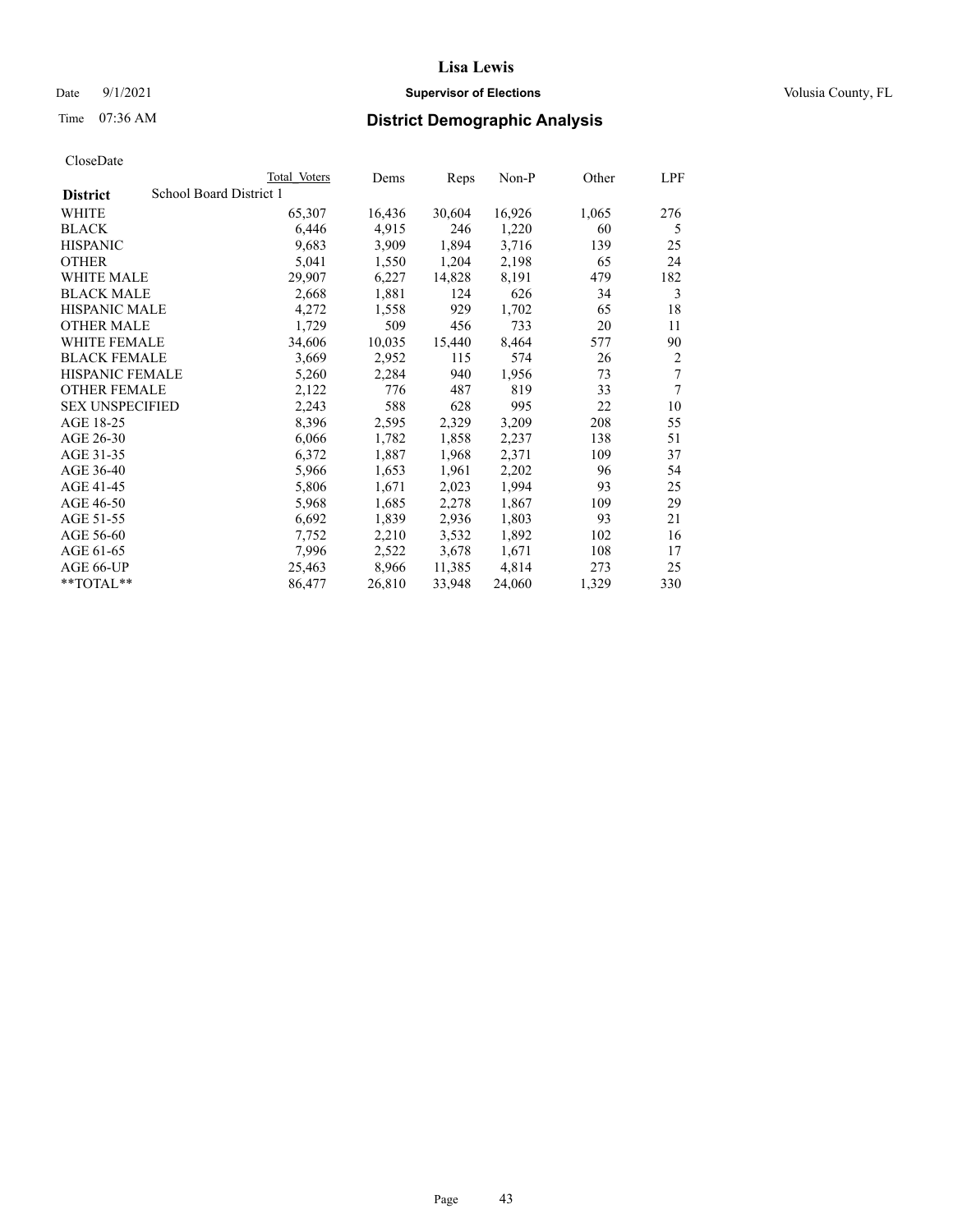### **Lisa Lewis** Date 9/1/2021 **Supervisor of Elections Supervisor of Elections** Volusia County, FL

# Time 07:36 AM **District Demographic Analysis**

|                        | Total Voters            | Dems   | Reps   | Non-P  | Other | LPF          |
|------------------------|-------------------------|--------|--------|--------|-------|--------------|
| <b>District</b>        | School Board District 2 |        |        |        |       |              |
| WHITE                  | 53,617                  | 14,747 | 22,585 | 15,015 | 1,050 | 220          |
| <b>BLACK</b>           | 13,270                  | 10,336 | 381    | 2,431  | 116   | 6            |
| <b>HISPANIC</b>        | 3,329                   | 1,390  | 687    | 1,186  | 51    | 15           |
| <b>OTHER</b>           | 4,930                   | 1,610  | 1,025  | 2,173  | 103   | 19           |
| WHITE MALE             | 25,216                  | 5,771  | 11,355 | 7,471  | 484   | 135          |
| <b>BLACK MALE</b>      | 5,226                   | 3,791  | 208    | 1,165  | 62    | $\mathbf{0}$ |
| <b>HISPANIC MALE</b>   | 1,526                   | 577    | 354    | 555    | 30    | 10           |
| <b>OTHER MALE</b>      | 1,750                   | 540    | 409    | 751    | 39    | 11           |
| <b>WHITE FEMALE</b>    | 27,687                  | 8,787  | 10,971 | 7,284  | 562   | 83           |
| <b>BLACK FEMALE</b>    | 7,742                   | 6,311  | 163    | 1,209  | 54    | 5            |
| <b>HISPANIC FEMALE</b> | 1,735                   | 786    | 324    | 599    | 21    | 5            |
| <b>OTHER FEMALE</b>    | 2,031                   | 787    | 420    | 769    | 49    | 6            |
| <b>SEX UNSPECIFIED</b> | 2,233                   | 733    | 474    | 1,002  | 19    | 5            |
| AGE 18-25              | 8,612                   | 3,587  | 1,618  | 3,138  | 222   | 47           |
| AGE 26-30              | 5,591                   | 2,202  | 1,161  | 2,026  | 154   | 48           |
| AGE 31-35              | 5,052                   | 1,974  | 1,128  | 1,821  | 99    | 30           |
| AGE 36-40              | 4,406                   | 1,670  | 1,085  | 1,517  | 100   | 34           |
| AGE 41-45              | 4,075                   | 1,562  | 1,061  | 1,363  | 74    | 15           |
| AGE 46-50              | 4,288                   | 1,483  | 1,402  | 1,312  | 66    | 25           |
| AGE 51-55              | 5,327                   | 1,817  | 1,945  | 1,467  | 82    | 16           |
| AGE 56-60              | 7,071                   | 2,446  | 2,729  | 1,780  | 104   | 12           |
| AGE 61-65              | 7,673                   | 2,807  | 3,035  | 1,697  | 122   | 12           |
| AGE 66-UP              | 23,051                  | 8,535  | 9,514  | 4,684  | 297   | 21           |
| $**TOTAL**$            | 75,146                  | 28,083 | 24,678 | 20,805 | 1,320 | 260          |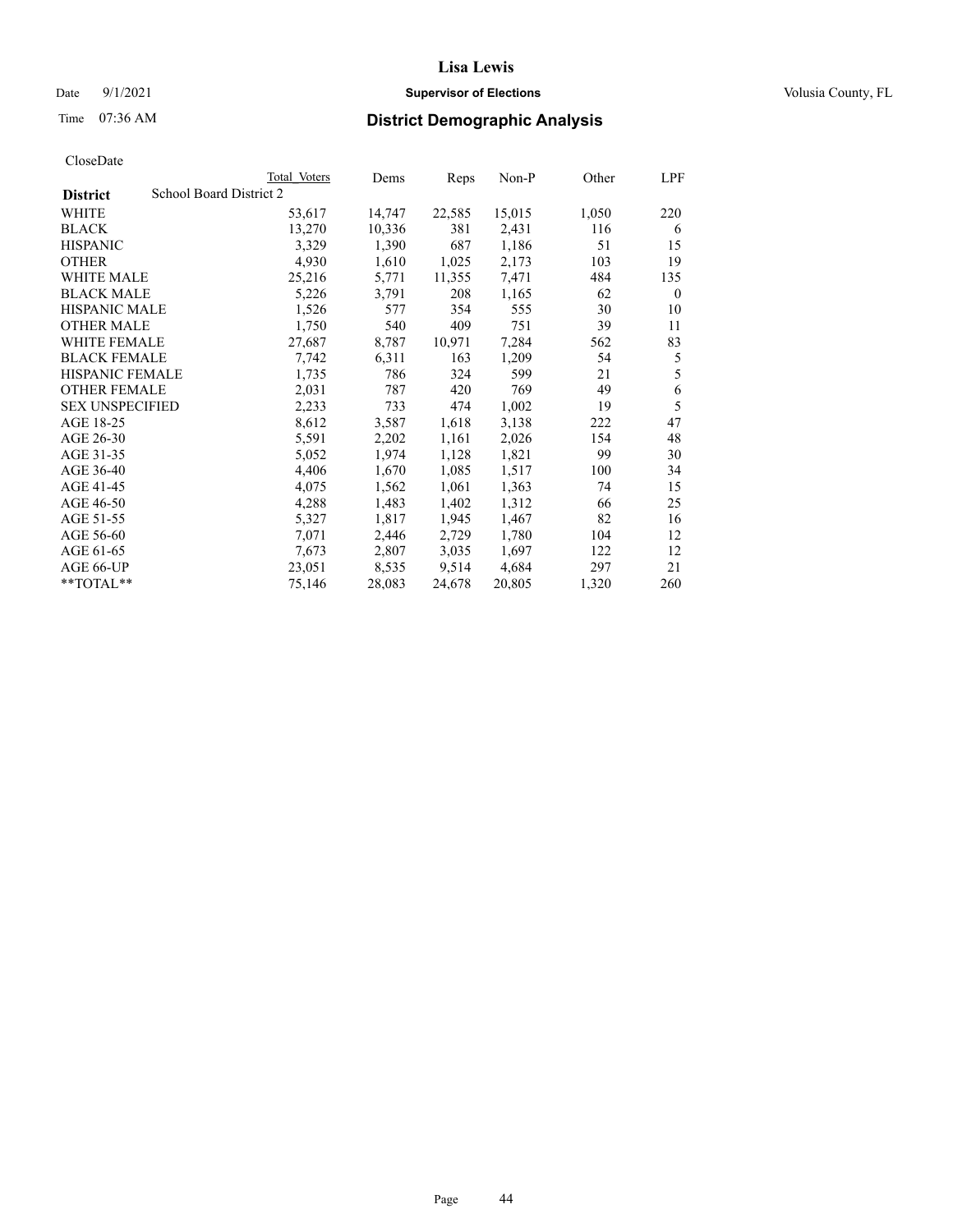### Date 9/1/2021 **Supervisor of Elections Supervisor of Elections** Volusia County, FL

# Time 07:36 AM **District Demographic Analysis**

|                                            | Total Voters | Dems   | Reps   | Non-P  | Other | LPF          |
|--------------------------------------------|--------------|--------|--------|--------|-------|--------------|
| School Board District 3<br><b>District</b> |              |        |        |        |       |              |
| WHITE                                      | 80,560       | 20,476 | 37,079 | 21,259 | 1,491 | 255          |
| <b>BLACK</b>                               | 2,462        | 1,833  | 120    | 474    | 32    | 3            |
| <b>HISPANIC</b>                            | 2,442        | 818    | 672    | 896    | 46    | 10           |
| <b>OTHER</b>                               | 4,121        | 1,133  | 1,200  | 1,696  | 74    | 18           |
| WHITE MALE                                 | 37,630       | 7,963  | 18,362 | 10,424 | 705   | 176          |
| <b>BLACK MALE</b>                          | 1,148        | 794    | 69     | 263    | 19    | 3            |
| <b>HISPANIC MALE</b>                       | 1,107        | 342    | 326    | 411    | 21    | 7            |
| <b>OTHER MALE</b>                          | 1,454        | 388    | 439    | 588    | 29    | 10           |
| WHITE FEMALE                               | 42,022       | 12,304 | 18,339 | 10,524 | 780   | 75           |
| <b>BLACK FEMALE</b>                        | 1,274        | 1,006  | 49     | 206    | 13    | $\mathbf{0}$ |
| <b>HISPANIC FEMALE</b>                     | 1,282        | 457    | 332    | 465    | 25    | 3            |
| <b>OTHER FEMALE</b>                        | 1,711        | 569    | 512    | 593    | 30    | 7            |
| <b>SEX UNSPECIFIED</b>                     | 1,956        | 437    | 643    | 850    | 21    | 5            |
| AGE 18-25                                  | 6,823        | 1,779  | 2,310  | 2,458  | 239   | 37           |
| AGE 26-30                                  | 5,015        | 1,267  | 1,690  | 1,910  | 114   | 34           |
| AGE 31-35                                  | 5,153        | 1,342  | 1,773  | 1,885  | 105   | 48           |
| AGE 36-40                                  | 5,002        | 1,240  | 1,810  | 1,829  | 94    | 29           |
| AGE 41-45                                  | 5,101        | 1,197  | 1,969  | 1,812  | 98    | 25           |
| AGE 46-50                                  | 5,777        | 1,319  | 2,522  | 1,790  | 117   | 29           |
| AGE 51-55                                  | 6,705        | 1,525  | 3,250  | 1,766  | 143   | 21           |
| AGE 56-60                                  | 8,722        | 2,097  | 4,333  | 2,131  | 142   | 19           |
| AGE 61-65                                  | 9,582        | 2,629  | 4,537  | 2,218  | 181   | 17           |
| AGE 66-UP                                  | 31,701       | 9,865  | 14,875 | 6,524  | 410   | 27           |
| **TOTAL**                                  | 89,585       | 24,260 | 39,071 | 24,325 | 1,643 | 286          |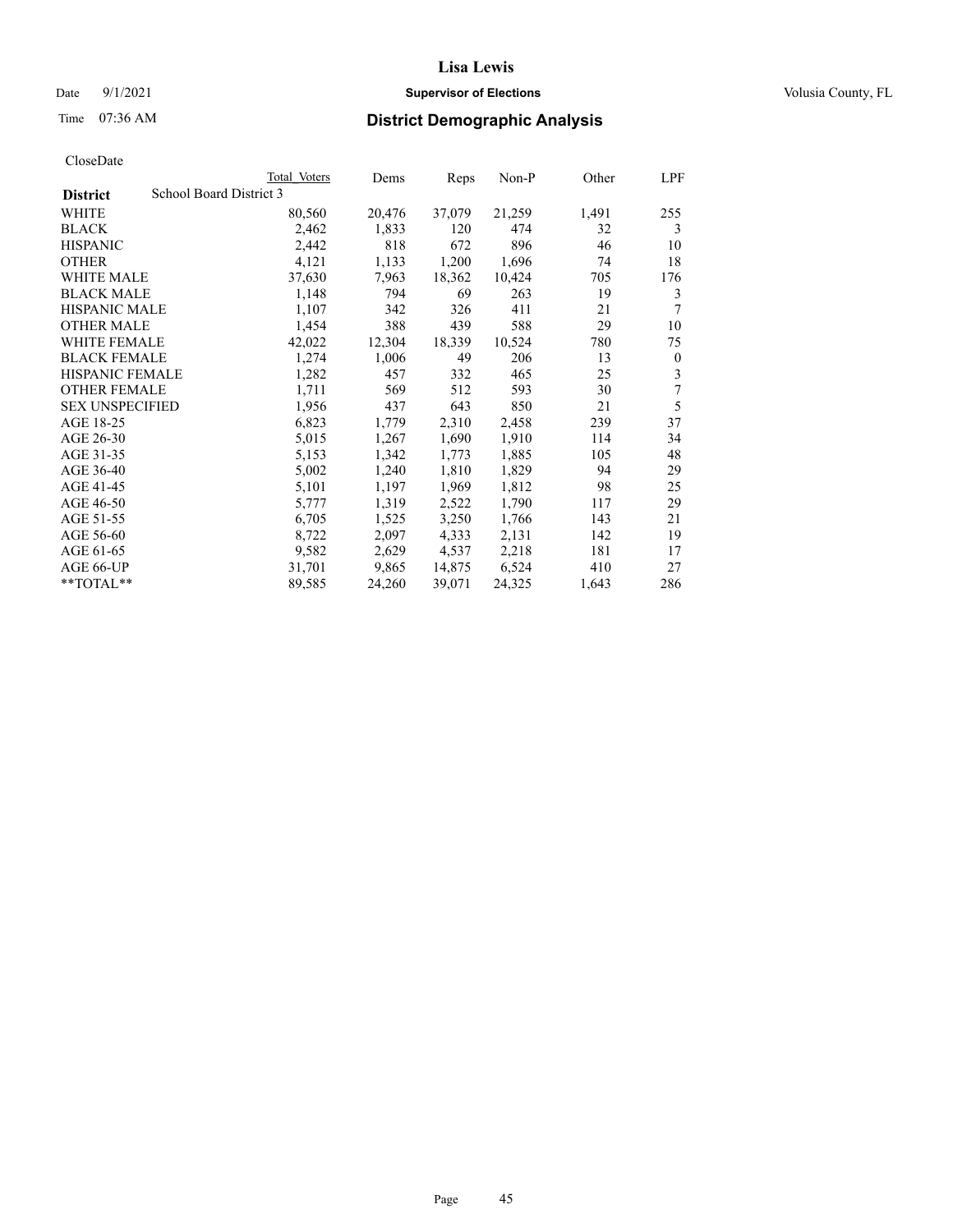### Date 9/1/2021 **Supervisor of Elections Supervisor of Elections** Volusia County, FL

# Time 07:36 AM **District Demographic Analysis**

|                        | Total Voters            | Dems   | Reps   | Non-P  | Other | LPF |
|------------------------|-------------------------|--------|--------|--------|-------|-----|
| <b>District</b>        | School Board District 4 |        |        |        |       |     |
| WHITE                  | 67,932                  | 18,131 | 30,609 | 17,810 | 1,156 | 226 |
| <b>BLACK</b>           | 6,433                   | 4,873  | 237    | 1,246  | 68    | 9   |
| <b>HISPANIC</b>        | 3,477                   | 1,354  | 771    | 1,276  | 57    | 19  |
| <b>OTHER</b>           | 4,859                   | 1,435  | 1,247  | 2,071  | 95    | 11  |
| WHITE MALE             | 31,354                  | 6,953  | 14,968 | 8,744  | 530   | 159 |
| <b>BLACK MALE</b>      | 2,660                   | 1,801  | 139    | 674    | 39    | 7   |
| <b>HISPANIC MALE</b>   | 1,524                   | 522    | 365    | 595    | 29    | 13  |
| <b>OTHER MALE</b>      | 1,775                   | 495    | 490    | 744    | 40    | 6   |
| <b>WHITE FEMALE</b>    | 35,841                  | 11,021 | 15,333 | 8,798  | 622   | 67  |
| <b>BLACK FEMALE</b>    | 3,676                   | 3,002  | 92     | 551    | 29    | 2   |
| <b>HISPANIC FEMALE</b> | 1,887                   | 813    | 391    | 650    | 27    | 6   |
| <b>OTHER FEMALE</b>    | 2,022                   | 706    | 514    | 762    | 36    | 4   |
| <b>SEX UNSPECIFIED</b> | 1,961                   | 480    | 571    | 885    | 24    | 1   |
| AGE 18-25              | 6,912                   | 2,076  | 2,120  | 2,481  | 193   | 42  |
| AGE 26-30              | 4,934                   | 1,581  | 1,456  | 1,765  | 100   | 32  |
| AGE 31-35              | 5,018                   | 1,616  | 1,467  | 1,803  | 96    | 36  |
| AGE 36-40              | 4,663                   | 1,390  | 1,472  | 1,694  | 74    | 33  |
| AGE 41-45              | 4,529                   | 1,347  | 1,511  | 1,556  | 89    | 26  |
| AGE 46-50              | 5,064                   | 1,368  | 2,045  | 1,527  | 95    | 29  |
| AGE 51-55              | 6,287                   | 1,702  | 2,745  | 1,714  | 111   | 15  |
| AGE 56-60              | 8,184                   | 2,261  | 3,714  | 2,068  | 131   | 10  |
| AGE 61-65              | 9,010                   | 2,857  | 3,934  | 2,038  | 165   | 16  |
| AGE 66-UP              | 28,100                  | 9,595  | 12,400 | 5,757  | 322   | 26  |
| **TOTAL**              | 82,701                  | 25,793 | 32,864 | 22,403 | 1,376 | 265 |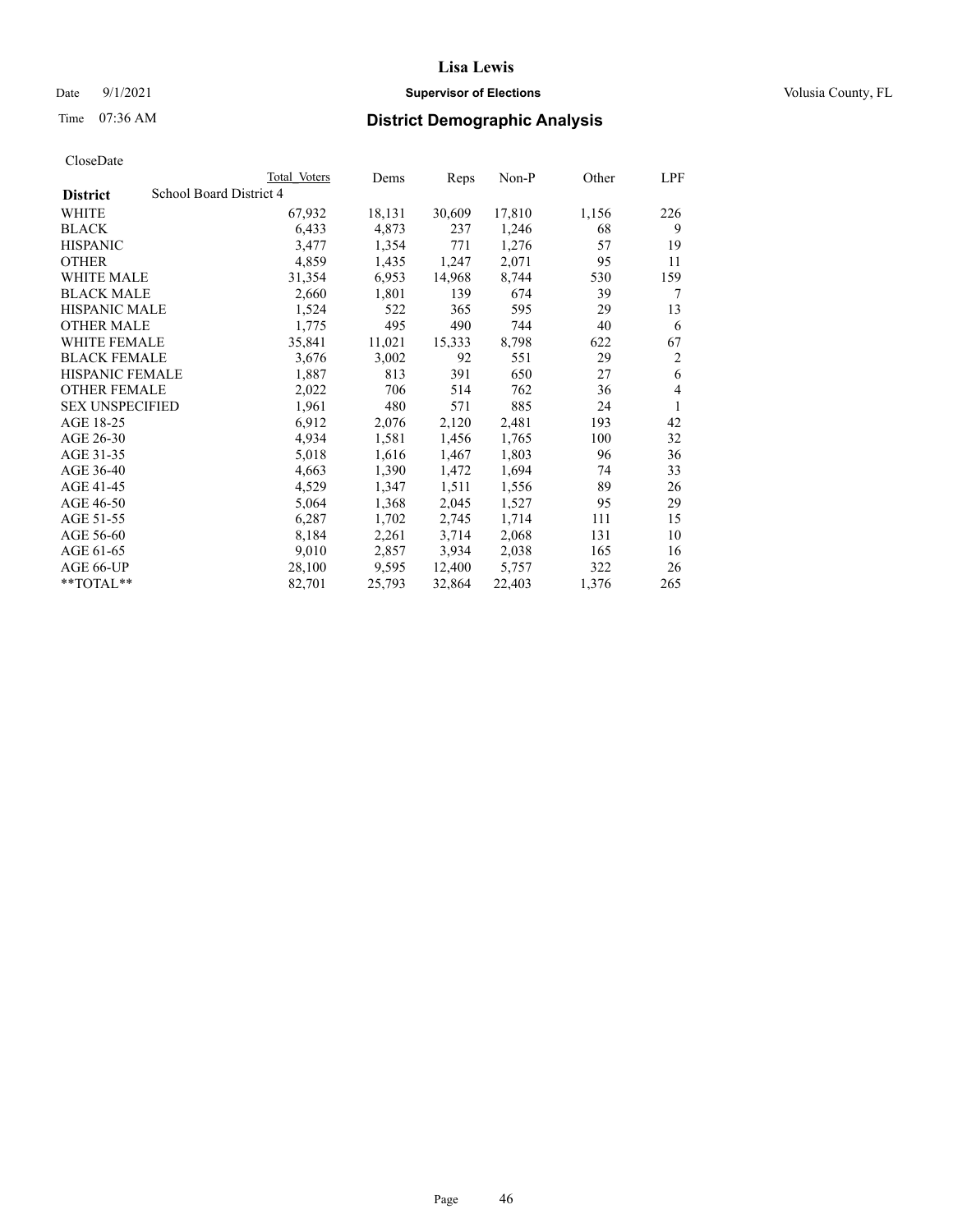### Date 9/1/2021 **Supervisor of Elections Supervisor of Elections** Volusia County, FL

# Time 07:36 AM **District Demographic Analysis**

|                        | Total Voters            | Dems   | Reps   | Non-P  | Other | LPF            |
|------------------------|-------------------------|--------|--------|--------|-------|----------------|
| <b>District</b>        | School Board District 5 |        |        |        |       |                |
| WHITE                  | 41,940                  | 10,271 | 18,456 | 12,375 | 658   | 180            |
| <b>BLACK</b>           | 7,272                   | 5,269  | 329    | 1,596  | 70    | 8              |
| <b>HISPANIC</b>        | 22,188                  | 10,051 | 3,381  | 8,530  | 190   | 36             |
| <b>OTHER</b>           | 5,169                   | 1,677  | 1,076  | 2,302  | 93    | 21             |
| WHITE MALE             | 19,667                  | 4,034  | 9,153  | 6,070  | 288   | 122            |
| <b>BLACK MALE</b>      | 3,273                   | 2,152  | 204    | 873    | 42    | 2              |
| <b>HISPANIC MALE</b>   | 10,310                  | 4,300  | 1,827  | 4,069  | 90    | 24             |
| <b>OTHER MALE</b>      | 1,856                   | 558    | 445    | 809    | 29    | 15             |
| WHITE FEMALE           | 21,679                  | 6,102  | 9,045  | 6,107  | 368   | 57             |
| <b>BLACK FEMALE</b>    | 3,897                   | 3,049  | 118    | 697    | 28    | 5              |
| <b>HISPANIC FEMALE</b> | 11,564                  | 5,606  | 1,520  | 4,328  | 99    | 11             |
| <b>OTHER FEMALE</b>    | 2,162                   | 859    | 414    | 843    | 41    | 5              |
| <b>SEX UNSPECIFIED</b> | 2,160                   | 607    | 516    | 1,007  | 26    | $\overline{4}$ |
| AGE 18-25              | 8,131                   | 2,664  | 1,718  | 3,519  | 197   | 33             |
| AGE 26-30              | 6,339                   | 2,034  | 1,483  | 2,663  | 115   | 44             |
| AGE 31-35              | 6,904                   | 2,224  | 1,729  | 2,803  | 107   | 41             |
| AGE 36-40              | 6,344                   | 1,991  | 1,631  | 2,574  | 107   | 41             |
| AGE 41-45              | 6,146                   | 2,154  | 1,589  | 2,289  | 90    | 24             |
| AGE 46-50              | 6,225                   | 2,071  | 1,932  | 2,123  | 84    | 15             |
| AGE 51-55              | 6,498                   | 2,231  | 2,231  | 1,947  | 75    | 14             |
| AGE 56-60              | 7,093                   | 2,508  | 2,606  | 1,889  | 78    | 12             |
| AGE 61-65              | 6,745                   | 2,470  | 2,563  | 1,654  | 49    | 9              |
| AGE 66-UP              | 16,144                  | 6,921  | 5,760  | 3,342  | 109   | 12             |
| **TOTAL**              | 76,569                  | 27,268 | 23,242 | 24,803 | 1,011 | 245            |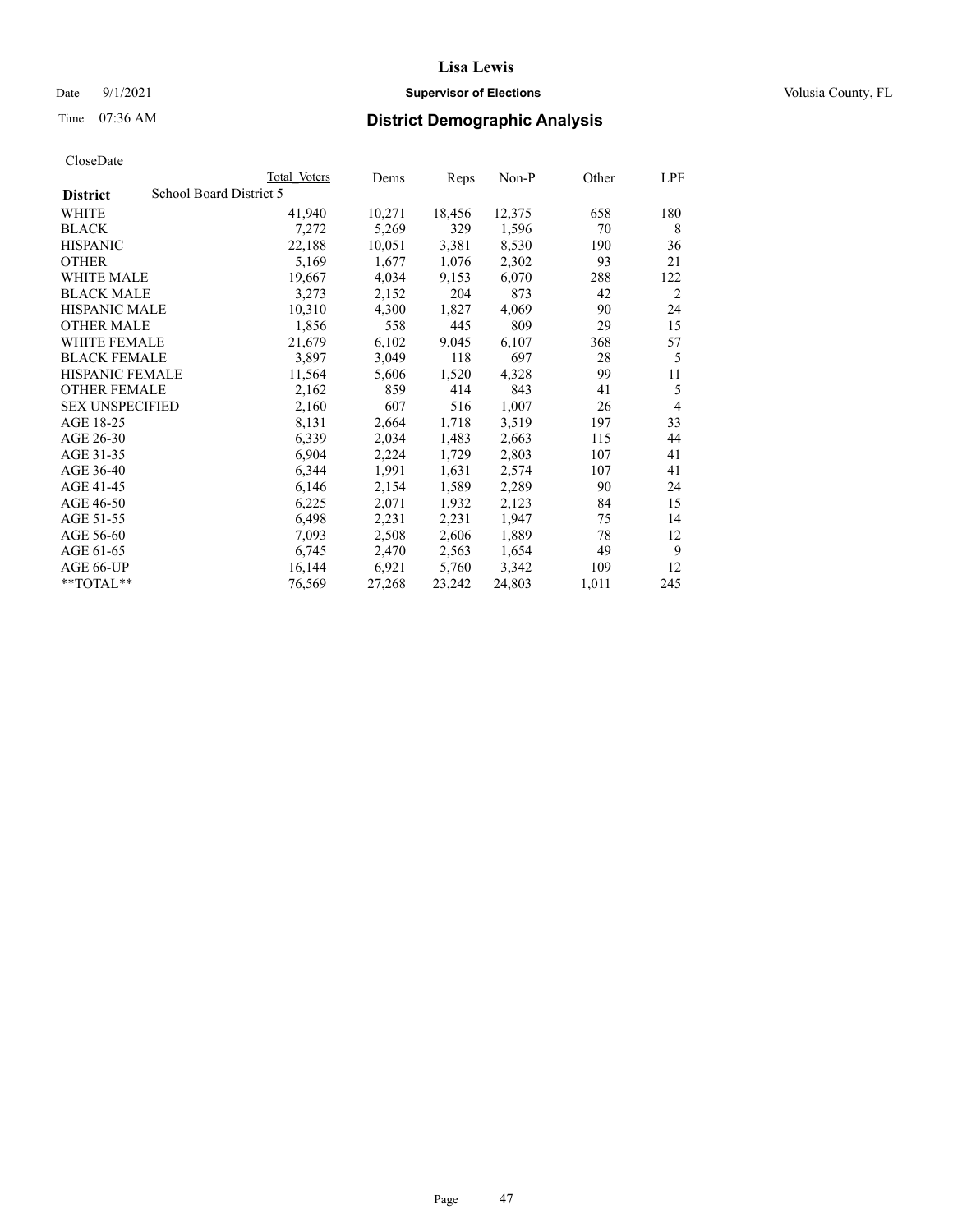### Date 9/1/2021 **Supervisor of Elections Supervisor of Elections** Volusia County, FL

# Time 07:36 AM **District Demographic Analysis**

|                        |                           | Total Voters | Dems   | Reps   | Non-P  | Other | LPF |
|------------------------|---------------------------|--------------|--------|--------|--------|-------|-----|
| <b>District</b>        | Florida Senate District 7 |              |        |        |        |       |     |
| WHITE                  |                           | 112,572      | 30,189 | 50,120 | 29,832 | 2,010 | 421 |
| <b>BLACK</b>           |                           | 19,110       | 14,786 | 580    | 3,554  | 176   | 14  |
| <b>HISPANIC</b>        |                           | 6,959        | 2,800  | 1,437  | 2,587  | 107   | 28  |
| <b>OTHER</b>           |                           | 9,095        | 2,811  | 2,129  | 3,944  | 185   | 26  |
| WHITE MALE             |                           | 52,570       | 11,724 | 24,813 | 14,806 | 939   | 288 |
| <b>BLACK MALE</b>      |                           | 7,653        | 5,457  | 325    | 1,768  | 96    | 7   |
| <b>HISPANIC MALE</b>   |                           | 3,112        | 1,142  | 685    | 1,212  | 54    | 19  |
| <b>OTHER MALE</b>      |                           | 3,245        | 946    | 847    | 1,365  | 73    | 14  |
| <b>WHITE FEMALE</b>    |                           | 58,700       | 18,166 | 24,796 | 14,544 | 1,063 | 131 |
| <b>BLACK FEMALE</b>    |                           | 11,066       | 9,030  | 239    | 1,710  | 80    | 7   |
| <b>HISPANIC FEMALE</b> |                           | 3,706        | 1,604  | 727    | 1,314  | 52    | 9   |
| <b>OTHER FEMALE</b>    |                           | 3,746        | 1,371  | 867    | 1,419  | 80    | 9   |
| <b>SEX UNSPECIFIED</b> |                           | 3,937        | 1,146  | 966    | 1,779  | 41    | 5   |
| AGE 18-25              |                           | 14,790       | 5,404  | 3,608  | 5,323  | 372   | 83  |
| AGE 26-30              |                           | 9,720        | 3,538  | 2,445  | 3,440  | 225   | 72  |
| AGE 31-35              |                           | 9,422        | 3,373  | 2,466  | 3,339  | 184   | 60  |
| AGE 36-40              |                           | 8,495        | 2,848  | 2,464  | 2,964  | 160   | 59  |
| AGE 41-45              |                           | 8,122        | 2,731  | 2,472  | 2,729  | 152   | 38  |
| AGE 46-50              |                           | 8,799        | 2,692  | 3,253  | 2,656  | 149   | 49  |
| AGE 51-55              |                           | 10,932       | 3,302  | 4,483  | 2,933  | 182   | 32  |
| AGE 56-60              |                           | 14,282       | 4,405  | 6,077  | 3,557  | 222   | 21  |
| AGE 61-65              |                           | 15,532       | 5,268  | 6,534  | 3,438  | 265   | 27  |
| AGE 66-UP              |                           | 47,642       | 17,025 | 20,464 | 9,538  | 567   | 48  |
| $*$ TOTAL $*$          |                           | 147,736      | 50,586 | 54,266 | 39,917 | 2,478 | 489 |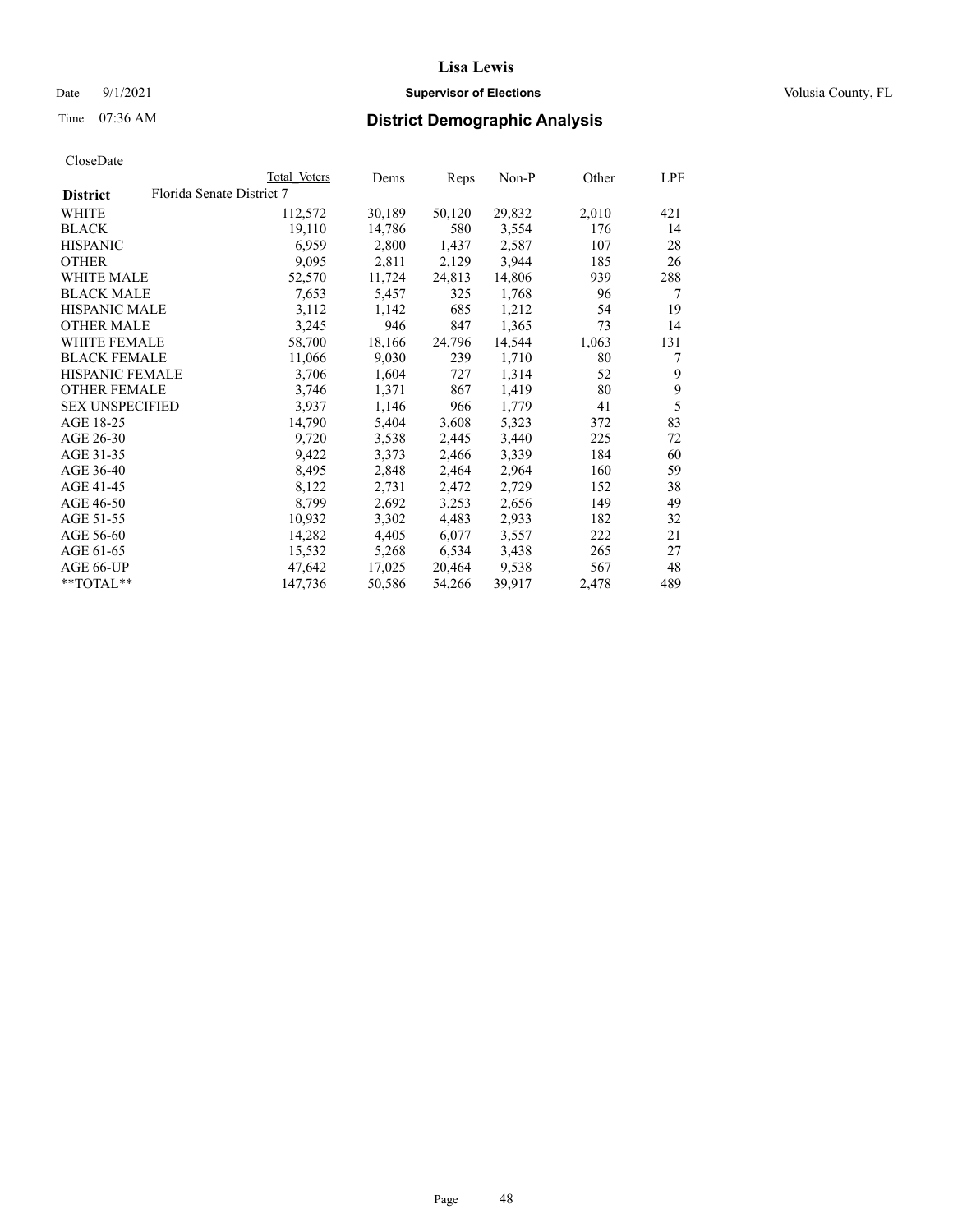### Date 9/1/2021 **Supervisor of Elections Supervisor of Elections** Volusia County, FL

# Time 07:36 AM **District Demographic Analysis**

|                                              | Total Voters | Dems   | Reps   | Non-P  | Other | LPF            |
|----------------------------------------------|--------------|--------|--------|--------|-------|----------------|
| Florida Senate District 9<br><b>District</b> |              |        |        |        |       |                |
| WHITE                                        | 29,208       | 6,597  | 14,113 | 7,917  | 450   | 131            |
| <b>BLACK</b>                                 | 1,939        | 1,396  | 85     | 432    | 23    | 3              |
| <b>HISPANIC</b>                              | 5,176        | 2,131  | 1,055  | 1,910  | 70    | 10             |
| <b>OTHER</b>                                 | 2,308        | 620    | 613    | 1,034  | 34    | 7              |
| WHITE MALE                                   | 13,492       | 2,512  | 6,865  | 3,831  | 198   | 86             |
| <b>BLACK MALE</b>                            | 848          | 550    | 46     | 238    | 12    | 2              |
| <b>HISPANIC MALE</b>                         | 2,327        | 868    | 541    | 875    | 36    | 7              |
| <b>OTHER MALE</b>                            | 796          | 209    | 234    | 341    | 8     | $\overline{4}$ |
| <b>WHITE FEMALE</b>                          | 15,320       | 4,017  | 7,070  | 3,941  | 248   | 44             |
| <b>BLACK FEMALE</b>                          | 1,064        | 827    | 38     | 187    | 11    | 1              |
| <b>HISPANIC FEMALE</b>                       | 2,778        | 1,231  | 502    | 1,008  | 34    | 3              |
| <b>OTHER FEMALE</b>                          | 975          | 331    | 247    | 377    | 18    | $\overline{c}$ |
| <b>SEX UNSPECIFIED</b>                       | 1,030        | 199    | 322    | 495    | 12    | $\overline{2}$ |
| AGE 18-25                                    | 3,535        | 922    | 1,080  | 1,411  | 97    | 25             |
| AGE 26-30                                    | 2,712        | 701    | 885    | 1,040  | 64    | 22             |
| AGE 31-35                                    | 2,913        | 795    | 948    | 1,114  | 44    | 12             |
| AGE 36-40                                    | 2,716        | 652    | 972    | 1,021  | 38    | 33             |
| AGE 41-45                                    | 2,639        | 687    | 944    | 947    | 49    | 12             |
| AGE 46-50                                    | 2,838        | 705    | 1,157  | 906    | 53    | 17             |
| AGE 51-55                                    | 3,191        | 820    | 1,445  | 870    | 46    | 10             |
| AGE 56-60                                    | 3,579        | 917    | 1,666  | 946    | 44    | 6              |
| AGE 61-65                                    | 3,604        | 1,005  | 1,727  | 817    | 48    | 7              |
| AGE 66-UP                                    | 10,904       | 3,540  | 5,042  | 2,221  | 94    | 7              |
| $*$ TOTAL $*$                                | 38,631       | 10,744 | 15,866 | 11,293 | 577   | 151            |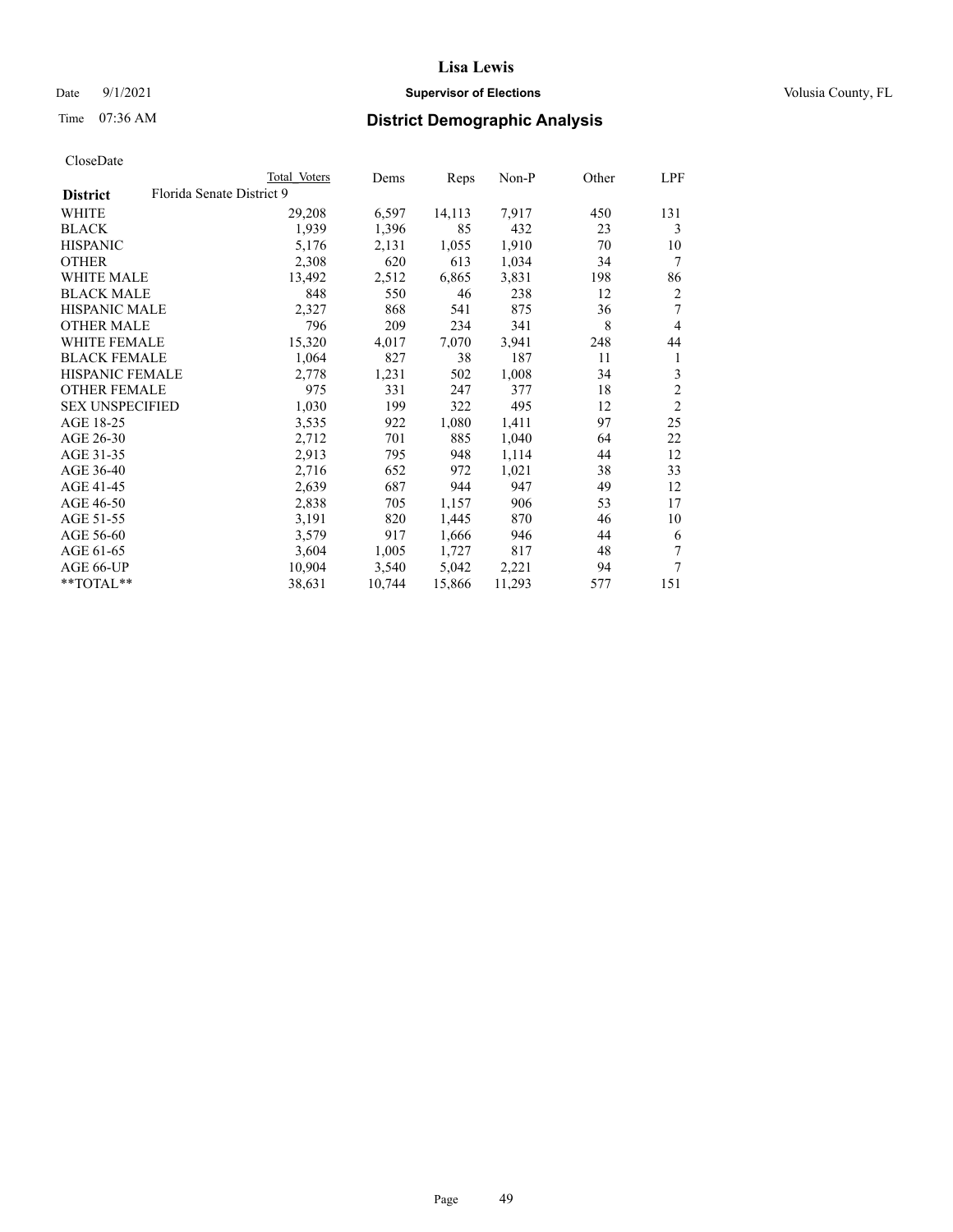### Date 9/1/2021 **Supervisor of Elections Supervisor of Elections** Volusia County, FL

# Time 07:36 AM **District Demographic Analysis**

| CloseDate |
|-----------|
|-----------|

|                        |                            | Total Voters | Dems   | Reps   | Non-P  | Other | LPF |
|------------------------|----------------------------|--------------|--------|--------|--------|-------|-----|
| <b>District</b>        | Florida Senate District 14 |              |        |        |        |       |     |
| WHITE                  |                            | 167,576      | 43,275 | 75,100 | 45,636 | 2,960 | 605 |
| <b>BLACK</b>           |                            | 14,834       | 11,044 | 648    | 2,981  | 147   | 14  |
| <b>HISPANIC</b>        |                            | 28,984       | 12,591 | 4,913  | 11,107 | 306   | 67  |
| <b>OTHER</b>           |                            | 12,717       | 3,974  | 3,010  | 5,462  | 211   | 60  |
| WHITE MALE             |                            | 77,712       | 16,712 | 36,988 | 22,263 | 1,349 | 400 |
| <b>BLACK MALE</b>      |                            | 6,474        | 4,412  | 373    | 1,595  | 88    | 6   |
| <b>HISPANIC MALE</b>   |                            | 13,300       | 5,289  | 2,575  | 5,245  | 145   | 46  |
| <b>OTHER MALE</b>      |                            | 4,523        | 1,335  | 1,158  | 1,919  | 76    | 35  |
| <b>WHITE FEMALE</b>    |                            | 87,815       | 26,066 | 37,262 | 22,692 | 1,598 | 197 |
| <b>BLACK FEMALE</b>    |                            | 8,128        | 6,463  | 260    | 1,340  | 59    | 6   |
| HISPANIC FEMALE        |                            | 15,244       | 7,111  | 2,278  | 5,676  | 159   | 20  |
| <b>OTHER FEMALE</b>    |                            | 5,327        | 1,995  | 1,233  | 1,990  | 91    | 18  |
| <b>SEX UNSPECIFIED</b> |                            | 5,586        | 1,500  | 1,544  | 2,465  | 59    | 18  |
| AGE 18-25              |                            | 20,549       | 6,375  | 5,407  | 8,071  | 590   | 106 |
| AGE 26-30              |                            | 15,513       | 4,627  | 4,318  | 6,121  | 332   | 115 |
| AGE 31-35              |                            | 16,164       | 4,875  | 4,651  | 6,230  | 288   | 120 |
| AGE 36-40              |                            | 15,170       | 4,444  | 4,523  | 5,831  | 273   | 99  |
| AGE 41-45              |                            | 14,896       | 4,513  | 4,737  | 5,338  | 243   | 65  |
| AGE 46-50              |                            | 15,685       | 4,529  | 5,769  | 5,057  | 269   | 61  |
| AGE 51-55              |                            | 17,386       | 4,992  | 7,179  | 4,894  | 276   | 45  |
| AGE 56-60              |                            | 20,961       | 6,200  | 9,171  | 5,257  | 291   | 42  |
| AGE 61-65              |                            | 21,870       | 7,012  | 9,486  | 5,023  | 312   | 37  |
| AGE 66-UP              |                            | 65,913       | 23,317 | 28,428 | 13,362 | 750   | 56  |
| $*$ TOTAL $*$          |                            | 224,111      | 70,884 | 83,671 | 65,186 | 3,624 | 746 |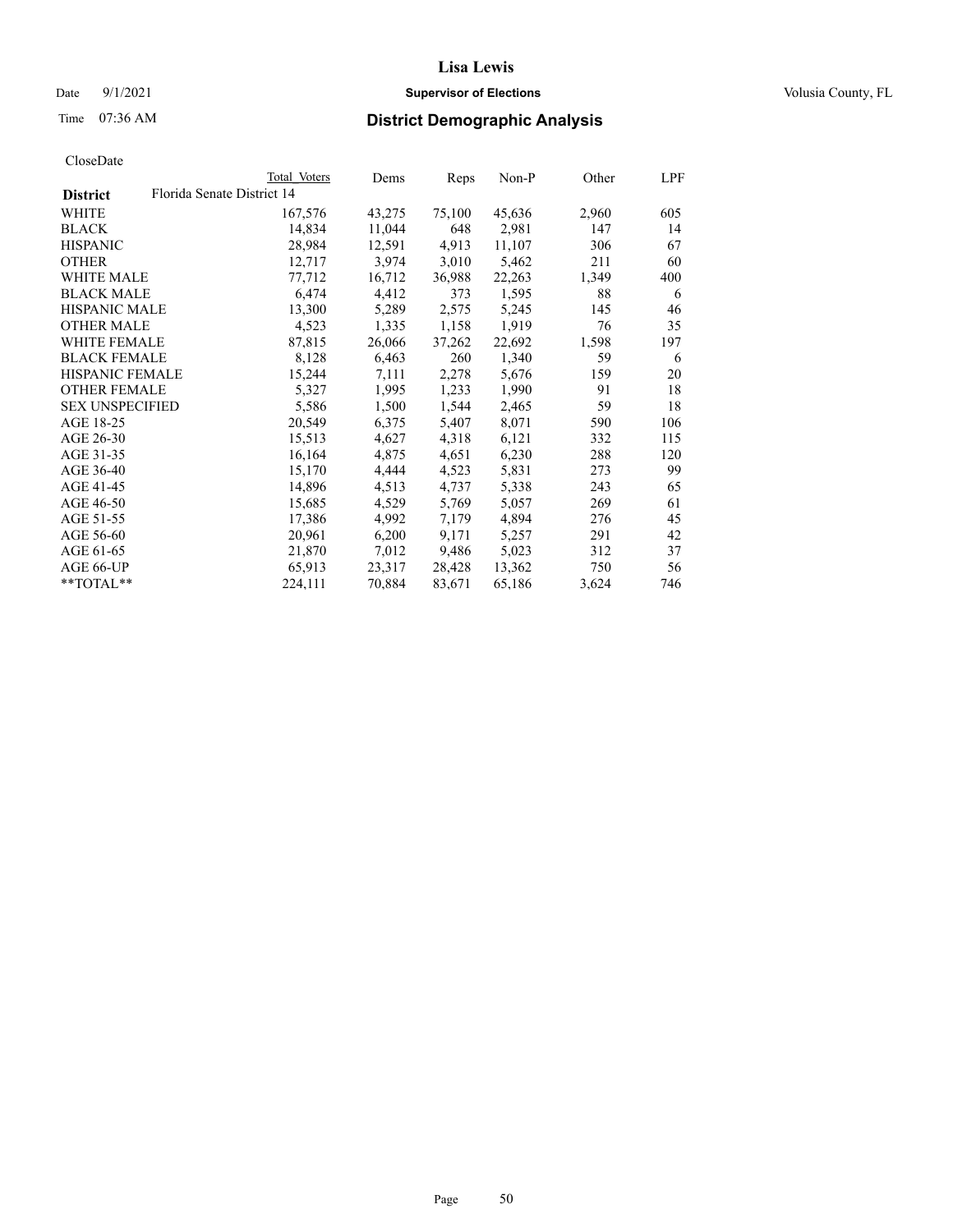### Date 9/1/2021 **Supervisor of Elections Supervisor of Elections** Volusia County, FL

# Time 07:36 AM **District Demographic Analysis**

|                        |                      | Total Voters | Dems  | Reps  | Non-P | Other          | LPF                     |
|------------------------|----------------------|--------------|-------|-------|-------|----------------|-------------------------|
| <b>District</b>        | Daytona Beach Zone 1 |              |       |       |       |                |                         |
| WHITE                  |                      | 5,384        | 1,554 | 2,106 | 1,573 | 125            | 26                      |
| <b>BLACK</b>           |                      | 1,308        | 978   | 43    | 274   | 11             | 2                       |
| <b>HISPANIC</b>        |                      | 398          | 158   | 76    | 151   | 11             | 2                       |
| <b>OTHER</b>           |                      | 544          | 170   | 112   | 248   | 11             | 3                       |
| <b>WHITE MALE</b>      |                      | 2,619        | 633   | 1,094 | 815   | 61             | 16                      |
| <b>BLACK MALE</b>      |                      | 530          | 368   | 21    | 136   | 5              | $\mathbf{0}$            |
| <b>HISPANIC MALE</b>   |                      | 185          | 61    | 41    | 71    | 10             | $\overline{2}$          |
| <b>OTHER MALE</b>      |                      | 195          | 59    | 38    | 94    | 3              | 1                       |
| <b>WHITE FEMALE</b>    |                      | 2,690        | 898   | 986   | 732   | 64             | 10                      |
| <b>BLACK FEMALE</b>    |                      | 754          | 593   | 20    | 133   | 6              | 2                       |
| <b>HISPANIC FEMALE</b> |                      | 204          | 96    | 33    | 74    | 1              | $\mathbf{0}$            |
| <b>OTHER FEMALE</b>    |                      | 230          | 87    | 49    | 86    | 6              | $\overline{2}$          |
| <b>SEX UNSPECIFIED</b> |                      | 227          | 65    | 55    | 105   | $\overline{2}$ | $\mathbf{0}$            |
| AGE 18-25              |                      | 941          | 341   | 189   | 384   | 21             | 6                       |
| AGE 26-30              |                      | 699          | 298   | 121   | 250   | 21             | 9                       |
| AGE 31-35              |                      | 534          | 197   | 115   | 207   | 12             | $\overline{\mathbf{3}}$ |
| AGE 36-40              |                      | 405          | 165   | 95    | 133   | 10             | $\mathfrak{2}$          |
| AGE 41-45              |                      | 403          | 151   | 105   | 140   | 6              | 1                       |
| AGE 46-50              |                      | 474          | 162   | 155   | 148   | 6              | 3                       |
| AGE 51-55              |                      | 559          | 173   | 204   | 165   | 16             | 1                       |
| AGE 56-60              |                      | 743          | 255   | 275   | 194   | 17             | $\overline{2}$          |
| AGE 61-65              |                      | 715          | 281   | 257   | 165   | 10             | $\overline{2}$          |
| AGE 66-UP              |                      | 2,161        | 837   | 821   | 460   | 39             | 4                       |
| **TOTAL**              |                      | 7,634        | 2,860 | 2,337 | 2,246 | 158            | 33                      |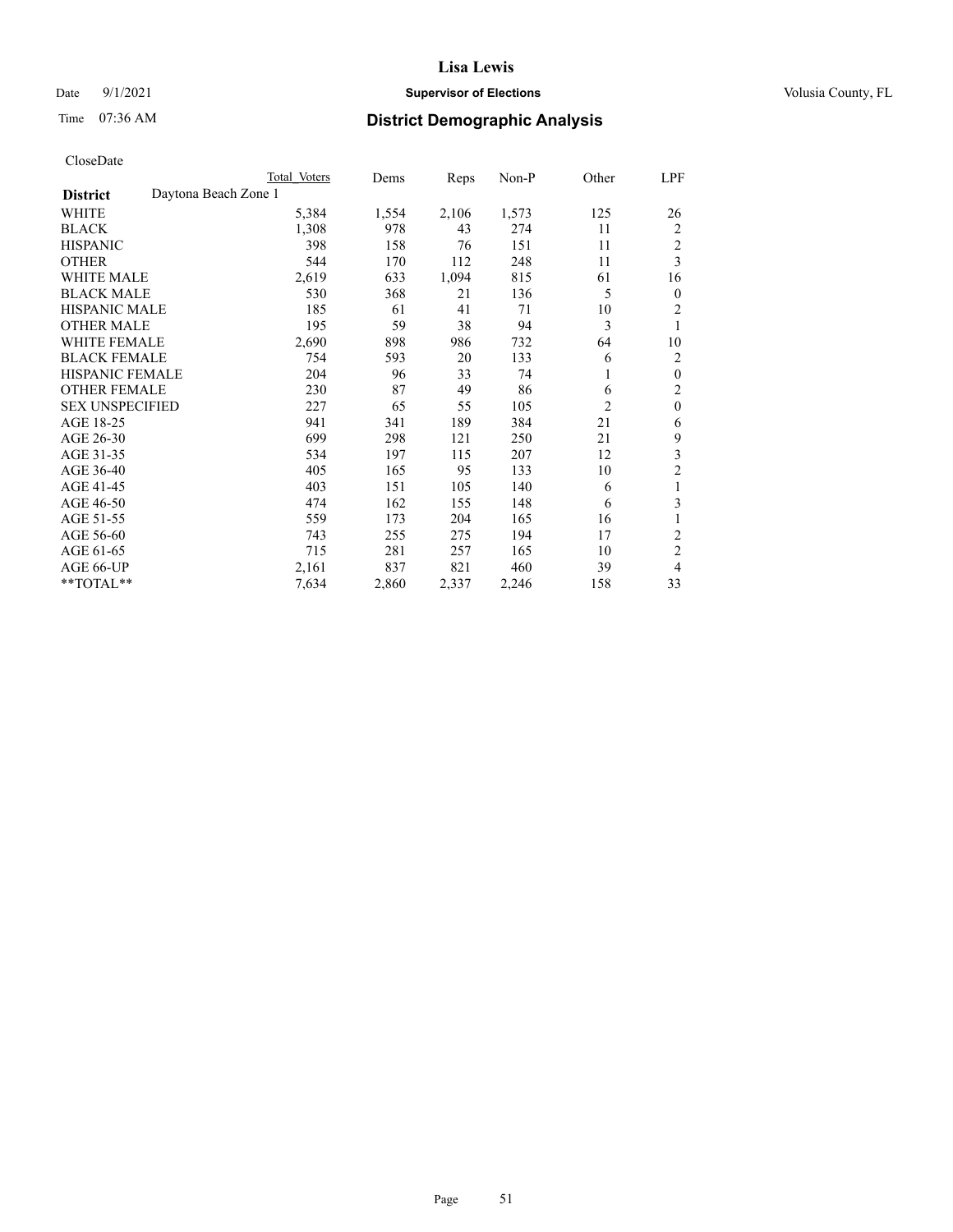### Date 9/1/2021 **Supervisor of Elections Supervisor of Elections** Volusia County, FL

# Time 07:36 AM **District Demographic Analysis**

|                        |                      | Total Voters | Dems  | Reps  | Non-P | Other          | LPF            |
|------------------------|----------------------|--------------|-------|-------|-------|----------------|----------------|
| <b>District</b>        | Daytona Beach Zone 2 |              |       |       |       |                |                |
| WHITE                  |                      | 4,635        | 1,365 | 1,901 | 1,258 | 88             | 23             |
| <b>BLACK</b>           |                      | 1,441        | 1,142 | 43    | 243   | 13             | $\mathbf{0}$   |
| <b>HISPANIC</b>        |                      | 328          | 146   | 48    | 130   | 3              | 1              |
| <b>OTHER</b>           |                      | 417          | 139   | 83    | 184   | 9              | $\overline{2}$ |
| <b>WHITE MALE</b>      |                      | 2,300        | 583   | 1,001 | 663   | 40             | 13             |
| <b>BLACK MALE</b>      |                      | 592          | 436   | 27    | 123   | 6              | $\mathbf{0}$   |
| <b>HISPANIC MALE</b>   |                      | 147          | 66    | 25    | 54    | 1              | 1              |
| <b>OTHER MALE</b>      |                      | 140          | 43    | 36    | 55    | 4              | $\overline{2}$ |
| <b>WHITE FEMALE</b>    |                      | 2,283        | 764   | 879   | 582   | 48             | 10             |
| <b>BLACK FEMALE</b>    |                      | 831          | 693   | 16    | 115   |                | $\mathbf{0}$   |
| <b>HISPANIC FEMALE</b> |                      | 175          | 77    | 21    | 75    | $\overline{2}$ | $\Omega$       |
| <b>OTHER FEMALE</b>    |                      | 190          | 75    | 35    | 76    | 4              | $\theta$       |
| <b>SEX UNSPECIFIED</b> |                      | 163          | 55    | 35    | 72    | 1              | $\theta$       |
| AGE 18-25              |                      | 577          | 233   | 117   | 213   | 13             | 1              |
| AGE 26-30              |                      | 461          | 192   | 88    | 171   | 8              | 2              |
| AGE 31-35              |                      | 433          | 189   | 79    | 148   | 13             | 4              |
| AGE 36-40              |                      | 390          | 183   | 79    | 118   | 6              | 4              |
| AGE 41-45              |                      | 373          | 172   | 79    | 113   |                | 2              |
| AGE 46-50              |                      | 457          | 165   | 134   | 147   | 8              | 3              |
| AGE 51-55              |                      | 555          | 198   | 188   | 159   | 8              | $\overline{c}$ |
| AGE 56-60              |                      | 746          | 280   | 265   | 190   | 10             | 1              |
| AGE 61-65              |                      | 764          | 315   | 288   | 145   | 12             | 4              |
| AGE 66-UP              |                      | 2,065        | 865   | 758   | 411   | 28             | 3              |
| **TOTAL**              |                      | 6,821        | 2,792 | 2,075 | 1,815 | 113            | 26             |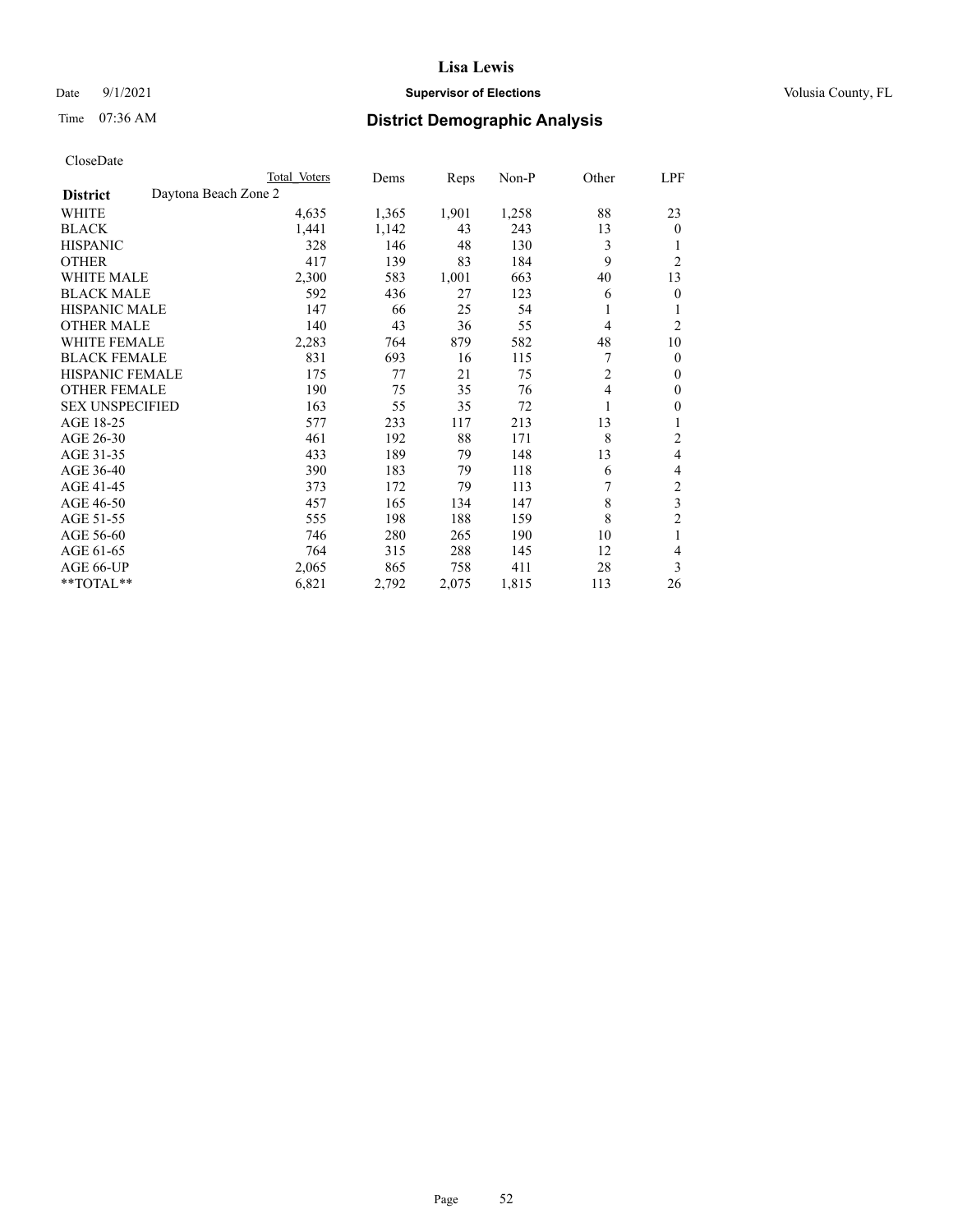### Date 9/1/2021 **Supervisor of Elections Supervisor of Elections** Volusia County, FL

# Time 07:36 AM **District Demographic Analysis**

|                                         | Total Voters | Dems  | Reps  | $Non-P$ | Other | LPF            |
|-----------------------------------------|--------------|-------|-------|---------|-------|----------------|
| Daytona Beach Zone 3<br><b>District</b> |              |       |       |         |       |                |
| WHITE                                   | 3,987        | 1,197 | 1,472 | 1,210   | 85    | 23             |
| <b>BLACK</b>                            | 1,919        | 1,458 | 42    | 405     | 14    | $\Omega$       |
| <b>HISPANIC</b>                         | 334          | 156   | 64    | 105     | 8     |                |
| <b>OTHER</b>                            | 661          | 228   | 80    | 341     | 11    |                |
| <b>WHITE MALE</b>                       | 2,018        | 503   | 819   | 639     | 41    | 16             |
| <b>BLACK MALE</b>                       | 775          | 563   | 23    | 183     | 6     | 0              |
| <b>HISPANIC MALE</b>                    | 156          | 67    | 32    | 54      | 3     | 0              |
| <b>OTHER MALE</b>                       | 208          | 79    | 36    | 90      | 3     | 0              |
| <b>WHITE FEMALE</b>                     | 1,919        | 681   | 641   | 546     | 44    | 7              |
| <b>BLACK FEMALE</b>                     | 1,040        | 814   | 17    | 201     | 8     | 0              |
| HISPANIC FEMALE                         | 170          | 85    | 31    | 48      | 5     | 1              |
| <b>OTHER FEMALE</b>                     | 231          | 97    | 27    | 99      | 7     | 1              |
| <b>SEX UNSPECIFIED</b>                  | 384          | 150   | 32    | 201     |       | 0              |
| AGE 18-25                               | 1,633        | 988   | 97    | 530     | 16    | $\overline{c}$ |
| AGE 26-30                               | 476          | 199   | 80    | 183     | 11    | 3              |
| AGE 31-35                               | 394          | 169   | 69    | 145     | 9     | $\overline{2}$ |
| AGE 36-40                               | 357          | 113   | 90    | 137     | 12    | 5              |
| AGE 41-45                               | 316          | 115   | 70    | 120     | 11    | $\mathbf{0}$   |
| AGE 46-50                               | 360          | 130   | 102   | 117     | 6     | 5              |
| AGE 51-55                               | 417          | 146   | 138   | 122     | 9     | 2              |
| AGE 56-60                               | 583          | 201   | 198   | 177     | 5     | $\overline{2}$ |
| AGE 61-65                               | 608          | 220   | 207   | 167     | 13    | 1              |
| AGE 66-UP                               | 1,757        | 758   | 607   | 363     | 26    | 3              |
| **TOTAL**                               | 6,901        | 3,039 | 1,658 | 2,061   | 118   | 25             |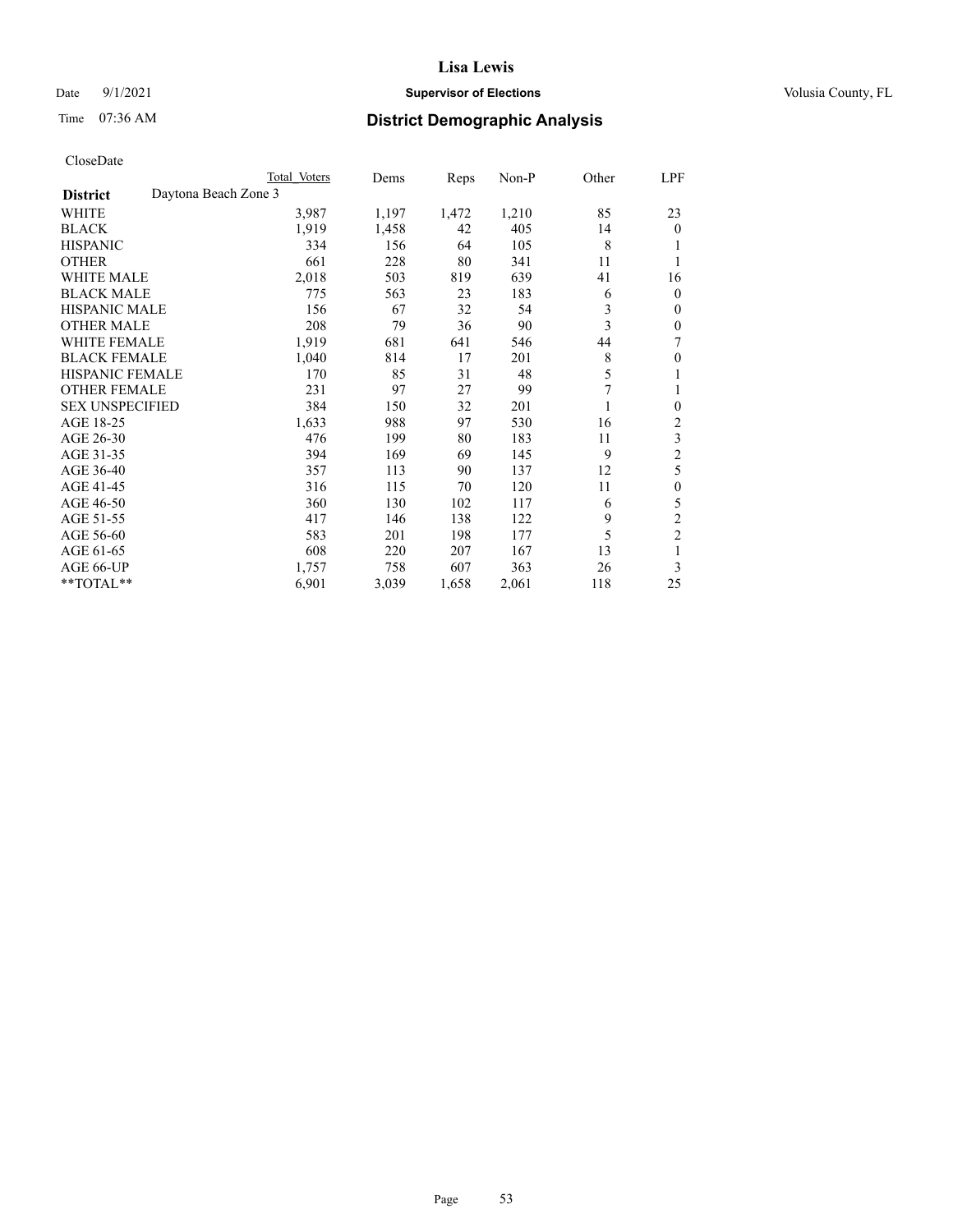### Date 9/1/2021 **Supervisor of Elections Supervisor of Elections** Volusia County, FL

# Time 07:36 AM **District Demographic Analysis**

|                        |                      | Total Voters | Dems  | Reps  | Non-P | Other | LPF            |
|------------------------|----------------------|--------------|-------|-------|-------|-------|----------------|
| <b>District</b>        | Daytona Beach Zone 4 |              |       |       |       |       |                |
| WHITE                  |                      | 9,629        | 2,340 | 4,511 | 2,518 | 219   | 41             |
| <b>BLACK</b>           |                      | 1,420        | 1,015 | 53    | 326   | 25    | 1              |
| <b>HISPANIC</b>        |                      | 602          | 216   | 159   | 212   | 14    | 1              |
| <b>OTHER</b>           |                      | 856          | 237   | 219   | 381   | 17    | $\overline{2}$ |
| WHITE MALE             |                      | 4,500        | 880   | 2,208 | 1,283 | 103   | 26             |
| <b>BLACK MALE</b>      |                      | 596          | 363   | 32    | 182   | 18    | 1              |
| <b>HISPANIC MALE</b>   |                      | 273          | 97    | 83    | 89    | 4     | $\mathbf{0}$   |
| <b>OTHER MALE</b>      |                      | 321          | 80    | 88    | 147   | 5     | 1              |
| <b>WHITE FEMALE</b>    |                      | 5,050        | 1,434 | 2,276 | 1,209 | 116   | 15             |
| <b>BLACK FEMALE</b>    |                      | 801          | 633   | 20    | 141   | 7     | $\mathbf{0}$   |
| HISPANIC FEMALE        |                      | 322          | 117   | 75    | 119   | 10    | 1              |
| <b>OTHER FEMALE</b>    |                      | 381          | 118   | 95    | 158   | 9     | 1              |
| <b>SEX UNSPECIFIED</b> |                      | 262          | 86    | 64    | 109   | 3     | $\mathbf{0}$   |
| AGE 18-25              |                      | 1,200        | 398   | 317   | 439   | 34    | 12             |
| AGE 26-30              |                      | 898          | 319   | 226   | 309   | 31    | 13             |
| AGE 31-35              |                      | 821          | 292   | 221   | 281   | 24    | 3              |
| AGE 36-40              |                      | 660          | 231   | 174   | 238   | 16    |                |
| AGE 41-45              |                      | 586          | 206   | 169   | 200   | 9     | 2              |
| AGE 46-50              |                      | 658          | 193   | 255   | 192   | 11    | 7              |
| AGE 51-55              |                      | 782          | 213   | 331   | 222   | 15    | 1              |
| AGE 56-60              |                      | 1,179        | 306   | 540   | 300   | 31    | $\sqrt{2}$     |
| AGE 61-65              |                      | 1,454        | 424   | 666   | 335   | 27    | $\overline{2}$ |
| AGE 66-UP              |                      | 4,269        | 1,226 | 2,043 | 921   | 77    | $\overline{2}$ |
| **TOTAL**              |                      | 12,507       | 3,808 | 4,942 | 3,437 | 275   | 45             |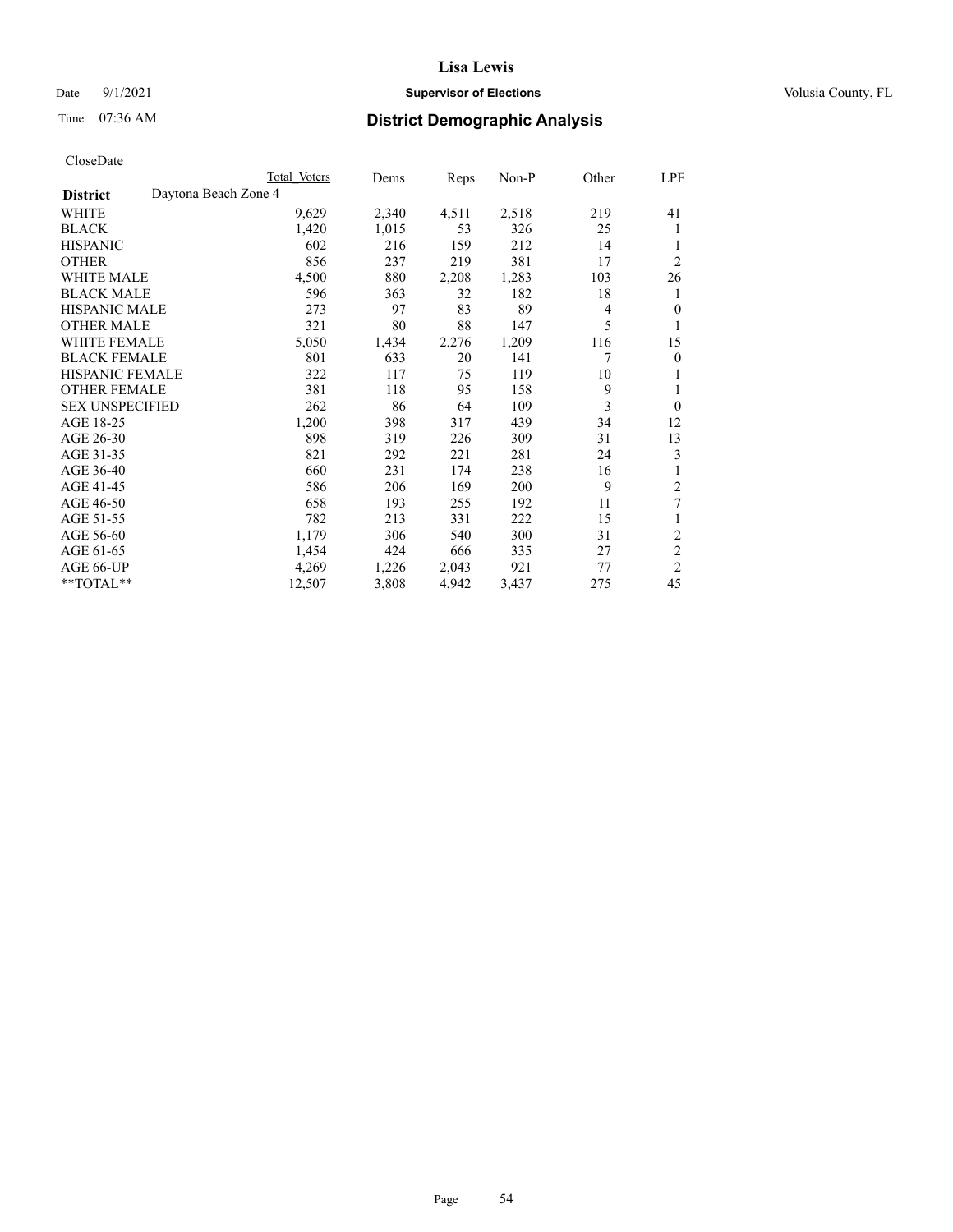### Date 9/1/2021 **Supervisor of Elections Supervisor of Elections** Volusia County, FL

# Time 07:36 AM **District Demographic Analysis**

|                        |                      | Total Voters | Dems  | Reps  | Non-P | Other    | LPF              |
|------------------------|----------------------|--------------|-------|-------|-------|----------|------------------|
| <b>District</b>        | Daytona Beach Zone 5 |              |       |       |       |          |                  |
| WHITE                  |                      | 2,887        | 850   | 1,065 | 870   | 79       | 23               |
| <b>BLACK</b>           |                      | 4,730        | 3,792 | 116   | 780   | 40       | $\overline{2}$   |
| <b>HISPANIC</b>        |                      | 495          | 205   | 89    | 189   | 8        | 4                |
| <b>OTHER</b>           |                      | 644          | 267   | 87    | 275   | 14       | 1                |
| <b>WHITE MALE</b>      |                      | 1,350        | 326   | 550   | 420   | 38       | 16               |
| <b>BLACK MALE</b>      |                      | 1,790        | 1,325 | 68    | 374   | 23       | $\boldsymbol{0}$ |
| <b>HISPANIC MALE</b>   |                      | 217          | 81    | 41    | 87    | 5        | 3                |
| <b>OTHER MALE</b>      |                      | 245          | 100   | 35    | 101   | 9        | $\theta$         |
| WHITE FEMALE           |                      | 1,508        | 515   | 508   | 437   | 41       | 7                |
| <b>BLACK FEMALE</b>    |                      | 2,864        | 2,410 | 44    | 391   | 17       | $\overline{c}$   |
| <b>HISPANIC FEMALE</b> |                      | 271          | 120   | 48    | 99    | 3        | 1                |
| <b>OTHER FEMALE</b>    |                      | 262          | 121   | 32    | 103   | 5        | 1                |
| <b>SEX UNSPECIFIED</b> |                      | 249          | 116   | 31    | 102   | $\theta$ | $\theta$         |
| AGE 18-25              |                      | 1,444        | 732   | 189   | 475   | 36       | 12               |
| AGE 26-30              |                      | 966          | 514   | 130   | 298   | 18       | 6                |
| AGE 31-35              |                      | 829          | 440   | 102   | 266   | 17       | 4                |
| AGE 36-40              |                      | 690          | 396   | 88    | 194   | 10       | 2                |
| AGE 41-45              |                      | 588          | 353   | 67    | 162   | 3        | 3                |
| AGE 46-50              |                      | 611          | 349   | 108   | 138   | 14       | $\overline{c}$   |
| AGE 51-55              |                      | 622          | 390   | 99    | 121   | 12       | $\theta$         |
| AGE 56-60              |                      | 694          | 447   | 124   | 119   | 4        | $\theta$         |
| AGE 61-65              |                      | 664          | 433   | 109   | 111   | 10       | 1                |
| AGE 66-UP              |                      | 1,648        | 1,060 | 341   | 230   | 17       | $\theta$         |
| **TOTAL**              |                      | 8,756        | 5,114 | 1,357 | 2,114 | 141      | 30               |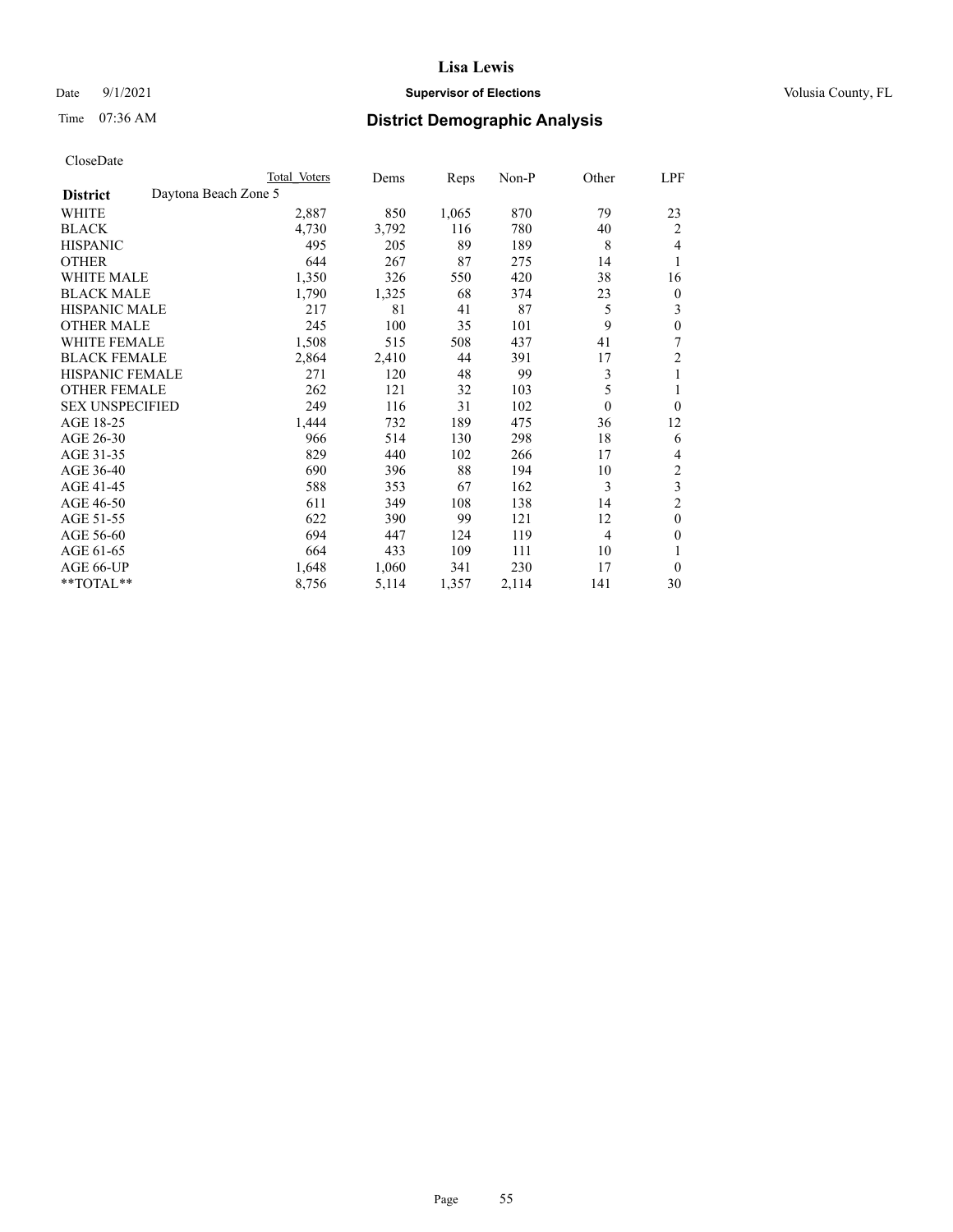### Date 9/1/2021 **Supervisor of Elections Supervisor of Elections** Volusia County, FL

# Time 07:36 AM **District Demographic Analysis**

|                        |                      | Total Voters | Dems  | Reps | Non-P | Other          | LPF            |
|------------------------|----------------------|--------------|-------|------|-------|----------------|----------------|
| <b>District</b>        | Daytona Beach Zone 6 |              |       |      |       |                |                |
| WHITE                  |                      | 1,484        | 468   | 497  | 479   | 30             | 10             |
| <b>BLACK</b>           |                      | 3,712        | 3,025 | 97   | 570   | 20             | $\theta$       |
| <b>HISPANIC</b>        |                      | 330          | 165   | 41   | 118   | 6              | 0              |
| <b>OTHER</b>           |                      | 473          | 206   | 56   | 197   | 12             | $\overline{c}$ |
| WHITE MALE             |                      | 721          | 178   | 276  | 251   | 10             | 6              |
| <b>BLACK MALE</b>      |                      | 1,434        | 1,108 | 47   | 267   | 12             | $\mathbf{0}$   |
| <b>HISPANIC MALE</b>   |                      | 161          | 73    | 23   | 63    | 2              | 0              |
| <b>OTHER MALE</b>      |                      | 155          | 65    | 31   | 53    | $\overline{4}$ | 2              |
| <b>WHITE FEMALE</b>    |                      | 711          | 283   | 201  | 204   | 20             | 3              |
| <b>BLACK FEMALE</b>    |                      | 2,199        | 1,852 | 48   | 291   | 8              | $\theta$       |
| <b>HISPANIC FEMALE</b> |                      | 159          | 87    | 17   | 51    | 4              | 0              |
| <b>OTHER FEMALE</b>    |                      | 175          | 95    | 15   | 59    | 6              | 0              |
| <b>SEX UNSPECIFIED</b> |                      | 284          | 123   | 33   | 125   | $\overline{2}$ |                |
| AGE 18-25              |                      | 1,080        | 535   | 139  | 374   | 28             | 4              |
| AGE 26-30              |                      | 593          | 365   | 41   | 175   | 12             | $\theta$       |
| AGE 31-35              |                      | 567          | 357   | 57   | 149   | 2              | $\overline{c}$ |
| AGE 36-40              |                      | 448          | 265   | 49   | 129   | 2              | 3              |
| AGE 41-45              |                      | 462          | 293   | 43   | 119   | 7              | 0              |
| AGE 46-50              |                      | 379          | 240   | 53   | 83    | 3              | 0              |
| AGE 51-55              |                      | 443          | 291   | 66   | 79    | 5              | 2              |
| AGE 56-60              |                      | 471          | 333   | 49   | 87    |                |                |
| AGE 61-65              |                      | 493          | 352   | 67   | 72    | $\overline{c}$ | 0              |
| AGE 66-UP              |                      | 1,063        | 833   | 127  | 97    | 6              | 0              |
| **TOTAL**              |                      | 5,999        | 3,864 | 691  | 1,364 | 68             | 12             |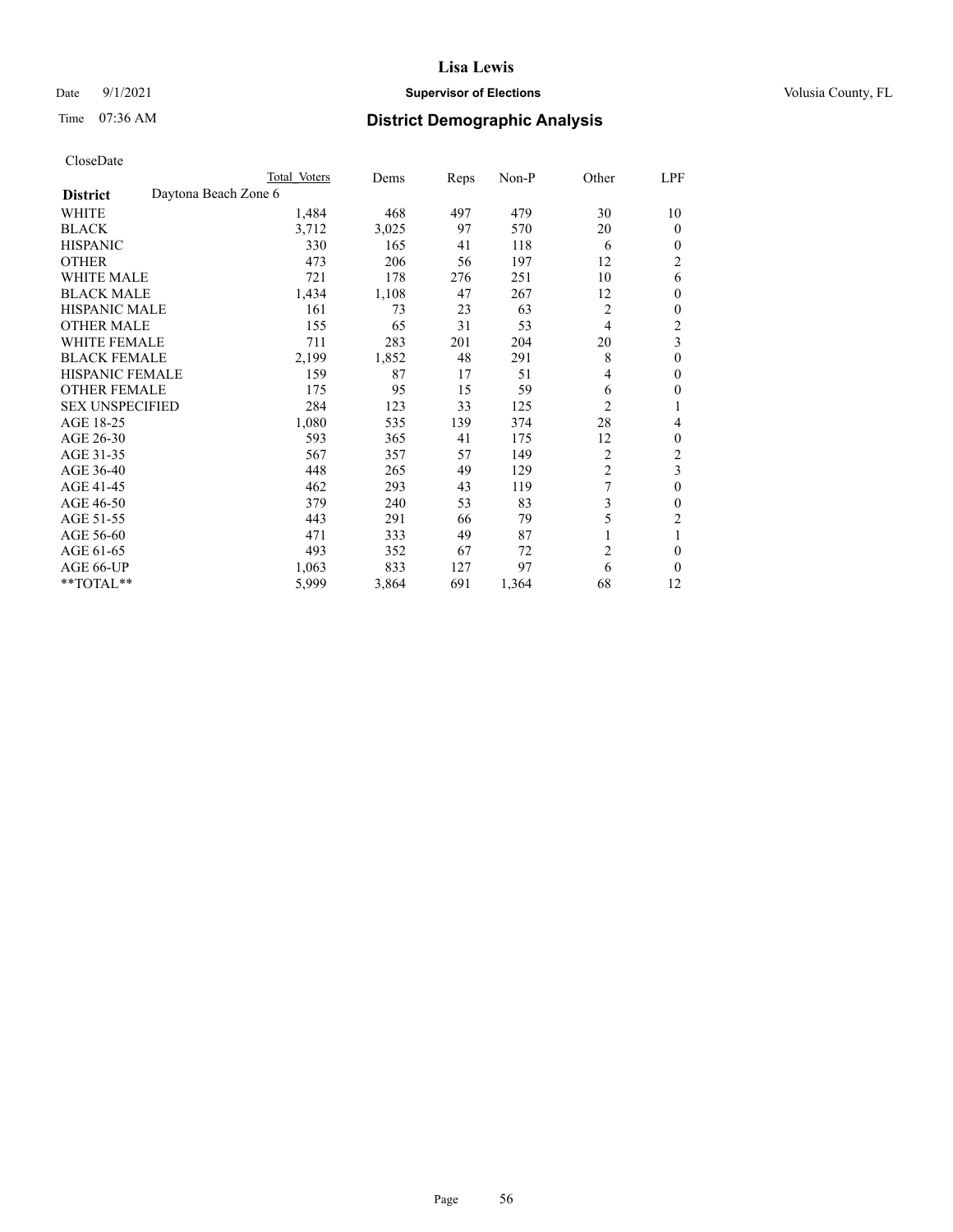### Date 9/1/2021 **Supervisor of Elections Supervisor of Elections** Volusia County, FL

# Time 07:36 AM **District Demographic Analysis**

|                        |                      | Total Voters | Dems  | Reps  | Non-P | Other          | LPF            |
|------------------------|----------------------|--------------|-------|-------|-------|----------------|----------------|
| <b>District</b>        | Daytona Beach Shores |              |       |       |       |                |                |
| WHITE                  |                      | 4,285        | 972   | 2,175 | 1,047 | 78             | 13             |
| <b>BLACK</b>           |                      | 79           | 52    | 6     | 20    |                | $\mathbf{0}$   |
| <b>HISPANIC</b>        |                      | 113          | 39    | 44    | 29    | 1              | $\Omega$       |
| <b>OTHER</b>           |                      | 311          | 87    | 102   | 117   | 4              |                |
| <b>WHITE MALE</b>      |                      | 2,026        | 401   | 1,044 | 531   | 42             | 8              |
| <b>BLACK MALE</b>      |                      | 37           | 21    | 3     | 12    |                | $\mathbf{0}$   |
| <b>HISPANIC MALE</b>   |                      | 48           | 13    | 19    | 15    |                | $\mathbf{0}$   |
| <b>OTHER MALE</b>      |                      | 124          | 32    | 45    | 46    |                | $\mathbf{0}$   |
| WHITE FEMALE           |                      | 2,212        | 559   | 1,108 | 505   | 35             | 5              |
| <b>BLACK FEMALE</b>    |                      | 41           | 31    | 3     | 7     | $\theta$       | $\mathbf{0}$   |
| <b>HISPANIC FEMALE</b> |                      | 63           | 25    | 24    | 14    | $\theta$       | 0              |
| <b>OTHER FEMALE</b>    |                      | 140          | 45    | 38    | 54    | $\overline{c}$ |                |
| <b>SEX UNSPECIFIED</b> |                      | 97           | 23    | 43    | 29    | $\overline{2}$ | $\theta$       |
| AGE 18-25              |                      | 161          | 47    | 49    | 57    | 7              |                |
| AGE 26-30              |                      | 97           | 28    | 38    | 28    | $\overline{c}$ | 1              |
| AGE 31-35              |                      | 102          | 26    | 36    | 32    | $\overline{4}$ | 4              |
| AGE 36-40              |                      | 113          | 24    | 45    | 42    | 1              |                |
| AGE 41-45              |                      | 140          | 33    | 57    | 46    | 4              | 0              |
| AGE 46-50              |                      | 152          | 31    | 66    | 51    | 3              |                |
| AGE 51-55              |                      | 277          | 53    | 125   | 95    | 3              |                |
| AGE 56-60              |                      | 475          | 99    | 247   | 118   | 10             |                |
| AGE 61-65              |                      | 625          | 118   | 327   | 162   | 16             | $\overline{2}$ |
| AGE 66-UP              |                      | 2,646        | 691   | 1,337 | 582   | 34             | $\overline{c}$ |
| **TOTAL**              |                      | 4,788        | 1,150 | 2,327 | 1,213 | 84             | 14             |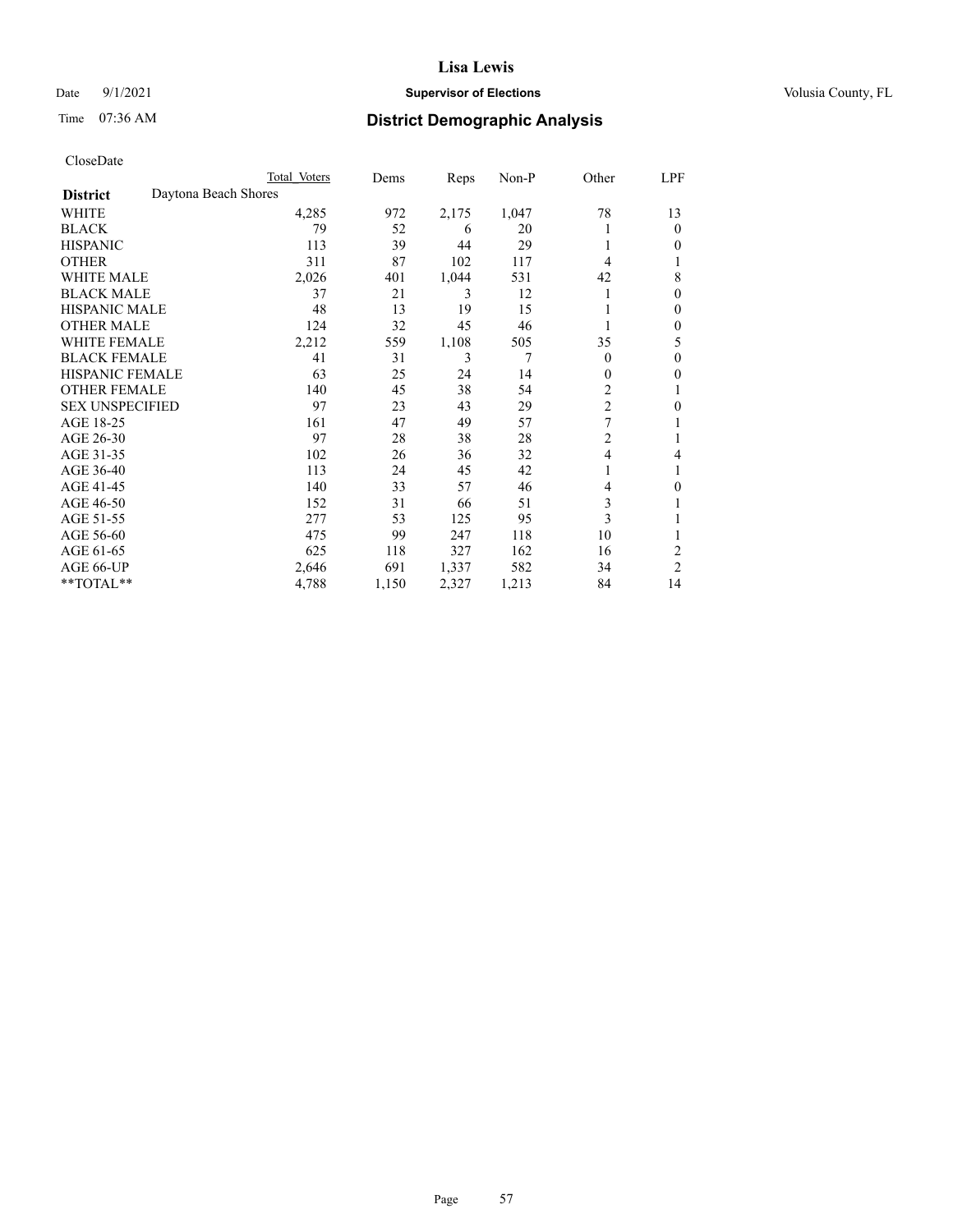### Date 9/1/2021 **Supervisor of Elections Supervisor of Elections** Volusia County, FL

# Time 07:36 AM **District Demographic Analysis**

|                        |        | Total Voters | Dems  | Reps  | Non-P | Other | LPF                     |
|------------------------|--------|--------------|-------|-------|-------|-------|-------------------------|
| <b>District</b>        | DeBary |              |       |       |       |       |                         |
| WHITE                  |        | 13,733       | 2,979 | 6,848 | 3,631 | 208   | 67                      |
| <b>BLACK</b>           |        | 831          | 583   | 39    | 199   | 9     | 1                       |
| <b>HISPANIC</b>        |        | 1,887        | 760   | 454   | 642   | 27    | 4                       |
| <b>OTHER</b>           |        | 1,119        | 293   | 294   | 510   | 19    | 3                       |
| WHITE MALE             |        | 6,435        | 1,158 | 3,360 | 1,783 | 90    | 44                      |
| <b>BLACK MALE</b>      |        | 398          | 248   | 21    | 122   | 6     | 1                       |
| <b>HISPANIC MALE</b>   |        | 848          | 314   | 227   | 290   | 14    | 3                       |
| <b>OTHER MALE</b>      |        | 376          | 93    | 108   | 167   | 6     | $\overline{2}$          |
| <b>WHITE FEMALE</b>    |        | 7,118        | 1,794 | 3,411 | 1,776 | 115   | 22                      |
| <b>BLACK FEMALE</b>    |        | 423          | 327   | 18    | 75    | 3     | $\boldsymbol{0}$        |
| <b>HISPANIC FEMALE</b> |        | 1,011        | 435   | 221   | 341   | 13    |                         |
| <b>OTHER FEMALE</b>    |        | 503          | 161   | 127   | 204   | 10    | 1                       |
| <b>SEX UNSPECIFIED</b> |        | 458          | 85    | 142   | 224   | 6     | 1                       |
| AGE 18-25              |        | 1,484        | 362   | 469   | 598   | 43    | 12                      |
| AGE 26-30              |        | 1,137        | 291   | 394   | 418   | 21    | 13                      |
| AGE 31-35              |        | 1,231        | 326   | 435   | 442   | 21    | 7                       |
| AGE 36-40              |        | 1,225        | 270   | 477   | 443   | 18    | 17                      |
| AGE 41-45              |        | 1,209        | 302   | 443   | 433   | 22    | 9                       |
| AGE 46-50              |        | 1,254        | 302   | 541   | 377   | 24    | 10                      |
| AGE 51-55              |        | 1,451        | 348   | 680   | 402   | 19    | 2                       |
| AGE 56-60              |        | 1,656        | 420   | 802   | 411   | 21    | $\overline{c}$          |
| AGE 61-65              |        | 1,728        | 439   | 851   | 407   | 28    | $\overline{\mathbf{3}}$ |
| AGE 66-UP              |        | 5,195        | 1,555 | 2,543 | 1,051 | 46    | $\mathbf{0}$            |
| **TOTAL**              |        | 17,570       | 4,615 | 7,635 | 4,982 | 263   | 75                      |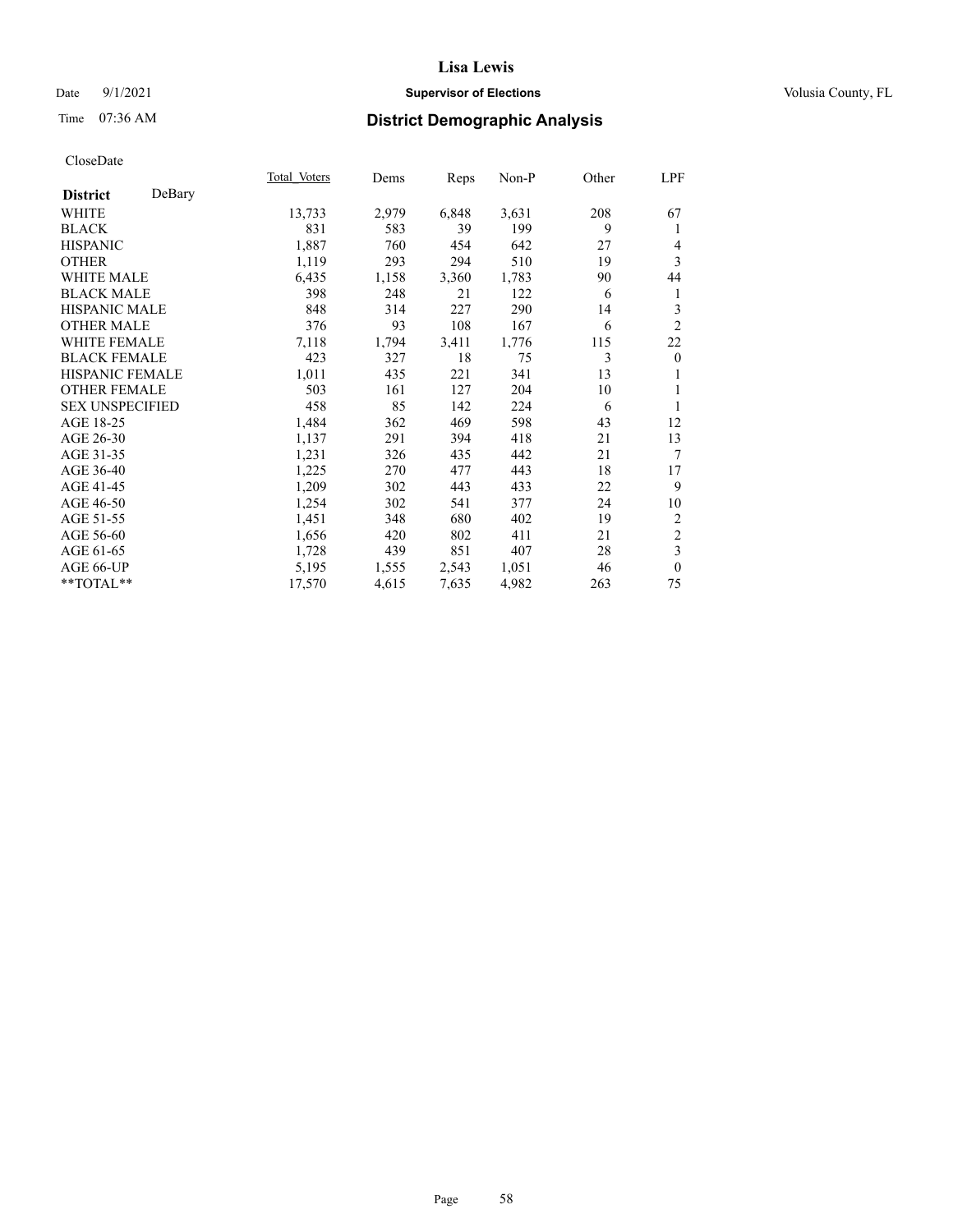### Date 9/1/2021 **Supervisor of Elections Supervisor of Elections** Volusia County, FL

# Time 07:36 AM **District Demographic Analysis**

|                        |        | Total Voters | Dems  | Reps  | Non-P | Other | LPF            |
|------------------------|--------|--------------|-------|-------|-------|-------|----------------|
| <b>District</b>        | DeLand |              |       |       |       |       |                |
| WHITE                  |        | 17,332       | 5,108 | 7,502 | 4,344 | 310   | 68             |
| <b>BLACK</b>           |        | 3,226        | 2,498 | 114   | 590   | 22    | $\overline{2}$ |
| <b>HISPANIC</b>        |        | 2,948        | 1,195 | 553   | 1,145 | 45    | 10             |
| <b>OTHER</b>           |        | 1,639        | 615   | 295   | 700   | 20    | 9              |
| WHITE MALE             |        | 7,608        | 1,865 | 3,506 | 2,051 | 137   | 49             |
| <b>BLACK MALE</b>      |        | 1,283        | 909   | 58    | 301   | 14    | 1              |
| <b>HISPANIC MALE</b>   |        | 1,234        | 427   | 269   | 508   | 22    | 8              |
| <b>OTHER MALE</b>      |        | 580          | 209   | 117   | 244   | 8     | $\overline{2}$ |
| <b>WHITE FEMALE</b>    |        | 9,535        | 3,181 | 3,937 | 2,229 | 170   | 18             |
| <b>BLACK FEMALE</b>    |        | 1,887        | 1,545 | 54    | 279   | 8     | 1              |
| <b>HISPANIC FEMALE</b> |        | 1,673        | 749   | 277   | 623   | 22    | $\overline{2}$ |
| <b>OTHER FEMALE</b>    |        | 695          | 293   | 119   | 269   | 10    | 4              |
| <b>SEX UNSPECIFIED</b> |        | 650          | 238   | 127   | 275   | 6     | 4              |
| AGE 18-25              |        | 2,635        | 1,049 | 554   | 958   | 58    | 16             |
| AGE 26-30              |        | 1,756        | 647   | 435   | 626   | 32    | 16             |
| AGE 31-35              |        | 1,911        | 677   | 499   | 691   | 29    | 15             |
| AGE 36-40              |        | 1,774        | 613   | 480   | 639   | 30    | 12             |
| AGE 41-45              |        | 1,726        | 620   | 514   | 559   | 29    | 4              |
| AGE 46-50              |        | 1,670        | 606   | 517   | 516   | 27    | 4              |
| AGE 51-55              |        | 1,775        | 602   | 682   | 459   | 25    | 7              |
| AGE 56-60              |        | 1,991        | 739   | 771   | 449   | 27    | 5              |
| AGE 61-65              |        | 2,084        | 795   | 839   | 413   | 33    | 4              |
| AGE 66-UP              |        | 7,823        | 3,068 | 3,173 | 1,469 | 107   | 6              |
| $**TOTAL**$            |        | 25,145       | 9,416 | 8,464 | 6,779 | 397   | 89             |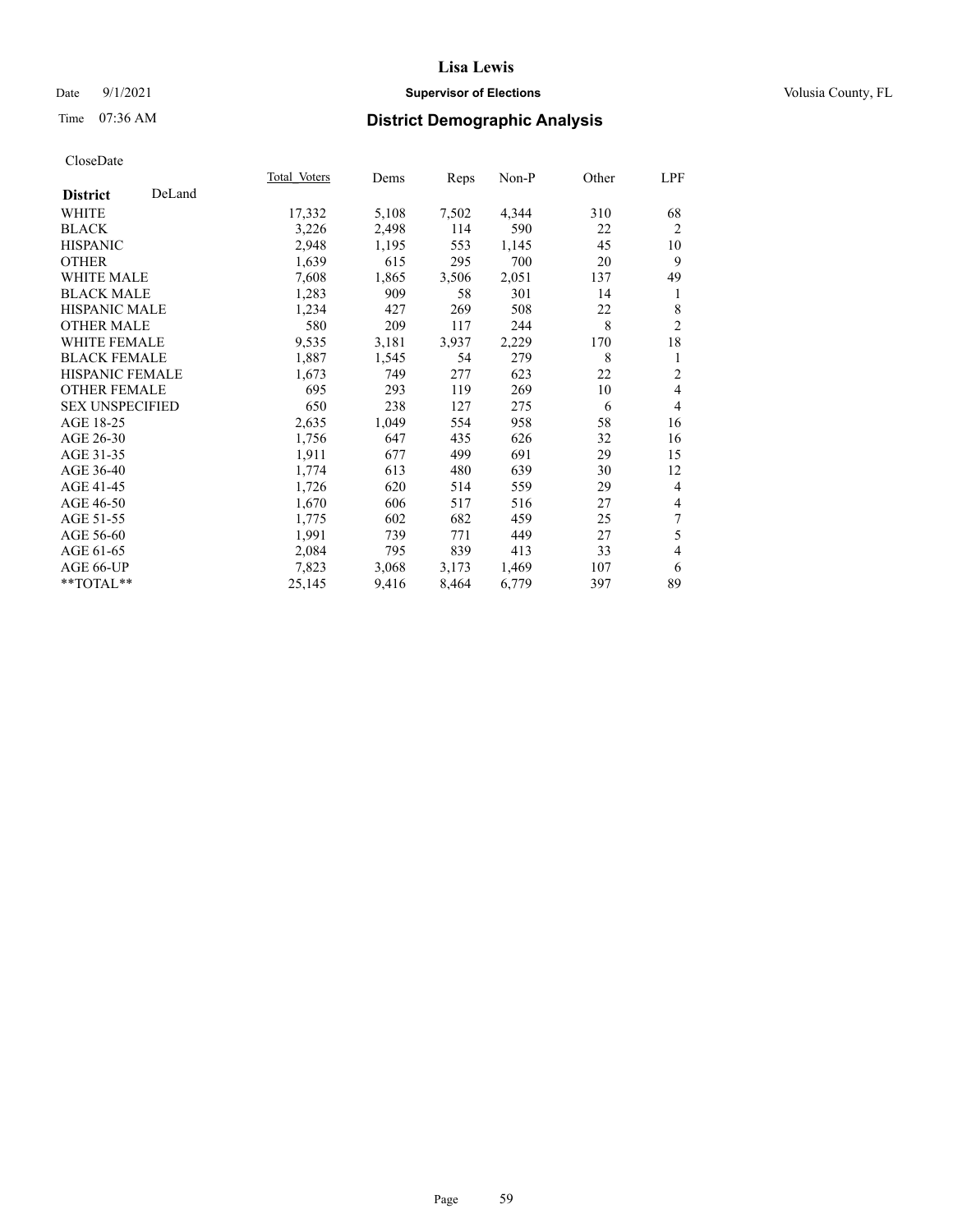### Date 9/1/2021 **Supervisor of Elections Supervisor of Elections** Volusia County, FL

# Time 07:36 AM **District Demographic Analysis**

|                                       | Total Voters | Dems  | Reps  | Non-P | Other          | LPF            |
|---------------------------------------|--------------|-------|-------|-------|----------------|----------------|
| Deltona District 1<br><b>District</b> |              |       |       |       |                |                |
| WHITE                                 | 5,123        | 1,296 | 2,103 | 1,633 | 73             | 18             |
| <b>BLACK</b>                          | 1,288        | 936   | 51    | 291   | 9              | 1              |
| <b>HISPANIC</b>                       | 3,410        | 1,574 | 483   | 1,318 | 32             | 3              |
| <b>OTHER</b>                          | 741          | 240   | 129   | 357   | 14             | 1              |
| WHITE MALE                            | 2,381        | 501   | 1,032 | 800   | 36             | 12             |
| <b>BLACK MALE</b>                     | 557          | 356   | 31    | 165   | 5              | $\mathbf{0}$   |
| <b>HISPANIC MALE</b>                  | 1,532        | 661   | 242   | 614   | 12             | 3              |
| <b>OTHER MALE</b>                     | 264          | 77    | 52    | 131   | 3              | 1              |
| WHITE FEMALE                          | 2,676        | 782   | 1,046 | 805   | 37             | 6              |
| <b>BLACK FEMALE</b>                   | 715          | 569   | 18    | 123   | $\overline{4}$ | 1              |
| HISPANIC FEMALE                       | 1,825        | 889   | 234   | 682   | 20             | $\theta$       |
| <b>OTHER FEMALE</b>                   | 304          | 120   | 56    | 120   | 8              | $\mathbf{0}$   |
| <b>SEX UNSPECIFIED</b>                | 308          | 91    | 55    | 159   | 3              | $\theta$       |
| AGE 18-25                             | 1,227        | 423   | 216   | 557   | 29             | 2              |
| AGE 26-30                             | 999          | 349   | 186   | 442   | 16             | 6              |
| AGE 31-35                             | 1,090        | 375   | 246   | 454   | 12             | 3              |
| AGE 36-40                             | 973          | 314   | 234   | 403   | 17             | 5              |
| AGE 41-45                             | 941          | 367   | 236   | 323   | 11             | 4              |
| AGE 46-50                             | 850          | 318   | 214   | 302   | 16             | $\theta$       |
| AGE 51-55                             | 922          | 329   | 306   | 280   | 7              | $\theta$       |
| AGE 56-60                             | 950          | 380   | 302   | 256   | 10             | $\overline{c}$ |
| AGE 61-65                             | 820          | 317   | 291   | 208   | 3              | 1              |
| AGE 66-UP                             | 1,790        | 874   | 535   | 374   | 7              | $\theta$       |
| **TOTAL**                             | 10,562       | 4,046 | 2,766 | 3,599 | 128            | 23             |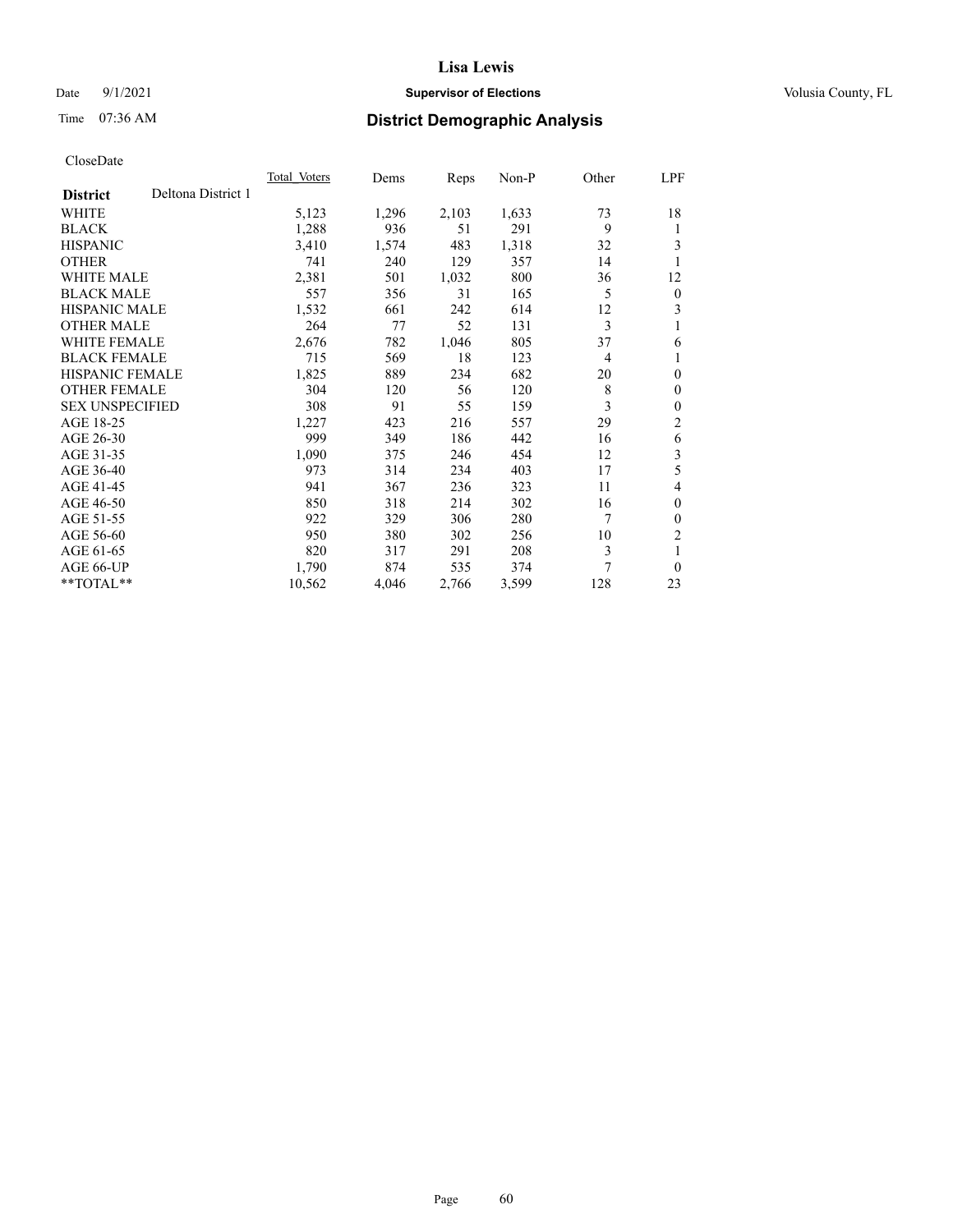### Date 9/1/2021 **Supervisor of Elections Supervisor of Elections** Volusia County, FL

# Time 07:36 AM **District Demographic Analysis**

|                        |                    | Total Voters | Dems  | Reps  | Non-P | Other | LPF            |
|------------------------|--------------------|--------------|-------|-------|-------|-------|----------------|
| <b>District</b>        | Deltona District 2 |              |       |       |       |       |                |
| WHITE                  |                    | 6,040        | 1,598 | 2,565 | 1,750 | 105   | 22             |
| <b>BLACK</b>           |                    | 1,082        | 788   | 57    | 225   | 10    | 2              |
| <b>HISPANIC</b>        |                    | 3,498        | 1,572 | 578   | 1,305 | 35    | 8              |
| <b>OTHER</b>           |                    | 791          | 299   | 128   | 348   | 14    | $\overline{2}$ |
| WHITE MALE             |                    | 2,800        | 649   | 1,234 | 858   | 43    | 16             |
| <b>BLACK MALE</b>      |                    | 500          | 328   | 34    | 132   | 5     | 1              |
| <b>HISPANIC MALE</b>   |                    | 1,623        | 667   | 311   | 622   | 19    | 4              |
| <b>OTHER MALE</b>      |                    | 304          | 109   | 56    | 132   | 6     | 1              |
| WHITE FEMALE           |                    | 3,171        | 936   | 1,296 | 872   | 61    | 6              |
| <b>BLACK FEMALE</b>    |                    | 572          | 453   | 23    | 91    | 5     | $\mathbf{0}$   |
| <b>HISPANIC FEMALE</b> |                    | 1,831        | 884   | 263   | 665   | 16    | 3              |
| <b>OTHER FEMALE</b>    |                    | 317          | 146   | 45    | 119   | 6     | 1              |
| <b>SEX UNSPECIFIED</b> |                    | 293          | 85    | 66    | 137   | 3     | $\overline{2}$ |
| AGE 18-25              |                    | 1,143        | 399   | 214   | 489   | 33    | 8              |
| AGE 26-30              |                    | 896          | 279   | 203   | 391   | 20    | 3              |
| AGE 31-35              |                    | 995          | 341   | 232   | 401   | 16    | 5              |
| AGE 36-40              |                    | 903          | 310   | 207   | 359   | 19    | $\,$ $\,$      |
| AGE 41-45              |                    | 929          | 349   | 246   | 320   | 12    | $\overline{c}$ |
| AGE 46-50              |                    | 936          | 332   | 250   | 341   | 8     | 5              |
| AGE 51-55              |                    | 940          | 350   | 295   | 286   | 9     | $\theta$       |
| AGE 56-60              |                    | 970          | 358   | 332   | 273   | 6     | 1              |
| AGE 61-65              |                    | 1,049        | 423   | 366   | 253   | 7     | $\mathbf{0}$   |
| AGE 66-UP              |                    | 2,650        | 1,116 | 983   | 515   | 34    | $\overline{2}$ |
| **TOTAL**              |                    | 11,411       | 4,257 | 3,328 | 3,628 | 164   | 34             |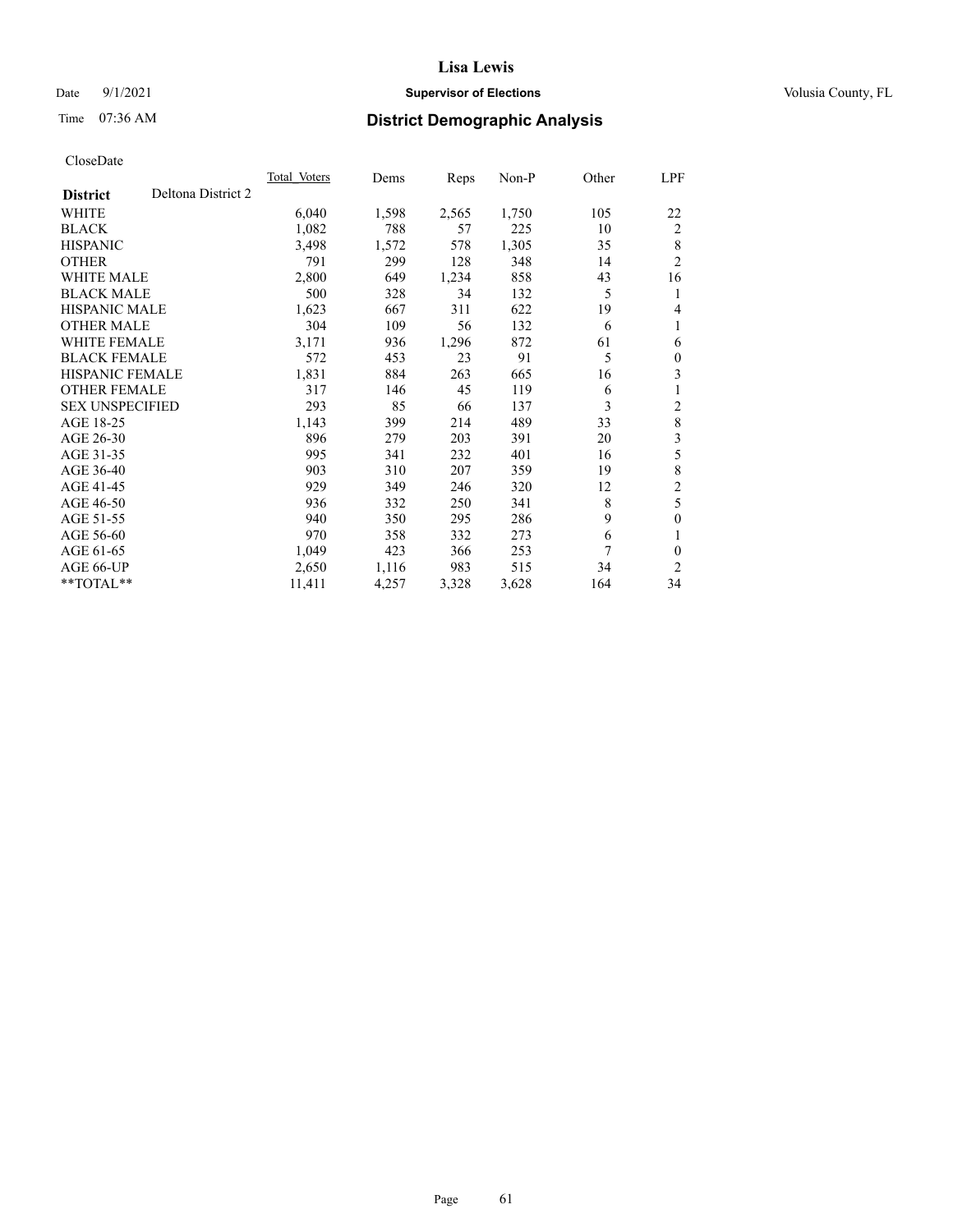### Date 9/1/2021 **Supervisor of Elections Supervisor of Elections** Volusia County, FL

# Time 07:36 AM **District Demographic Analysis**

|                        |                    | Total Voters | Dems  | Reps  | $Non-P$ | Other          | LPF          |
|------------------------|--------------------|--------------|-------|-------|---------|----------------|--------------|
| <b>District</b>        | Deltona District 3 |              |       |       |         |                |              |
| WHITE                  |                    | 5,517        | 1,448 | 2,215 | 1,738   | 92             | 24           |
| <b>BLACK</b>           |                    | 1,043        | 769   | 39    | 225     | 10             | $\theta$     |
| <b>HISPANIC</b>        |                    | 3,692        | 1,686 | 512   | 1,458   | 28             | 8            |
| <b>OTHER</b>           |                    | 788          | 262   | 144   | 367     | 12             | 3            |
| <b>WHITE MALE</b>      |                    | 2,577        | 565   | 1,108 | 850     | 37             | 17           |
| <b>BLACK MALE</b>      |                    | 485          | 325   | 26    | 128     | 6              | $\mathbf{0}$ |
| <b>HISPANIC MALE</b>   |                    | 1,713        | 715   | 275   | 703     | 15             | 5            |
| <b>OTHER MALE</b>      |                    | 292          | 93    | 64    | 129     | $\overline{4}$ | 2            |
| <b>WHITE FEMALE</b>    |                    | 2,837        | 847   | 1,073 | 855     | 55             | 7            |
| <b>BLACK FEMALE</b>    |                    | 540          | 434   | 11    | 91      | 4              | $\theta$     |
| <b>HISPANIC FEMALE</b> |                    | 1,924        | 949   | 231   | 728     | 13             | 3            |
| <b>OTHER FEMALE</b>    |                    | 337          | 138   | 53    | 140     | 5              | 1            |
| <b>SEX UNSPECIFIED</b> |                    | 335          | 99    | 69    | 164     | 3              | $\theta$     |
| AGE 18-25              |                    | 1,092        | 378   | 189   | 494     | 27             | 4            |
| AGE 26-30              |                    | 955          | 345   | 184   | 404     | 17             | 5            |
| AGE 31-35              |                    | 1,034        | 343   | 229   | 435     | 19             | 8            |
| AGE 36-40              |                    | 955          | 311   | 205   | 417     | 16             | 6            |
| AGE 41-45              |                    | 876          | 320   | 183   | 354     | 16             | 3            |
| AGE 46-50              |                    | 896          | 322   | 276   | 294     | 3              |              |
| AGE 51-55              |                    | 922          | 332   | 277   | 300     | 10             | 3            |
| AGE 56-60              |                    | 972          | 370   | 305   | 283     | 13             | 1            |
| AGE 61-65              |                    | 945          | 362   | 306   | 272     | 3              | 2            |
| AGE 66-UP              |                    | 2,393        | 1,082 | 756   | 535     | 18             | 2            |
| $*$ $TOTAL**$          |                    | 11,040       | 4,165 | 2,910 | 3,788   | 142            | 35           |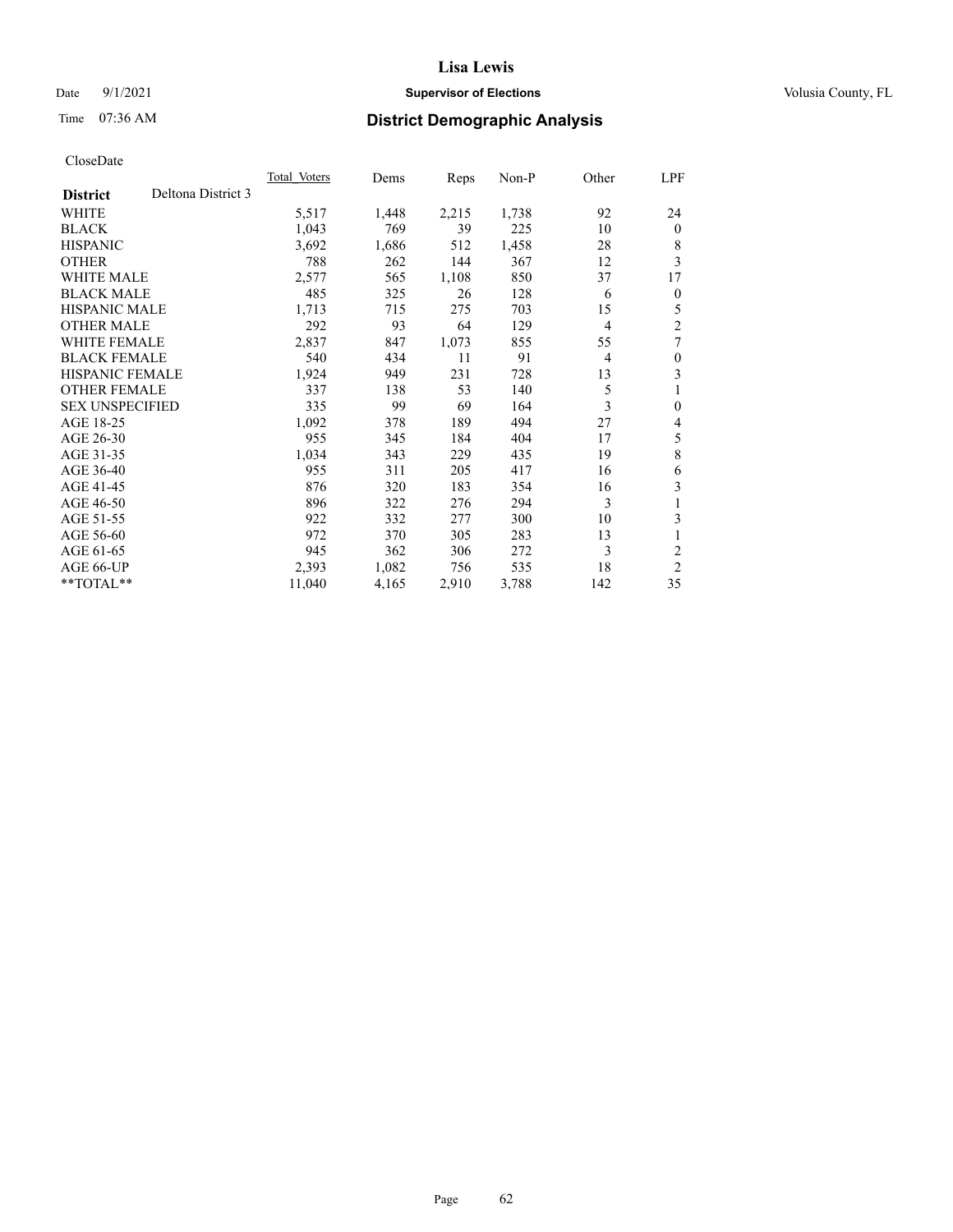### Date 9/1/2021 **Supervisor of Elections Supervisor of Elections** Volusia County, FL

# Time 07:36 AM **District Demographic Analysis**

| <b>Total Voters</b> | Dems  | Reps  | $Non-P$ | Other          | LPF                     |
|---------------------|-------|-------|---------|----------------|-------------------------|
|                     |       |       |         |                |                         |
| 5,456               | 1,508 | 2,214 | 1,627   | 71             | 36                      |
| 1,139               | 784   | 65    | 276     | 11             | 3                       |
| 4,146               | 1,990 | 566   | 1,563   | 25             | $\overline{c}$          |
| 852                 | 288   | 183   | 360     | 18             | 3                       |
| 2,513               | 583   | 1,077 | 790     | 37             | 26                      |
| 501                 | 310   | 41    | 143     | 6              | 1                       |
| 1,959               | 881   | 303   | 763     | 12             | $\theta$                |
| 290                 | 81    | 75    | 130     | $\overline{2}$ | 2                       |
| 2,868               | 905   |       | 811     | 34             | 9                       |
| 622                 | 464   | 22    | 129     | 5              | 2                       |
| 2,123               | 1,077 | 257   | 775     | 12             | $\overline{c}$          |
| 383                 | 160   | 75    | 138     | 9              | 1                       |
| 334                 | 109   | 69    | 147     | 8              | 1                       |
| 1,270               | 423   | 241   | 582     | 19             | 5                       |
| 910                 | 342   | 177   | 370     | 12             | 9                       |
| 1,075               | 374   | 209   | 464     | 19             | 9                       |
| 971                 | 355   | 201   | 391     | 16             | 8                       |
| 908                 | 350   | 189   | 356     | 9              | 4                       |
| 906                 | 346   | 253   | 293     | 13             | 1                       |
| 958                 | 360   | 288   | 296     | 11             | 3                       |
| 1,056               | 448   | 320   | 276     | 10             | $\overline{c}$          |
| 978                 | 414   | 306   | 249     | 7              | $\overline{\mathbf{c}}$ |
| 2,561               | 1,158 | 844   | 549     | 9              | 1                       |
| 11,593              | 4,570 | 3,028 | 3,826   | 125            | 44                      |
|                     |       |       | 1,109   |                |                         |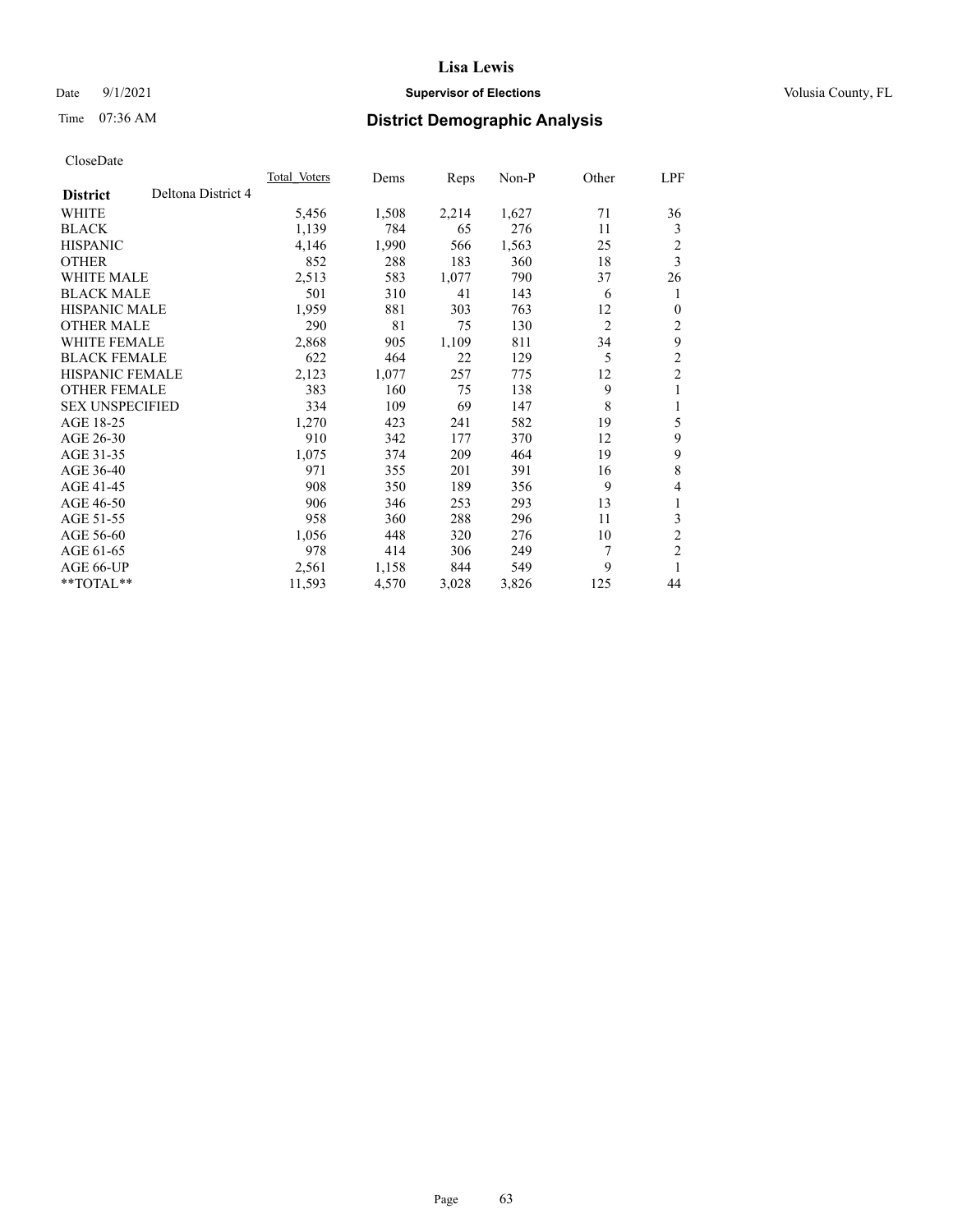### Date 9/1/2021 **Supervisor of Elections Supervisor of Elections** Volusia County, FL

# Time 07:36 AM **District Demographic Analysis**

| Total Voters | Dems  | Reps  | $Non-P$ | Other          | LPF                     |
|--------------|-------|-------|---------|----------------|-------------------------|
|              |       |       |         |                |                         |
| 5,438        | 1,379 | 2,334 | 1,616   | 91             | 18                      |
| 1,184        | 883   | 47    | 242     | 12             | $\theta$                |
| 3,480        | 1,510 | 593   | 1,345   | 28             | 4                       |
| 704          | 217   | 144   | 323     | 13             | 7                       |
| 2,545        | 510   | 1,192 | 797     | 35             | 11                      |
| 526          | 361   | 31    | 126     | 8              | $\theta$                |
| 1,610        | 636   | 335   | 627     | 10             | 2                       |
| 239          | 74    | 57    | 97      | 6              | 5                       |
| 2,813        | 849   | 1,110 | 791     | 56             | 7                       |
| 636          | 506   | 15    | 111     | 4              | $\theta$                |
| 1,828        | 847   | 256   | 705     | 18             | 2                       |
| 298          | 106   | 56    | 130     | 5              | 1                       |
| 310          | 99    | 66    | 142     | $\overline{2}$ | 1                       |
| 1,235        | 435   | 245   | 518     | 31             | 6                       |
| 859          | 271   | 199   | 372     | 13             | 4                       |
| 932          | 291   | 239   | 378     | 19             | 5                       |
| 895          | 284   | 210   | 384     | 14             | 3                       |
| 881          | 310   | 206   | 347     | 14             | 4                       |
| 869          | 296   | 251   | 304     | 16             | $\overline{\mathbf{c}}$ |
| 916          | 345   | 303   | 258     | 8              | 2                       |
| 1,020        | 377   | 382   | 253     | 8              | $\mathbf{0}$            |
| 963          | 364   | 358   | 231     | 7              | 3                       |
| 2,236        | 1,016 | 725   | 481     | 14             | $\theta$                |
| 10,806       | 3,989 | 3,118 | 3,526   | 144            | 29                      |
|              |       |       |         |                |                         |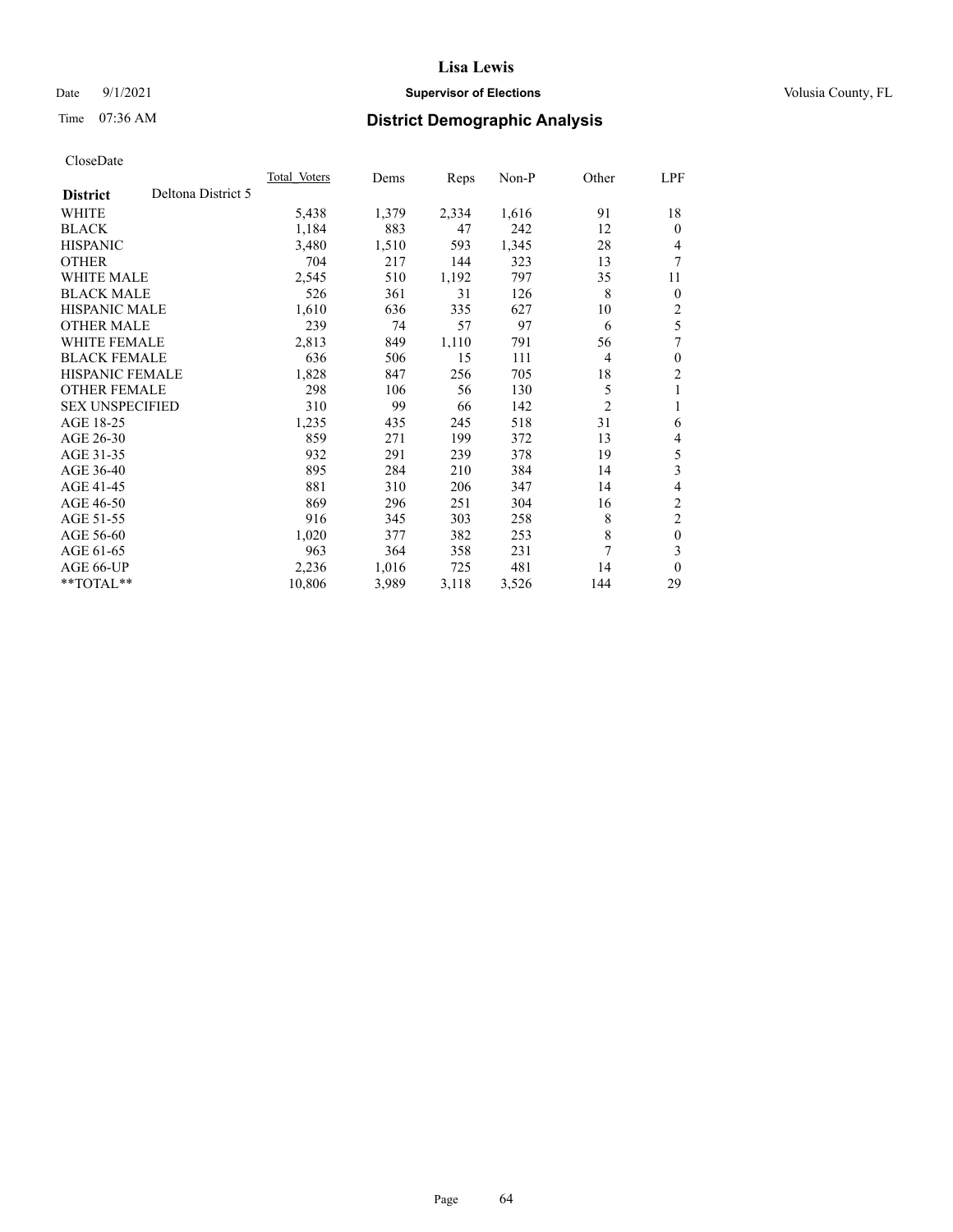### Date 9/1/2021 **Supervisor of Elections Supervisor of Elections** Volusia County, FL

# Time 07:36 AM **District Demographic Analysis**

|                        |                    | Total Voters | Dems  | Reps  | Non-P | Other          | LPF            |
|------------------------|--------------------|--------------|-------|-------|-------|----------------|----------------|
| <b>District</b>        | Deltona District 6 |              |       |       |       |                |                |
| WHITE                  |                    | 6,140        | 1,473 | 2,698 | 1,844 | 99             | 26             |
| <b>BLACK</b>           |                    | 1,154        | 847   | 54    | 239   | 14             | $\mathbf{0}$   |
| <b>HISPANIC</b>        |                    | 3,176        | 1,393 | 464   | 1,279 | 31             | 9              |
| <b>OTHER</b>           |                    | 742          | 226   | 176   | 322   | 16             | $\overline{2}$ |
| WHITE MALE             |                    | 2,905        | 580   | 1,349 | 913   | 47             | 16             |
| <b>BLACK MALE</b>      |                    | 530          | 367   | 31    | 122   | 10             | $\mathbf{0}$   |
| <b>HISPANIC MALE</b>   |                    | 1,500        | 608   | 256   | 612   | 16             | 8              |
| <b>OTHER MALE</b>      |                    | 269          | 75    | 69    | 120   | $\overline{4}$ | 1              |
| WHITE FEMALE           |                    | 3,145        | 878   | 1,307 | 899   | 51             | 10             |
| <b>BLACK FEMALE</b>    |                    | 608          | 470   | 23    | 111   | 4              | $\mathbf{0}$   |
| <b>HISPANIC FEMALE</b> |                    | 1,632        | 771   | 202   | 643   | 15             | 1              |
| <b>OTHER FEMALE</b>    |                    | 314          | 114   | 73    | 118   | 8              | 1              |
| <b>SEX UNSPECIFIED</b> |                    | 309          | 76    | 82    | 146   | 5              | $\mathbf{0}$   |
| AGE 18-25              |                    | 1,193        | 399   | 234   | 525   | 31             | 4              |
| AGE 26-30              |                    | 985          | 311   | 233   | 416   | 18             | 7              |
| AGE 31-35              |                    | 952          | 315   | 242   | 380   | 10             | 5              |
| AGE 36-40              |                    | 965          | 295   | 265   | 387   | 15             | 3              |
| AGE 41-45              |                    | 923          | 311   | 246   | 348   | 15             | 3              |
| AGE 46-50              |                    | 939          | 309   | 271   | 342   | 13             | 4              |
| AGE 51-55              |                    | 942          | 319   | 298   | 304   | 18             | 3              |
| AGE 56-60              |                    | 1,069        | 368   | 388   | 289   | 20             | 4              |
| AGE 61-65              |                    | 1,035        | 357   | 445   | 220   | 12             | 1              |
| AGE 66-UP              |                    | 2,209        | 955   | 770   | 473   | 8              | 3              |
| **TOTAL**              |                    | 11,212       | 3,939 | 3,392 | 3,684 | 160            | 37             |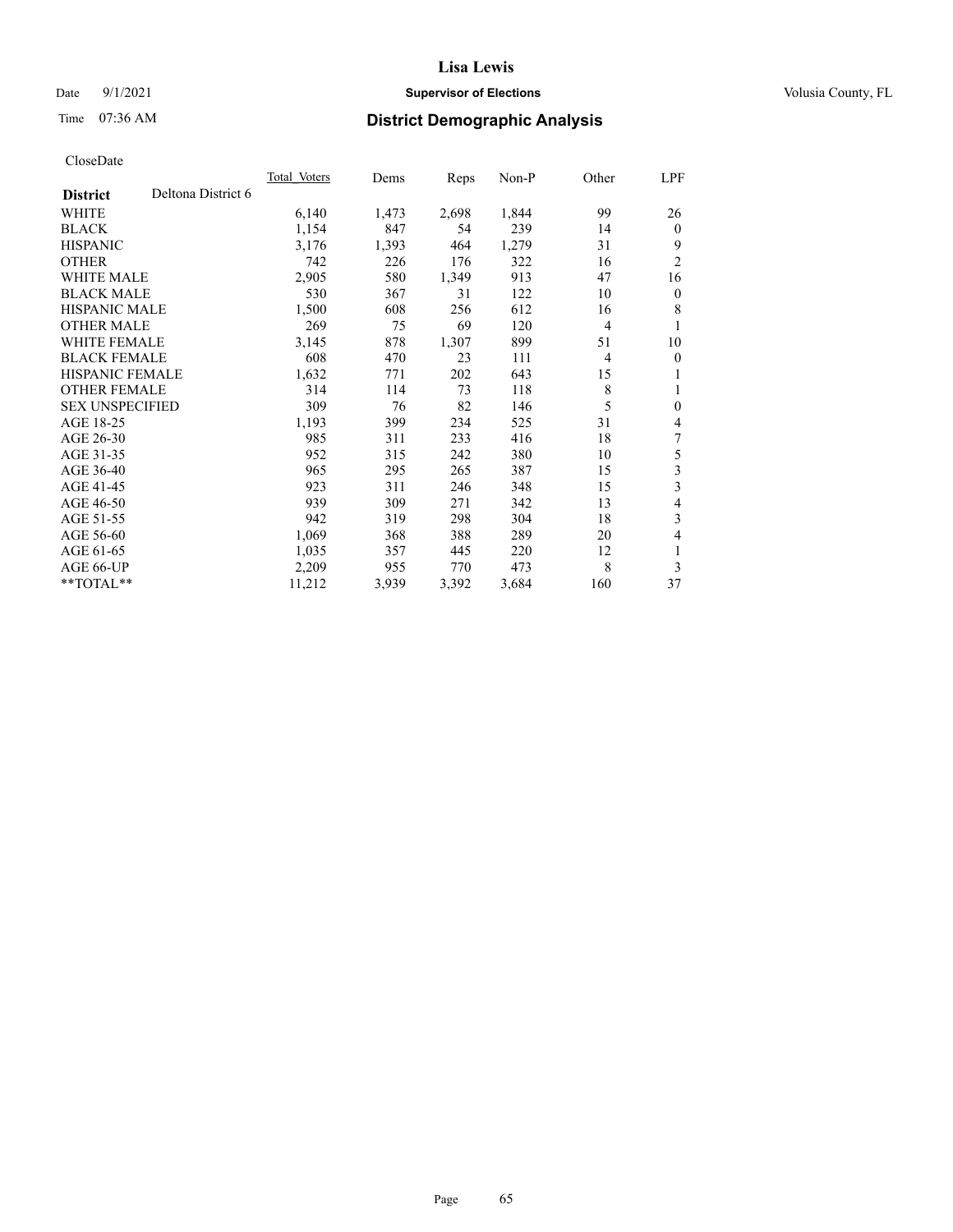### Date 9/1/2021 **Supervisor of Elections Supervisor of Elections** Volusia County, FL

# Time 07:36 AM **District Demographic Analysis**

|                        |                      | Total Voters | Dems  | Reps  | Non-P | Other          | LPF    |
|------------------------|----------------------|--------------|-------|-------|-------|----------------|--------|
| <b>District</b>        | Edgewater District 1 |              |       |       |       |                |        |
| WHITE                  |                      | 3,580        | 993   | 1,490 | 1,016 | 66             | 15     |
| <b>BLACK</b>           |                      | 105          | 70    | 8     | 25    | 2              | 0      |
| <b>HISPANIC</b>        |                      | 84           | 30    | 20    | 33    | 1              | $_{0}$ |
| <b>OTHER</b>           |                      | 182          | 59    | 42    | 79    | $\overline{2}$ | 0      |
| <b>WHITE MALE</b>      |                      | 1,678        | 381   | 764   | 492   | 31             | 10     |
| <b>BLACK MALE</b>      |                      | 55           | 30    | 7     | 16    | 2              | 0      |
| <b>HISPANIC MALE</b>   |                      | 35           | 9     | 9     | 17    | $\theta$       | 0      |
| <b>OTHER MALE</b>      |                      | 65           | 22    | 16    | 26    |                | 0      |
| <b>WHITE FEMALE</b>    |                      | 1,849        | 600   | 704   | 505   | 35             | 5      |
| <b>BLACK FEMALE</b>    |                      | 48           | 38    | 1     | 9     | $\Omega$       | 0      |
| <b>HISPANIC FEMALE</b> |                      | 47           | 19    | 11    | 16    |                | 0      |
| <b>OTHER FEMALE</b>    |                      | 65           | 22    | 16    | 26    |                | 0      |
| <b>SEX UNSPECIFIED</b> |                      | 109          | 31    | 32    | 46    | $\Omega$       | 0      |
| AGE 18-25              |                      | 268          | 67    | 88    | 101   | 11             |        |
| AGE 26-30              |                      | 237          | 61    | 82    | 86    | 6              | 2      |
| AGE 31-35              |                      | 296          | 68    | 97    | 119   |                | 5      |
| AGE 36-40              |                      | 222          | 61    | 70    | 85    | 3              | 3      |
| AGE 41-45              |                      | 234          | 60    | 85    | 87    |                |        |
| AGE 46-50              |                      | 240          | 47    | 103   | 87    |                | 2      |
| AGE 51-55              |                      | 283          | 71    | 130   | 76    | 6              | 0      |
| AGE 56-60              |                      | 431          | 128   | 184   | 114   | 5              | 0      |
| AGE 61-65              |                      | 499          | 139   | 213   | 136   | 11             | 0      |
| AGE 66-UP              |                      | 1,241        | 450   | 508   | 262   | 20             |        |
| **TOTAL**              |                      | 3,951        | 1,152 | 1,560 | 1,153 | 71             | 15     |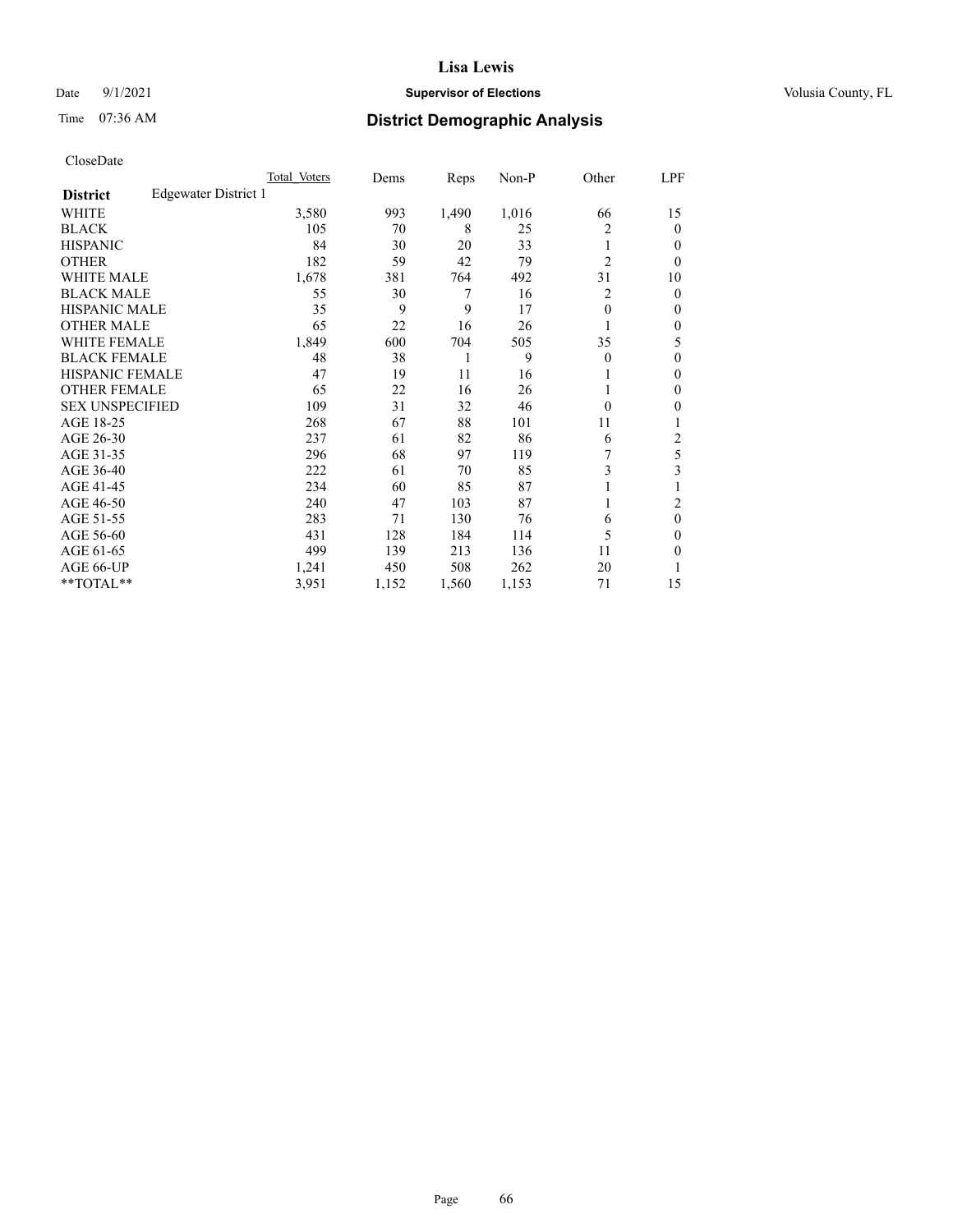### Date 9/1/2021 **Supervisor of Elections Supervisor of Elections** Volusia County, FL

# Time 07:36 AM **District Demographic Analysis**

|                        |                      | Total Voters | Dems  | Reps           | Non-P | Other          | LPF            |
|------------------------|----------------------|--------------|-------|----------------|-------|----------------|----------------|
| <b>District</b>        | Edgewater District 2 |              |       |                |       |                |                |
| WHITE                  |                      | 3,946        | 1,042 | 1,659          | 1,155 | 78             | 12             |
| <b>BLACK</b>           |                      | 76           | 59    | 3              | 11    | 3              | 0              |
| <b>HISPANIC</b>        |                      | 92           | 37    | 22             | 27    | 6              | $_{0}$         |
| <b>OTHER</b>           |                      | 167          | 45    | 51             | 68    |                | $\overline{2}$ |
| WHITE MALE             |                      | 1,819        | 429   | 810            | 537   | 33             | 10             |
| <b>BLACK MALE</b>      |                      | 33           | 24    | 1              | 6     | 2              | 0              |
| <b>HISPANIC MALE</b>   |                      | 46           | 14    | 12             | 16    | 4              | 0              |
| <b>OTHER MALE</b>      |                      | 60           | 16    | 15             | 29    | $\Omega$       | 0              |
| <b>WHITE FEMALE</b>    |                      | 2,092        | 601   | 839            | 605   | 45             | 2              |
| <b>BLACK FEMALE</b>    |                      | 42           | 34    | $\overline{2}$ | 5     |                | $\theta$       |
| <b>HISPANIC FEMALE</b> |                      | 43           | 22    | 9              | 10    | $\overline{c}$ | 0              |
| <b>OTHER FEMALE</b>    |                      | 54           | 18    | 17             | 17    |                |                |
| <b>SEX UNSPECIFIED</b> |                      | 92           | 25    | 30             | 36    | $\Omega$       |                |
| AGE 18-25              |                      | 317          | 83    | 114            | 103   | 15             | 2              |
| AGE 26-30              |                      | 314          | 76    | 104            | 124   | 7              | 3              |
| AGE 31-35              |                      | 298          | 78    | 87             | 122   | 7              | 4              |
| AGE 36-40              |                      | 279          | 73    | 91             | 107   | 5              | 3              |
| AGE 41-45              |                      | 256          | 66    | 86             | 97    | 7              | 0              |
| AGE 46-50              |                      | 306          | 74    | 108            | 119   | 5              | 0              |
| AGE 51-55              |                      | 357          | 69    | 178            | 96    | 12             | 2              |
| AGE 56-60              |                      | 398          | 96    | 191            | 103   | 8              | $\theta$       |
| AGE 61-65              |                      | 433          | 128   | 185            | 116   | 4              | 0              |
| AGE 66-UP              |                      | 1,323        | 440   | 591            | 274   | 18             | 0              |
| **TOTAL**              |                      | 4,281        | 1,183 | 1,735          | 1,261 | 88             | 14             |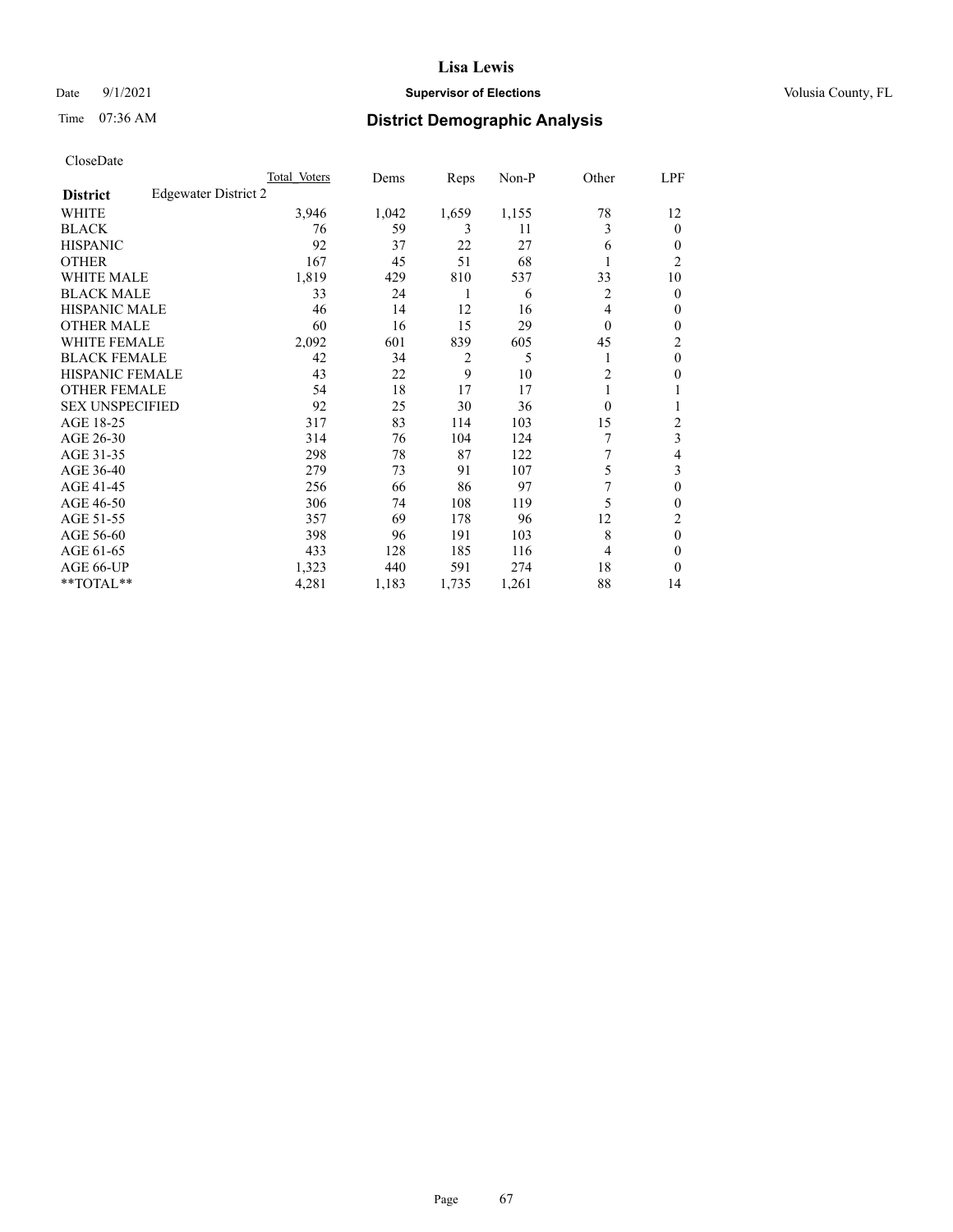### Date 9/1/2021 **Supervisor of Elections Supervisor of Elections** Volusia County, FL

# Time 07:36 AM **District Demographic Analysis**

|                                         | Total Voters | Dems  | Reps  | $Non-P$ | Other          | LPF |
|-----------------------------------------|--------------|-------|-------|---------|----------------|-----|
| Edgewater District 3<br><b>District</b> |              |       |       |         |                |     |
| WHITE                                   | 3,698        | 981   | 1,553 | 1,082   | 73             | 9   |
| <b>BLACK</b>                            | 119          | 87    | 6     | 24      | 2              | 0   |
| <b>HISPANIC</b>                         | 106          | 36    | 24    | 41      | 4              |     |
| <b>OTHER</b>                            | 203          | 51    | 61    | 88      | $\overline{2}$ |     |
| <b>WHITE MALE</b>                       | 1,710        | 365   | 778   | 530     | 31             | 6   |
| <b>BLACK MALE</b>                       | 59           | 43    | 3     | 11      | 2              | 0   |
| <b>HISPANIC MALE</b>                    | 43           | 12    | 12    | 18      |                | 0   |
| <b>OTHER MALE</b>                       | 66           | 15    | 21    | 29      |                | 0   |
| WHITE FEMALE                            | 1,933        | 611   | 743   | 534     | 42             | 3   |
| <b>BLACK FEMALE</b>                     | 56           | 42    | 3     | 11      | $\theta$       | 0   |
| <b>HISPANIC FEMALE</b>                  | 58           | 21    | 12    | 21      | 3              |     |
| <b>OTHER FEMALE</b>                     | 73           | 22    | 25    | 24      |                |     |
| <b>SEX UNSPECIFIED</b>                  | 128          | 24    | 47    | 57      | $\theta$       | 0   |
| AGE 18-25                               | 340          | 77    | 112   | 134     | 14             | 3   |
| AGE 26-30                               | 293          | 78    | 91    | 119     | 4              |     |
| AGE 31-35                               | 291          | 80    | 96    | 108     | 7              | 0   |
| AGE 36-40                               | 240          | 57    | 82    | 97      | 4              | 0   |
| AGE 41-45                               | 245          | 53    | 93    | 96      | 3              | 0   |
| AGE 46-50                               | 263          | 54    | 118   | 85      | 3              | 3   |
| AGE 51-55                               | 345          | 92    | 136   | 108     | 9              | 0   |
| AGE 56-60                               | 417          | 124   | 175   | 104     | 11             | 3   |
| AGE 61-65                               | 392          | 107   | 168   | 107     | 10             | 0   |
| AGE 66-UP                               | 1,300        | 433   | 573   | 277     | 16             |     |
| **TOTAL**                               | 4,126        | 1,155 | 1,644 | 1,235   | 81             | 11  |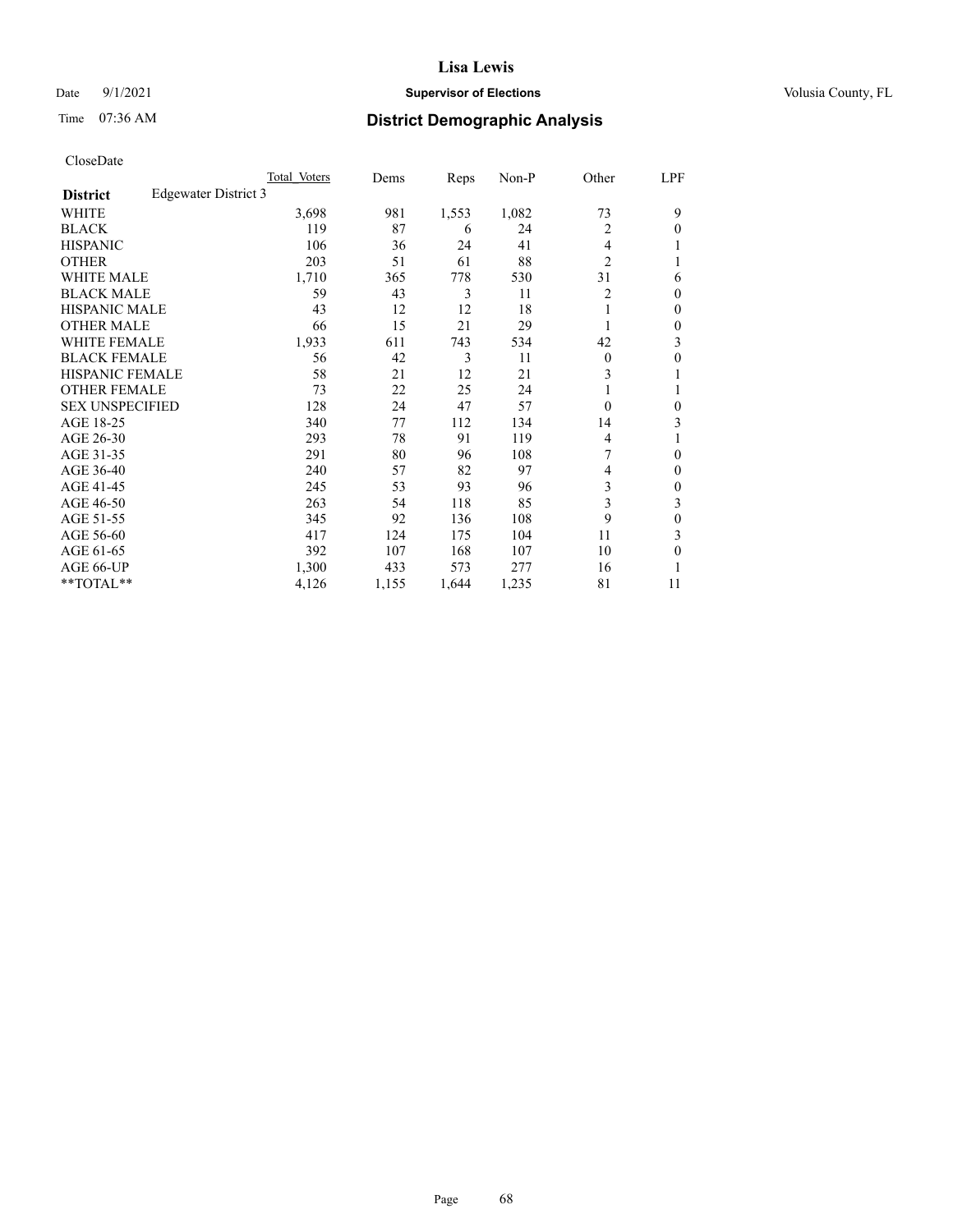### Date 9/1/2021 **Supervisor of Elections Supervisor of Elections** Volusia County, FL

# Time 07:36 AM **District Demographic Analysis**

|                        |                      | Total Voters | Dems  | Reps  | Non-P | Other          | LPF            |
|------------------------|----------------------|--------------|-------|-------|-------|----------------|----------------|
| <b>District</b>        | Edgewater District 4 |              |       |       |       |                |                |
| WHITE                  |                      | 4,961        | 1,225 | 2,224 | 1,423 | 74             | 15             |
| <b>BLACK</b>           |                      | 112          | 81    | 7     | 20    | 4              | $\mathbf{0}$   |
| <b>HISPANIC</b>        |                      | 120          | 44    | 33    | 39    | 3              | 1              |
| <b>OTHER</b>           |                      | 179          | 44    | 58    | 71    | 5              |                |
| <b>WHITE MALE</b>      |                      | 2,267        | 449   | 1,101 | 675   | 32             | 10             |
| <b>BLACK MALE</b>      |                      | 56           | 34    | 5     | 14    | 3              | $\mathbf{0}$   |
| <b>HISPANIC MALE</b>   |                      | 43           | 14    | 11    | 16    |                | 1              |
| <b>OTHER MALE</b>      |                      | 63           | 18    | 21    | 21    | 2              | 1              |
| <b>WHITE FEMALE</b>    |                      | 2,652        | 769   | 1,101 | 735   | 42             | 5              |
| <b>BLACK FEMALE</b>    |                      | 55           | 46    | 2     | 6     |                | $\theta$       |
| <b>HISPANIC FEMALE</b> |                      | 74           | 28    | 21    | 23    | $\overline{2}$ | $\Omega$       |
| <b>OTHER FEMALE</b>    |                      | 68           | 21    | 19    | 26    | $\overline{c}$ | $\theta$       |
| <b>SEX UNSPECIFIED</b> |                      | 94           | 15    | 41    | 37    |                | $\theta$       |
| AGE 18-25              |                      | 343          | 82    | 109   | 137   | 11             | 4              |
| AGE 26-30              |                      | 261          | 52    | 96    | 109   | 3              | 1              |
| AGE 31-35              |                      | 280          | 64    | 99    | 109   | 6              | $\overline{c}$ |
| AGE 36-40              |                      | 298          | 75    | 100   | 114   | 4              | 5              |
| AGE 41-45              |                      | 285          | 63    | 98    | 115   | 7              | 2              |
| AGE 46-50              |                      | 310          | 71    | 138   | 97    | 3              | 1              |
| AGE 51-55              |                      | 313          | 76    | 161   | 69    | 7              | $\theta$       |
| AGE 56-60              |                      | 473          | 100   | 239   | 126   | 8              | $\theta$       |
| AGE 61-65              |                      | 530          | 122   | 267   | 130   | 11             | $\theta$       |
| AGE 66-UP              |                      | 2,279        | 689   | 1,015 | 547   | 26             | $\overline{2}$ |
| **TOTAL**              |                      | 5,372        | 1,394 | 2,322 | 1,553 | 86             | 17             |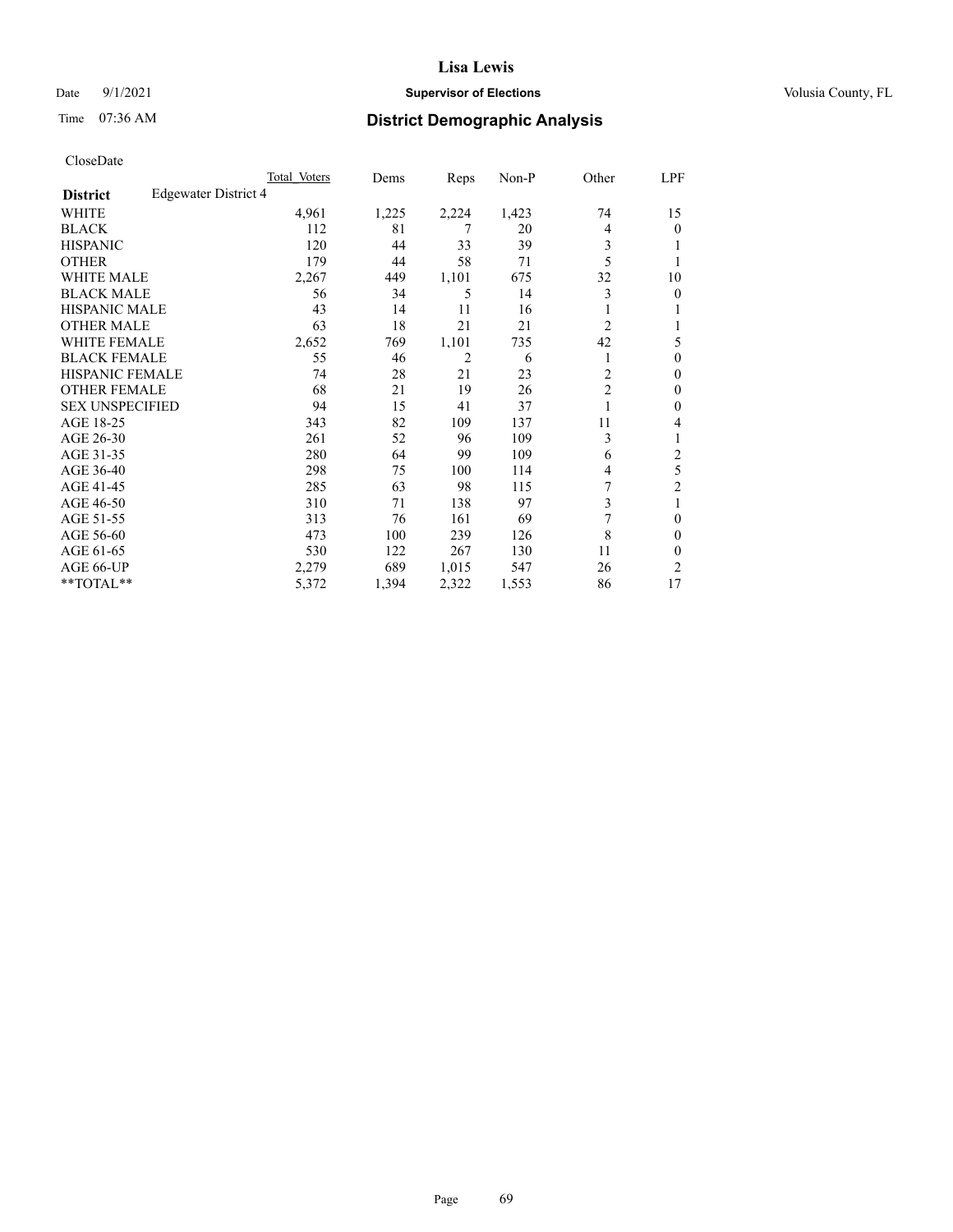### Date 9/1/2021 **Supervisor of Elections Supervisor of Elections** Volusia County, FL

# Time 07:36 AM **District Demographic Analysis**

|                                          | Total Voters | Dems | Reps | Non-P | Other          | LPF          |
|------------------------------------------|--------------|------|------|-------|----------------|--------------|
| Holly Hill District 1<br><b>District</b> |              |      |      |       |                |              |
| WHITE                                    | 1,760        | 478  | 713  | 529   | 33             |              |
| <b>BLACK</b>                             | 259          | 182  | 9    | 63    | 4              |              |
| <b>HISPANIC</b>                          | 142          | 60   | 24   | 54    | 4              | $\theta$     |
| <b>OTHER</b>                             | 158          | 55   | 37   | 64    | $\overline{2}$ | $\Omega$     |
| <b>WHITE MALE</b>                        | 878          | 194  | 386  | 284   | 10             | 4            |
| <b>BLACK MALE</b>                        | 107          | 69   | 4    | 31    | 2              | 1            |
| <b>HISPANIC MALE</b>                     | 66           | 26   | 13   | 25    | $\overline{2}$ | $\theta$     |
| <b>OTHER MALE</b>                        | 57           | 18   | 17   | 22    | $\theta$       | $\mathbf{0}$ |
| WHITE FEMALE                             | 861          | 280  | 316  | 239   | 23             | 3            |
| <b>BLACK FEMALE</b>                      | 149          | 110  | 5    | 32    | $\overline{c}$ | $\theta$     |
| <b>HISPANIC FEMALE</b>                   | 73           | 34   | 10   | 27    | $\overline{2}$ | $\Omega$     |
| <b>OTHER FEMALE</b>                      | 71           | 30   | 16   | 24    |                | $\theta$     |
| <b>SEX UNSPECIFIED</b>                   | 57           | 14   | 16   | 26    |                | $\theta$     |
| AGE 18-25                                | 190          | 58   | 54   | 64    | 13             | 1            |
| AGE 26-30                                | 138          | 49   | 35   | 52    | 1              | 1            |
| AGE 31-35                                | 160          | 57   | 38   | 61    | 3              | 1            |
| AGE 36-40                                | 134          | 43   | 29   | 56    | 4              | 2            |
| AGE 41-45                                | 157          | 39   | 51   | 60    | 6              | 1            |
| AGE 46-50                                | 156          | 52   | 46   | 56    | 2              | $\theta$     |
| AGE 51-55                                | 192          | 76   | 61   | 52    | 3              | $\Omega$     |
| AGE 56-60                                | 267          | 81   | 111  | 74    |                | $\theta$     |
| AGE 61-65                                | 235          | 78   | 85   | 69    | $\overline{2}$ | 1            |
| AGE 66-UP                                | 690          | 242  | 273  | 166   | 8              |              |
| **TOTAL**                                | 2,319        | 775  | 783  | 710   | 43             | 8            |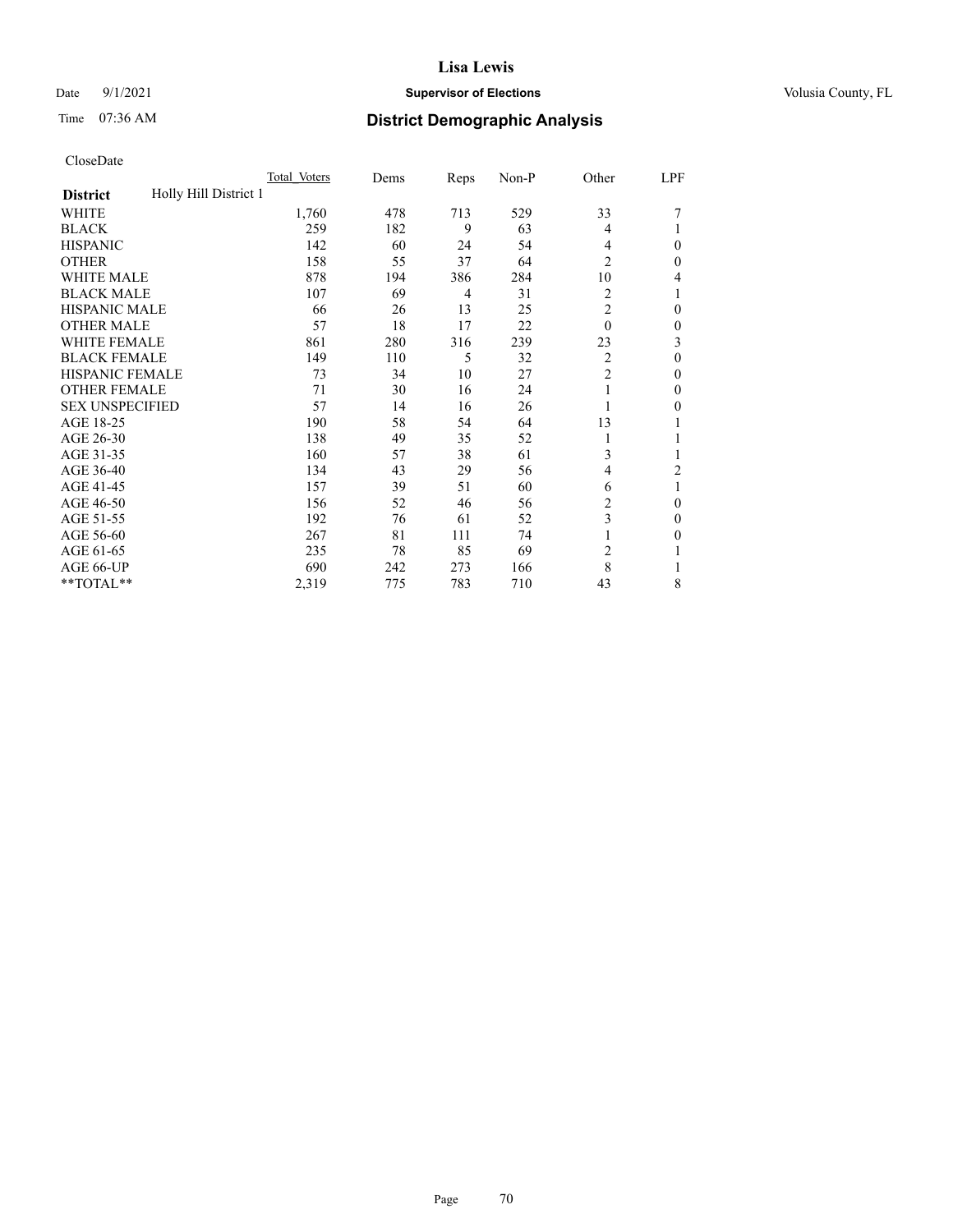### Date 9/1/2021 **Supervisor of Elections Supervisor of Elections** Volusia County, FL

# Time 07:36 AM **District Demographic Analysis**

|                                          | Total Voters | Dems | Reps | Non-P | Other          | LPF            |
|------------------------------------------|--------------|------|------|-------|----------------|----------------|
| Holly Hill District 2<br><b>District</b> |              |      |      |       |                |                |
| WHITE                                    | 1,567        | 466  | 543  | 520   | 31             |                |
| <b>BLACK</b>                             | 292          | 220  | 8    | 64    | $\Omega$       | 0              |
| <b>HISPANIC</b>                          | 92           | 41   | 19   | 32    | 0              | 0              |
| <b>OTHER</b>                             | 136          | 41   | 26   | 63    | 5              |                |
| WHITE MALE                               | 742          | 179  | 280  | 263   | 16             | 4              |
| <b>BLACK MALE</b>                        | 128          | 90   | 3    | 35    | $\Omega$       | 0              |
| <b>HISPANIC MALE</b>                     | 46           | 16   | 13   | 17    | 0              | 0              |
| <b>OTHER MALE</b>                        | 53           | 11   | 14   | 25    | $\overline{2}$ | 1              |
| WHITE FEMALE                             | 799          | 284  | 255  | 242   | 15             | 3              |
| <b>BLACK FEMALE</b>                      | 156          | 124  | 5    | 27    | $\Omega$       | 0              |
| <b>HISPANIC FEMALE</b>                   | 46           | 25   | 6    | 15    | 0              | 0              |
| <b>OTHER FEMALE</b>                      | 44           | 24   | 5    | 14    |                | 0              |
| <b>SEX UNSPECIFIED</b>                   | 73           | 15   | 15   | 41    | $\overline{c}$ | 0              |
| AGE 18-25                                | 179          | 50   | 43   | 83    | $\overline{2}$ |                |
| AGE 26-30                                | 162          | 64   | 35   | 58    | 3              | 2              |
| AGE 31-35                                | 186          | 64   | 38   | 80    | 4              | 0              |
| AGE 36-40                                | 172          | 63   | 28   | 79    | 1              |                |
| AGE 41-45                                | 133          | 45   | 33   | 53    | 2              | 0              |
| AGE 46-50                                | 153          | 53   | 46   | 47    | 6              |                |
| AGE 51-55                                | 185          | 57   | 68   | 55    | 3              | $\overline{c}$ |
| AGE 56-60                                | 262          | 92   | 93   | 72    | 5              | $\theta$       |
| AGE 61-65                                | 214          | 95   | 62   | 53    | 3              |                |
| AGE 66-UP                                | 441          | 185  | 150  | 99    | 7              | 0              |
| **TOTAL**                                | 2,087        | 768  | 596  | 679   | 36             | 8              |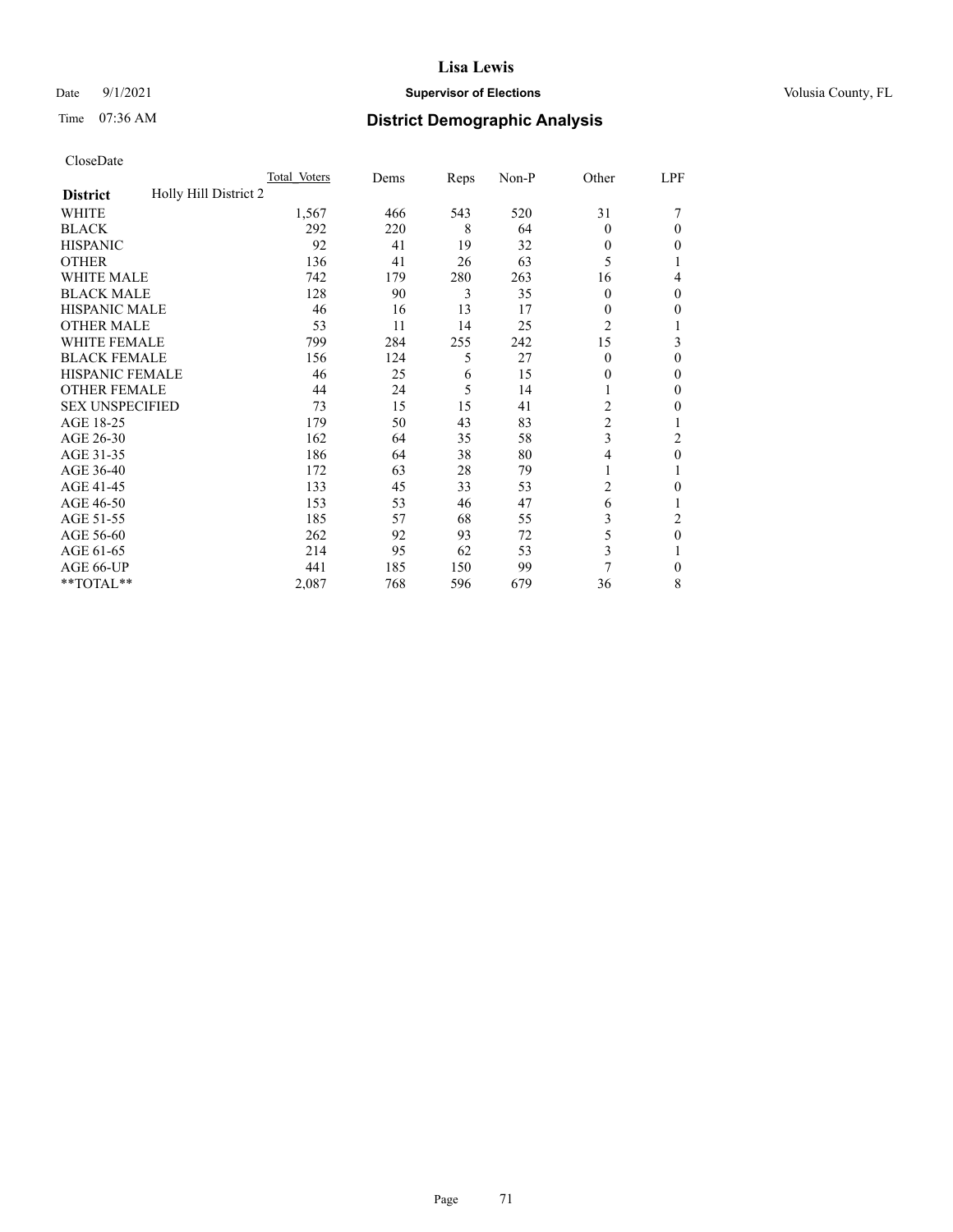### **Lisa Lewis** Date 9/1/2021 **Supervisor of Elections Supervisor of Elections** Volusia County, FL

# Time 07:36 AM **District Demographic Analysis**

|                                          | Total Voters | Dems | Reps           | Non-P | Other          | LPF    |
|------------------------------------------|--------------|------|----------------|-------|----------------|--------|
| Holly Hill District 3<br><b>District</b> |              |      |                |       |                |        |
| WHITE                                    | 1,558        | 452  | 632            | 442   | 27             | 5      |
| <b>BLACK</b>                             | 210          | 159  | 11             | 40    | $\Omega$       | 0      |
| <b>HISPANIC</b>                          | 61           | 28   | 9              | 23    |                | $_{0}$ |
| <b>OTHER</b>                             | 116          | 42   | 25             | 46    | 3              | 0      |
| WHITE MALE                               | 668          | 168  | 293            | 189   | 14             | 4      |
| <b>BLACK MALE</b>                        | 90           | 57   | 9              | 24    | $\Omega$       | 0      |
| <b>HISPANIC MALE</b>                     | 35           | 17   | 6              | 11    |                | 0      |
| <b>OTHER MALE</b>                        | 35           | 15   | 8              | 11    |                | 0      |
| WHITE FEMALE                             | 872          | 278  | 334            | 246   | 13             |        |
| <b>BLACK FEMALE</b>                      | 119          | 101  | $\overline{2}$ | 16    | $\Omega$       | 0      |
| <b>HISPANIC FEMALE</b>                   | 24           | 10   | 3              | 11    | 0              | 0      |
| <b>OTHER FEMALE</b>                      | 46           | 18   | 10             | 18    | 0              | 0      |
| <b>SEX UNSPECIFIED</b>                   | 56           | 17   | 12             | 25    | $\overline{2}$ | 0      |
| AGE 18-25                                | 132          | 48   | 30             | 52    |                |        |
| AGE 26-30                                | 105          | 34   | 20             | 47    | 3              |        |
| AGE 31-35                                | 93           | 27   | 27             | 38    |                | 0      |
| AGE 36-40                                | 88           | 27   | 22             | 39    | 0              | 0      |
| AGE 41-45                                | 106          | 44   | 25             | 33    | 4              | 0      |
| AGE 46-50                                | 105          | 38   | 22             | 45    | 0              | 0      |
| AGE 51-55                                | 138          | 40   | 50             | 44    | 3              |        |
| AGE 56-60                                | 195          | 65   | 69             | 58    | $\overline{c}$ |        |
| AGE 61-65                                | 214          | 77   | 79             | 52    | 5              |        |
| AGE 66-UP                                | 769          | 281  | 333            | 143   | 12             | 0      |
| **TOTAL**                                | 1,945        | 681  | 677            | 551   | 31             | 5      |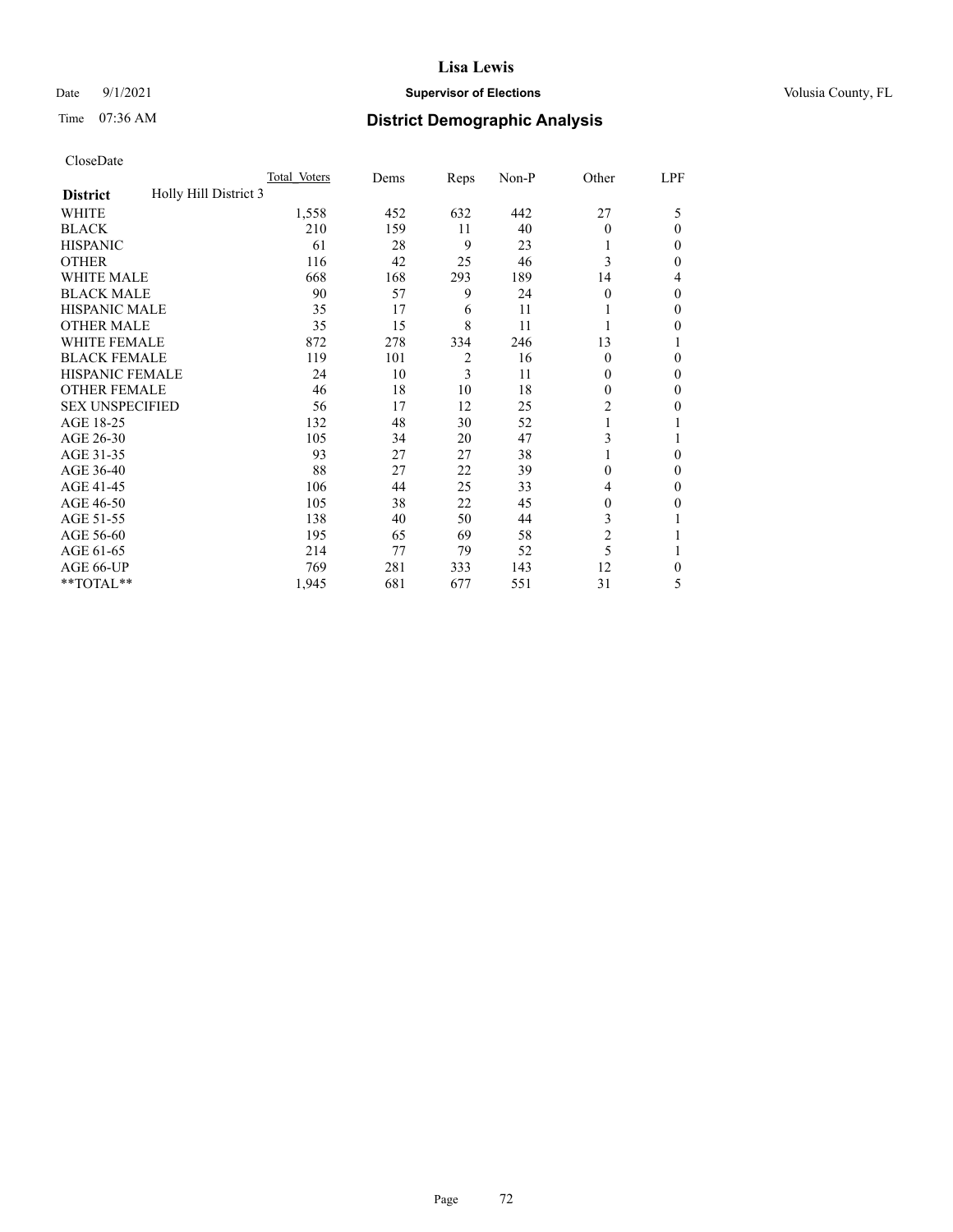### Date 9/1/2021 **Supervisor of Elections Supervisor of Elections** Volusia County, FL

# Time 07:36 AM **District Demographic Analysis**

|                                          | Total Voters | Dems | Reps           | Non-P | Other        | LPF            |
|------------------------------------------|--------------|------|----------------|-------|--------------|----------------|
| Holly Hill District 4<br><b>District</b> |              |      |                |       |              |                |
| WHITE                                    | 1,488        | 442  | 563            | 453   | 24           | 6              |
| <b>BLACK</b>                             | 422          | 316  | 7              | 92    | 6            |                |
| <b>HISPANIC</b>                          | 107          | 51   | 14             | 40    | 1            |                |
| <b>OTHER</b>                             | 108          | 43   | 19             | 46    | $\theta$     | $\theta$       |
| <b>WHITE MALE</b>                        | 675          | 168  | 275            | 213   | 15           | 4              |
| <b>BLACK MALE</b>                        | 131          | 87   | 3              | 39    |              |                |
| <b>HISPANIC MALE</b>                     | 49           | 21   | 3              | 24    | $\theta$     | 1              |
| <b>OTHER MALE</b>                        | 36           | 13   | 11             | 12    | $\Omega$     | $\Omega$       |
| <b>WHITE FEMALE</b>                      | 795          | 270  | 281            | 233   | 9            | $\overline{c}$ |
| <b>BLACK FEMALE</b>                      | 285          | 226  | $\overline{4}$ | 50    | 5            | $\theta$       |
| <b>HISPANIC FEMALE</b>                   | 53           | 27   | 10             | 15    |              | $\Omega$       |
| <b>OTHER FEMALE</b>                      | 47           | 26   | 5              | 16    | $\theta$     | $\theta$       |
| <b>SEX UNSPECIFIED</b>                   | 54           | 14   | 11             | 29    | $\theta$     | $\theta$       |
| AGE 18-25                                | 218          | 75   | 51             | 86    | 6            | $\theta$       |
| AGE 26-30                                | 205          | 108  | 25             | 70    | $\mathbf{0}$ | 2              |
| AGE 31-35                                | 209          | 85   | 39             | 78    | 3            | 4              |
| AGE 36-40                                | 162          | 67   | 34             | 58    | 3            | $\theta$       |
| AGE 41-45                                | 138          | 57   | 33             | 44    | 4            | $\theta$       |
| AGE 46-50                                | 139          | 44   | 45             | 46    | 3            |                |
| AGE 51-55                                | 160          | 53   | 48             | 55    | 4            | 0              |
| AGE 56-60                                | 194          | 65   | 66             | 59    | 3            |                |
| AGE 61-65                                | 217          | 87   | 85             | 41    | 4            | $\theta$       |
| AGE 66-UP                                | 483          | 211  | 177            | 94    |              | $\Omega$       |
| **TOTAL**                                | 2,125        | 852  | 603            | 631   | 31           | 8              |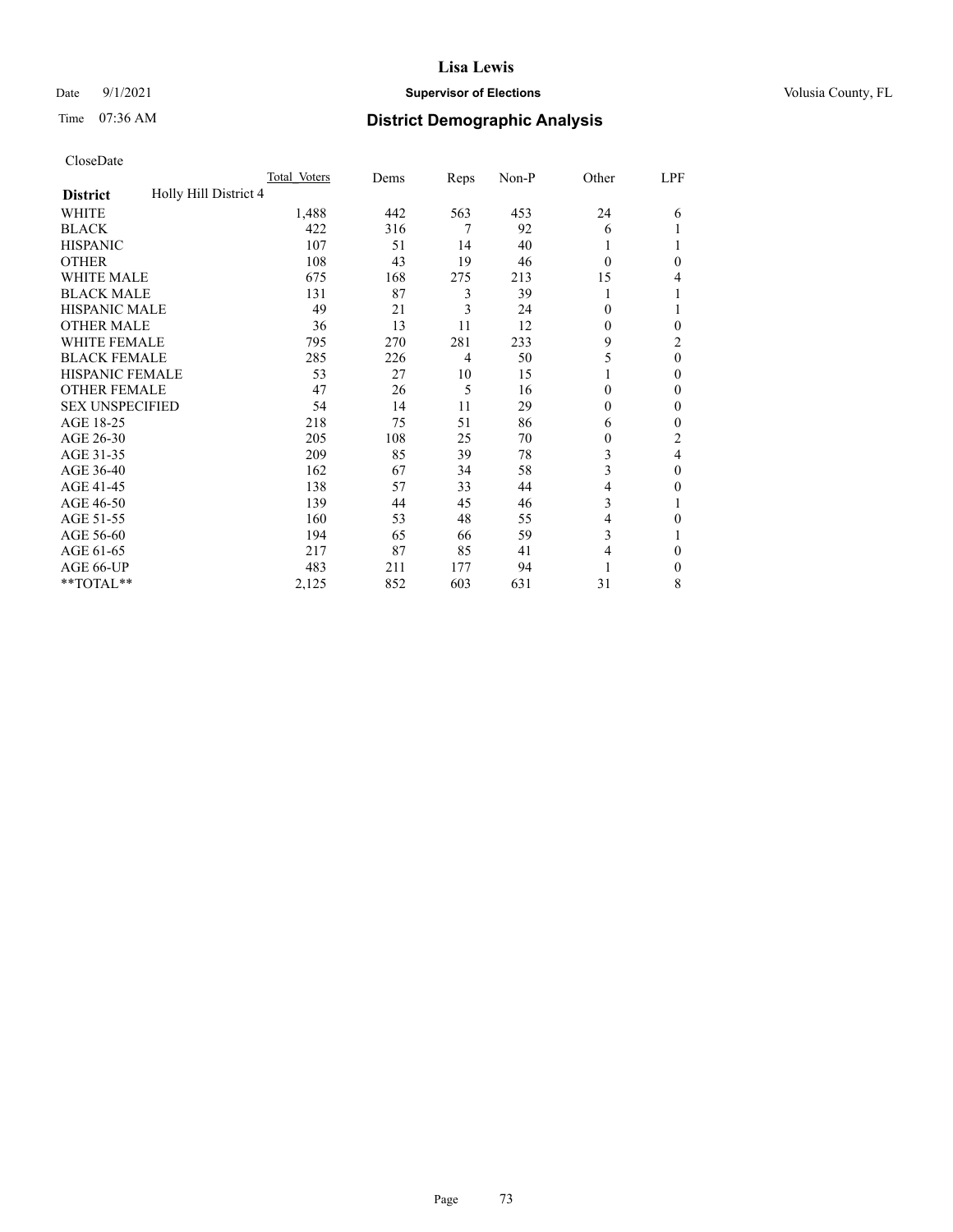### Date 9/1/2021 **Supervisor of Elections Supervisor of Elections** Volusia County, FL

# Time 07:36 AM **District Demographic Analysis**

|                        |            | Total Voters | Dems | Reps | Non-P | Other          | LPF          |
|------------------------|------------|--------------|------|------|-------|----------------|--------------|
| <b>District</b>        | Lake Helen |              |      |      |       |                |              |
| WHITE                  |            | 1,961        | 491  | 907  | 530   | 30             | 3            |
| <b>BLACK</b>           |            | 171          | 142  | 9    | 19    |                | 0            |
| <b>HISPANIC</b>        |            | 106          | 35   | 28   | 39    | 3              |              |
| <b>OTHER</b>           |            | 82           | 31   | 19   | 28    |                | 3            |
| <b>WHITE MALE</b>      |            | 888          | 182  | 431  | 262   | 10             | 3            |
| <b>BLACK MALE</b>      |            | 79           | 64   | 6    | 9     | $\mathbf{0}$   | $\theta$     |
| <b>HISPANIC MALE</b>   |            | 52           | 18   | 11   | 21    |                | 1            |
| <b>OTHER MALE</b>      |            | 27           | 12   | 4    | 8     |                | 2            |
| <b>WHITE FEMALE</b>    |            | 1,052        | 306  | 464  | 262   | 20             | $\theta$     |
| <b>BLACK FEMALE</b>    |            | 88           | 77   | 1    | 9     | 1              | $\theta$     |
| <b>HISPANIC FEMALE</b> |            | 51           | 16   | 16   | 17    | $\overline{c}$ | $\theta$     |
| <b>OTHER FEMALE</b>    |            | 34           | 17   | 7    | 10    | $\theta$       | $\theta$     |
| <b>SEX UNSPECIFIED</b> |            | 49           | 7    | 23   | 18    | 0              | 1            |
| AGE 18-25              |            | 173          | 39   | 72   | 59    | 3              | 0            |
| AGE 26-30              |            | 164          | 41   | 61   | 56    | 4              | 2            |
| AGE 31-35              |            | 157          | 49   | 48   | 54    | 6              | $\mathbf{0}$ |
| AGE 36-40              |            | 144          | 37   | 50   | 55    | 2              | $\theta$     |
| AGE 41-45              |            | 154          | 30   | 55   | 67    | 2              | $\theta$     |
| AGE 46-50              |            | 157          | 40   | 62   | 49    | 3              | 3            |
| AGE 51-55              |            | 192          | 47   | 84   | 58    | 3              | $\theta$     |
| AGE 56-60              |            | 234          | 65   | 113  | 50    | 6              | 0            |
| AGE 61-65              |            | 256          | 86   | 121  | 48    |                | 0            |
| AGE 66-UP              |            | 689          | 265  | 297  | 120   | 5              | 2            |
| **TOTAL**              |            | 2,320        | 699  | 963  | 616   | 35             | 7            |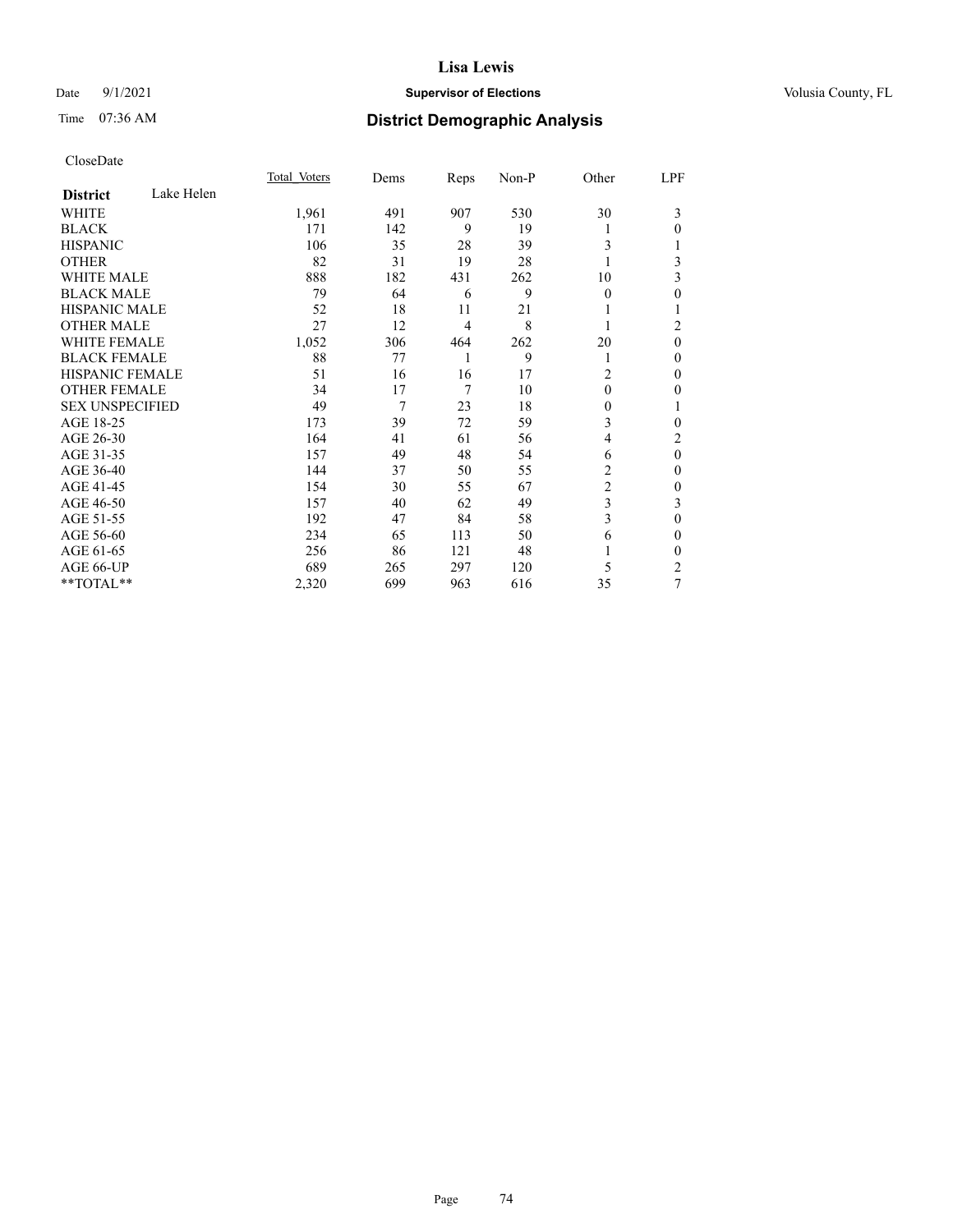### Date 9/1/2021 **Supervisor of Elections Supervisor of Elections** Volusia County, FL

|                                          | Total Voters | Dems  | Reps     | Non-P | Other          | LPF            |
|------------------------------------------|--------------|-------|----------|-------|----------------|----------------|
| New Smyrna Bch Zone 1<br><b>District</b> |              |       |          |       |                |                |
| WHITE                                    | 5,342        | 1,479 | 2,557    | 1,185 | 105            | 16             |
| <b>BLACK</b>                             | 18           | 10    | 2        | 5     |                | $\Omega$       |
| <b>HISPANIC</b>                          | 78           | 25    | 26       | 25    | 2              | $_{0}$         |
| <b>OTHER</b>                             | 182          | 45    | 62       | 70    | 4              |                |
| <b>WHITE MALE</b>                        | 2,499        | 558   | 1,265    | 620   | 46             | 10             |
| <b>BLACK MALE</b>                        | 12           | 8     | $\theta$ | 4     | $\Omega$       | 0              |
| <b>HISPANIC MALE</b>                     | 30           | 9     | 8        | 12    |                | 0              |
| <b>OTHER MALE</b>                        | 63           | 14    | 26       | 21    |                |                |
| <b>WHITE FEMALE</b>                      | 2,792        | 903   | 1,273    | 552   | 58             | 6              |
| <b>BLACK FEMALE</b>                      | 5            |       | 2        |       |                | $_{0}$         |
| HISPANIC FEMALE                          | 47           | 15    | 18       | 13    |                | $_{0}$         |
| <b>OTHER FEMALE</b>                      | 70           | 27    | 26       | 15    | 2              | $_{0}$         |
| <b>SEX UNSPECIFIED</b>                   | 102          | 24    | 29       | 47    | $\overline{2}$ | 0              |
| AGE 18-25                                | 313          | 75    | 125      | 97    | 16             | 0              |
| AGE 26-30                                | 213          | 49    | 71       | 87    | 4              | 2              |
| AGE 31-35                                | 227          | 59    | 76       | 84    |                |                |
| AGE 36-40                                | 215          | 72    | 62       | 77    |                | 3              |
| AGE 41-45                                | 236          | 40    | 93       | 94    | 6              | 3              |
| AGE 46-50                                | 289          | 65    | 138      | 73    | 12             |                |
| AGE 51-55                                | 428          | 99    | 228      | 92    | 8              |                |
| AGE 56-60                                | 634          | 134   | 350      | 139   | 9              | 2              |
| AGE 61-65                                | 702          | 199   | 341      | 146   | 14             | 2              |
| AGE 66-UP                                | 2,363        | 767   | 1,163    | 396   | 35             | $\overline{2}$ |
| **TOTAL**                                | 5,620        | 1,559 | 2,647    | 1,285 | 112            | 17             |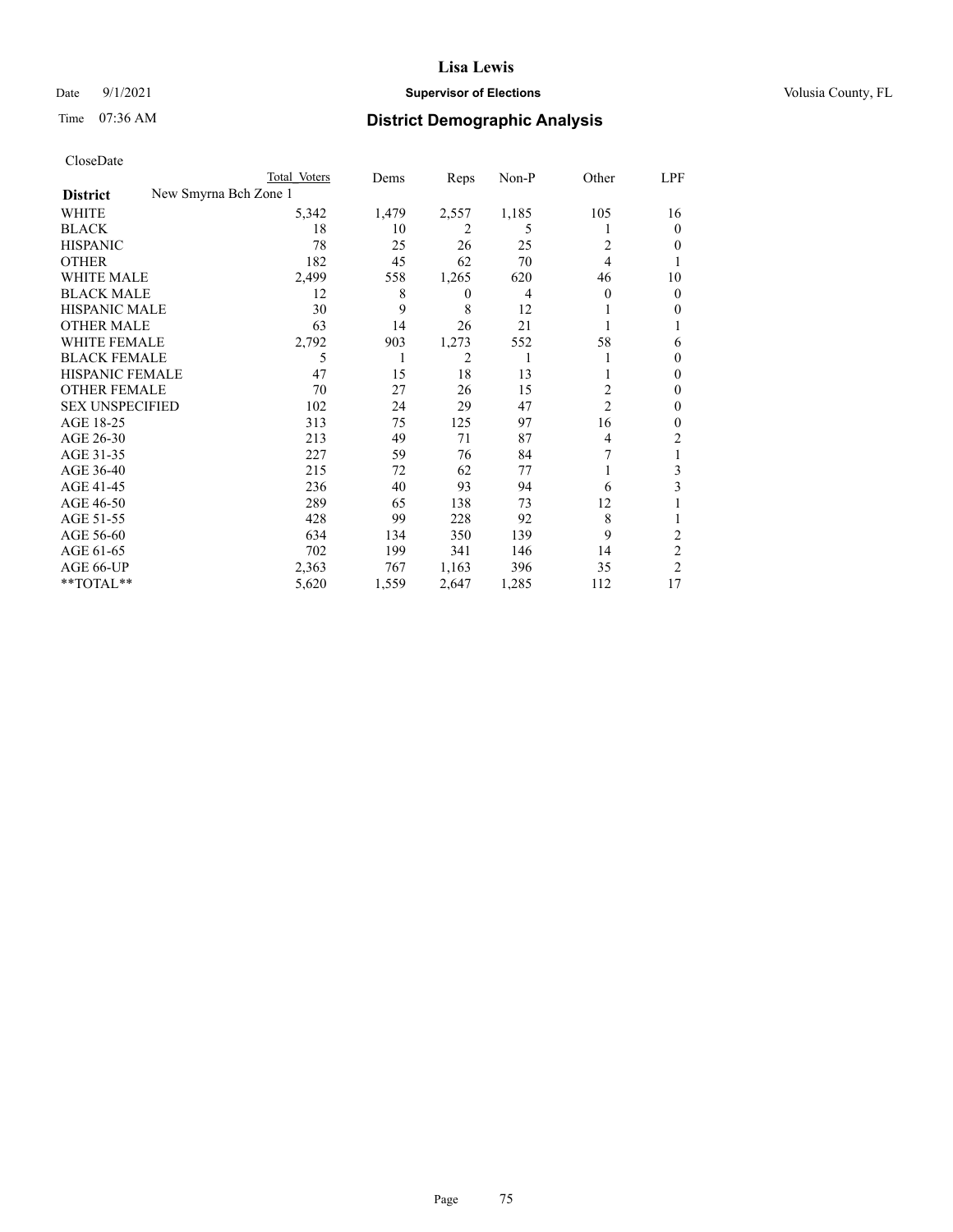### Date 9/1/2021 **Supervisor of Elections Supervisor of Elections** Volusia County, FL

| CloseDate |
|-----------|
|-----------|

|                                          | Total Voters | Dems  | Reps  | Non-P | Other            | LPF |
|------------------------------------------|--------------|-------|-------|-------|------------------|-----|
| New Smyrna Bch Zone 2<br><b>District</b> |              |       |       |       |                  |     |
| WHITE                                    | 4,405        | 1,305 | 1,872 | 1,123 | 90               | 15  |
| <b>BLACK</b>                             | 93           | 69    | 3     | 20    |                  | 0   |
| <b>HISPANIC</b>                          | 100          | 37    | 29    | 32    |                  |     |
| <b>OTHER</b>                             | 180          | 51    | 56    | 71    |                  |     |
| <b>WHITE MALE</b>                        | 1,997        | 490   | 893   | 563   | 42               | 9   |
| <b>BLACK MALE</b>                        | 36           | 25    | 2     | 9     | $\overline{0}$   | 0   |
| <b>HISPANIC MALE</b>                     | 58           | 18    | 19    | 21    | 0                | 0   |
| <b>OTHER MALE</b>                        | 55           | 15    | 17    | 22    | $\boldsymbol{0}$ |     |
| <b>WHITE FEMALE</b>                      | 2,369        | 798   | 965   | 552   | 48               | 6   |
| <b>BLACK FEMALE</b>                      | 57           | 44    | 1     | 11    |                  | 0   |
| <b>HISPANIC FEMALE</b>                   | 41           | 19    | 10    | 10    |                  |     |
| <b>OTHER FEMALE</b>                      | 85           | 29    | 28    | 27    |                  | 0   |
| <b>SEX UNSPECIFIED</b>                   | 80           | 24    | 25    | 31    | $\theta$         | 0   |
| AGE 18-25                                | 295          | 93    | 92    | 101   |                  | 2   |
| AGE 26-30                                | 228          | 69    | 59    | 95    | 4                |     |
| AGE 31-35                                | 216          | 55    | 67    | 84    |                  | 3   |
| AGE 36-40                                | 220          | 59    | 82    | 75    | 3                |     |
| AGE 41-45                                | 259          | 77    | 75    | 93    | 11               | 3   |
| AGE 46-50                                | 295          | 58    | 119   | 106   | 11               |     |
| AGE 51-55                                | 372          | 100   | 172   | 91    | 7                | 2   |
| AGE 56-60                                | 501          | 111   | 261   | 116   | 13               | 0   |
| AGE 61-65                                | 598          | 187   | 269   | 135   | 6                |     |
| AGE 66-UP                                | 1,794        | 653   | 764   | 350   | 24               | 3   |
| **TOTAL**                                | 4,778        | 1,462 | 1,960 | 1,246 | 93               | 17  |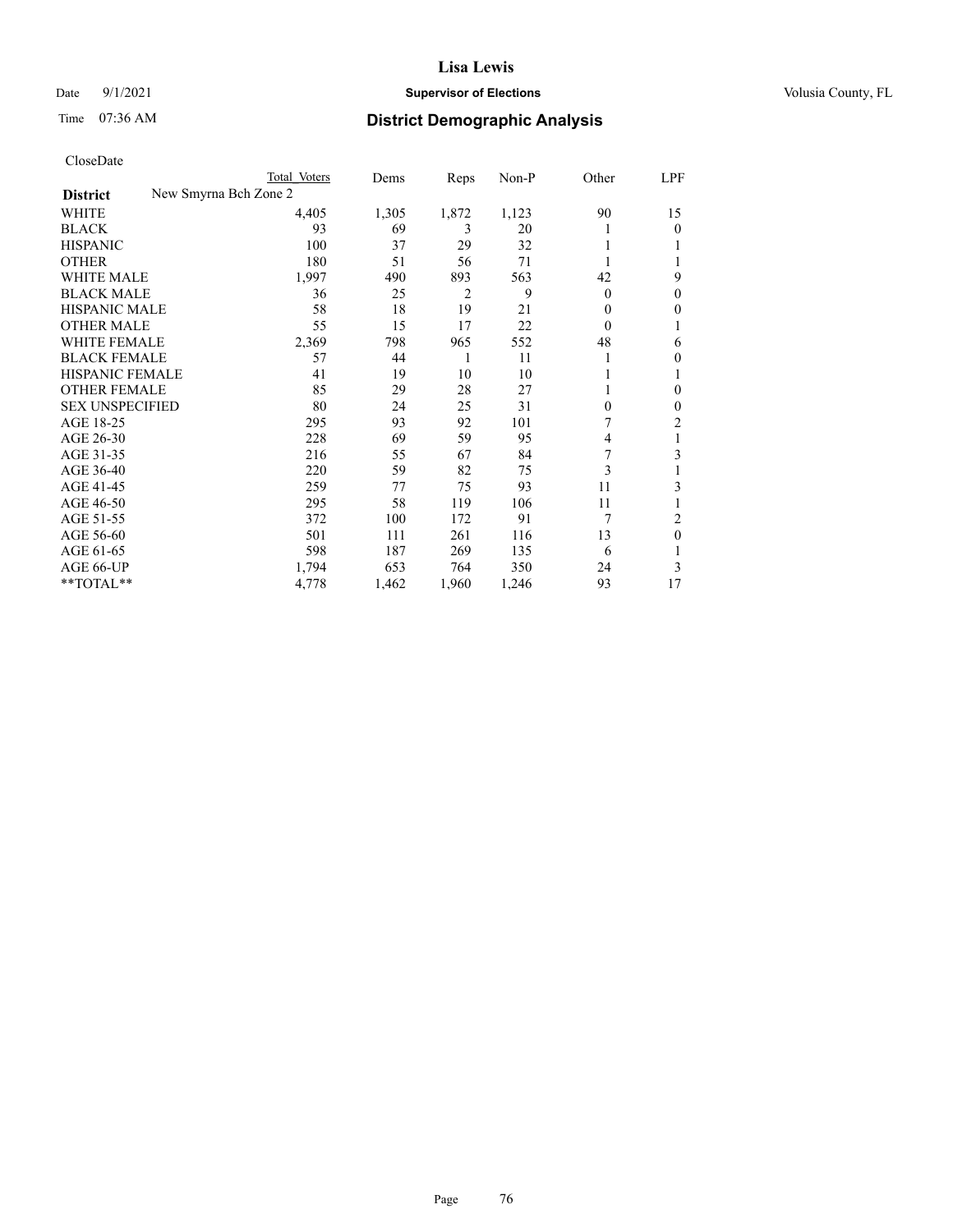### Date 9/1/2021 **Supervisor of Elections Supervisor of Elections** Volusia County, FL

|                        | Total Voters          | Dems  | Reps  | Non-P | Other          | LPF            |
|------------------------|-----------------------|-------|-------|-------|----------------|----------------|
| <b>District</b>        | New Smyrna Bch Zone 3 |       |       |       |                |                |
| WHITE                  | 6,492                 | 1,527 | 3,130 | 1,669 | 144            | 22             |
| <b>BLACK</b>           | 93                    | 64    | 5     | 22    | 2              | $\overline{0}$ |
| <b>HISPANIC</b>        | 187                   | 58    | 55    | 67    | 6              |                |
| <b>OTHER</b>           | 249                   | 60    | 84    | 100   | 4              |                |
| WHITE MALE             | 3,039                 | 589   | 1,531 | 833   | 72             | 14             |
| <b>BLACK MALE</b>      | 51                    | 33    | 4     | 13    | 1              | $\overline{0}$ |
| <b>HISPANIC MALE</b>   | 98                    | 30    | 28    | 35    | 4              |                |
| <b>OTHER MALE</b>      | 81                    | 24    | 23    | 33    | 1              | 0              |
| WHITE FEMALE           | 3,399                 | 926   | 1,575 | 819   | 72             | 7              |
| <b>BLACK FEMALE</b>    | 41                    | 30    |       | 9     | 1              | 0              |
| <b>HISPANIC FEMALE</b> | 85                    | 27    | 25    | 31    | $\overline{2}$ | 0              |
| <b>OTHER FEMALE</b>    | 113                   | 29    | 41    | 40    | $\overline{c}$ |                |
| <b>SEX UNSPECIFIED</b> | 114                   | 21    | 46    | 45    | 1              |                |
| AGE 18-25              | 411                   | 87    | 156   | 149   | 19             | 0              |
| AGE 26-30              | 386                   | 91    | 132   | 150   | 10             | 3              |
| AGE 31-35              | 401                   | 90    | 148   | 150   | 9              | 4              |
| AGE 36-40              | 416                   | 102   | 164   | 138   | 9              | 3              |
| AGE 41-45              | 396                   | 90    | 157   | 136   | 9              | 4              |
| AGE 46-50              | 409                   | 81    | 203   | 115   | 9              | l              |
| AGE 51-55              | 470                   | 95    | 232   | 122   | 18             | 3              |
| AGE 56-60              | 616                   | 133   | 311   | 160   | 9              | 3              |
| AGE 61-65              | 769                   | 178   | 396   | 176   | 16             | 3              |
| AGE 66-UP              | 2,747                 | 762   | 1,375 | 562   | 48             | 0              |
| **TOTAL**              | 7,021                 | 1,709 | 3,274 | 1,858 | 156            | 24             |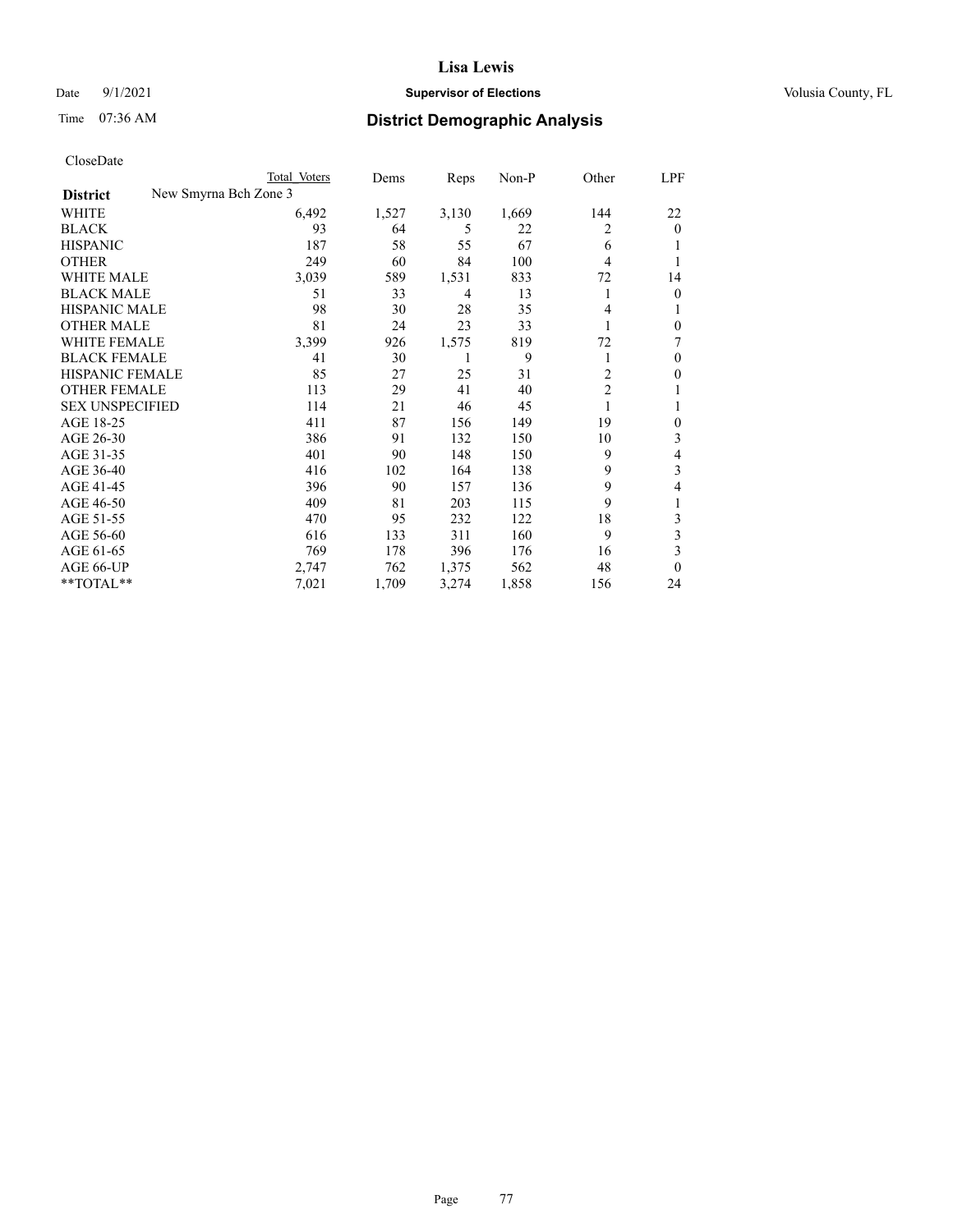### Date 9/1/2021 **Supervisor of Elections Supervisor of Elections** Volusia County, FL

|                                          | Total Voters | Dems  | Reps  | Non-P | Other          | LPF            |
|------------------------------------------|--------------|-------|-------|-------|----------------|----------------|
| New Smyrna Bch Zone 4<br><b>District</b> |              |       |       |       |                |                |
| WHITE                                    | 6,824        | 1,663 | 3,304 | 1,688 | 151            | 18             |
| <b>BLACK</b>                             | 629          | 503   | 22    | 99    | 4              | 1              |
| <b>HISPANIC</b>                          | 236          | 79    | 72    | 80    | 5              | 0              |
| <b>OTHER</b>                             | 369          | 114   | 89    | 159   | 6              | 1              |
| <b>WHITE MALE</b>                        | 3,144        | 629   | 1,626 | 808   | 66             | 15             |
| <b>BLACK MALE</b>                        | 268          | 198   | 9     | 57    | 3              | 1              |
| <b>HISPANIC MALE</b>                     | 101          | 33    | 33    | 34    | 1              | 0              |
| <b>OTHER MALE</b>                        | 136          | 38    | 38    | 56    | 3              |                |
| <b>WHITE FEMALE</b>                      | 3,622        | 1,020 | 1,654 | 860   | 85             | 3              |
| <b>BLACK FEMALE</b>                      | 349          | 295   | 12    | 41    | 1              | $\overline{0}$ |
| HISPANIC FEMALE                          | 128          | 46    | 36    | 42    | 4              | 0              |
| <b>OTHER FEMALE</b>                      | 153          | 55    | 38    | 59    | 1              | 0              |
| <b>SEX UNSPECIFIED</b>                   | 157          | 45    | 41    | 69    | $\overline{c}$ | 0              |
| AGE 18-25                                | 605          | 194   | 183   | 203   | 22             | 3              |
| AGE 26-30                                | 468          | 133   | 147   | 170   | 13             | 5              |
| AGE 31-35                                | 427          | 132   | 147   | 135   | 9              | 4              |
| AGE 36-40                                | 406          | 115   | 146   | 134   | 10             | 1              |
| AGE 41-45                                | 395          | 102   | 169   | 115   | 9              | 0              |
| AGE 46-50                                | 467          | 124   | 196   | 134   | 12             |                |
| AGE 51-55                                | 601          | 157   | 275   | 149   | 18             | 2              |
| AGE 56-60                                | 781          | 196   | 400   | 173   | 12             | $\mathbf{0}$   |
| AGE 61-65                                | 931          | 259   | 445   | 212   | 15             | 0              |
| AGE 66-UP                                | 2,977        | 947   | 1,379 | 601   | 46             | 4              |
| **TOTAL**                                | 8,058        | 2,359 | 3,487 | 2,026 | 166            | 20             |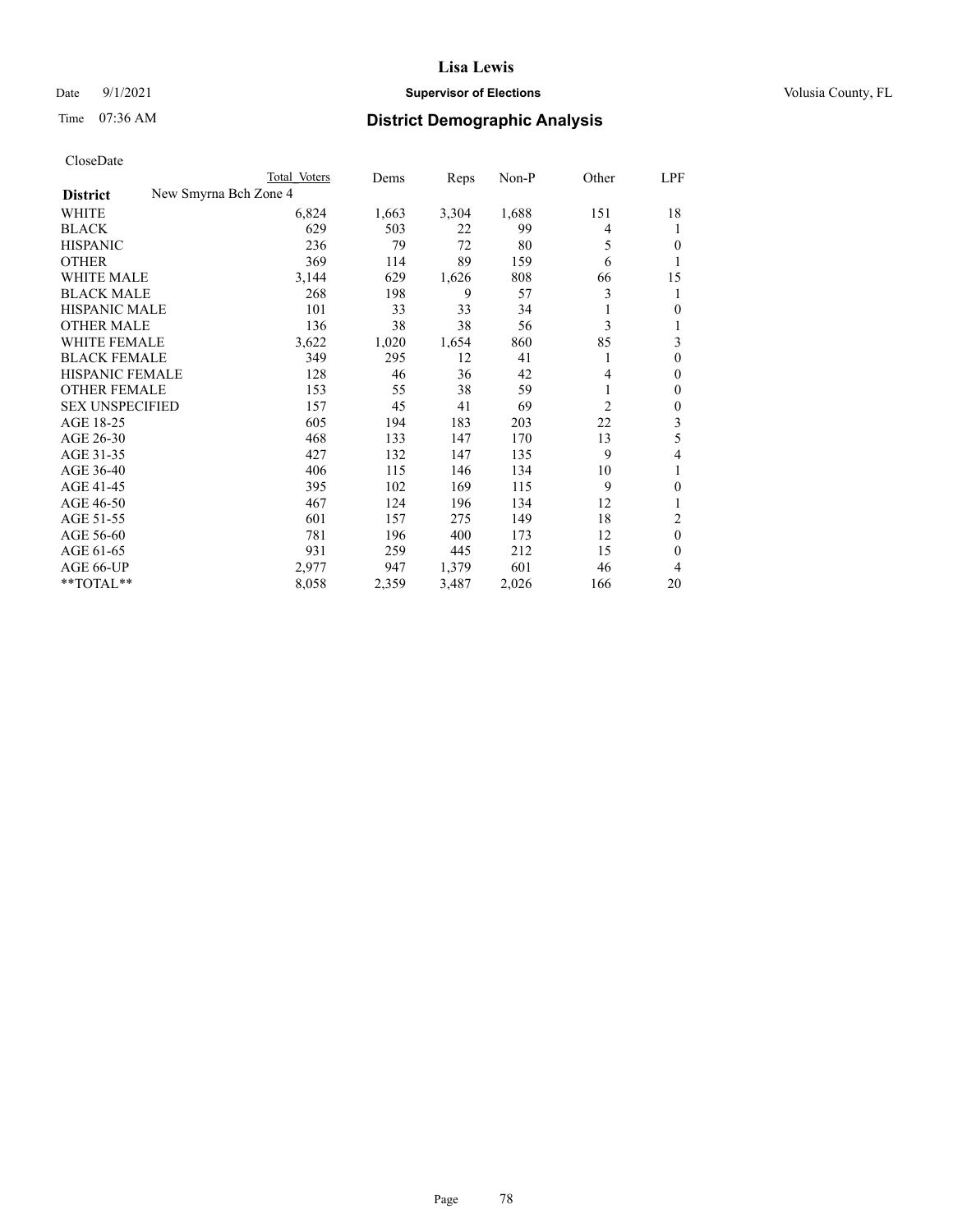### Date 9/1/2021 **Supervisor of Elections Supervisor of Elections** Volusia County, FL

# Time 07:36 AM **District Demographic Analysis**

|                        |          | Total Voters | Dems | Reps           | Non-P | Other    | LPF          |
|------------------------|----------|--------------|------|----------------|-------|----------|--------------|
| <b>District</b>        | Oak Hill |              |      |                |       |          |              |
| WHITE                  |          | 1,494        | 329  | 742            | 386   | 33       | 4            |
| <b>BLACK</b>           |          | 161          | 131  | 7              | 23    | $\Omega$ | $\Omega$     |
| <b>HISPANIC</b>        |          | 18           | 6    | 3              | 8     |          | 0            |
| <b>OTHER</b>           |          | 51           | 14   | 21             | 15    |          | 0            |
| WHITE MALE             |          | 726          | 140  | 378            | 193   | 12       | 3            |
| <b>BLACK MALE</b>      |          | 80           | 61   | 4              | 15    | $\theta$ | $\Omega$     |
| <b>HISPANIC MALE</b>   |          | 7            | 1    | $\overline{2}$ | 4     | 0        | 0            |
| <b>OTHER MALE</b>      |          | 21           | 6    | 8              | 6     | 1        | 0            |
| WHITE FEMALE           |          | 752          | 186  | 356            | 188   | 21       |              |
| <b>BLACK FEMALE</b>    |          | 80           | 70   | 2              | 8     | $\theta$ | 0            |
| <b>HISPANIC FEMALE</b> |          | 11           | 5    | 1              | 4     |          | 0            |
| <b>OTHER FEMALE</b>    |          | 16           | 5    | 8              | 3     | 0        | 0            |
| <b>SEX UNSPECIFIED</b> |          | 31           | 6    | 14             | 11    | $\theta$ | $\Omega$     |
| AGE 18-25              |          | 119          | 31   | 43             | 41    | 4        | 0            |
| AGE 26-30              |          | 88           | 27   | 35             | 22    | 3        |              |
| AGE 31-35              |          | 78           | 22   | 26             | 27    | 3        | 0            |
| AGE 36-40              |          | 84           | 20   | 34             | 27    | 2        |              |
| AGE 41-45              |          | 90           | 25   | 34             | 30    |          | 0            |
| AGE 46-50              |          | 97           | 28   | 40             | 26    | 3        | 0            |
| AGE 51-55              |          | 114          | 22   | 64             | 24    | 4        | $\mathbf{0}$ |
| AGE 56-60              |          | 175          | 51   | 74             | 45    | 5        | 0            |
| AGE 61-65              |          | 231          | 67   | 118            | 41    | 3        | 2            |
| AGE 66-UP              |          | 648          | 187  | 305            | 149   |          | $\theta$     |
| **TOTAL**              |          | 1,724        | 480  | 773            | 432   | 35       | 4            |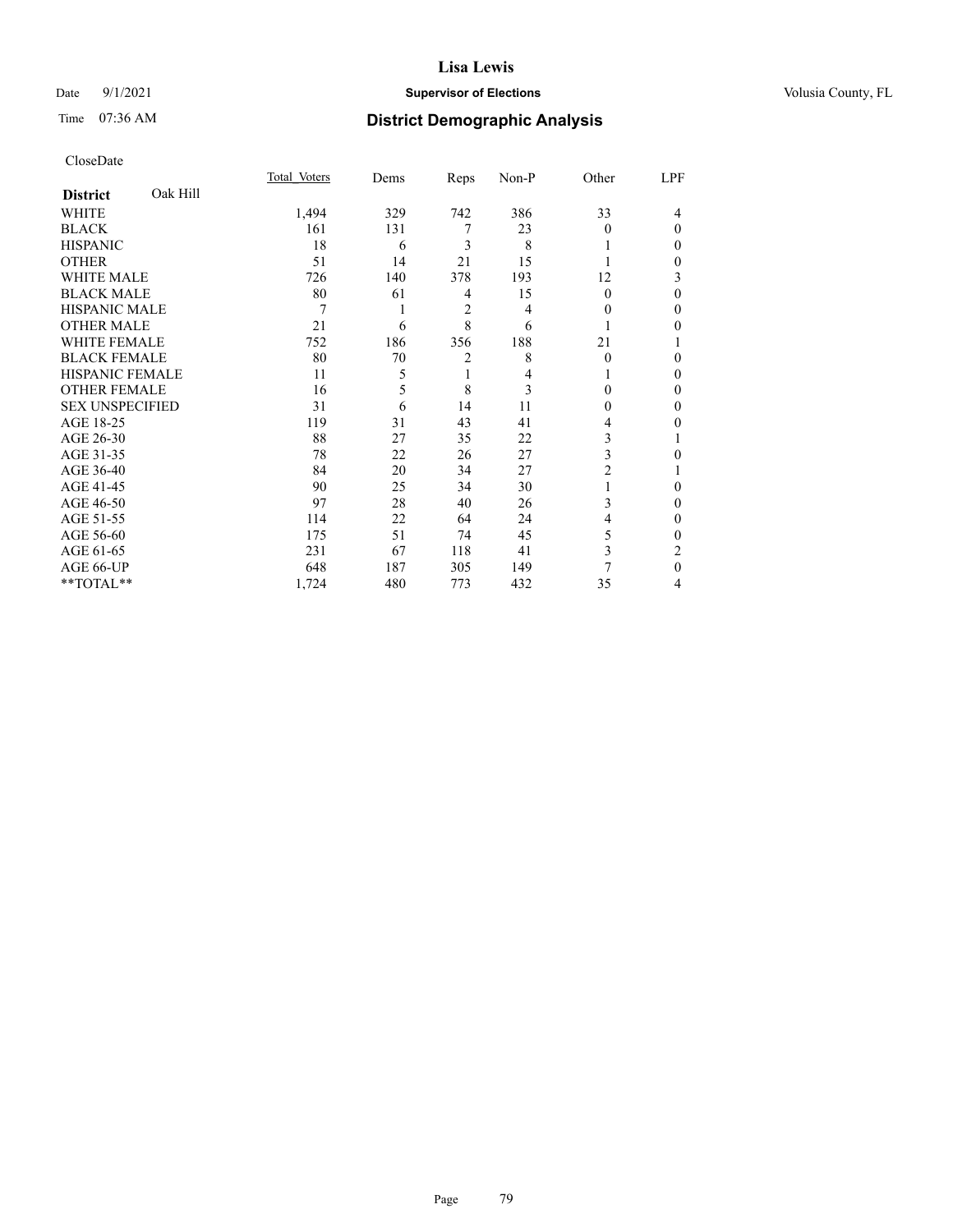### Date 9/1/2021 **Supervisor of Elections Supervisor of Elections** Volusia County, FL

# Time 07:36 AM **District Demographic Analysis**

|                        |                    | Total Voters | Dems | Reps           | Non-P | Other          | LPF            |
|------------------------|--------------------|--------------|------|----------------|-------|----------------|----------------|
| <b>District</b>        | Orange City Seat 1 |              |      |                |       |                |                |
| WHITE                  |                    | 934          | 270  | 370            | 267   | 25             | $\overline{2}$ |
| <b>BLACK</b>           |                    | 223          | 168  | 10             | 42    | $\overline{2}$ |                |
| <b>HISPANIC</b>        |                    | 719          | 302  | 111            | 292   | 12             | 2              |
| <b>OTHER</b>           |                    | 128          | 54   | 21             | 50    | 3              | $\theta$       |
| WHITE MALE             |                    | 367          | 84   | 158            | 116   | 8              |                |
| <b>BLACK MALE</b>      |                    | 74           | 52   | 7              | 15    | $\theta$       | 0              |
| HISPANIC MALE          |                    | 286          | 107  | 49             | 125   | 4              |                |
| <b>OTHER MALE</b>      |                    | 49           | 17   | 13             | 19    | $\Omega$       | 0              |
| WHITE FEMALE           |                    | 559          | 183  | 210            | 148   | 17             |                |
| <b>BLACK FEMALE</b>    |                    | 147          | 114  | 3              | 27    | 2              |                |
| <b>HISPANIC FEMALE</b> |                    | 428          | 193  | 61             | 165   | 8              |                |
| <b>OTHER FEMALE</b>    |                    | 58           | 30   | 7              | 19    | $\overline{c}$ | 0              |
| <b>SEX UNSPECIFIED</b> |                    | 36           | 14   | $\overline{4}$ | 17    | 1              | 0              |
| AGE 18-25              |                    | 198          | 85   | 31             | 71    | 9              | $\overline{2}$ |
| AGE 26-30              |                    | 175          | 67   | 26             | 73    | 8              | 1              |
| AGE 31-35              |                    | 187          | 69   | 39             | 76    | 3              | 0              |
| AGE 36-40              |                    | 149          | 46   | 30             | 70    | 2              |                |
| AGE 41-45              |                    | 126          | 49   | 34             | 40    | $\overline{c}$ |                |
| AGE 46-50              |                    | 127          | 44   | 32             | 48    | 3              | $\Omega$       |
| AGE 51-55              |                    | 129          | 48   | 35             | 43    | 3              | 0              |
| AGE 56-60              |                    | 124          | 42   | 35             | 45    | $\overline{c}$ | 0              |
| AGE 61-65              |                    | 137          | 63   | 34             | 36    | 4              | $\theta$       |
| AGE 66-UP              |                    | 652          | 281  | 216            | 149   | 6              | 0              |
| $*$ $TOTAL**$          |                    | 2,004        | 794  | 512            | 651   | 42             | 5              |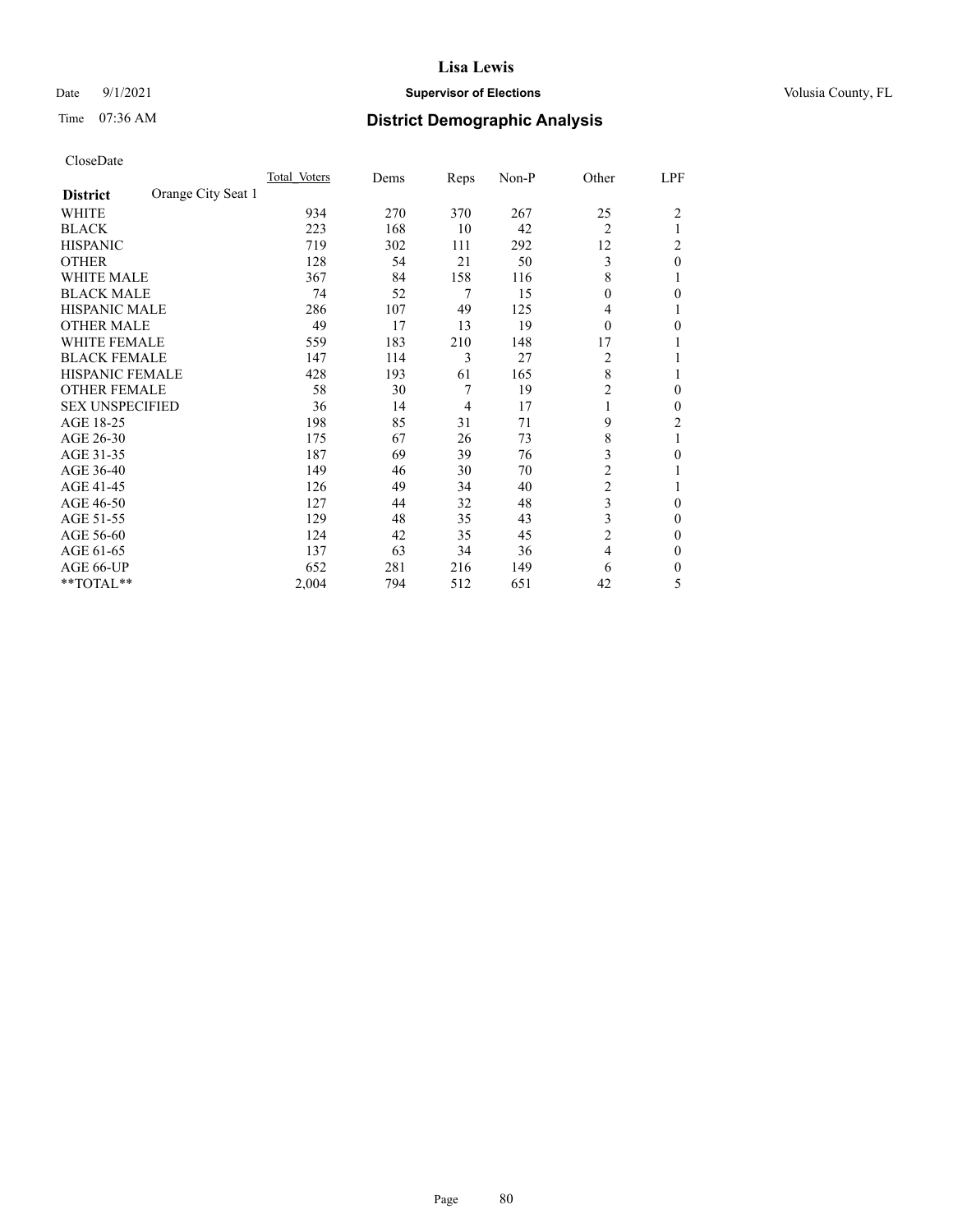### Date 9/1/2021 **Supervisor of Elections Supervisor of Elections** Volusia County, FL

# Time 07:36 AM **District Demographic Analysis**

|                        |                    | Total Voters | Dems | Reps           | Non-P | Other          | LPF      |
|------------------------|--------------------|--------------|------|----------------|-------|----------------|----------|
| <b>District</b>        | Orange City Seat 2 |              |      |                |       |                |          |
| WHITE                  |                    | 1,201        | 288  | 549            | 344   | 15             | 5        |
| <b>BLACK</b>           |                    | 84           | 62   | 4              | 15    | 3              | 0        |
| <b>HISPANIC</b>        |                    | 358          | 149  | 57             | 145   |                | 0        |
| <b>OTHER</b>           |                    | 82           | 13   | 30             | 39    | $\theta$       | 0        |
| <b>WHITE MALE</b>      |                    | 548          | 101  | 266            | 169   | 9              | 3        |
| <b>BLACK MALE</b>      |                    | 39           | 27   | 2              | 9     | 1              | $\theta$ |
| <b>HISPANIC MALE</b>   |                    | 155          | 60   | 28             | 65    | 2              | 0        |
| <b>OTHER MALE</b>      |                    | 31           | 4    | 11             | 16    | $\theta$       | 0        |
| <b>WHITE FEMALE</b>    |                    | 640          | 186  | 272            | 174   | 6              | 2        |
| <b>BLACK FEMALE</b>    |                    | 45           | 35   | $\overline{2}$ | 6     | 2              | $\theta$ |
| <b>HISPANIC FEMALE</b> |                    | 198          | 88   | 29             | 76    | 5              | 0        |
| <b>OTHER FEMALE</b>    |                    | 32           | 7    | 13             | 12    | $\theta$       | 0        |
| <b>SEX UNSPECIFIED</b> |                    | 37           | 4    | 17             | 16    | $\theta$       | 0        |
| AGE 18-25              |                    | 186          | 50   | 48             | 86    | 2              | 0        |
| AGE 26-30              |                    | 139          | 40   | 32             | 61    | $\overline{4}$ | 2        |
| AGE 31-35              |                    | 158          | 56   | 47             | 52    | 2              |          |
| AGE 36-40              |                    | 146          | 42   | 46             | 55    | $\overline{c}$ |          |
| AGE 41-45              |                    | 142          | 34   | 45             | 60    | 3              | 0        |
| AGE 46-50              |                    | 142          | 40   | 58             | 42    | 1              |          |
| AGE 51-55              |                    | 162          | 45   | 60             | 53    | 4              | 0        |
| AGE 56-60              |                    | 147          | 44   | 61             | 39    | 3              | 0        |
| AGE 61-65              |                    | 135          | 33   | 73             | 29    | $\mathbf{0}$   | 0        |
| AGE 66-UP              |                    | 368          | 128  | 170            | 66    | 4              | 0        |
| **TOTAL**              |                    | 1,725        | 512  | 640            | 543   | 25             | 5        |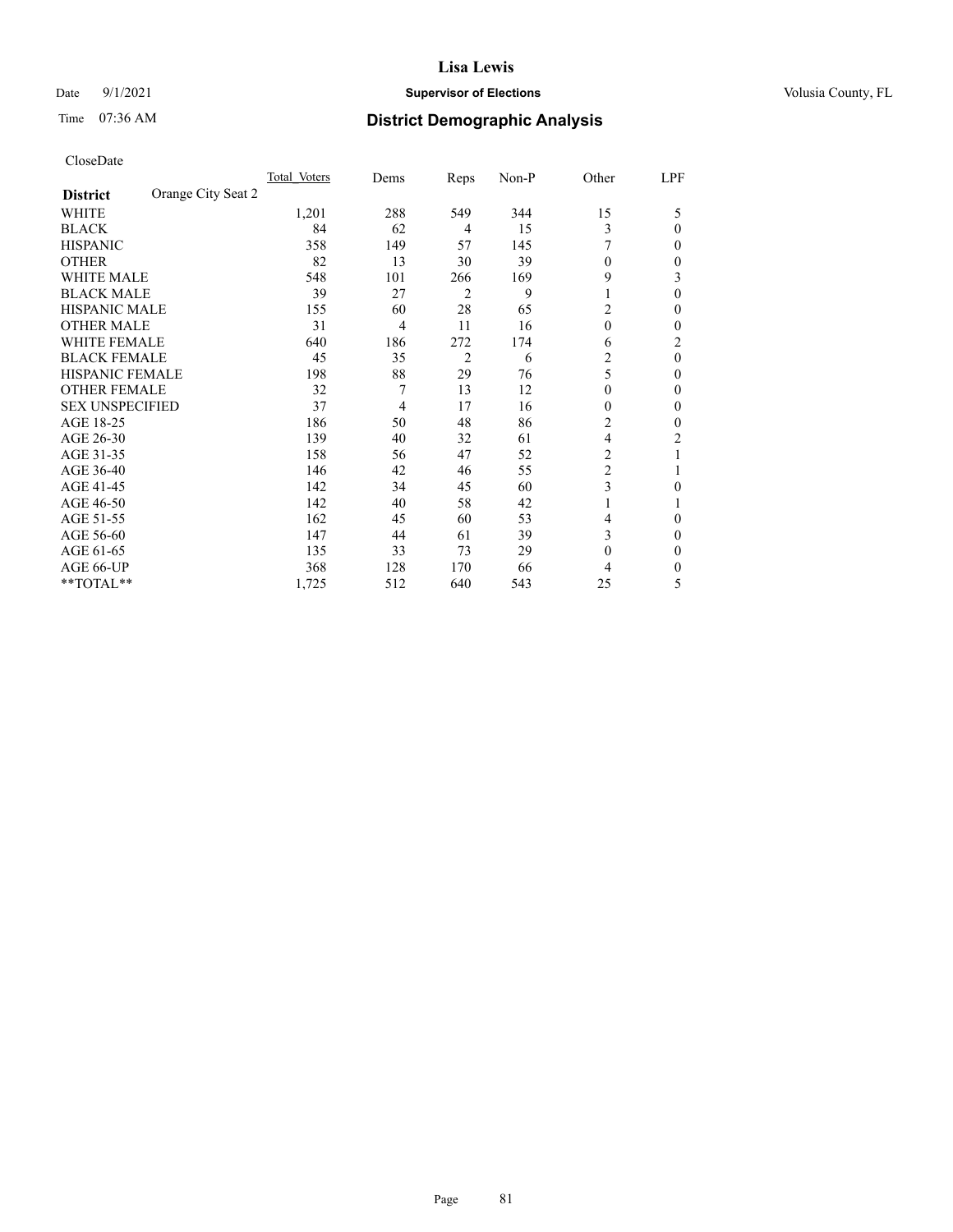### Date 9/1/2021 **Supervisor of Elections Supervisor of Elections** Volusia County, FL

# Time 07:36 AM **District Demographic Analysis**

|                        |                    | Total Voters | Dems | Reps | Non-P | Other          | LPF            |
|------------------------|--------------------|--------------|------|------|-------|----------------|----------------|
| <b>District</b>        | Orange City Seat 3 |              |      |      |       |                |                |
| WHITE                  |                    | 1,277        | 310  | 571  | 364   | 27             | 5              |
| <b>BLACK</b>           |                    | 128          | 93   | 6    | 26    | $\overline{2}$ |                |
| <b>HISPANIC</b>        |                    | 366          | 161  | 58   | 142   | 5              | 0              |
| <b>OTHER</b>           |                    | 121          | 28   | 26   | 63    | 3              |                |
| <b>WHITE MALE</b>      |                    | 560          | 116  | 254  | 176   | 11             | 3              |
| <b>BLACK MALE</b>      |                    | 49           | 29   | 3    | 15    | 1              |                |
| <b>HISPANIC MALE</b>   |                    | 151          | 55   | 31   | 61    | 4              | 0              |
| <b>OTHER MALE</b>      |                    | 38           | 9    | 8    | 21    | $\Omega$       | $\mathbf{0}$   |
| WHITE FEMALE           |                    | 691          | 188  | 309  | 177   | 15             | $\overline{2}$ |
| <b>BLACK FEMALE</b>    |                    | 75           | 61   | 3    | 10    |                | $\theta$       |
| <b>HISPANIC FEMALE</b> |                    | 211          | 103  | 27   | 80    |                | $\Omega$       |
| <b>OTHER FEMALE</b>    |                    | 58           | 16   | 13   | 26    | 2              |                |
| <b>SEX UNSPECIFIED</b> |                    | 59           | 15   | 13   | 29    | $\overline{c}$ | 0              |
| AGE 18-25              |                    | 159          | 61   | 30   | 60    | 5              | 3              |
| AGE 26-30              |                    | 106          | 30   | 25   | 45    | 6              | $\theta$       |
| AGE 31-35              |                    | 126          | 39   | 32   | 51    | 3              |                |
| AGE 36-40              |                    | 96           | 29   | 21   | 45    | 0              |                |
| AGE 41-45              |                    | 139          | 48   | 37   | 54    | 0              | $\Omega$       |
| AGE 46-50              |                    | 150          | 39   | 63   | 47    | 1              | $\Omega$       |
| AGE 51-55              |                    | 155          | 43   | 66   | 40    | 5              |                |
| AGE 56-60              |                    | 130          | 34   | 58   | 33    | 5              | $\theta$       |
| AGE 61-65              |                    | 196          | 57   | 82   | 55    | $\overline{2}$ | $\theta$       |
| AGE 66-UP              |                    | 635          | 212  | 247  | 165   | 10             |                |
| **TOTAL**              |                    | 1,892        | 592  | 661  | 595   | 37             | 7              |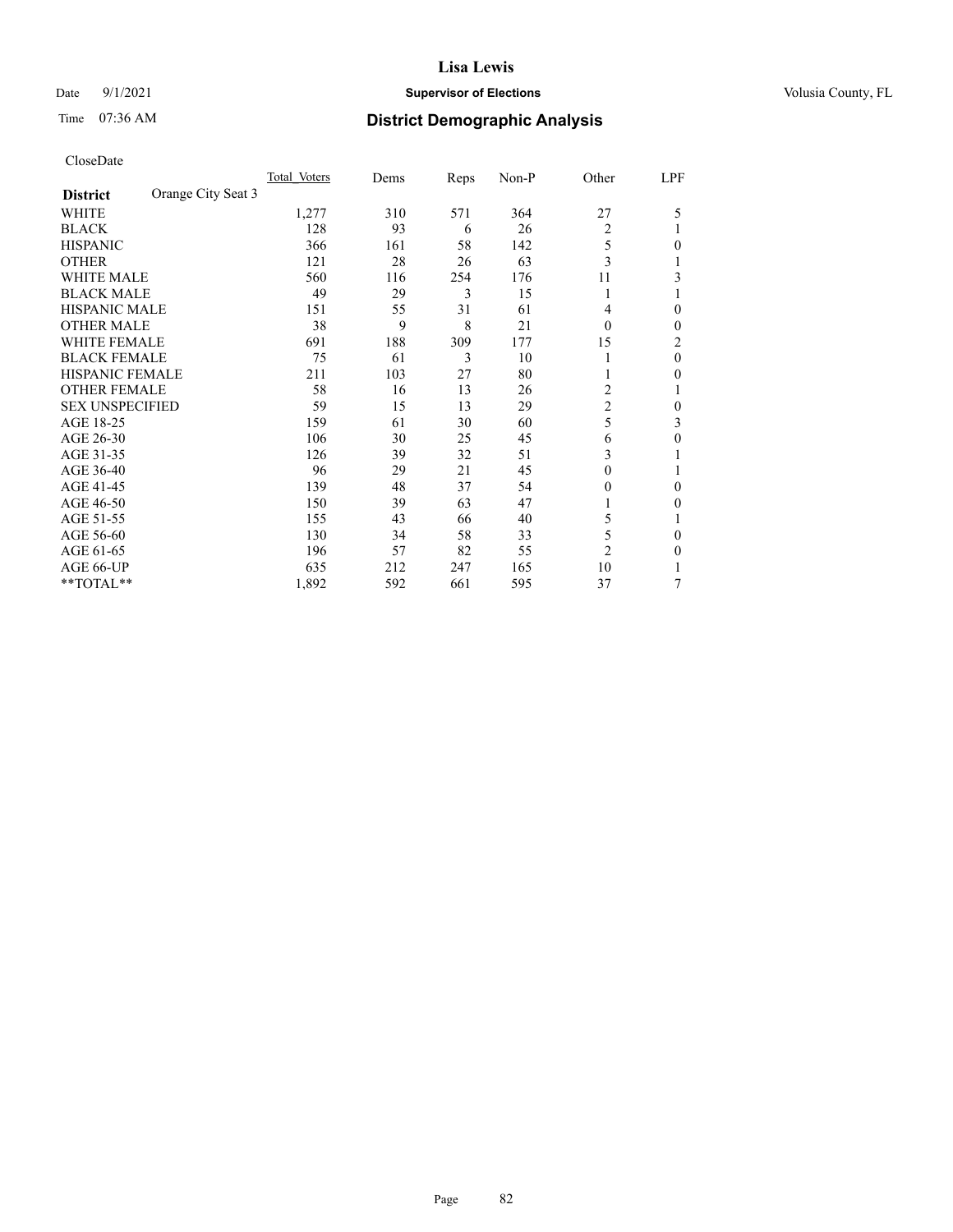### Date 9/1/2021 **Supervisor of Elections Supervisor of Elections** Volusia County, FL

# Time 07:36 AM **District Demographic Analysis**

|                        |                    | Total Voters | Dems           | Reps | Non-P          | Other          | LPF |
|------------------------|--------------------|--------------|----------------|------|----------------|----------------|-----|
| <b>District</b>        | Orange City Seat 4 |              |                |      |                |                |     |
| WHITE                  |                    | 1,302        | 361            | 560  | 356            | 18             |     |
| <b>BLACK</b>           |                    | 28           | 20             | 3    | 4              |                | 0   |
| <b>HISPANIC</b>        |                    | 148          | 63             | 36   | 49             | 0              | 0   |
| <b>OTHER</b>           |                    | 81           | 18             | 11   | 51             |                | 0   |
| <b>WHITE MALE</b>      |                    | 591          | 128            | 277  | 175            |                | 4   |
| <b>BLACK MALE</b>      |                    | 11           | 7              | 2    | $\overline{c}$ | $\theta$       | 0   |
| <b>HISPANIC MALE</b>   |                    | 78           | 34             | 21   | 23             | $_{0}$         | 0   |
| <b>OTHER MALE</b>      |                    | 25           | 5              | 5    | 15             | $\theta$       | 0   |
| <b>WHITE FEMALE</b>    |                    | 700          | 233            | 276  | 177            | 11             | 3   |
| <b>BLACK FEMALE</b>    |                    | 17           | 13             | 1    | $\overline{c}$ | 1              | 0   |
| <b>HISPANIC FEMALE</b> |                    | 68           | 29             | 14   | 25             | 0              | 0   |
| <b>OTHER FEMALE</b>    |                    | 31           | 11             | 5    | 14             |                | 0   |
| <b>SEX UNSPECIFIED</b> |                    | 37           | $\overline{2}$ | 8    | 27             | $\Omega$       | 0   |
| AGE 18-25              |                    | 140          | 36             | 47   | 54             | 2              |     |
| AGE 26-30              |                    | 122          | 25             | 37   | 56             | 4              | 0   |
| AGE 31-35              |                    | 91           | 22             | 26   | 40             | 3              | 0   |
| AGE 36-40              |                    | 118          | 31             | 37   | 46             |                | 3   |
| AGE 41-45              |                    | 97           | 33             | 36   | 26             | 2              | 0   |
| AGE 46-50              |                    | 123          | 24             | 51   | 46             | $\overline{2}$ | 0   |
| AGE 51-55              |                    | 142          | 45             | 59   | 37             | $\Omega$       |     |
| AGE 56-60              |                    | 143          | 34             | 59   | 49             | $\theta$       |     |
| AGE 61-65              |                    | 154          | 44             | 79   | 29             |                |     |
| AGE 66-UP              |                    | 429          | 168            | 179  | 77             | 5              | 0   |
| **TOTAL**              |                    | 1,559        | 462            | 610  | 460            | 20             | 7   |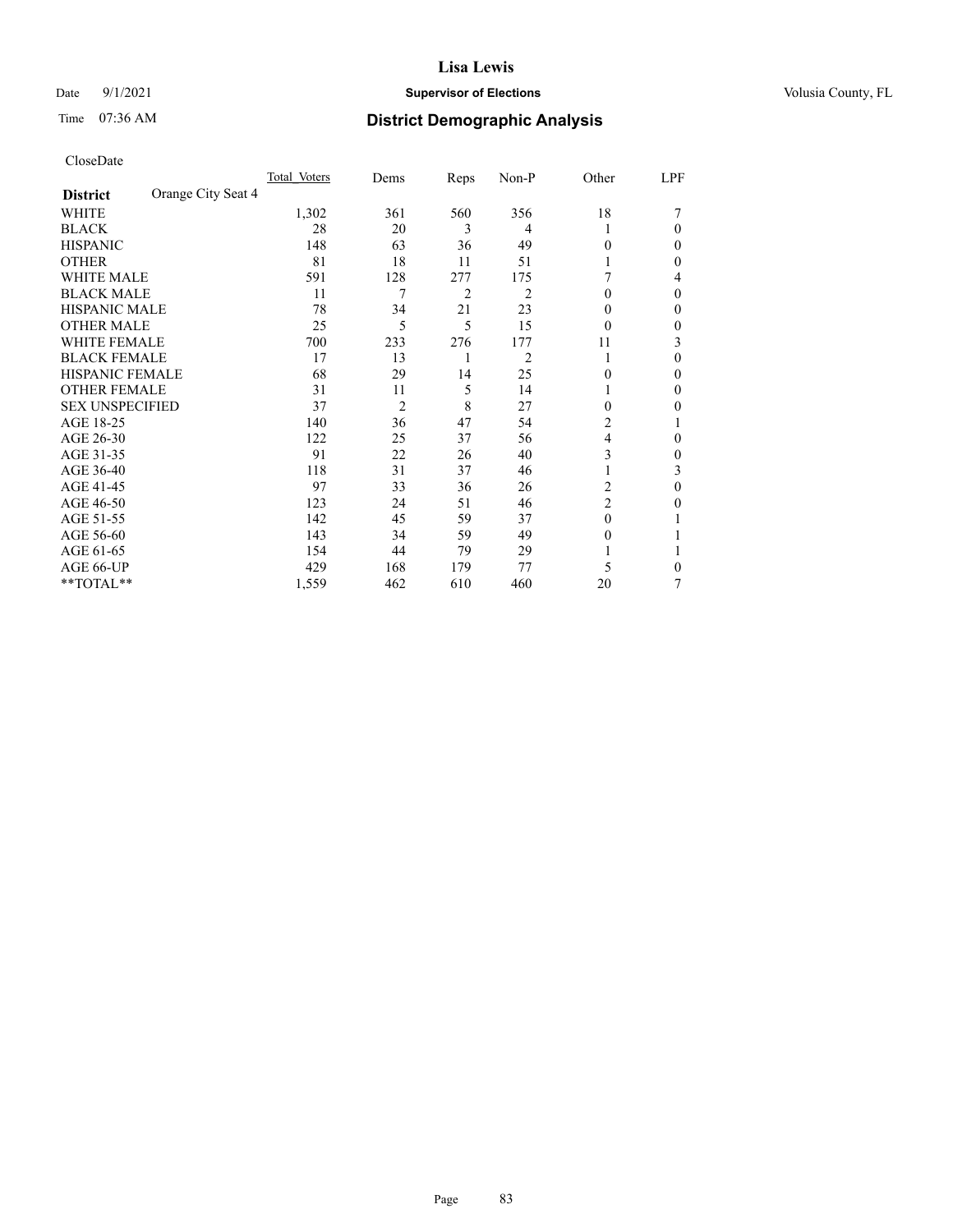### Date 9/1/2021 **Supervisor of Elections Supervisor of Elections** Volusia County, FL

# Time 07:36 AM **District Demographic Analysis**

|                        |                    | Total Voters | Dems | Reps           | Non-P | Other    | LPF      |
|------------------------|--------------------|--------------|------|----------------|-------|----------|----------|
| <b>District</b>        | Orange City Seat 5 |              |      |                |       |          |          |
| WHITE                  |                    | 1,498        | 390  | 730            | 355   | 19       | 4        |
| <b>BLACK</b>           |                    | 143          | 105  | 5              | 31    | 2        | $\Omega$ |
| <b>HISPANIC</b>        |                    | 199          | 75   | 37             | 84    | 3        | 0        |
| <b>OTHER</b>           |                    | 77           | 26   | 22             | 28    |          | 0        |
| WHITE MALE             |                    | 603          | 133  | 313            | 145   | 9        | 3        |
| <b>BLACK MALE</b>      |                    | 55           | 35   | 3              | 16    | 1        | 0        |
| <b>HISPANIC MALE</b>   |                    | 90           | 36   | 18             | 34    | 2        | 0        |
| <b>OTHER MALE</b>      |                    | 22           | 6    | 8              | 8     | $\theta$ | 0        |
| WHITE FEMALE           |                    | 884          | 257  | 413            | 203   | 10       |          |
| <b>BLACK FEMALE</b>    |                    | 85           | 69   | $\overline{2}$ | 13    |          | 0        |
| <b>HISPANIC FEMALE</b> |                    | 106          | 38   | 19             | 48    |          | 0        |
| <b>OTHER FEMALE</b>    |                    | 40           | 15   | 13             | 11    |          | 0        |
| <b>SEX UNSPECIFIED</b> |                    | 32           | 7    | 5              | 20    | 0        | 0        |
| AGE 18-25              |                    | 90           | 27   | 25             | 37    |          | 0        |
| AGE 26-30              |                    | 78           | 17   | 20             | 38    | 3        | 0        |
| AGE 31-35              |                    | 80           | 25   | 28             | 26    |          | 0        |
| AGE 36-40              |                    | 69           | 26   | 15             | 27    |          | 0        |
| AGE 41-45              |                    | 72           | 21   | 15             | 33    | 3        | 0        |
| AGE 46-50              |                    | 78           | 20   | 29             | 27    |          |          |
| AGE 51-55              |                    | 100          | 36   | 33             | 27    | 3        |          |
| AGE 56-60              |                    | 121          | 40   | 44             | 36    | $\theta$ |          |
| AGE 61-65              |                    | 147          | 53   | 56             | 35    | 3        | 0        |
| AGE 66-UP              |                    | 1,082        | 331  | 529            | 212   | 9        |          |
| **TOTAL**              |                    | 1,917        | 596  | 794            | 498   | 25       | 4        |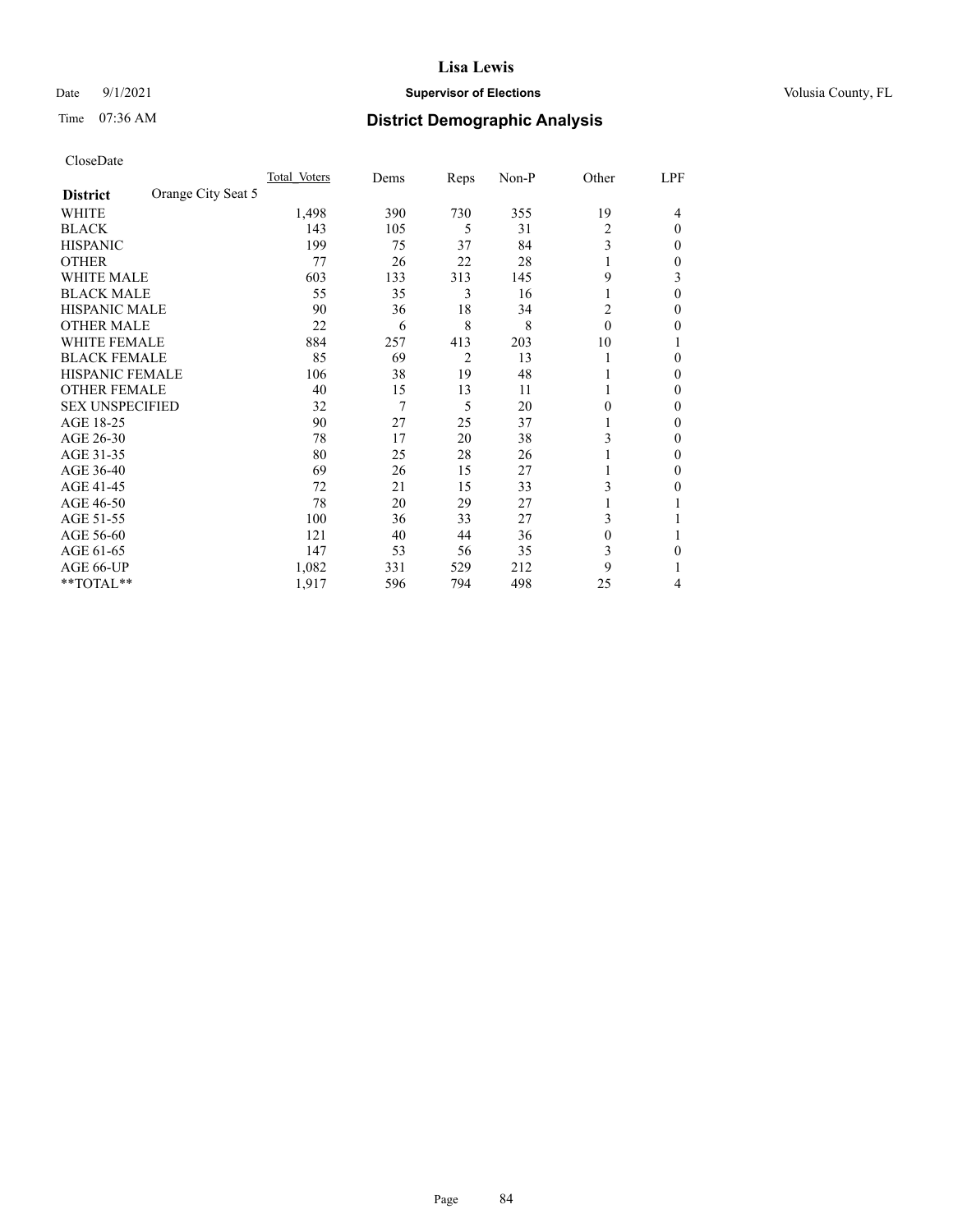### Date 9/1/2021 **Supervisor of Elections Supervisor of Elections** Volusia County, FL

# Time 07:36 AM **District Demographic Analysis**

| Total Voters | Dems                | Reps  | $Non-P$ | Other          | LPF            |
|--------------|---------------------|-------|---------|----------------|----------------|
|              |                     |       |         |                |                |
| 8,570        | 2,290               | 4,087 | 2,072   | 99             | 22             |
| 155          | 112                 | 6     | 32      | 5              | $\theta$       |
| 261          | 86                  | 82    | 85      | 6              | 2              |
| 546          | 151                 | 151   | 233     | 11             | $\theta$       |
| 3,983        | 864                 | 2,022 | 1,033   | 45             | 19             |
| 78           | 52                  | 5     | 19      | 2              | $\theta$       |
| 105          | 27                  | 33    | 40      | 4              |                |
| 220          | 65                  | 56    | 95      | 4              | $\theta$       |
| 4,518        | 1,407               | 2,042 | 1,012   | 54             | 3              |
| 74           | 58                  | 1     | 12      | 3              | $\theta$       |
| 152          | 57                  | 48    | 44      | $\overline{c}$ | 1              |
| 230          | 65                  | 69    | 92      | 4              | $\theta$       |
| 172          | 44                  | 50    | 75      | 3              | $\theta$       |
| 743          | 207                 | 271   | 248     | 14             | 3              |
| 449          | 111                 | 165   | 162     | 9              | $\overline{c}$ |
| 497          | 123                 | 187   | 174     | 8              | 5              |
| 565          | 135                 | 228   | 195     | 4              | 3              |
| 583          | 135                 | 229   | 203     | 12             | 4              |
| 655          | 169                 | 306   | 171     | 6              | 3              |
| 739          | 171                 | 375   | 187     | 6              | $\theta$       |
| 894          | 228                 | 451   | 197     | 18             | $\theta$       |
| 1,005        | 298                 | 476   | 214     | 17             | $\theta$       |
| 3,402        | 1,062               | 1,638 | 671     | 27             | 4              |
| 9,532        | 2,639               | 4,326 | 2,422   | 121            | 24             |
|              | Ormond Beach Zone 1 |       |         |                |                |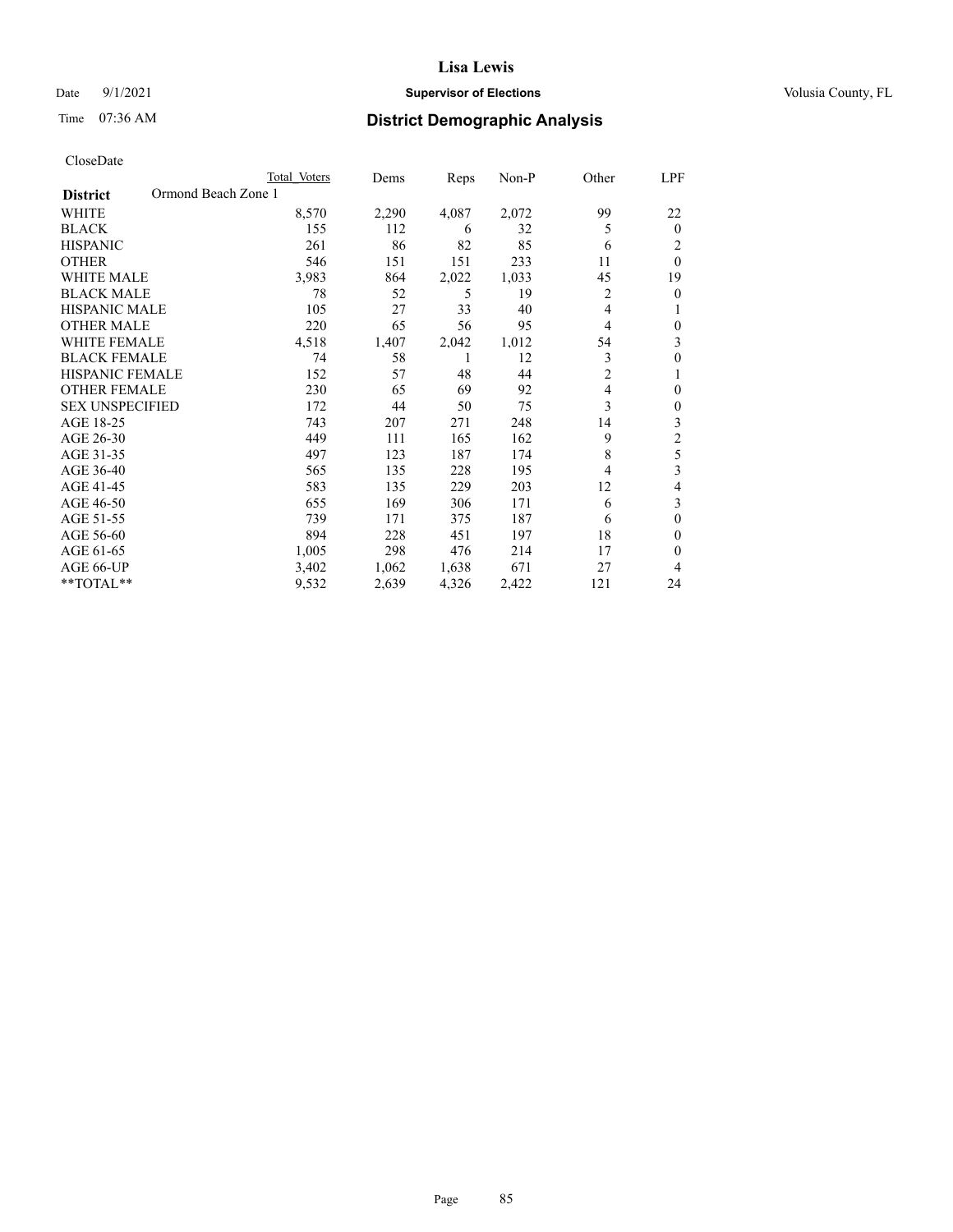### Date 9/1/2021 **Supervisor of Elections Supervisor of Elections** Volusia County, FL

# Time 07:36 AM **District Demographic Analysis**

|                                        | Total Voters | Dems  | Reps  | Non-P | Other          | LPF            |
|----------------------------------------|--------------|-------|-------|-------|----------------|----------------|
| Ormond Beach Zone 2<br><b>District</b> |              |       |       |       |                |                |
| WHITE                                  | 6,279        | 1,872 | 2,546 | 1,714 | 124            | 23             |
| <b>BLACK</b>                           | 455          | 348   | 22    | 83    | 2              | $\mathbf{0}$   |
| <b>HISPANIC</b>                        | 271          | 114   | 59    | 95    | 3              | $\Omega$       |
| <b>OTHER</b>                           | 454          | 156   | 112   | 177   | 7              | $\overline{2}$ |
| <b>WHITE MALE</b>                      | 2,833        | 691   | 1,243 | 825   | 55             | 19             |
| <b>BLACK MALE</b>                      | 189          | 130   | 12    | 46    |                | $\mathbf{0}$   |
| <b>HISPANIC MALE</b>                   | 101          | 39    | 26    | 35    |                | $\theta$       |
| <b>OTHER MALE</b>                      | 152          | 47    | 34    | 64    | 5              | $\overline{c}$ |
| <b>WHITE FEMALE</b>                    | 3,370        | 1,160 | 1,282 | 857   | 67             | 4              |
| <b>BLACK FEMALE</b>                    | 258          | 211   | 10    | 36    |                | $\theta$       |
| <b>HISPANIC FEMALE</b>                 | 163          | 75    | 31    | 56    |                | $\theta$       |
| <b>OTHER FEMALE</b>                    | 191          | 79    | 56    | 54    | $\overline{c}$ | $\theta$       |
| <b>SEX UNSPECIFIED</b>                 | 202          | 58    | 45    | 96    | 3              | $\theta$       |
| AGE 18-25                              | 605          | 181   | 176   | 223   | 21             | 4              |
| AGE 26-30                              | 477          | 138   | 149   | 176   | 12             | $\overline{2}$ |
| AGE 31-35                              | 484          | 168   | 131   | 175   | 6              | 4              |
| AGE 36-40                              | 400          | 109   | 123   | 158   | 7              | 3              |
| AGE 41-45                              | 457          | 151   | 140   | 155   | 9              | $\overline{c}$ |
| AGE 46-50                              | 468          | 132   | 167   | 145   | 18             | 6              |
| AGE 51-55                              | 650          | 173   | 279   | 182   | 15             | 1              |
| AGE 56-60                              | 791          | 241   | 334   | 201   | 13             | $\overline{2}$ |
| AGE 61-65                              | 764          | 274   | 289   | 188   | 12             | 1              |
| AGE 66-UP                              | 2,363        | 923   | 951   | 466   | 23             | $\theta$       |
| **TOTAL**                              | 7,459        | 2,490 | 2,739 | 2,069 | 136            | 25             |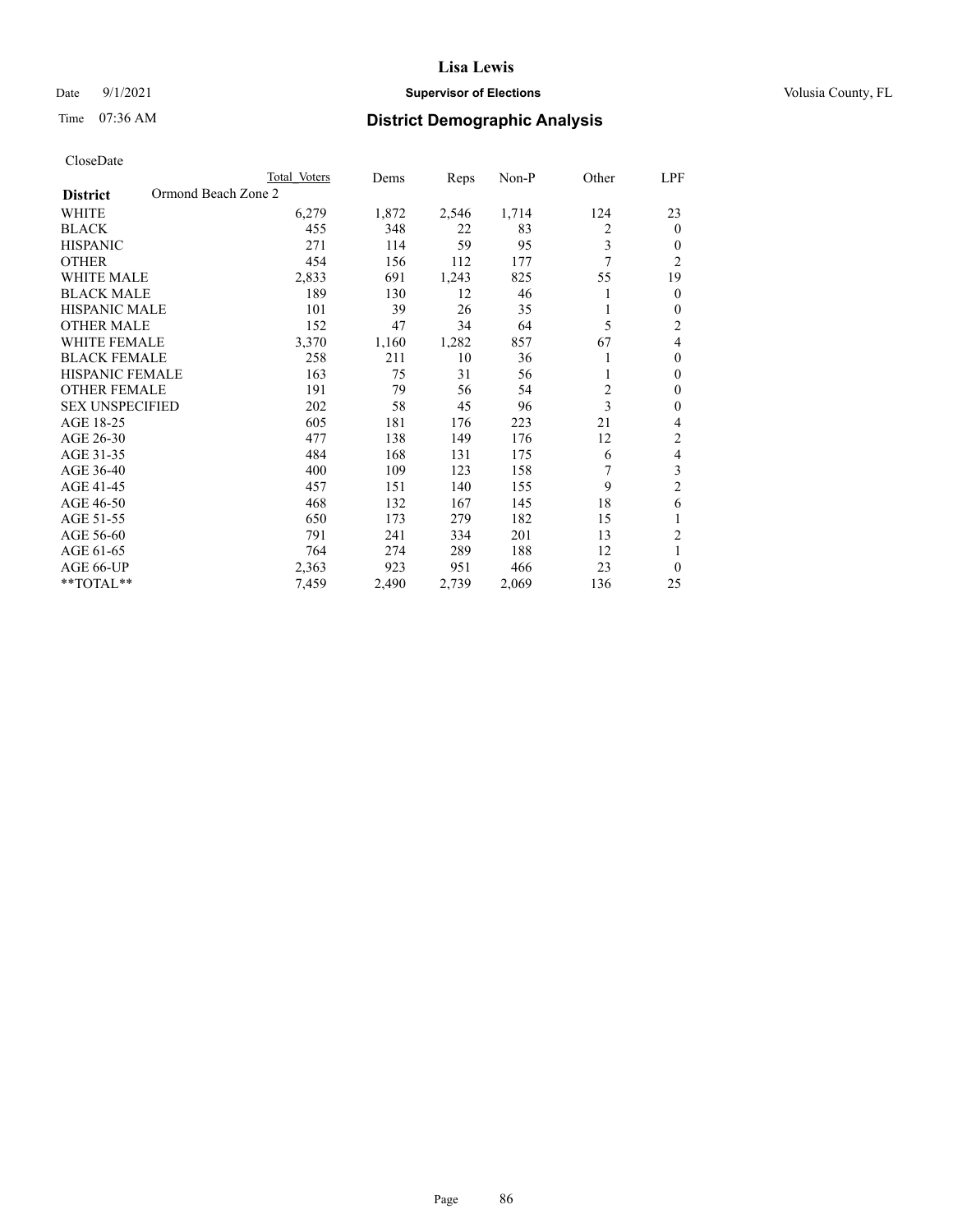### Date 9/1/2021 **Supervisor of Elections Supervisor of Elections** Volusia County, FL

# Time 07:36 AM **District Demographic Analysis**

|                                        | Total Voters | Dems  | Reps  | Non-P | Other          | <u>LPF</u>     |
|----------------------------------------|--------------|-------|-------|-------|----------------|----------------|
| Ormond Beach Zone 3<br><b>District</b> |              |       |       |       |                |                |
| WHITE                                  | 7,878        | 2,023 | 3,843 | 1,874 | 115            | 23             |
| <b>BLACK</b>                           | 338          | 232   | 18    | 81    | 6              | 1              |
| <b>HISPANIC</b>                        | 338          | 111   | 85    | 130   | 7              | 5              |
| <b>OTHER</b>                           | 667          | 209   | 169   | 270   | 18             | 1              |
| <b>WHITE MALE</b>                      | 3,674        | 809   | 1,901 | 899   | 48             | 17             |
| <b>BLACK MALE</b>                      | 145          | 88    | 10    | 45    | $\overline{c}$ | $\mathbf{0}$   |
| <b>HISPANIC MALE</b>                   | 150          | 45    | 37    | 61    | 3              | 4              |
| <b>OTHER MALE</b>                      | 244          | 75    | 65    | 96    | 8              | $\mathbf{0}$   |
| <b>WHITE FEMALE</b>                    | 4,127        | 1,195 | 1,910 | 949   | 67             | 6              |
| <b>BLACK FEMALE</b>                    | 188          | 141   | 8     | 34    | 4              | 1              |
| <b>HISPANIC FEMALE</b>                 | 184          | 66    | 47    | 66    | 4              | 1              |
| <b>OTHER FEMALE</b>                    | 308          | 109   | 78    | 115   | 6              | $\theta$       |
| <b>SEX UNSPECIFIED</b>                 | 201          | 47    | 59    | 90    | 4              | 1              |
| AGE 18-25                              | 989          | 264   | 379   | 308   | 31             | 7              |
| AGE 26-30                              | 561          | 178   | 187   | 181   | 12             | 3              |
| AGE 31-35                              | 549          | 172   | 176   | 191   | 8              | $\overline{2}$ |
| AGE 36-40                              | 632          | 141   | 265   | 205   | 15             | 6              |
| AGE 41-45                              | 567          | 124   | 235   | 190   | 14             | 4              |
| AGE 46-50                              | 606          | 126   | 293   | 175   | 11             | 1              |
| AGE 51-55                              | 753          | 172   | 393   | 175   | 11             | 2              |
| AGE 56-60                              | 830          | 211   | 413   | 197   | 8              | 1              |
| AGE 61-65                              | 858          | 260   | 398   | 184   | 15             | 1              |
| AGE 66-UP                              | 2,876        | 927   | 1,376 | 549   | 21             | 3              |
| **TOTAL**                              | 9,221        | 2,575 | 4,115 | 2,355 | 146            | 30             |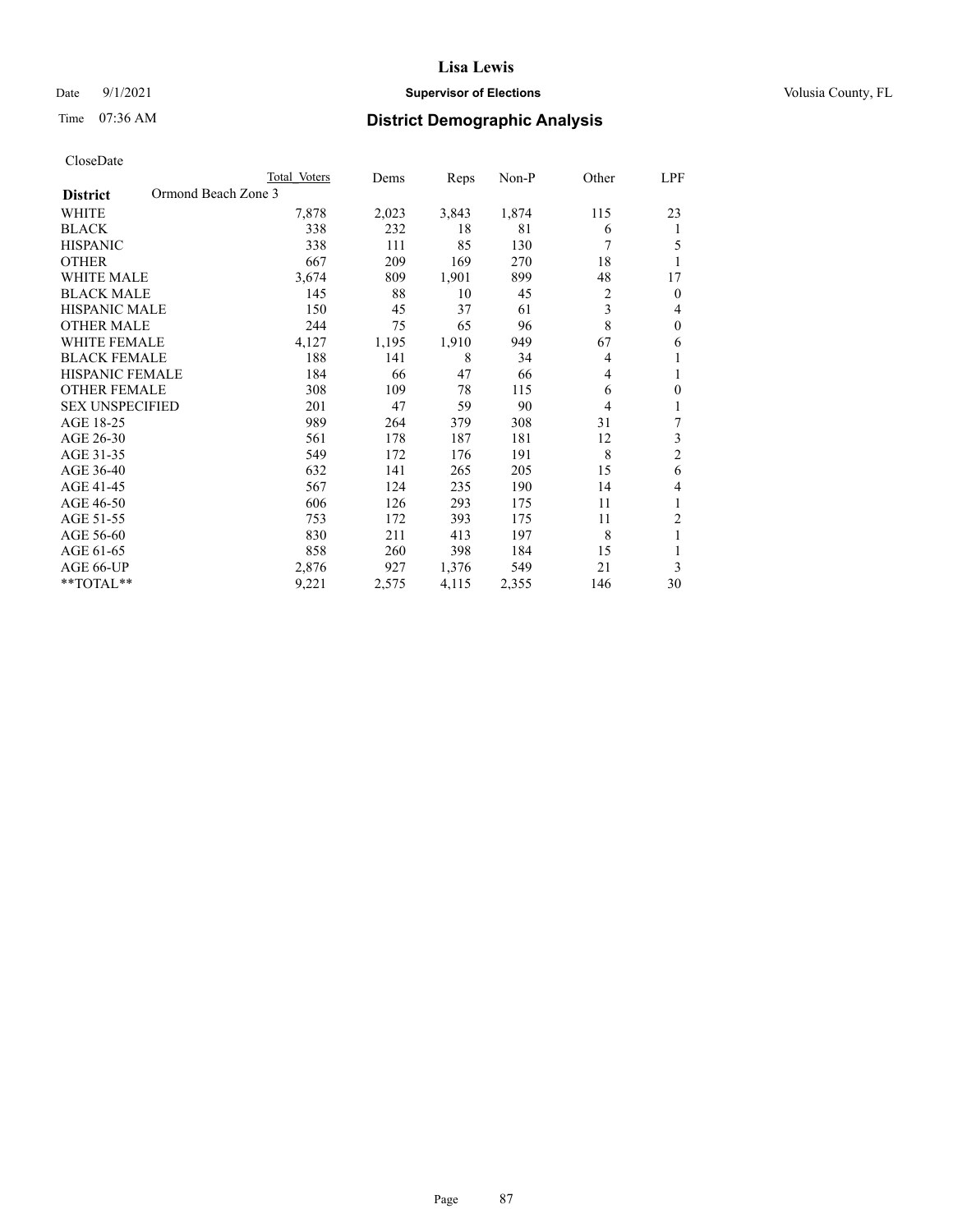### Date 9/1/2021 **Supervisor of Elections Supervisor of Elections** Volusia County, FL

# Time 07:36 AM **District Demographic Analysis**

|                                        | Total Voters | Dems  | Reps  | Non-P | Other    | LPF          |
|----------------------------------------|--------------|-------|-------|-------|----------|--------------|
| Ormond Beach Zone 4<br><b>District</b> |              |       |       |       |          |              |
| WHITE                                  | 7,410        | 2,129 | 3,191 | 1,952 | 120      | 18           |
| <b>BLACK</b>                           | 273          | 195   | 8     | 64    | 4        | 2            |
| <b>HISPANIC</b>                        | 235          | 103   | 48    | 81    | 3        | 0            |
| <b>OTHER</b>                           | 498          | 137   | 134   | 218   | 9        | 0            |
| WHITE MALE                             | 3,223        | 771   | 1,447 | 942   | 51       | 12           |
| <b>BLACK MALE</b>                      | 123          | 83    | 2     | 33    | 3        | 2            |
| HISPANIC MALE                          | 97           | 39    | 24    | 31    | 3        | $\mathbf{0}$ |
| <b>OTHER MALE</b>                      | 193          | 51    | 51    | 87    | 4        | 0            |
| WHITE FEMALE                           | 4,101        | 1,342 | 1,706 | 979   | 68       | 6            |
| <b>BLACK FEMALE</b>                    | 148          | 111   | 5     | 31    |          | 0            |
| <b>HISPANIC FEMALE</b>                 | 136          | 63    | 24    | 49    | $\theta$ | 0            |
| <b>OTHER FEMALE</b>                    | 194          | 61    | 52    | 78    | 3        | 0            |
| <b>SEX UNSPECIFIED</b>                 | 201          | 43    | 70    | 85    | 3        | 0            |
| AGE 18-25                              | 535          | 154   | 173   | 192   | 15       |              |
| AGE 26-30                              | 463          | 120   | 149   | 179   | 14       | 1            |
| AGE 31-35                              | 496          | 148   | 154   | 181   | 12       |              |
| AGE 36-40                              | 447          | 134   | 119   | 182   | 6        | 6            |
| AGE 41-45                              | 372          | 99    | 132   | 130   | 8        | 3            |
| AGE 46-50                              | 405          | 91    | 170   | 135   | 7        | 2            |
| AGE 51-55                              | 569          | 137   | 259   | 159   | 10       | 4            |
| AGE 56-60                              | 781          | 206   | 351   | 211   | 12       |              |
| AGE 61-65                              | 835          | 258   | 383   | 182   | 12       | 0            |
| AGE 66-UP                              | 3,513        | 1,217 | 1,491 | 764   | 40       |              |
| **TOTAL**                              | 8,416        | 2,564 | 3,381 | 2,315 | 136      | 20           |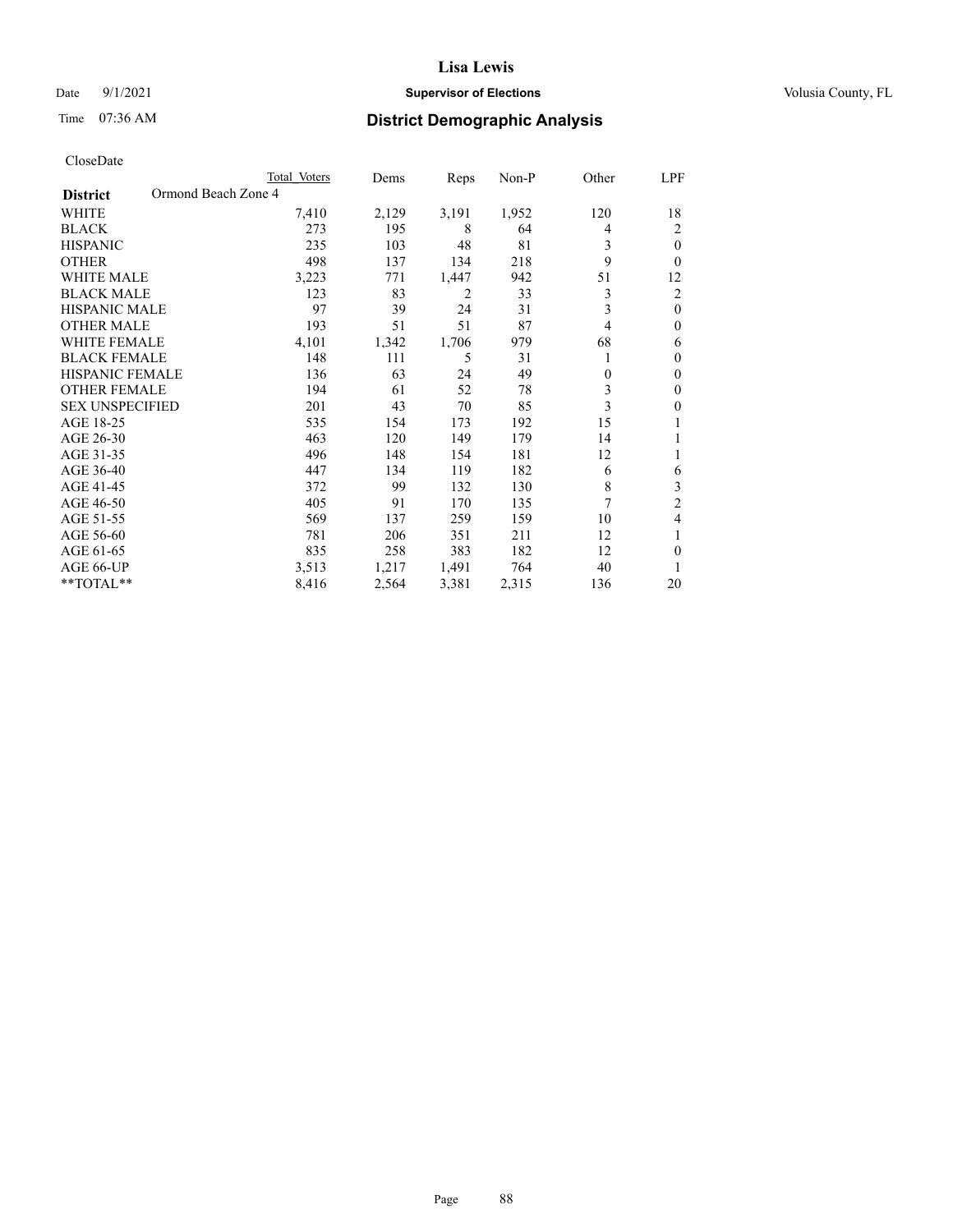### Date 9/1/2021 **Supervisor of Elections Supervisor of Elections** Volusia County, FL

# Time 07:36 AM **District Demographic Analysis**

|                        |         | Total Voters | Dems           | Reps           | Non-P          | Other    | LPF      |
|------------------------|---------|--------------|----------------|----------------|----------------|----------|----------|
| <b>District</b>        | Pierson |              |                |                |                |          |          |
| WHITE                  |         | 605          | 140            | 327            | 124            | 10       | 4        |
| <b>BLACK</b>           |         | 35           | 31             | $\overline{0}$ | 4              | $\Omega$ | $\Omega$ |
| <b>HISPANIC</b>        |         | 193          | 85             | 11             | 96             |          | 0        |
| <b>OTHER</b>           |         | 38           | 9              | 8              | 21             | $\Omega$ | 0        |
| WHITE MALE             |         | 301          | 67             | 164            | 63             | 4        | 3        |
| <b>BLACK MALE</b>      |         | 19           | 17             | $\theta$       | $\overline{2}$ | $\Omega$ | 0        |
| <b>HISPANIC MALE</b>   |         | 104          | 52             | 6              | 45             |          | 0        |
| <b>OTHER MALE</b>      |         | 16           | 3              | 6              | 7              | $\theta$ | 0        |
| WHITE FEMALE           |         | 299          | 72             | 160            | 60             | 6        |          |
| <b>BLACK FEMALE</b>    |         | 16           | 14             | $\overline{0}$ | $\overline{c}$ | $\Omega$ | 0        |
| <b>HISPANIC FEMALE</b> |         | 84           | 30             | 5              | 49             | $\Omega$ | 0        |
| <b>OTHER FEMALE</b>    |         | 12           | $\overline{4}$ | 1              | 7              | $\Omega$ | 0        |
| <b>SEX UNSPECIFIED</b> |         | 20           | 6              | 4              | 10             | $\theta$ | 0        |
| AGE 18-25              |         | 125          | 39             | 24             | 61             |          | 0        |
| AGE 26-30              |         | 82           | 29             | 23             | 27             |          | 2        |
| AGE 31-35              |         | 67           | 20             | 20             | 26             |          | 0        |
| AGE 36-40              |         | 64           | 14             | 25             | 23             | 1        |          |
| AGE 41-45              |         | 55           | 9              | 20             | 26             | 0        | 0        |
| AGE 46-50              |         | 56           | 11             | 29             | 15             | $\theta$ |          |
| AGE 51-55              |         | 55           | 18             | 24             | 12             |          | 0        |
| AGE 56-60              |         | 69           | 22             | 30             | 16             |          | 0        |
| AGE 61-65              |         | 99           | 30             | 48             | 20             |          | 0        |
| AGE 66-UP              |         | 199          | 73             | 103            | 19             | 4        | 0        |
| **TOTAL**              |         | 871          | 265            | 346            | 245            | 11       | 4        |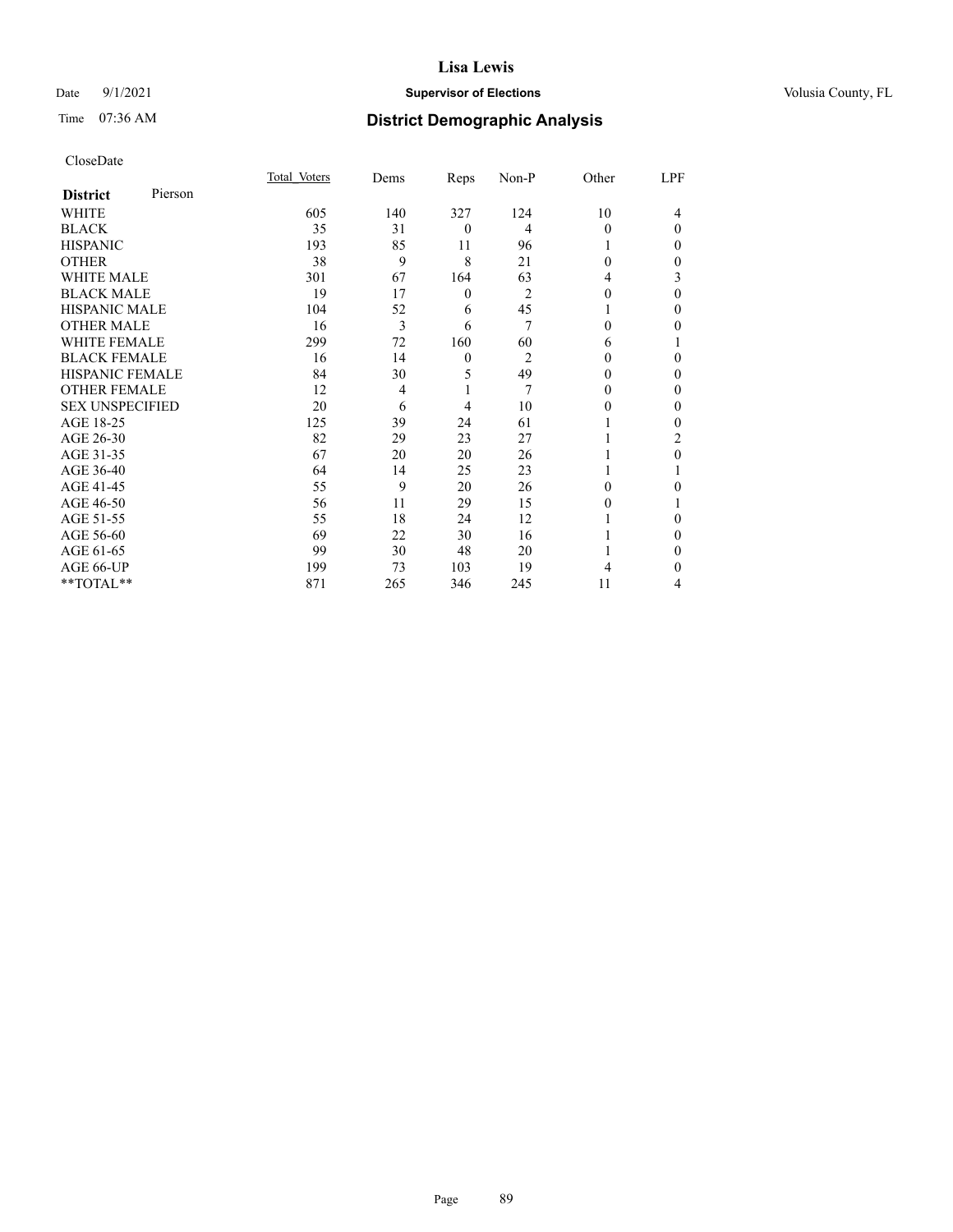### Date 9/1/2021 **Supervisor of Elections Supervisor of Elections** Volusia County, FL

# Time 07:36 AM **District Demographic Analysis**

|                        |             | Total Voters | Dems | Reps     | Non-P | Other    | LPF            |
|------------------------|-------------|--------------|------|----------|-------|----------|----------------|
| <b>District</b>        | Ponce Inlet |              |      |          |       |          |                |
| WHITE                  |             | 3,175        | 714  | 1,686    | 712   | 54       | 9              |
| <b>BLACK</b>           |             | 16           | 5    | 3        | 8     | 0        | 0              |
| <b>HISPANIC</b>        |             | 66           | 14   | 32       | 19    | 0        |                |
| <b>OTHER</b>           |             | 129          | 40   | 47       | 42    | 0        | 0              |
| <b>WHITE MALE</b>      |             | 1,520        | 284  | 821      | 376   | 32       | 7              |
| <b>BLACK MALE</b>      |             | 11           | 3    | 3        | 5     | $\theta$ | 0              |
| <b>HISPANIC MALE</b>   |             | 27           | 4    | 15       | 8     | 0        | $\theta$       |
| <b>OTHER MALE</b>      |             | 47           | 13   | 18       | 16    | $\Omega$ | $\mathbf{0}$   |
| <b>WHITE FEMALE</b>    |             | 1,627        | 424  | 854      | 325   | 22       | 2              |
| <b>BLACK FEMALE</b>    |             | 5            | 2    | $\theta$ | 3     | $\Omega$ | 0              |
| <b>HISPANIC FEMALE</b> |             | 39           | 10   | 17       | 11    | 0        |                |
| <b>OTHER FEMALE</b>    |             | 51           | 18   | 18       | 15    | 0        | $\Omega$       |
| <b>SEX UNSPECIFIED</b> |             | 59           | 15   | 22       | 22    | 0        | 0              |
| AGE 18-25              |             | 196          | 40   | 88       | 60    | 6        | $\overline{2}$ |
| AGE 26-30              |             | 99           | 27   | 34       | 34    | 2        | $\mathfrak{2}$ |
| AGE 31-35              |             | 80           | 17   | 30       | 31    |          | 1              |
| AGE 36-40              |             | 83           | 21   | 32       | 30    | 0        | 0              |
| AGE 41-45              |             | 119          | 22   | 54       | 39    | 3        |                |
| AGE 46-50              |             | 153          | 26   | 82       | 41    | 4        | 0              |
| AGE 51-55              |             | 207          | 33   | 115      | 55    | 3        | 1              |
| AGE 56-60              |             | 349          | 71   | 188      | 81    | 7        | 2              |
| AGE 61-65              |             | 487          | 104  | 274      | 101   | 8        | $\theta$       |
| AGE 66-UP              |             | 1,613        | 412  | 871      | 309   | 20       |                |
| **TOTAL**              |             | 3,386        | 773  | 1,768    | 781   | 54       | 10             |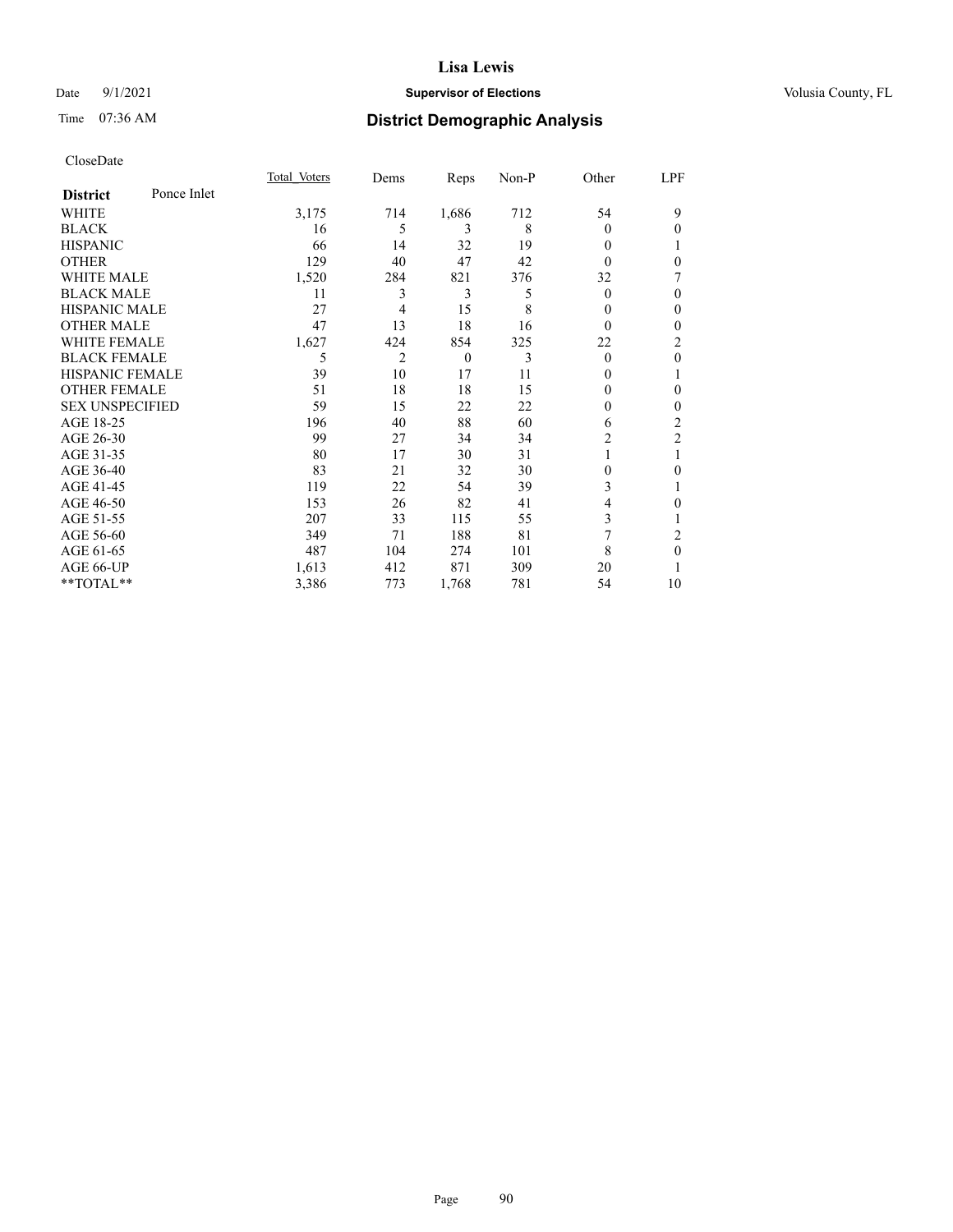### Date 9/1/2021 **Supervisor of Elections Supervisor of Elections** Volusia County, FL

# Time 07:36 AM **District Demographic Analysis**

|                                           | Total Voters | Dems  | Reps  | $Non-P$ | Other | LPF            |
|-------------------------------------------|--------------|-------|-------|---------|-------|----------------|
| Port Orange District 1<br><b>District</b> |              |       |       |         |       |                |
| WHITE                                     | 9,010        | 2,526 | 3,589 | 2,699   | 175   | 21             |
| <b>BLACK</b>                              | 264          | 180   | 19    | 61      | 4     | $\theta$       |
| <b>HISPANIC</b>                           | 394          | 142   | 89    | 155     | 6     | 2              |
| <b>OTHER</b>                              | 524          | 134   | 146   | 223     | 15    | 6              |
| <b>WHITE MALE</b>                         | 4,152        | 976   | 1,806 | 1,280   | 80    | 10             |
| <b>BLACK MALE</b>                         | 113          | 65    | 11    | 34      | 3     | $\theta$       |
| <b>HISPANIC MALE</b>                      | 176          | 57    | 38    | 77      | 3     | 1              |
| <b>OTHER MALE</b>                         | 182          | 42    | 50    | 83      | 4     | 3              |
| <b>WHITE FEMALE</b>                       | 4,713        | 1,519 | 1,732 | 1,359   | 93    | 10             |
| <b>BLACK FEMALE</b>                       | 146          | 111   | 8     | 26      |       | $\mathbf{0}$   |
| <b>HISPANIC FEMALE</b>                    | 206          | 81    | 49    | 72      | 3     | 1              |
| <b>OTHER FEMALE</b>                       | 223          | 61    | 77    | 75      | 8     | $\overline{2}$ |
| <b>SEX UNSPECIFIED</b>                    | 281          | 70    | 72    | 132     | 5     | $\overline{c}$ |
| AGE 18-25                                 | 828          | 218   | 212   | 365     | 28    | 5              |
| AGE 26-30                                 | 699          | 202   | 180   | 289     | 24    | 4              |
| AGE 31-35                                 | 635          | 179   | 181   | 254     | 14    | 7              |
| AGE 36-40                                 | 624          | 178   | 177   | 246     | 20    | 3              |
| AGE 41-45                                 | 586          | 152   | 193   | 232     | 7     | $\overline{2}$ |
| AGE 46-50                                 | 645          | 173   | 243   | 213     | 12    | 4              |
| AGE 51-55                                 | 752          | 192   | 321   | 226     | 12    | 1              |
| AGE 56-60                                 | 1,033        | 276   | 437   | 299     | 20    | 1              |
| AGE 61-65                                 | 1,112        | 359   | 476   | 259     | 18    | $\theta$       |
| AGE 66-UP                                 | 3,278        | 1,053 | 1,423 | 755     | 45    | 2              |
| **TOTAL**                                 | 10,192       | 2,982 | 3,843 | 3,138   | 200   | 29             |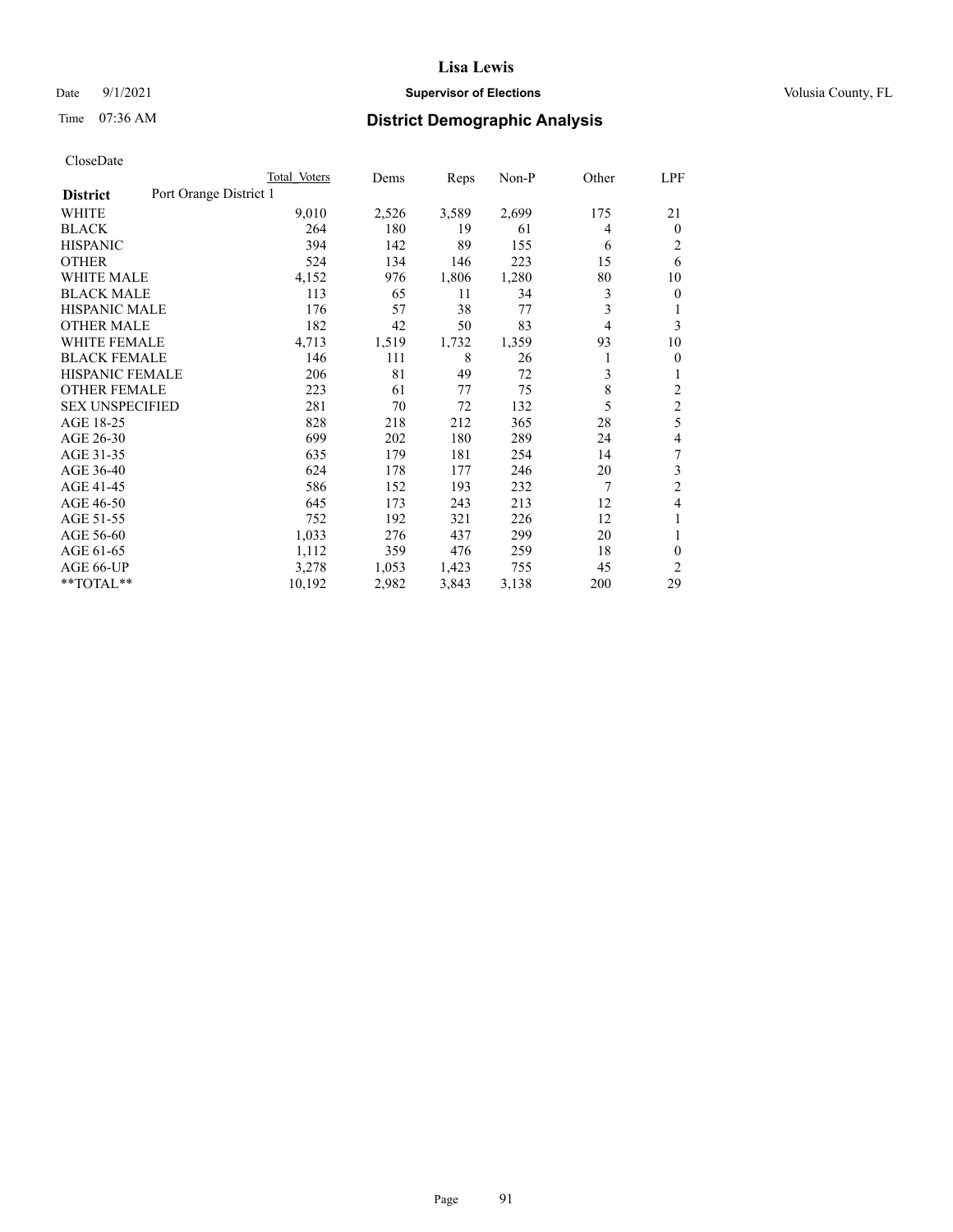### Date 9/1/2021 **Supervisor of Elections Supervisor of Elections** Volusia County, FL

# Time 07:36 AM **District Demographic Analysis**

|                                           | Total Voters | Dems  | Reps  | $Non-P$ | Other | LPF            |
|-------------------------------------------|--------------|-------|-------|---------|-------|----------------|
| Port Orange District 2<br><b>District</b> |              |       |       |         |       |                |
| WHITE                                     | 9,417        | 2,579 | 3,952 | 2,671   | 183   | 32             |
| <b>BLACK</b>                              | 549          | 403   | 24    | 116     | 5     | 1              |
| <b>HISPANIC</b>                           | 526          | 210   | 105   | 202     |       | 2              |
| <b>OTHER</b>                              | 694          | 207   | 164   | 311     | 9     | 3              |
| <b>WHITE MALE</b>                         | 4,236        | 957   | 1,912 | 1,275   | 77    | 15             |
| <b>BLACK MALE</b>                         | 222          | 146   | 12    | 61      | 3     | $\theta$       |
| <b>HISPANIC MALE</b>                      | 264          | 93    | 65    | 99      | 6     | 1              |
| <b>OTHER MALE</b>                         | 251          | 69    | 63    | 112     | 4     | 3              |
| <b>WHITE FEMALE</b>                       | 5,046        | 1,585 | 1,981 | 1,357   | 106   | 17             |
| <b>BLACK FEMALE</b>                       | 320          | 252   | 11    | 55      | 2     | $\overline{0}$ |
| <b>HISPANIC FEMALE</b>                    | 256          | 116   | 38    | 100     | 1     | 1              |
| <b>OTHER FEMALE</b>                       | 295          | 110   | 67    | 114     | 4     | $\theta$       |
| <b>SEX UNSPECIFIED</b>                    | 296          | 71    | 96    | 127     | 1     | 1              |
| AGE 18-25                                 | 1,027        | 315   | 253   | 419     | 35    | 5              |
| AGE 26-30                                 | 870          | 248   | 258   | 336     | 21    | 7              |
| AGE 31-35                                 | 759          | 222   | 224   | 291     | 17    | 5              |
| AGE 36-40                                 | 681          | 193   | 213   | 257     | 13    | 5              |
| AGE 41-45                                 | 593          | 166   | 206   | 210     | 8     | 3              |
| AGE 46-50                                 | 624          | 147   | 248   | 215     | 10    | 4              |
| AGE 51-55                                 | 796          | 211   | 328   | 240     | 13    | 4              |
| AGE 56-60                                 | 1,056        | 287   | 479   | 274     | 15    | 1              |
| AGE 61-65                                 | 1,140        | 361   | 489   | 259     | 28    | 3              |
| AGE 66-UP                                 | 3,640        | 1,249 | 1,547 | 799     | 44    |                |
| **TOTAL**                                 | 11,186       | 3,399 | 4,245 | 3,300   | 204   | 38             |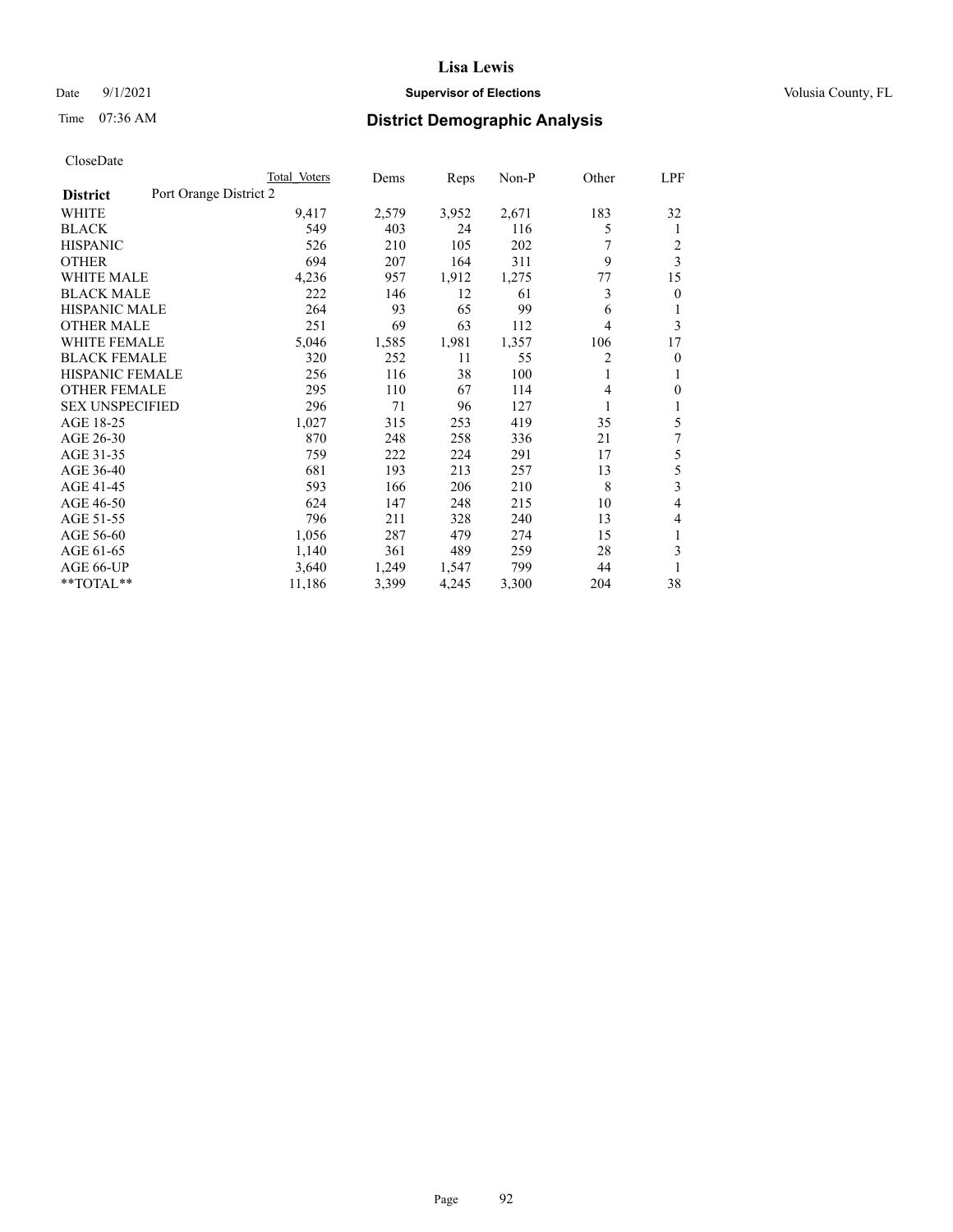### Date 9/1/2021 **Supervisor of Elections Supervisor of Elections** Volusia County, FL

# Time 07:36 AM **District Demographic Analysis**

|                        | Total Voters           | Dems  | Reps  | Non-P | Other | <u>LPF</u>     |  |  |
|------------------------|------------------------|-------|-------|-------|-------|----------------|--|--|
| <b>District</b>        | Port Orange District 3 |       |       |       |       |                |  |  |
| WHITE                  | 11,680                 | 2,992 | 5,244 | 3,208 | 196   | 40             |  |  |
| <b>BLACK</b>           | 554                    | 399   | 22    | 122   | 9     | 2              |  |  |
| <b>HISPANIC</b>        | 617                    | 203   | 133   | 271   | 4     | 6              |  |  |
| <b>OTHER</b>           | 808                    | 230   | 219   | 344   | 14    | 1              |  |  |
| <b>WHITE MALE</b>      | 5,267                  | 1,117 | 2,499 | 1,527 | 95    | 29             |  |  |
| <b>BLACK MALE</b>      | 246                    | 160   | 14    | 64    | 6     | 2              |  |  |
| <b>HISPANIC MALE</b>   | 282                    | 86    | 78    | 110   | 3     | 5              |  |  |
| <b>OTHER MALE</b>      | 294                    | 81    | 74    | 134   | 4     | 1              |  |  |
| <b>WHITE FEMALE</b>    | 6,272                  | 1,839 | 2,689 | 1,636 | 98    | 10             |  |  |
| <b>BLACK FEMALE</b>    | 303                    | 235   | 8     | 57    | 3     | $\theta$       |  |  |
| <b>HISPANIC FEMALE</b> | 326                    | 116   | 54    | 154   | 1     | 1              |  |  |
| <b>OTHER FEMALE</b>    | 350                    | 120   | 99    | 125   | 6     | $\Omega$       |  |  |
| <b>SEX UNSPECIFIED</b> | 319                    | 70    | 103   | 138   | 7     | 1              |  |  |
| AGE 18-25              | 1,287                  | 363   | 390   | 490   | 33    | 11             |  |  |
| AGE 26-30              | 948                    | 238   | 321   | 361   | 25    | 3              |  |  |
| AGE 31-35              | 960                    | 251   | 326   | 361   | 12    | 10             |  |  |
| AGE 36-40              | 919                    | 229   | 331   | 333   | 23    | 3              |  |  |
| AGE 41-45              | 841                    | 236   | 305   | 285   | 10    | 5              |  |  |
| AGE 46-50              | 891                    | 233   | 357   | 277   | 21    | 3              |  |  |
| AGE 51-55              | 917                    | 249   | 402   | 248   | 14    | $\overline{4}$ |  |  |
| AGE 56-60              | 1,134                  | 295   | 550   | 276   | 10    | 3              |  |  |
| AGE 61-65              | 1,188                  | 352   | 525   | 294   | 16    | 1              |  |  |
| AGE 66-UP              | 4,573                  | 1,378 | 2,110 | 1,020 | 59    | 6              |  |  |
| **TOTAL**              | 13,659                 | 3,824 | 5,618 | 3,945 | 223   | 49             |  |  |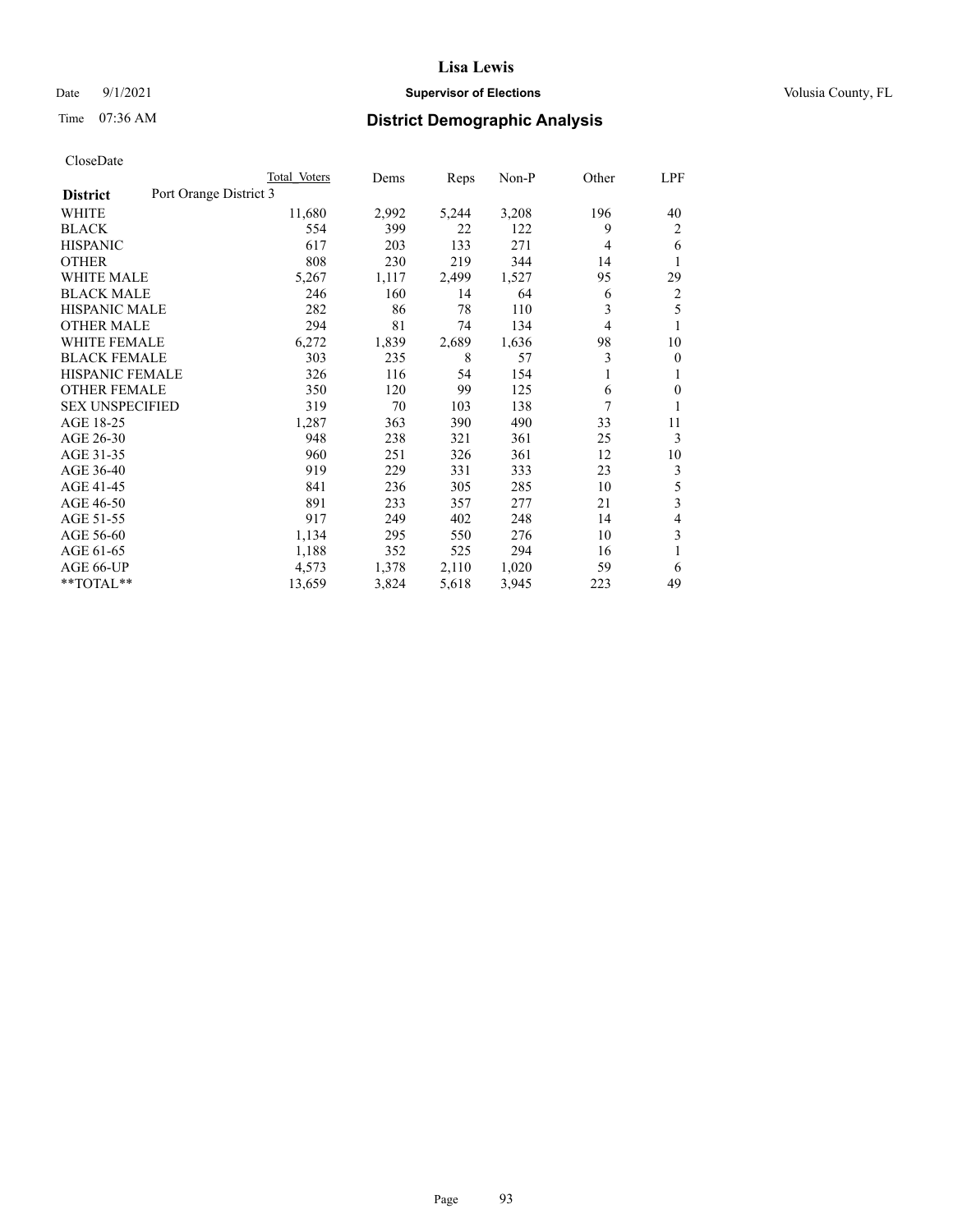### Date 9/1/2021 **Supervisor of Elections Supervisor of Elections** Volusia County, FL

# Time 07:36 AM **District Demographic Analysis**

|                                           | Total Voters | Dems  | Reps  | Non-P | Other          | LPF            |
|-------------------------------------------|--------------|-------|-------|-------|----------------|----------------|
| Port Orange District 4<br><b>District</b> |              |       |       |       |                |                |
| WHITE                                     | 10,654       | 2,685 | 4,971 | 2,777 | 179            | 42             |
| <b>BLACK</b>                              | 331          | 232   | 25    | 72    | 2              | $\mathbf{0}$   |
| <b>HISPANIC</b>                           | 461          | 169   | 137   | 150   | 5              | $\theta$       |
| <b>OTHER</b>                              | 820          | 270   | 205   | 327   | 16             | $\overline{2}$ |
| <b>WHITE MALE</b>                         | 5,021        | 1,059 | 2,476 | 1,369 | 86             | 31             |
| <b>BLACK MALE</b>                         | 159          | 108   | 17    | 34    | 0              | $\mathbf{0}$   |
| <b>HISPANIC MALE</b>                      | 204          | 73    | 59    | 69    | 3              | $\mathbf{0}$   |
| <b>OTHER MALE</b>                         | 299          | 98    | 84    | 108   | 8              | 1              |
| <b>WHITE FEMALE</b>                       | 5,494        | 1,596 | 2,434 | 1,360 | 93             | 11             |
| <b>BLACK FEMALE</b>                       | 167          | 120   | 8     | 37    | $\overline{c}$ | $\mathbf{0}$   |
| <b>HISPANIC FEMALE</b>                    | 247          | 92    | 74    | 79    | $\overline{2}$ | $\Omega$       |
| <b>OTHER FEMALE</b>                       | 367          | 141   | 84    | 134   | 7              | 1              |
| <b>SEX UNSPECIFIED</b>                    | 308          | 69    | 102   | 136   |                | $\theta$       |
| AGE 18-25                                 | 1,224        | 335   | 422   | 430   | 34             | 3              |
| AGE 26-30                                 | 699          | 193   | 233   | 247   | 19             | 7              |
| AGE 31-35                                 | 766          | 218   | 272   | 257   | 14             | 5              |
| AGE 36-40                                 | 868          | 227   | 310   | 306   | 19             | 6              |
| AGE 41-45                                 | 917          | 219   | 369   | 305   | 21             | 3              |
| AGE 46-50                                 | 1,034        | 237   | 471   | 301   | 16             | 9              |
| AGE 51-55                                 | 1,047        | 247   | 496   | 285   | 16             | 3              |
| AGE 56-60                                 | 1,102        | 256   | 568   | 265   | 10             | 3              |
| AGE 61-65                                 | 1,087        | 324   | 515   | 231   | 14             | 3              |
| AGE 66-UP                                 | 3,519        | 1,100 | 1,681 | 697   | 39             | $\overline{2}$ |
| $*$ $TOTAL**$                             | 12,266       | 3,356 | 5,338 | 3,326 | 202            | 44             |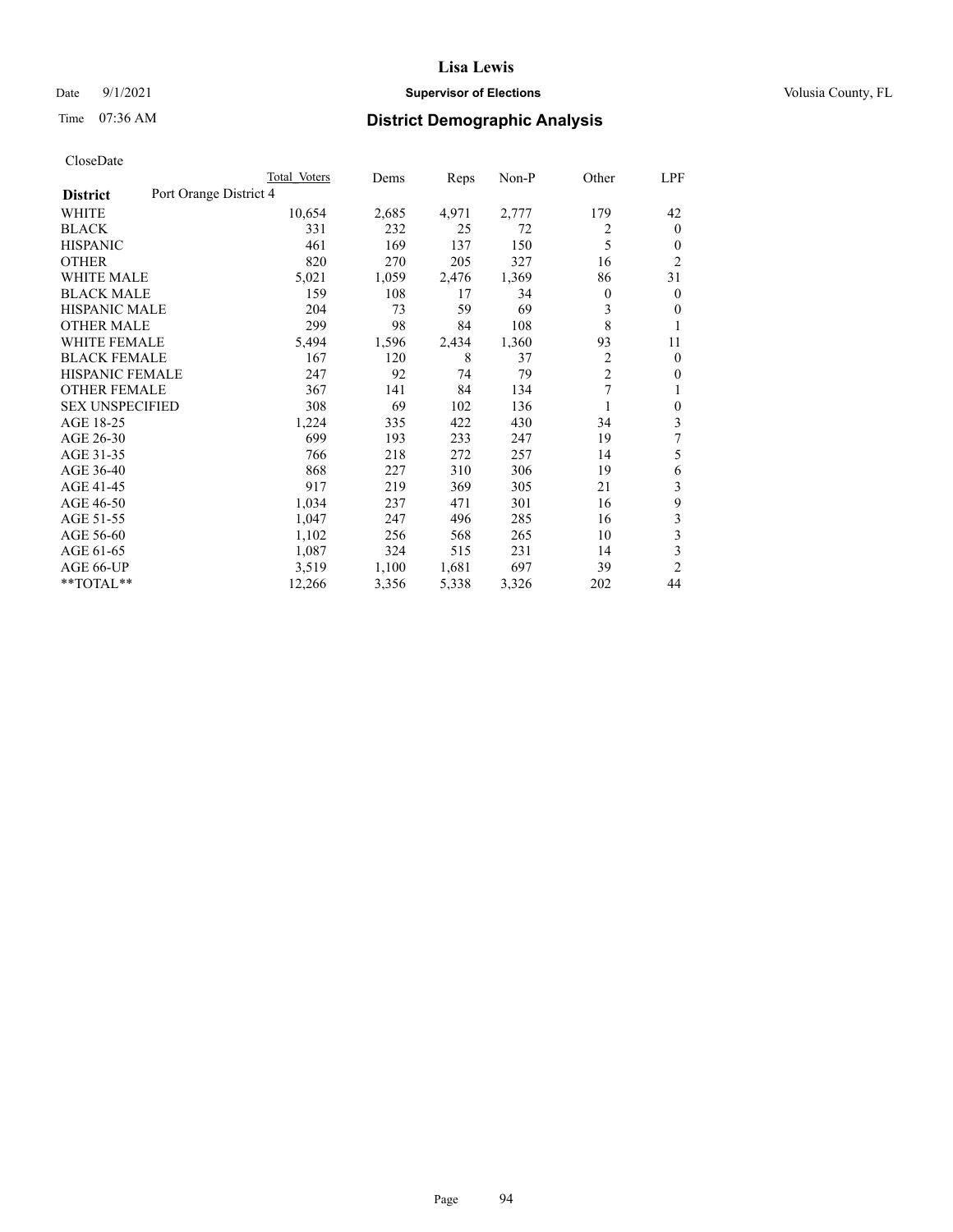### Date 9/1/2021 **Supervisor of Elections Supervisor of Elections** Volusia County, FL

# Time 07:36 AM **District Demographic Analysis**

|                        |               | Total Voters | Dems  | Reps  | Non-P | Other          | LPF            |
|------------------------|---------------|--------------|-------|-------|-------|----------------|----------------|
| <b>District</b>        | South Daytona |              |       |       |       |                |                |
| WHITE                  |               | 7,437        | 2,152 | 3,056 | 2,055 | 148            | 26             |
| <b>BLACK</b>           |               | 742          | 565   | 24    | 142   | 10             | 1              |
| <b>HISPANIC</b>        |               | 375          | 157   | 83    | 128   | 3              | 4              |
| <b>OTHER</b>           |               | 483          | 152   | 110   | 205   | 12             | 4              |
| WHITE MALE             |               | 3,382        | 800   | 1,504 | 992   | 70             | 16             |
| <b>BLACK MALE</b>      |               | 292          | 210   | 13    | 64    | 5              | $\mathbf{0}$   |
| <b>HISPANIC MALE</b>   |               | 174          | 60    | 46    | 63    | 1              | 4              |
| <b>OTHER MALE</b>      |               | 166          | 48    | 43    | 66    | 7              | $\overline{c}$ |
| WHITE FEMALE           |               | 3,955        | 1,332 | 1,516 | 1,021 | 77             | 9              |
| <b>BLACK FEMALE</b>    |               | 442          | 351   | 10    | 75    | 5              | 1              |
| <b>HISPANIC FEMALE</b> |               | 190          | 91    | 37    | 60    | $\overline{c}$ | $\mathbf{0}$   |
| <b>OTHER FEMALE</b>    |               | 210          | 79    | 54    | 72    | 4              | 1              |
| <b>SEX UNSPECIFIED</b> |               | 226          | 55    | 50    | 117   | $\overline{2}$ | $\overline{2}$ |
| AGE 18-25              |               | 765          | 238   | 212   | 277   | 29             | 9              |
| AGE 26-30              |               | 639          | 206   | 150   | 256   | 17             | 10             |
| AGE 31-35              |               | 700          | 235   | 186   | 269   | 9              | 1              |
| AGE 36-40              |               | 614          | 193   | 183   | 216   | 16             | 6              |
| AGE 41-45              |               | 547          | 180   | 151   | 197   | 17             | $\overline{2}$ |
| AGE 46-50              |               | 546          | 163   | 204   | 173   | $\overline{4}$ | $\overline{c}$ |
| AGE 51-55              |               | 719          | 219   | 304   | 183   | 10             | 3              |
| AGE 56-60              |               | 913          | 301   | 379   | 221   | 12             | $\theta$       |
| AGE 61-65              |               | 996          | 343   | 405   | 227   | 21             | $\mathbf{0}$   |
| AGE 66-UP              |               | 2,598        | 948   | 1,099 | 511   | 38             | $\overline{2}$ |
| $*$ $TOTAL**$          |               | 9,037        | 3,026 | 3,273 | 2,530 | 173            | 35             |